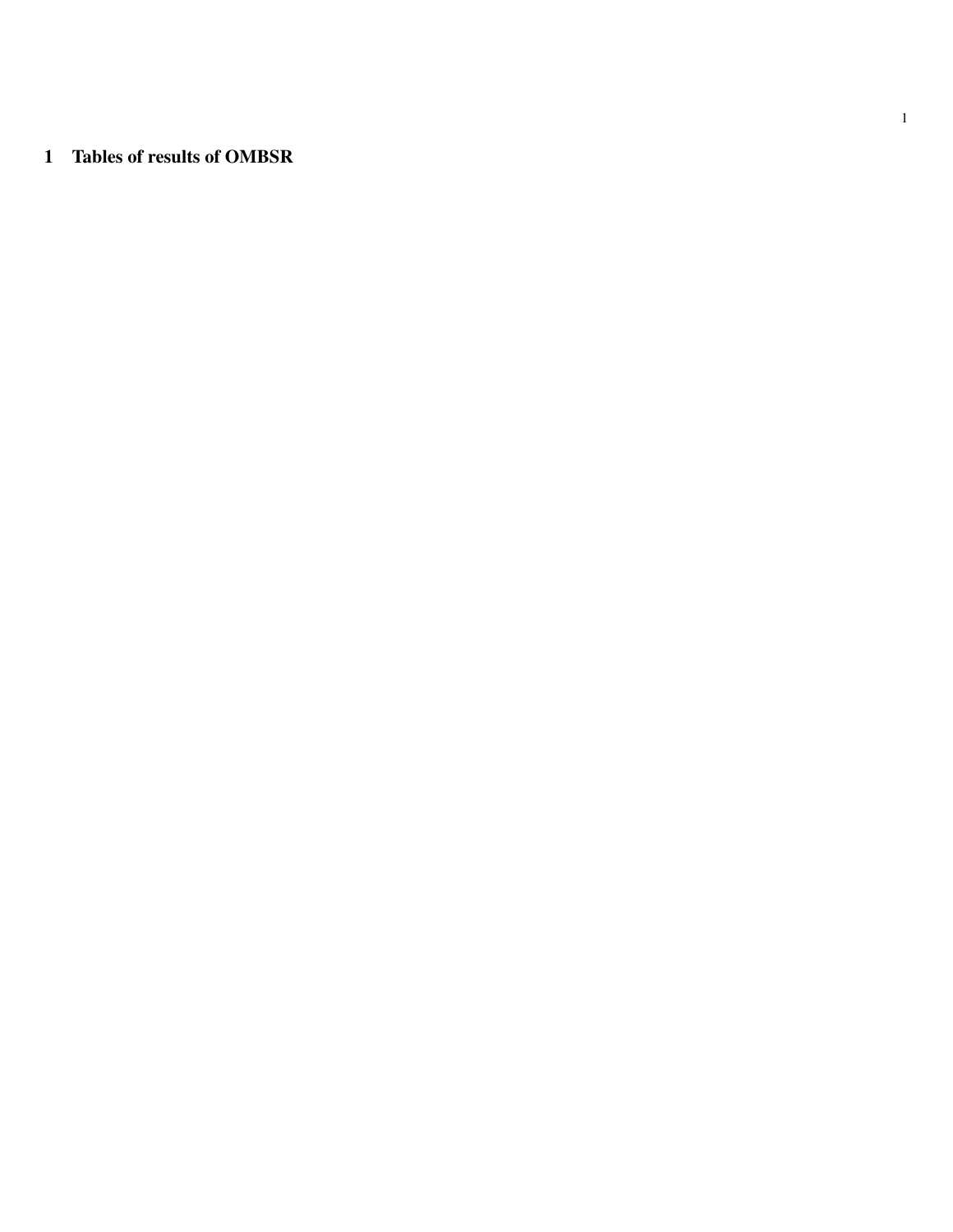| j<br>i<br>i<br>ì            |
|-----------------------------|
| $\frac{1}{\zeta}$<br>ì<br>I |
|                             |

| $MLP^+$                                                                                 | Savings | 2,52%      | 2,71%                  | 1,93%                       | 2,55%                       | 2,49%                   | 2,51%       | 2,73%           | 2,23%        | 2,34%                      | 2,56%                  | 2,48%              | 2.45%              | 2,46%                 | 2,50%            | 2,43%                        | 2,48%                  | $2,32\%$                   | 3,33%                  | 2,12%                  | 2,43%       | 2,09%                           | $1,66\%$    | 2,50%                       | 2,11%                      | 1,89%                           | 3,04%                       | 2,19%                      | $2,30\%$                   | $\sqrt{2,}63\%$ | 2,63%                | 2.20%             | 2.38%                  | 2,65%                  | 2,30%                 | 1,90%                                 | 2.40%             | $2,49\%$                        | 2,36%                    | 2,49%                       | $\frac{1}{90\%}$         |
|-----------------------------------------------------------------------------------------|---------|------------|------------------------|-----------------------------|-----------------------------|-------------------------|-------------|-----------------|--------------|----------------------------|------------------------|--------------------|--------------------|-----------------------|------------------|------------------------------|------------------------|----------------------------|------------------------|------------------------|-------------|---------------------------------|-------------|-----------------------------|----------------------------|---------------------------------|-----------------------------|----------------------------|----------------------------|-----------------|----------------------|-------------------|------------------------|------------------------|-----------------------|---------------------------------------|-------------------|---------------------------------|--------------------------|-----------------------------|--------------------------|
| Final<br>MILP'                                                                          | GAP     | 50,9%      | 44,2%                  | 28,8%                       | 31,1%                       | $0.0\%$                 | $51.7\%$    | 38,3%           | 49,8%        | 51,8%                      | $\overline{0,0\%}$     | $0,0\%$            | 34,6%              | 49,8%                 | 2,4%             | 43,9%                        | $0.0\%$                | 50,4%                      | $\sqrt{59,3\%}$        | $53,2\%$               | 57,1%       | 35,7%                           | 56,7%       | 1,5%                        | 39,6%                      | 44,9%                           | $\overline{33,8\%}$         | $26.8\%$                   | $\frac{51,6\%}{2,6\%}$     | 51,2%           | $0.0\%$              | $\sqrt{47,0\%}$   | 52.5%                  | 37,5%                  | 38,6%                 | 33,7%                                 | 43,8%             | $0,0\%$                         | 42,7%                    | $0,0\%$                     | 61,5%                    |
| $\mathbb{M} \mathbb{L} \mathbb{P}^+$<br>CPU                                             | Time(s) | $\rm{800}$ | $\frac{80}{1}$         | 800                         | 800                         | 270                     | 800         | 800             | 800          | $\frac{80}{1}$             | 86                     | $\overline{279}$   | 800                | $\frac{80}{1}$        | 800              | $\overline{\frac{80}{50}}$   | <u>[61</u>             | $\overline{\frac{80}{50}}$ | 800                    | $\overline{800}$       | 800         | 800                             | 800         | 800                         | $\overline{\frac{80}{50}}$ | 800                             | $\frac{80}{1}$              | 800                        | $\overline{\overline{80}}$ | 800             | 8                    | 800               | $\overline{800}$       | 800                    | 800                   | $\frac{80}{6}$                        | $\overline{80}$   | 360                             | 800                      | 225                         | $\frac{80}{1}$           |
| MILP'                                                                                   | Const.  | 9084       | 6897                   | 4710                        | 4710                        | 2523                    | 127         | 689             | 127          | 9084                       | 2523                   | 2523               | 4710               | $\overline{1127}$     | 252.             | 689                          | 2523                   | $\overline{127}$           | 1127                   | 9084                   | 9084        | 4710                            | 9084        | 252                         | $\sqrt{689}$               | 689                             | 4710                        | 4710                       | $\frac{9084}{5}$           | 9084            | 2523                 | 9084              | 9084                   | $\frac{689}{689}$      | 689                   | $\frac{1}{4710}$                      | 9084              | 2523                            | 9084                     | 252                         | 1127                     |
| NЩ<br>Int                                                                               | Var     | 48%        | $\sqrt{47%}$           | 46%                         | 46%                         | 43%                     | 48%         | 47%             | 48%          | 48%                        | 43%                    | $\frac{43\%}{2\%}$ | 46%                | $\frac{48\%}{25}$     | 43%              | 47%                          | 43%                    | $\sqrt{48\%}$              | 48%                    | 48%                    | 48%         | 46%                             | 48%         | 43%                         | $\frac{47\%}{25}$          | 47%                             | 46%                         | 46%                        | $\sqrt{48\%}$              | 48%             | 43%                  | 48%               | 48%                    | 47%                    | 47%                   | 46%                                   | 48%               | 43%                             | 48%                      | $\frac{43\%}{2\%}$          | 48%                      |
| MILP'<br>Nb of                                                                          | Var     | 4200       | 3192                   | 2184                        | $\frac{184}{2184}$          | 1176                    | 5208        | 3192            | 5208         | 4200                       | 1176                   | 1176               | 2184               | 5208                  | 1176             | 3192                         | 1176                   | 5208                       | 5208                   | $\overline{4200}$      | 4200        | 2184                            | 4200        | 1176                        | 3192                       | 3192                            | 2184                        | $\frac{184}{2184}$         | $\frac{1}{200}$            | 4200            | 1176                 | 4200              | $\overline{4200}$      | 3192                   | 3192                  | 2184                                  | $\overline{4200}$ | 1176                            | 4200                     | 1176                        | 5208                     |
| MILP'<br>$\mathbb{R}$                                                                   | savings | $4,21\%$   | 5,00%                  | 3,14%                       | 4,15%                       | 4,00%                   | 4,19%       | 4,39%           | 3,67%        | 4,06%                      | 4,74%                  | $3,99\%$           | $4,00\%$           | $4,13\%$              | $4,01\%$         | 4,03%                        | 3.98%                  | $\overline{3,86\%}$        | 6,30%                  | 3,60%                  | 4,69%       | 3,44%                           | 3,26%       | 4,02%                       | 3,44%                      | 3,20%                           | 4,95%                       | 3,43%                      | 3.94%                      | 4,45%           | $4,86\%$             | 3,67%             | 4,07%                  | 4,22%                  | 3,74%                 | 3,13%                                 | 3.96%             | $\frac{5}{10}$                  | 3,81                     | 3,99%                       | 3,36%                    |
| MILP'                                                                                   | Savings | 2.55%      | $2,69\%$               | 1,93%                       | $2,48\%$                    | 2,49%                   | 2.47%       | 2,71%           | 2.16%        | 2,42%                      | $2,56\%$               | 2,48%              | 2.42%              | 2,54%                 | 2,50%            | $2,48\%$                     | 2,48%                  | 2,26%                      | $3,39\%$               | 2.19%                  | 2,36%       | 2,08%                           | 1,66%       | 2,50%                       | $\sqrt{2,07\%}$            | 1,95%                           | 3,04%                       | $2.17\%$                   | 2,33%                      | 2,60%           | 2,63%                | 2.24%             | 2.45%                  | 2,64%                  | 2.28%                 | $1,86\%$                              | 2.33%             | 2,49%                           | 2,33%                    | 2,49%                       | 1,97%                    |
| MLP<br>Final                                                                            | GAP     | $48\%$     | 48%                    | 33%                         | 35%                         | $\mathcal{S}^{\otimes}$ | 55%         | 38%             | 55%          | 48%                        | $0\%$                  | $\overline{60}$    | 37%                | 46%                   | $\partial\%$     | 37%                          | $^{66}$                | $56\%$                     | $\overline{56\%}$      | $\frac{47\%}{25}$      | 288         | 32%                             | 55%         | $\mathcal{O}^{\mathscr{O}}$ | $\overline{47}$ %          | 39%                             | 31%                         | 28%                        | $51\%$                     | 49%             | $0\%$                | 47%               | 47%                    | 38%                    | 41%                   | 37%                                   | $\sqrt{48\%}$     | $^{66}$                         | 42%                      | $\mathcal{O}^{\mathcal{B}}$ | 54%                      |
| MILP<br>CPU                                                                             | Time(s) | 800        | $\frac{80}{2}$         | 800                         | 800                         | 234                     | 800         | 800             | 800          | 800                        | $\frac{4}{6}$          | $\overline{393}$   | 800                | $\frac{80}{2}$        | $\overline{191}$ | $\overline{\text{80}}$       | $\overline{327}$       |                            | $\overline{800}$       | $\overline{800}$       | 800         | 800                             | 800         | 347                         | 800                        | 800                             | $\overline{\text{80}}$      | 800                        | $\overline{\text{80}}$     | 800             | ত                    | 800               | 800                    | 800                    | 800                   | $\frac{80}{1}$                        | $\overline{80}$   | $\overline{5}$                  | 800                      | 118                         | 800                      |
| $P_{\!B}$                                                                               | (kWh)   | 0,04       | 0,09                   | 0,17                        | 0,28                        | $\overline{0.82}$       | 0,07        | 0,37            | 0,08         | 0.17                       | 0,94                   | $\sqrt{5}$         | 0,35               | $\sqrt{0,18}$         | 0,35             | 0,28                         | $\frac{1}{0,63}$       | $\sqrt{0,06}$              | 0,23                   | $\overline{0.1}$       | 0,25        | 0,20                            | 0,09        | $\overline{0,7}$            | 0,17                       | 0,12                            | 0,36                        | 0,40                       | $\frac{6}{36}$             | 0,26            | 1,63                 | 0,09              | 0.17                   | 0,37                   | 0,27                  | $\overline{0}$                        | $\overline{0.32}$ | 0,65                            | 0,28                     | 1,50                        | 0.10                     |
| $D^{\max}$                                                                              | (KWh)   | 0,18       | 0,30                   | 0,93                        | 1,33                        | 4,22                    | 0.32        | 1,58            | 0,38         | 0,81                       | 3,51                   | 5,51               | 1,74               | $\sqrt{0.89}$         | 1,78             | $\sqrt{1,32}$                | 3,24                   | $\overline{0,31}$          | 0,55                   | 0,54                   | 1,05        | 1,23                            | 0,47        | 3,62                        | $\sqrt{91}$                | 0,66                            | 1,66                        | 2,04                       | 1,78                       | 1,24            | 5,89                 | $\overline{0.50}$ | 0.91                   | 1,83                   | न्                    | $\overline{1.33}$                     | $\frac{1}{28}$    | 3,33                            | 50                       | 7,67                        | 0,52                     |
| $\begin{array}{ c } \hline \bar{\mathbb{W}} \ \hline \text{(KWh)} \ \hline \end{array}$ |         | 0,70       | 0,96                   | 2,27                        | 2,73                        | 4,20                    | 1,62        | 4.91            | 2,17         | 3,41                       | 3,52                   | $\overline{5,51}$  | 3,52               | 4,37                  | 1,77             | 4,17                         | 3,24                   | 1,60                       | 2,83                   | 2,41                   | 3,91        | 2,42                            | 2,01        | 3,59                        | 3,10                       | 2,29                            | $\frac{2,86}{ }$            | 4,79                       | 7,39                       | 4,65            | 5,91                 | $\overline{.95}$  | 3,49                   | 5,33                   | 4,46                  | $\frac{2,88}{.}$                      | $\frac{6,50}{5}$  | 3,30                            | 6,00                     | 7,67                        | 3,01                     |
| $\mathsf{z}$<br>$\overline{\mathcal{B}}$                                                |         | ω<br>4     | $\omega$<br>$\epsilon$ | $\epsilon$<br>$\mathcal{L}$ | $\omega$<br>$\mathbf{c}$    | ξ                       | ω<br>5      | $\epsilon$<br>3 | ω<br>5       | 3<br>4                     | $\epsilon$             | $\epsilon$         | 3<br>$\mathcal{L}$ | $\epsilon$<br>5       | $\mathfrak{g}$   | $\epsilon$<br>$\mathfrak{g}$ | 3                      | $\sim$<br>n                | ω<br>5                 | $\epsilon$<br>4        | 3<br>4      | 3<br>$\mathcal{C}$              | ω<br>4      | ω                           | ω<br>ω                     | ω<br>3                          | $\epsilon$<br>$\mathcal{L}$ | $\epsilon$<br>$\mathbf{C}$ | $\epsilon$<br>4            | ω<br>4          | $\mathfrak{g}$       | 3<br>4            | 3<br>4                 | ω<br>3                 | $\epsilon$<br>3       | $\epsilon$<br>$\overline{\mathsf{c}}$ | $\epsilon$<br>4   | ω                               | 4                        | $\sim$                      | $\epsilon$<br>$\sqrt{ }$ |
| Stand.                                                                                  | Cost    | Ψ<br>118,1 | 163,7                  | $384,9 \in$                 | $462,9 \in$                 | 712,8 $\epsilon$        | $275,2 \in$ | $832.9 \in$     | $367,9 \in$  | $\overline{578}$ , 1 $\in$ | $\overline{5}96,6 \in$ | $934,0 \in$        | $596,7 \in$        | $\overline{741}$ ,6 € | Ψ<br>299,8       | Ψ<br>$\overline{709,1}$      | $\overline{551,1} \in$ | $\overline{270,8}$         | $\overline{480,9} \in$ | $\overline{409,5} \in$ | $662.9 \in$ | $410,0 \in$                     | $341,0 \in$ | $608,3 \in$                 | $525,5 \in$                | $388,8 \in$                     | $\overline{485,9} \in$      | $813,6 \in$                | $\overline{256,0}$         | 789,1           | ₩<br>$\sqrt{1004.3}$ | $330,4 \in$       | $\overline{592,6} \in$ | $\overline{904}$ , 5 € | $\overline{756}$ ,8 € | $488,3 \in$                           | 103,9             | ₩<br>561,7                      | $\mathsf \psi$<br>1019,4 | $\frac{1}{302,1}$           | $\overline{509,6} \in$   |
| $\geq$                                                                                  | rand    | $0\%$      | $\frac{6}{6}$          | $\frac{6}{6}$               | $\mathcal{O}^{\mathcal{O}}$ | $\frac{6}{2}$           | $0\%$       | $\frac{6}{6}$   | $\partial\%$ | $\frac{8}{2}$              | $0\%$                  | $\frac{2}{2}$      | $0\%$              | $\frac{6}{2}$         | $\frac{6}{6}$    | $\frac{6}{2}$                | $\frac{8}{2}$          | $\frac{6}{2}$              | $0\%$                  | $\frac{6}{6}$          | $0\%$       | $\mathcal{O}_{\infty}^{\infty}$ | $0\%$       | $\frac{9}{2}$               | $\frac{6}{2}$              | $\mathcal{O}_{\infty}^{\infty}$ | $0\%$                       | $\frac{92}{6}$             | $\overline{0\%}$           | $0\%$           | $0\%$                | $\sqrt{6}$        | $\sqrt{6}$             | $0\%$                  | $0\%$                 | $\frac{6}{2}$                         | $\frac{6}{2}$     | $\mathcal{O}_{\infty}^{\infty}$ | $0\%$                    | $  \omega_0$                | $\overline{0\%}$         |
| ID weeks                                                                                |         |            |                        |                             |                             |                         |             |                 |              |                            |                        |                    |                    |                       |                  |                              |                        |                            |                        |                        |             |                                 |             |                             |                            |                                 |                             |                            |                            |                 |                      |                   |                        |                        |                       |                                       |                   |                                 |                          |                             |                          |
|                                                                                         |         |            | $\frac{1}{2}$          |                             | $\overline{\mathcal{A}}$    | $\sim$                  | $\circ$     | $\overline{ }$  | $\infty$     | $\overline{\circ}$         | $\overline{10}$        | $\mathbf{I}$       | 12                 | $\overline{13}$       | $\overline{4}$   | $\overline{5}$               | 16                     | $\overline{17}$            | 18                     | $\overline{19}$        | $20\,$      | $\overline{c}$                  |             |                             |                            | z z z z z z z                   |                             |                            | $\frac{28}{29}$            |                 | $\frac{1}{3}$        |                   | 32                     | $\sqrt{3}$             | $rac{34}{35}$         |                                       | $rac{36}{37}$     |                                 | 38                       | $\overline{\mathcal{E}}$    | $\overline{40}$          |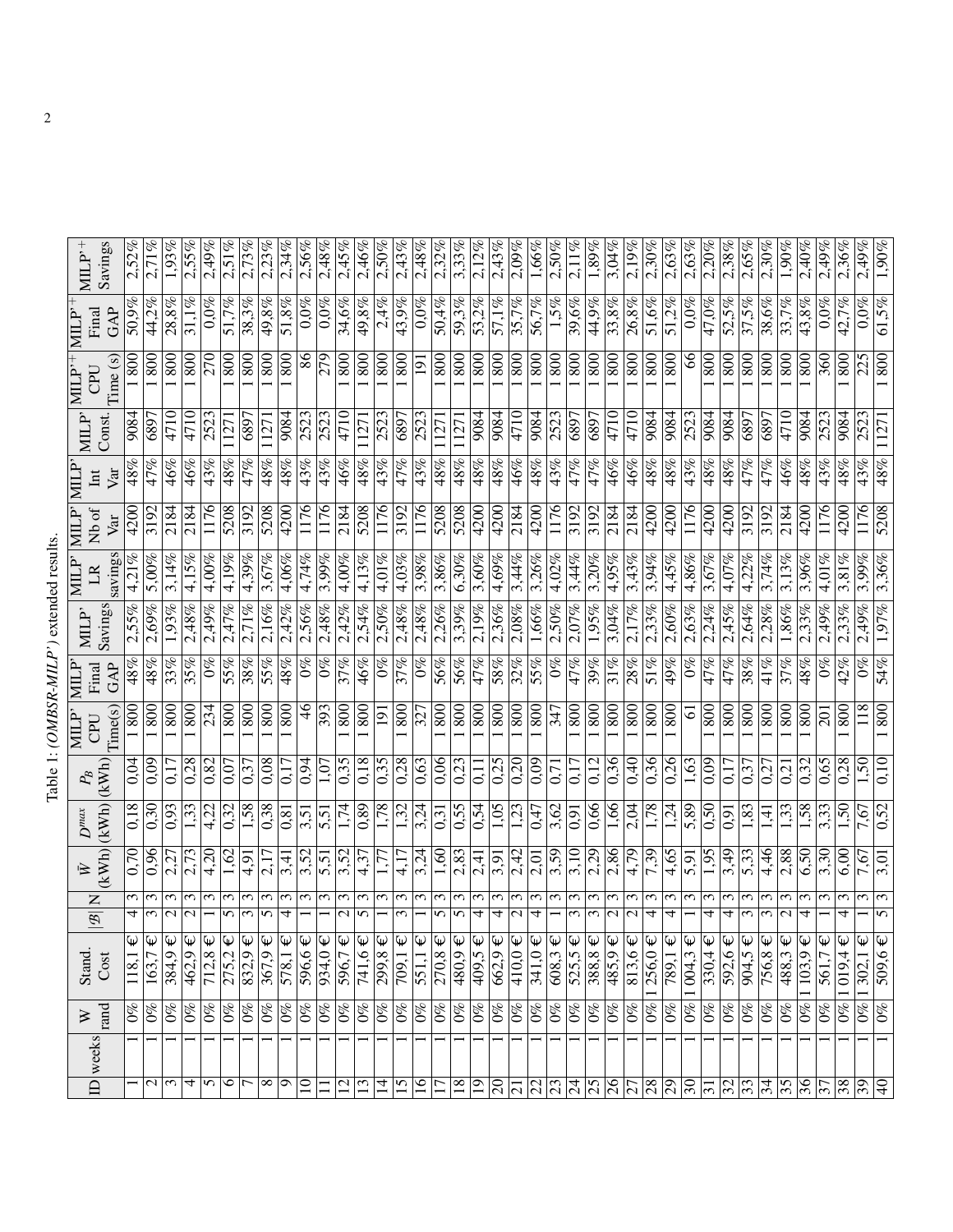| S<br>S<br>S |  |
|-------------|--|
|             |  |
| i<br>i      |  |
|             |  |
|             |  |
| į           |  |
|             |  |
|             |  |
|             |  |

| $\text{MILP}^{+}$                                                                                         | Savings       | $1,78\%$      | 2,53%                  | 2,49%       | 2,29%                   | 1,83%           | 2,48%                           | 2,49%         | 3,58%                           | $2,79\%$                   | 2,26%                  | 2,39%                    | 2,62%                           | 1,93%                    | 2,53%                         | 2,51%               | 2.43%                           | $\sqrt{2,46\%}$                     | $2,11\%$                             | 2,26%                                          | 2,55%                       | 2,49%                   | 2,48%                    | 2,36%                | 2,51%                                      | 2,32%                | 2,52%                      | $2,09\%$                                   | 3,46%                | 2.05%                                       | 2,27%                                 | 2,06%                                     | 1,52%                         | 2.52%                    | 2,06%                                      | $1,76\%$             | 2.72%                        | 2,18%                                                     | 2,38%              | 2.54%               | 2,70%                                      | 1,94%                                                          |
|-----------------------------------------------------------------------------------------------------------|---------------|---------------|------------------------|-------------|-------------------------|-----------------|---------------------------------|---------------|---------------------------------|----------------------------|------------------------|--------------------------|---------------------------------|--------------------------|-------------------------------|---------------------|---------------------------------|-------------------------------------|--------------------------------------|------------------------------------------------|-----------------------------|-------------------------|--------------------------|----------------------|--------------------------------------------|----------------------|----------------------------|--------------------------------------------|----------------------|---------------------------------------------|---------------------------------------|-------------------------------------------|-------------------------------|--------------------------|--------------------------------------------|----------------------|------------------------------|-----------------------------------------------------------|--------------------|---------------------|--------------------------------------------|----------------------------------------------------------------|
| MLP                                                                                                       | GAP<br>Final  | $0.0\%$       | 46,9%                  | $0.0\%$     | 41,6%                   | 56,7%           | 60,4%                           | 2,3%          | 38,6%                           | $\sqrt{34,4\%}$            | 58,3%                  | 71,3%                    | 72,8%                           | 49,8%                    | 51,5%                         | 36,1%               | 66,9%                           | $\frac{1}{70,6\%}$                  | 68,9%                                | 74,8%                                          | 43,6%                       | 37,7%                   | $\sqrt{49,8\%}$          | 70,1%                | 35,4%                                      | 65,9%                | 34,5%                      | 78,4%                                      | 71,7%                | 69.4%                                       | 86,3%                                 | 54,3%                                     | 92,1%                         | 35,0%                    | 61,9%                                      | 73,9%                | 72,4%                        | $\sqrt{46,9\%}$                                           | $61,7\%$           | 68,9%               | 39,7%                                      | 82,6%                                                          |
| $MLP^+$<br>CPU                                                                                            | Time(s)       | 96            | 800                    | 447         | 800                     | 800             | 800                             | 800           | 800                             | $\frac{80}{100}$           | 800                    | 800                      | 800                             | 800                      | $\overline{\frac{800}{500}}$  | 800                 | $\frac{80}{1}$                  | $\frac{80}{1}$                      | 800                                  | $\frac{80}{1}$                                 | 800                         | 800                     | $\frac{80}{1}$           | 800                  | 800                                        | 800                  | 800                        | $\frac{80}{1}$                             | 800                  | 800                                         | 800                                   | 800                                       | $\frac{80}{1}$                | $\overline{\frac{80}{}}$ | 800                                        | 800                  | 800                          | 800                                                       | 800                | 800                 | $\frac{80}{6}$                             | 800                                                            |
| MILP'                                                                                                     | Const.        | 252           | 6897                   | 2523        | 689                     | 9084            | 9084                            | 2523          | 4710                            | 4710                       | 1127                   | 18156                    | 3785                            | 9414                     | 9414                          | 5043                | 2252                            | 13785                               | 2252                                 | 18156                                          | 5043                        | 5043                    | $\frac{14}{9414}$        | 2252'                | 5043                                       | 13785                | 504                        | 2252                                       | 2252                 | 18156                                       | 18156                                 | 9414                                      | 18156                         | 5043                     | 3785                                       | 3785                 | 9414                         | 9414                                                      | 8156               | 8156                | 5043                                       | 18156                                                          |
| MLP<br>$\rm{I\!m}$                                                                                        | Var           | $\sqrt{43\%}$ | 47%                    | 43%         | 47%                     | 48%             | 48%                             | 43%           | 46%                             | 46%                        | 48%                    | 48%                      | 47%                             | 46%                      | 46%                           | 43%                 | 48%                             | 47%                                 | 48%                                  | 48%                                            | 43%                         | 43%                     | 46%                      | 48%                  | 43%                                        | 47%                  | 43%                        | $\sqrt{48%}$                               | 48%                  | 48%                                         | 48%                                   | 46%                                       | 48%                           | 43%                      | $\overline{47\%}$                          | 47%                  | 46%                          | 46%                                                       | 48%                | 48%                 | 43%                                        | 48%                                                            |
| MLP<br>Nb of                                                                                              | Var           | 1176          | 3192                   | 1176        | 3192                    | 4200            | 4200                            | 1176          | 2184                            | 2184                       | 5208                   | 8400                     | 6384                            | 4368                     | 4368                          | 2352                | 10416                           | 6384                                | 10416                                | 8400                                           | 2352                        | 2352                    | 4368                     | 10416                | 2352                                       | 6384                 | 2352                       | 10416                                      | 10416                | 8400                                        | 8400                                  | 4368                                      | 8400                          | 2352                     | 6384                                       | 6384                 | 4368                         | 4368                                                      | 8400               | 8400                | 2352                                       | 8400                                                           |
| MILP'<br>LR                                                                                               | savings       | 3.39%         | 4,32%                  | 3.98%       | 3,81%                   | 3,54%           | 4,56%                           | 3,99%         | 6.21%                           | 5,26%                      | 4,38%                  | 4,35%                    | 5,18%                           | 3,25%                    | $\frac{4,30\%}{4,20\%}$       | $4,15\%$            | 4.34%                           | 4,56%                               | 3,81%                                | 4,23%                                          | 4,93%                       | 4,14%                   | 4,15%                    | 4,29%                | 4,15%                                      | $4,17\%$             | 4,12%                      | 3,98%                                      | 6,47%                | 3,71%                                       | 4,90%                                 | 3,57%                                     | 3,37%                         | 4,14%                    | 3,59%                                      | 3,31%                | 5.17%                        | 3,56%                                                     | 4,13%              | 4,62%               | 5,06%                                      | 3,80%                                                          |
| $\text{MLP}^*$                                                                                            | Savings       | 1,78%         | $2,59\%$               | 2.49%       | $2,30\%$                | 1,76%           | 2,69%                           | 2,49%         | 3.68%                           | 2,82%                      | 2.28%                  | 2,38%                    | 2,42%                           | 1.93%                    | 2,52%                         | 2,54%               | 2.33%                           | 2,58%                               | $2,18\%$                             | 2,35%                                          | 2,62%                       | 2,48%                   | $2,51\%$                 | 2,34%                | 2,54%                                      | 2.37%                | 2.49%                      | 2,22%                                      | 3,37%                | $2.05\%$                                    | 2.43%                                 | $2.13\%$                                  | $1,69\%$                      | 2.52%                    | $2,01\%$                                   | 1,87%                | 3,04%                        | 2,00%                                                     | 2,34%              | 2,63%               | $2,70\%$                                   | 2,13%                                                          |
| MILP<br>Final                                                                                             | GAP           | $0\%$         | 46%                    | $0\%$       | 42%                     | 60%             | 49%                             | $1\%$         | 35%                             | 36%                        | $\frac{2}{2}$          | 71%                      | 88%                             | 49%                      | 51%                           | 33%                 | $\sqrt{25\%}$                   | $\frac{26}{10}$                     | 63%                                  | 69%                                            | 39%                         | 36%                     | 47%                      | 72%                  | 33%                                        | $61\%$               | 35%                        | $\frac{988}{2}$                            | 76%                  | 69%                                         | 77%                                   | 48%                                       | 71%                           | 40%                      | 64%                                        | 63%                  | 53%                          | 59%                                                       | 64%                | 62%                 | 39%                                        | 66%                                                            |
| MILP<br>CPU                                                                                               | Time(s)       |               | 800                    | 297         | 800                     | 800             | 800                             | 800           | 800                             | $\frac{80}{2}$             | 800                    | 800                      | 800                             | 800                      | 800                           | 800                 | $\overline{\text{80}}$          | 800                                 | 800                                  | $\overline{\text{80}}$                         | 800                         | 800                     | 800                      | 800                  | 800                                        | 800                  | 800                        | $\overline{\overline{80}}$                 | 800                  | 800                                         | 800                                   | 800                                       | $\overline{\text{28}}$        | 800                      | 800                                        | 800                  | 800                          | $\overline{800}$                                          | 800                | 800                 | 800                                        | 800                                                            |
| $P_{\!B}$                                                                                                 | (kWh)         | $\sqrt{0.88}$ | 0,23                   | 0.18        | 0,16                    | $\Xi$           | 0,57                            | 0,04          | 0,77                            | 0,80                       | 0,26                   | 0,04                     | 0,09                            | 0.17                     | 0,28                          | 0,82                | $\sqrt{0.07}$                   | $\sqrt{0.37}$                       | 0,08                                 | $\overline{0}$ .                               | 0,94                        | 1,07                    | 55(                      | 0,18                 | $\sqrt{35}$                                | 0,28                 | 0,63                       | 0,06                                       | 0,23                 | $\overline{0}$                              | 0,25                                  | 0,20                                      | $\overline{0.09}$             | <b>C</b>                 | 0,17                                       | 0,12                 | 0,36                         | 0,40                                                      | 0,36               | 0,26                | 1,63                                       | 0,09                                                           |
| $\begin{array}{ c } \hline \bar{\rm w} & D^{max} \ \hline ({\rm kWh}) & ({\rm kWh}) \ \hline \end{array}$ |               | $\sqrt{4,95}$ | 1,12                   | 0.95        | 0,84                    | 0,51            | 2,65                            | 0,23          | 2,32                            | 2,69                       | $\frac{66}{20}$        | 0,18                     | 0,30                            | 0.93                     | $\overline{1,33}$             | 4,22                | $\sqrt{0.32}$                   | $\frac{1,58}{\sqrt{2}}$             | 0,38                                 | 0,81                                           | 3,51                        | 5,51                    | 1,74                     | 0,89                 | 1,78                                       | 1,32                 | $\frac{3.24}{ }$           | $\sqrt{0.31}$                              | 0,55                 | 0,54                                        | $\overline{1,05}$                     | 1,23                                      | 0,47                          | 3,62                     | $\overline{0.91}$                          | 0,66                 | 1,66                         | $\overline{2,04}$                                         | 1,78               | 1,24                | 5,89                                       | 0,50                                                           |
|                                                                                                           |               | 4,98          | 3,26                   | 0.95        | 2,55                    | 2,22            | 9.99                            | 0,23          | 4,32                            | $\overline{5,24}$          | $\overline{5.33}$      | $\sqrt{0.70}$            | 0,96                            | 2,27                     | 2,73                          | 4,20                | 1,62                            | $\sqrt{6.4}$                        | 2,16                                 | 3,40                                           | 3,51                        | 5,50                    | 3,51                     | 4,37                 | 1,78                                       | 4,19                 | 3,25                       | 1,60                                       | 2,86                 | $\frac{2.43}{ }$                            | 3,89                                  | $\frac{1}{2,41}$                          | $\overline{2,01}$             | 3,61                     | 3,08                                       | 2,29                 | 2,85                         | 4,78                                                      | 7,34               | 4,66                | 5,90                                       | 1,94                                                           |
|                                                                                                           | $\frac{1}{2}$ | ω             | 3<br>3                 | 3           | 3<br>3                  | $\epsilon$<br>4 | ω<br>4                          | ω             | $\epsilon$<br>$\mathbf{\Omega}$ | $\epsilon$<br>$\mathbf{C}$ | 3<br>$\mathbf{v}$      | ∘<br>4                   | $\circ$<br>ω                    | $\circ$<br>$\mathcal{L}$ | $\circ$<br>$\mathbf{\Omega}$  | ७                   | ७<br>5                          | $\circ$<br>$\overline{\mathcal{E}}$ | $\circ$<br>$\sigma$                  | 6<br>4                                         | ∘                           | 6                       | $\circ$<br>$\mathcal{C}$ | ७<br>$\sigma$        | $\circ$                                    | ∘<br>ω               | ७                          | $\circ$<br>5                               | ७<br>5               | ७<br>4                                      | $\circ$<br>4                          | $\circ$<br>$\mathbf{\Omega}$              | $\circ$<br>4                  | $\circ$                  | ७<br>3                                     | ७<br>3               | ∘<br>$\overline{\mathsf{c}}$ | $\circ$<br>$\overline{\mathsf{c}}$                        | ∘<br>4             | 6<br>4              | $\circ$                                    | $\circ$<br>4                                                   |
| <b>Stand</b>                                                                                              | Cost          | 844,9         | $\overline{554,3} \in$ | $160,8 \in$ | $\overline{432}, 1 \in$ | $376,6 \in$     | $\overline{693,8} \in$          | $38,4 \in$    | 733,2                           | $30,5 \in$                 | $\overline{905,6} \in$ | $\overline{237}, 1 \in$  | $327,3 \in$                     | $\overline{771}$ ,2 €    | $\overline{927,4} \in$        | $426,5 \in$         | $\overline{551}$ ,4 €           | $\sqrt{1664.3 \epsilon}$            | Ψ<br>734,8                           | $\overline{1152,6}$ €                          | $\overline{192,5}$ €        | $1866,0 \in$            | Ψ<br>$\frac{1192,1}{2}$  | $1483,1 \in$         | $\overline{602,8} \in$                     | $\sqrt{1422.9}$      | $\overline{105}$ , $0 \in$ | $544,1 \in$                                | $970,9 \in$          | $823,7 \in$                                 | $\sqrt{1320,3 \in}$                   | ₩<br>817,8                                | $\overline{683,5}$            | $225,9 \in$              | $1044,7 \in$                               | 777,7                | $\overline{968}$ ,4 €        | $\downarrow \hspace*{-1mm} \downarrow$<br>$\sqrt{1624.5}$ | $\sqrt{2490}$ ,1   | $1580,4 \in$        | $0\%$ 2 003,7 €                            | $659,7 \in$                                                    |
| $\gtrsim$                                                                                                 | rand          | $0\%$         | $0\%$                  | $0\%$       | $0\%$                   | $0\%$           | $\mathcal{O}_{\infty}^{\infty}$ | $0\%$         | $0\%$                           | $0\%$                      | $0\%$                  | $0\%$                    | $0\%$                           | $0\%$                    | $\sqrt{6}$                    | $0\%$               | $0\%$                           | $\overline{0\%}$                    | $0\%$                                | $0\%$                                          | $\mathcal{O}^{\otimes}$     | $0\%$                   | $0\%$                    | $0\%$                | $0\%$                                      | $0\%$                | $0\%$                      | $\frac{6}{2}$                              | $0\%$                | $0\%$                                       | $\omega_0$                            | $0\%$                                     | $0\%$                         | $\frac{6}{2}$            | $0\%$                                      | $0\%$                | $0\%$                        | $ 0\% $                                                   | $\overline{0\%}$   | $ 0\% $             |                                            | $0\%$                                                          |
|                                                                                                           | ID weeks      | $\frac{1}{4}$ | $\overline{42}$        | 43          | $\overline{4}$          | 45              | $\frac{4}{6}$                   | $\frac{1}{4}$ | $\overline{\frac{48}{5}}$       | $\frac{1}{9}$              | $\overline{50}$        | $\overline{\mathcal{C}}$ | $\overline{c}$<br>$\frac{1}{2}$ | $\overline{\mathsf{c}}$  | $\overline{\mathcal{C}}$<br>4 | $\overline{c}$<br>S | $\overline{c}$<br>$\frac{6}{7}$ | $\overline{\mathbf{c}}$             | $\overline{\mathcal{C}}$<br>$\infty$ | $\overline{\mathcal{C}}$<br>$\overline{\circ}$ | $\mathbf{C}$<br>$\supseteq$ | $\mathcal{L}$<br>$\Box$ | $\sim$<br>$\overline{c}$ | Z<br>$\overline{13}$ | $\overline{\mathcal{C}}$<br>$\overline{1}$ | $\overline{c}$<br>15 | $\mathcal{L}$<br>16        | $\overline{\mathsf{c}}$<br>$\overline{17}$ | $\overline{c}$<br>18 | $\overline{\mathcal{C}}$<br>$\overline{19}$ | $\overline{c}$<br>$\overline{\infty}$ | $\overline{\mathsf{c}}$<br>$\overline{c}$ | $\overline{\mathbf{c}}$<br>23 | $\overline{\mathcal{C}}$ | $\overline{\mathcal{C}}$<br>$\overline{5}$ | 2<br>$\overline{25}$ | $\sim$<br>$\overline{26}$    | $\overline{\mathsf{c}}$<br>$\overline{27}$                | $\mathbf{C}$<br>28 | Z<br>$\overline{5}$ | $\overline{2}$<br>$\overline{\mathcal{E}}$ | $\overline{\mathbf{c}}$<br>$\overline{\overline{\overline{}}}$ |
|                                                                                                           |               |               |                        |             |                         |                 |                                 |               |                                 |                            |                        |                          |                                 |                          |                               |                     |                                 |                                     |                                      |                                                |                             |                         |                          |                      |                                            |                      |                            |                                            |                      |                                             |                                       |                                           |                               |                          |                                            |                      |                              |                                                           |                    |                     |                                            |                                                                |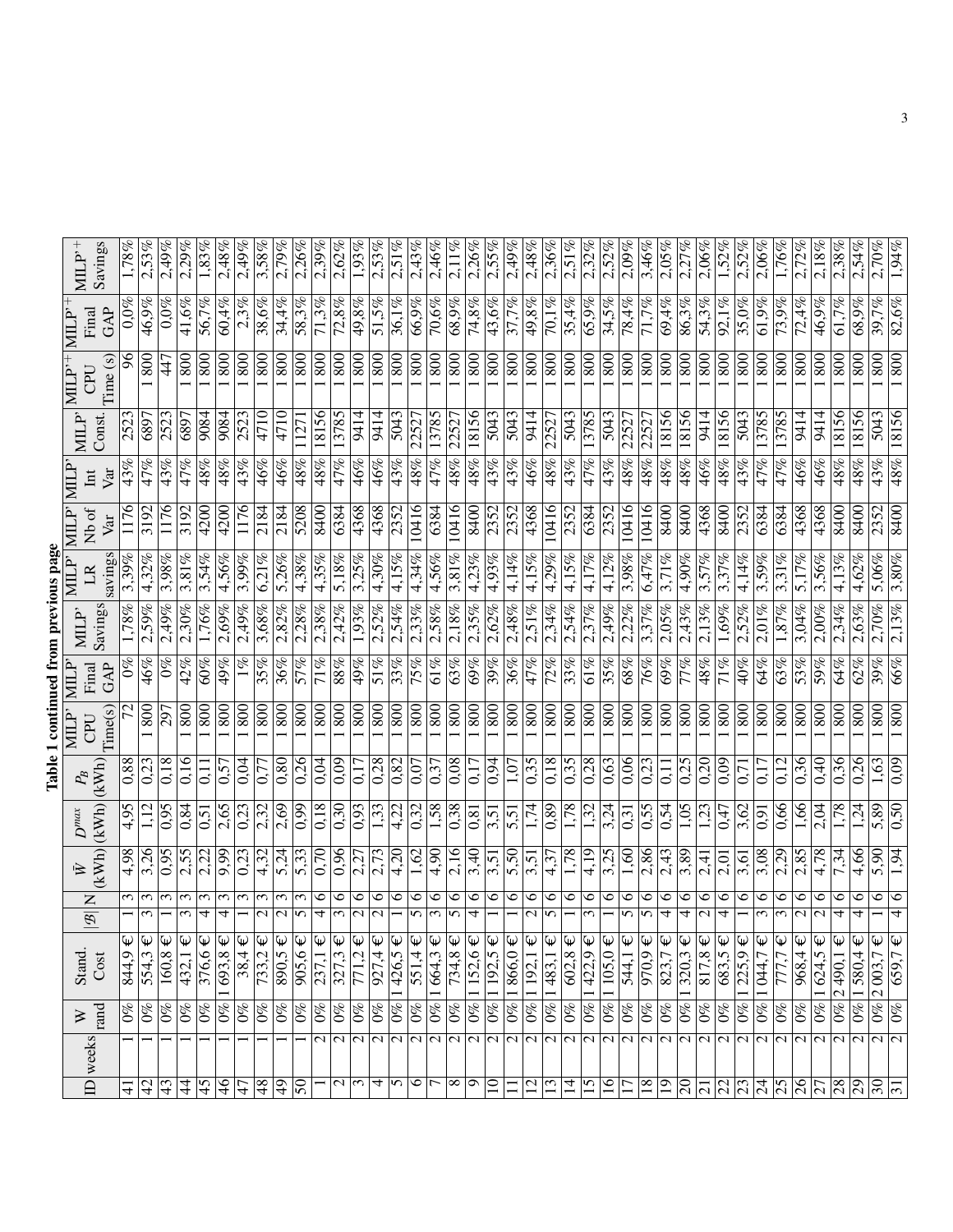| i |  |
|---|--|
|   |  |
| ı |  |
|   |  |
|   |  |
|   |  |
|   |  |
|   |  |
|   |  |

| $\text{MLP}^+$                           | Savings  | 2,27%                    | $2,60\%$                  | 2.24%                    | 1,90%                      | 2,26%        | 2,53%                     | 2.23%               | $2,51\%$                 | $1,87\%$                 | 1,84%               | 2,54%                     | 2,52%            | 2.24%                   | $1,68\%$                  | $2,62\%$                 | 2,53%                    | 3,39%              | 2.75%                        | 2.23%                   |                          |                        |                      |                        |                            |                             |                          |                            |                        |                      |                             |                                |                           |                          |                            |                     |                          |                          |                     |                         |                      |                          |
|------------------------------------------|----------|--------------------------|---------------------------|--------------------------|----------------------------|--------------|---------------------------|---------------------|--------------------------|--------------------------|---------------------|---------------------------|------------------|-------------------------|---------------------------|--------------------------|--------------------------|--------------------|------------------------------|-------------------------|--------------------------|------------------------|----------------------|------------------------|----------------------------|-----------------------------|--------------------------|----------------------------|------------------------|----------------------|-----------------------------|--------------------------------|---------------------------|--------------------------|----------------------------|---------------------|--------------------------|--------------------------|---------------------|-------------------------|----------------------|--------------------------|
| Final<br><b>NILLP</b>                    | GAP      | 73,4%                    | 56,2%                     | 59,3%                    | 54,5%                      | 68,1%        | 33,9%                     | 64,5%               | 34,6%                    | 75,7%                    | 40,9%               | 64,2%                     | 35,6%            | 60,9%                   | 89,4%                     | 65,9%                    | 36,3%                    | 71,9%              | 64,8%                        | 79,7%                   |                          |                        |                      |                        |                            |                             |                          |                            |                        |                      |                             |                                |                           |                          |                            |                     |                          |                          |                     |                         |                      |                          |
| $\mathrm{MLP'}$ $\mathrm{MLP'}^+$<br>CPU | Time (s) | 800                      | 800                       | $\overline{800}$         | 800                        | 800          | 800                       | 800                 | 800                      | 800                      | 800                 | 800                       | 800              | 800                     | $\overline{\frac{80}{5}}$ | 800                      | 800                      | 800                | 800                          | $\overline{800}$        |                          |                        |                      |                        |                            |                             |                          |                            |                        |                      |                             |                                |                           |                          |                            |                     |                          |                          |                     |                         |                      |                          |
|                                          | Const.   | 18156                    | 13785                     | 13785                    | 9414                       | 18156        | 5043                      | 18156               | 5043                     | 2252'                    | 5043                | 3785                      | 5043             | 3785                    | 18156                     | 18156                    | 5043                     | $\frac{6}{414}$    | 9414                         | 2252                    | 27228                    | 20673                  | 14118                | 14118                  | 7563                       | 33783                       | 2067                     | $\frac{378}{3}$            | 27228                  | 7563                 | 7563                        | 14118                          | 3378.                     | 7563                     | 20673                      | 7563                | 33783                    | 33783                    | 27228               | 27228                   | 14118                | 27228                    |
| $\mathbb{MLP}^n$<br>$\rm{I\!n}$          | Var      | 48%                      | 47%                       | 47%                      | 46%                        | 48%          | 43%                       | 48%                 | 43%                      | 48%                      | 43%                 | 47%                       | 43%              | $\frac{47\%}{25}$       | $\sqrt{48%}$              | 48%                      | 43%                      | 46%                | 46%                          | $\sqrt{48\%}$           | 48%                      | 47%                    | 46%                  | 46%                    | $\frac{43\%}{2\%}$         | 48%                         | 47%                      | 48%                        | 48%                    | 43%                  | $\frac{43\%}{2\%}$          | 46%                            | 48%                       | 43%                      | 47%                        | 43%                 | 48%                      | $\sqrt{48%}$             | 48%                 | 48%                     | 46%                  | 48%                      |
| MLP<br>Nb of                             |          | 8400                     | 6384                      | 6384                     | 4368                       | 8400         | 2352                      | 8400                | 2352                     | 10416                    | 2352                | 6384                      | 2352             | 6384                    | 8400                      | 8400                     | 2352                     | 4368               | 4368                         | 10416                   | 12600                    | 9576                   | 6552                 | 6552                   | 3528                       | .5624                       | 9576                     | 5624                       | 12600                  | 3528                 | 3528                        | 6552                           | .5624                     | 3528                     | 9576                       | 3528                | .5624                    | 15624                    | 12600               | .2600                   | 6552                 | 12600                    |
| MILP'<br>$\mathbb{R}$                    | savings  | 4.20%                    | $4,38\%$                  | 3,89%                    | 3,24%                      | 4,12%        | 4,14%                     | 3,94%               | 4,13%                    | 3,49%                    | 3,53%               | 4,51%                     | 4,12%            | 3.95%                   | 3,67%                     | 4,70%                    | 4,15%                    | 6,40%              | 5,46%                        | 4,52%                   | $4.40\%$                 | 5,24%                  | 3,29%                | 4,35%                  | $\frac{4.20\%}{4.20\%}$    | 4,39%                       | 4,62%                    | 3,84%                      | 4,27%                  | $4.99\%$             | $\frac{4.19\%}{4.19\%}$     | 4,21%                          | 4,33%                     | 4,18%                    | .22%<br>4,                 | 4,17%               | 4,03%                    | 6,53%                    | 3,75%               | 4.97%                   | 3,62%                | 3,42%                    |
| $\text{MILP}^*$                          | Savings  | 2,38%                    | 2,51%                     | 2,28%                    | $1,88\%$                   | 2,32%        | 2,53%                     | 2.18%               | 2,53%                    | 1,89%                    | 1,84%               | 2.55%                     | 2,48%            | 2.22%                   | $\overline{1,85\%}$       | 2,62%                    | 2,54%                    | 3,64%              | 2.92%                        | $2,11\%$                | 2,48%                    | 2,40%                  | 1,86%                | 2,43%                  | $2,54\%$                   | 2,38%                       | 2,67%                    | 2,07%                      | 2,41%                  | 2,66%                | 2.51%                       | 2.37%                          | 2,41%                     | 2,52%                    | $2.39\%$                   | 2,52%               | 2.22%                    | 3.24%                    | 2.13%               | 2.23%                   | $2,01\%$             | 1,70%                    |
| MLP<br>Final                             | GAP      | $\overline{63\%}$        | 90%                       | 288                      | 53%                        | 64%          | 34%                       | 68%                 | 34%                      | 73%                      | 40%                 | 61%                       | 36%              | 64%                     | 76%                       | 66%                      | 36%                      | 60%                | 55%                          | $\frac{90\%}{20\%}$     | 989                      | 99%                    | 64%                  | 66%                    | $\frac{4\%}{\%}$           | 76%                         | 62%                      | 76%                        | 67%                    | 50%                  | $\frac{46\%}{25}$           | 64%                            | 71%                       | 43%                      | 66%                        | 43%                 | 72%                      | 90%                      | 66%                 | $00\%$                  | 64%                  | 79%                      |
| MILP<br>CPU                              | Time(s)  | 800                      | $\overline{800}$          | 800                      | 800                        | 800          | 800                       | 800                 | 800                      | 800                      | 800                 | 800                       | 800              | 800                     | $\frac{80}{2}$            | 800                      | 800                      | 800                | 800                          | $\overline{\text{80}}$  | $\overline{800}$         | 800                    | 800                  | 800                    | $\overline{\overline{80}}$ | 800                         | 800                      | $\overline{\overline{80}}$ | 800                    | 800                  | $\overline{\overline{800}}$ | 800                            | $\overline{\frac{80}{2}}$ | $\overline{\frac{80}{}}$ | 800                        | 800                 | 800                      | $\overline{800}$         | 800                 | 800                     | 800                  | 800                      |
| (kWh)<br>$P_{\!B}$                       |          | $\overline{c}$           | 0,37                      | $\sqrt{27}$              | 0,21                       | 0,32         | 0,65                      | 0,28                | 1,50                     | 0,10                     | 0,88                | 0,23                      | 0,18             | 0,16                    | $\overline{0}$            | 0,57                     | 0,04                     | 0,77               | 0,80                         | $\frac{0,26}{5}$        | 0,04                     | 0,09                   | 0,17                 | 0,28                   | $\sqrt{0.82}$              | 0,07                        | 0,37                     | 0,08                       | 0,17                   | 0,94                 | 1,07                        | 0,35                           | 0,18                      | 0,35                     | 0,28                       | 0,63                | 0,06                     | $\frac{23}{2}$           | $\overline{0}$      | 0,25                    | $\frac{0.20}{20}$    | 0,09                     |
| (kWh)<br>$D^{\max}$                      |          | $\overline{0.91}$        | 1,83                      | नि<br>न                  | $\ddot{3}$                 | 1,58         | 3,33                      | 1,50                | 7,67                     | 0,52                     | $\sqrt{4.95}$       | 1,12                      | 0,95             | $\sqrt{0.84}$           | $\sqrt{0.51}$             | 2,65                     | $\overline{0.23}$        | 2,32               | $\frac{2.69}{2}$             | $\sqrt{6.0}$            | $\sqrt{18}$              | 0,30                   | 0,93                 | 1,33                   | $\frac{1}{2}$              | 0,32                        | 1,58                     | $\frac{86}{20}$            | 0, 81                  | 3,51                 | $\overline{5,51}$           | 1,74                           | $\overline{0.89}$         | 1,78                     | 1,32                       | 3,24                | $\sqrt{31}$              | $\frac{65}{5}$           | 0,54                | 1,05                    | 1,23                 | 0.47                     |
| (kWh)<br>$\bar{\bowtie}$                 |          | $\overline{3,5}$         | 5,34                      | 4,45                     | 2,87                       | 6,48         | 3,31                      | 6,01                | 7,68                     | $\frac{3,00}{2}$         | 4,95                | $\frac{3.25}{ }$          | $\frac{1}{0.95}$ | 2,54                    | 2,23                      | 10,04                    | 0,23                     | 4,34               | $\overline{5.24}$            | 5,36                    | $\overline{0,70}$        | 0,96                   | 2,27                 | 2,73                   | $\sqrt{4,21}$              | 1,62                        | 4,89                     | 2,17                       | 3,40                   | 3,51                 | $\frac{6}{5}$               | 3,50                           | $\frac{4,38}{ }$          | 1,78                     | 4.19                       | 3,25                | 1,60                     | 2,87                     | 2,43                | 3,88                    | 2,40                 | 2,01                     |
| Z<br>$\overline{\mathcal{B}}$            |          | ७<br>4                   | $\circ$<br>$\mathfrak{c}$ | ∘<br>3                   | ७<br>$\mathbf{\Omega}$     | ७<br>4       | ७                         | ∘<br>4              | ७                        | ∘<br>5                   | ७                   | $\circ$<br>$\mathfrak{m}$ | ∘                | ∘<br>3                  | $\circ$<br>4              | ७<br>4                   | ∘                        | ∘<br>$\mathcal{L}$ | ७<br>$\overline{\mathsf{c}}$ | ७<br>5                  | ం<br>4                   | Ō                      | ᡡ<br>$\mathbf{\sim}$ | ᡋ<br>$\mathbf{\Omega}$ | ం                          | ᢒ<br>5                      | Ō<br>ω                   | Ō<br>S                     | $\circ$<br>4           | Ō                    | $\circ$                     | $\circ$<br>$\mathcal{C}$       | ᡡ<br>n                    | Ō                        | ా<br>3                     | ᡡ                   | ○<br>5                   | O<br>5                   | Ō<br>4              | Ō<br>4                  | $\sigma$<br>$\sim$   | Ō<br>4                   |
| Stand.                                   | Cost     | Ψ<br>$\frac{1189.8}{2}$  | $0\%$  1812,2€            | $\overline{1510,1} \in$  | $\overline{976}$ , 1 $\in$ | $2201,7 \in$ | $\frac{1}{1}$ 127,7 $\in$ | $0\%$  2043,5 $\in$ | $0\%$  2 606,5 €         | $\frac{1}{26}$ 1 017,4 € | $0\%$  1682.2 $\in$ | $102.2 \in$               | $321,9 \in$      | $\overline{8}64.1 \in$  | $754.9 \in$               | $3406,6 \in$             | 76,7 $\in$               | $0\%$ 1471,8 €     | $\overline{779}$ ,7 $\in$    | $\overline{1821,8}$ €   | $355.9 \in$              | $\overline{490,5} \in$ | $1155,5 \in$         | $1391,8 \in$           | $2142,6 \in$               | $826,8 \overline{\epsilon}$ | $0\%$  2493,9€           | $\frac{1}{2}$ 107,2 €      | $\frac{1}{2}$ 1731,4 € | $\overline{789,3}$ € | $\frac{1}{2}$ 797,5 €       | $\overline{0\%}$  1784,1 $\in$ | $2226,2 \in$              | $\overline{907,5} \in$   | $\overline{2135}$ ,5 $\in$ | $0\%$  1655,8 $\in$ | $815.7 \in$              | $\overline{1459,6} \in$  | $0\%$  1236,9 $\in$ | $\sqrt{1975}$ , 1 $\in$ | $\overline{223,4}$ € | $0\%$  1 022,6 €         |
| $\gtrsim$                                | rand     | $\overline{0\%}$         |                           | $0\%$                    | $\frac{6}{2}$              | $0\%$        | $0\%$                     |                     |                          |                          |                     | $0\%$                     | $0\%$            | $0\%$                   | $\frac{8}{6}$             | $0\%$                    | $0\%$                    |                    | $0\%$                        | $\overline{0\%}$        | $\frac{6}{2}$            | $\overline{0\%}$       | $0\%$                | $0\%$                  | $\overline{0\%}$           | $0\%$                       |                          |                            |                        | $0\%$                |                             |                                | $0\%$                     | $0\%$                    | $0\%$                      |                     | $0\%$                    | $0\%$                    |                     | $0\%$                   | $0\%$  1             |                          |
| ID weeks                                 |          | $\overline{\mathsf{c}}$  | $\overline{\mathcal{C}}$  | $\overline{\mathcal{C}}$ | $\sim$                     | $\mathbf{C}$ | $\mathbf{\Omega}$         | $\mathcal{L}$       | $\overline{\mathcal{C}}$ | $\overline{\mathcal{C}}$ | $\sim$              | $\overline{\mathcal{C}}$  | $\overline{c}$   | $\overline{\mathsf{N}}$ | $\overline{\mathsf{c}}$   | $\overline{\mathcal{C}}$ | $\overline{\mathcal{C}}$ | $\mathcal{L}$      | $\overline{\mathsf{c}}$      | $\overline{\mathsf{c}}$ | $\epsilon$               | $\epsilon$             | $\epsilon$           | $\epsilon$             | $\overline{\mathcal{E}}$   | 3                           | $\epsilon$               | $\sim$                     | $\epsilon$             | $\overline{5}$       | $\epsilon$                  | $\overline{\mathfrak{c}}$      | $\sim$                    | $\overline{\mathcal{E}}$ | $\tilde{\phantom{0}}$      | 3                   | $\overline{\mathcal{E}}$ | $\overline{\mathcal{E}}$ | $\epsilon$          | $\epsilon$              | $\tilde{\xi}$        | $\overline{\mathcal{E}}$ |
|                                          |          | $\overline{\mathcal{E}}$ | $\overline{3}$            | $\frac{34}{35}$          |                            | 36           | $\overline{\mathcal{E}}$  | $\overline{38}$     | $\overline{39}$          | $\overline{\mathbb{R}}$  | $\frac{1}{4}$       | $ \mathcal{F} $           | 43               | $\overline{4}$          | $\overline{5}$            | 46                       | 47                       | 48                 | $\overline{5}$               | $\overline{50}$         | $\overline{\phantom{0}}$ | $\mathcal{L}$          | $ \omega $ 4         |                        | $\sim$                     | 9                           | $\overline{\phantom{a}}$ | ∣∞                         | $\sigma$               | $\overline{10}$      | $\Box$                      | $\overline{c}$                 | 13                        | $\overline{4}$           | 15                         | $\overline{16}$     | $\overline{17}$          | $\overline{18}$          | $\overline{0}$      | $\overline{0}$          | 21                   | 22                       |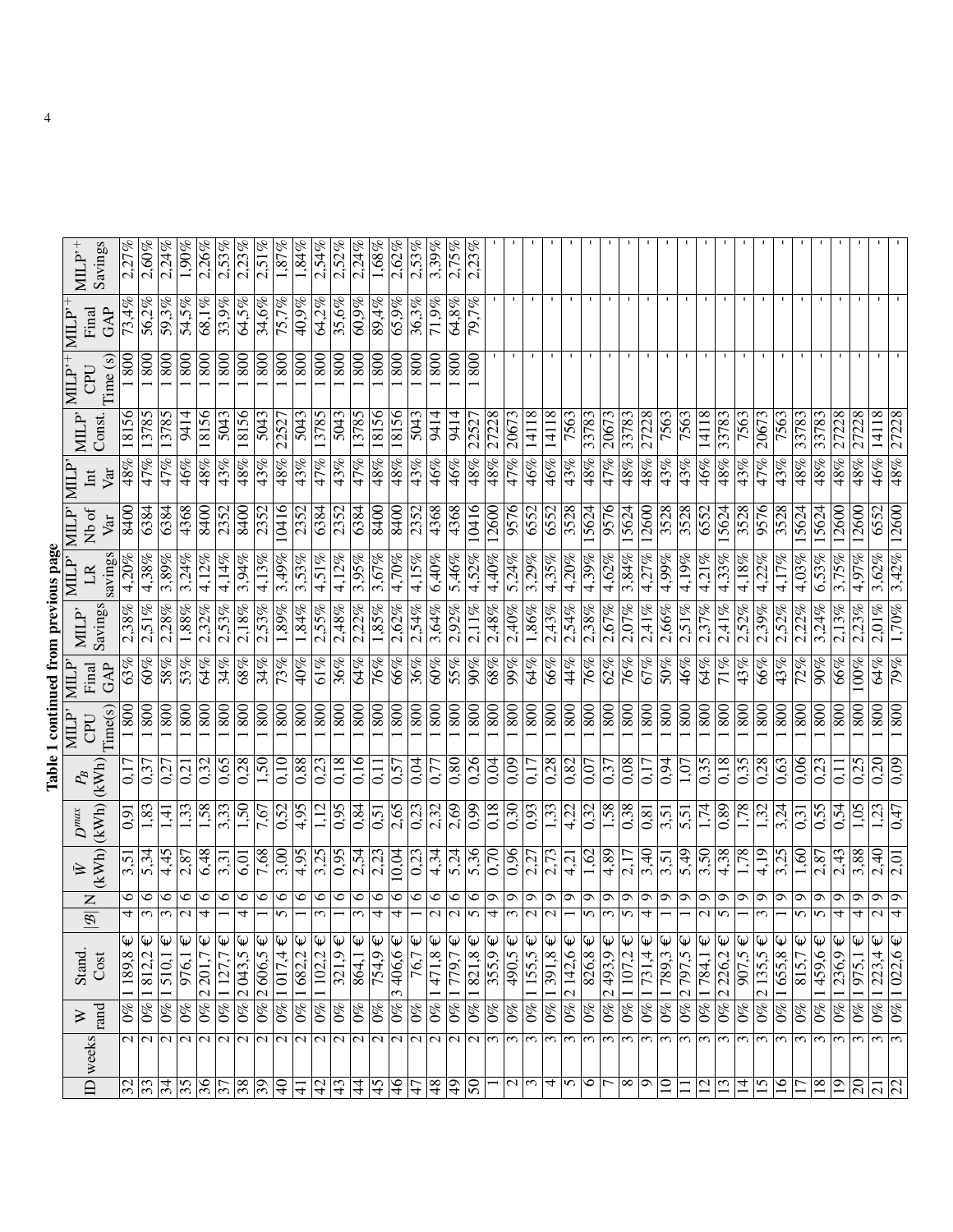## Table 1 continued from previous page Table 1 continued from previous page

| $MLP^+$                                          | Savings             |                          |                          |                          |                            |                   |                                |                               |                 |                   |                          |                            |                            |                           |                          |                           |                               |                           |                          |                                |                                 |                |                                |                 |                                |                           |                           |                              |                           |                       |                            |                                       |                                           |               |                     |                |                     |                   |             |                |                         |             |
|--------------------------------------------------|---------------------|--------------------------|--------------------------|--------------------------|----------------------------|-------------------|--------------------------------|-------------------------------|-----------------|-------------------|--------------------------|----------------------------|----------------------------|---------------------------|--------------------------|---------------------------|-------------------------------|---------------------------|--------------------------|--------------------------------|---------------------------------|----------------|--------------------------------|-----------------|--------------------------------|---------------------------|---------------------------|------------------------------|---------------------------|-----------------------|----------------------------|---------------------------------------|-------------------------------------------|---------------|---------------------|----------------|---------------------|-------------------|-------------|----------------|-------------------------|-------------|
| $MLP^+$<br>Final                                 | GAP                 |                          |                          |                          |                            |                   |                                |                               |                 |                   |                          |                            |                            |                           |                          |                           |                               |                           |                          |                                |                                 |                |                                |                 |                                |                           |                           |                              |                           |                       |                            |                                       |                                           |               |                     |                |                     |                   |             |                |                         |             |
| $\text{MLP}'\left \text{MLP}'^{+}\right $<br>CPU | Time (s)            |                          |                          |                          |                            |                   |                                |                               |                 |                   |                          |                            |                            |                           |                          |                           |                               |                           |                          |                                |                                 |                |                                |                 |                                |                           |                           |                              |                           |                       |                            |                                       |                                           |               |                     |                |                     |                   |             |                |                         |             |
|                                                  | Const.              | 7563                     | 20673                    | 2067                     | 14118                      | 14118             | 27228                          | 27228                         | 7563            | 27228             | 27228                    | 20673                      | 20673                      | 1411                      | 27228                    | 7563                      | 27228                         | 7563                      | 33783                    | 7563                           | 20673                           | 7563           | 20673                          | 27228           | 27228                          | 7563                      | 1411                      | 14118                        | 33783                     | 9084                  | 6897                       | 4710                                  | 4710                                      | 2523          | 127                 | 6897           | $\sqrt{27}$         | 9084              | 2523        | 2523           | 0147                    | 11271       |
| MILP<br>$\overline{\mathbf{H}}$                  | Var                 | 43%                      | 47%                      | 47%                      | 46%                        | 46%               | 48%                            | 48%                           | 43%             | 48%               | 48%                      | $\overline{47\%}$          | 47%                        | 46%                       | $\sqrt{48%}$             | 43%                       | 48%                           | 43%                       | 48%                      | 43%                            | 47%                             | 43%            | 47%                            | 48%             | 48%                            | 43%                       | 46%                       | 46%                          | 48%                       | 48%                   | $\sqrt{47\%}$              | 46%                                   | 46%                                       | 43%           | 48%                 | 47%            | 48%                 | $\sqrt{48%}$      | 43%         | 43%            | 46%                     | 48%         |
| <b>MILP</b><br>Nb of                             | $\sqrt{\mathbf{a}}$ | 3528                     | 9576                     | 9576                     | 6552                       | 6552              | 12600                          | 12600                         | 3528            | 12600             | 12600                    | 9576                       | 9576                       | 6552                      | $\frac{12600}{ }$        | 3528                      | 12600                         | 3528                      | 15624                    | 3528                           | 9576                            | 3528           | 9256                           | 12600           | 12600                          | 3528                      | 6552                      | 6552                         | 15624                     | 4200                  | $\frac{3192}{2}$           | 2184                                  | 2184                                      | 1176          | 5208                | 3192           | 5208                | $\frac{1}{200}$   | 1176        | 1176           | 2184                    | 5208        |
| MILP'<br>$\mathbb{R}$                            | savings             | 4.20%                    | 3,63%                    | 3.35%                    | 5.22%                      | $3.61\%$          | 4,19%                          | $4,66\%$                      | 5,11%           | 3,85%             | 4.23%                    | 4,44%                      | 3,93%                      | 3,28%                     | $4.16\%$                 | $4,19\%$                  | 3.98%                         | 4,18%                     | 3,53%                    | $3,57\%$                       | 4,57%                           | 4.17%          | $4,00\%$                       | 3,71%           | 4,76%                          | 4,19%                     | 6,48%                     | 5.53%                        | $4,58\%$                  | 4,06%                 | 6,44%                      | 4,00%                                 | 4,30%                                     | 3.79%         | $3.71\%$            | 4,86%          | 3,64%               | 3,44%             | 4,46%       | 3,63%          | 3,77%                   | $4.10\%$    |
| $\text{MLP}^*$                                   | Savings             | 2,55%                    | 2,05%                    | 1,83%                    | 3,08%                      | $2.11\%$          | 2,32%                          | 2,53%                         | 2,74%           | 2,15%             | 2,35%                    | 2.53%                      | 2.22%                      | 1,82%                     | 2,32%                    | 2,47%                     | 2.24%                         | 2.43%                     | 1,89%                    | $1,85\%$                       | 2.51%                           | 2,41%          | 2,21%                          | 1,85%           | 2,66%                          | $2,51\%$                  | 3,60%                     | 2,74%                        | $2,18\%$                  | 2.43%                 | 3.39%                      | 2,39%                                 | $2,61\%$                                  | 2,33%         | .27%<br>$\sim$      | 2,88%          | 2,16%               | $2,09\%$          | 2,24%       | .22%<br>$\sim$ | 2,14%                   | 2,51%       |
| <b>NIILP</b><br>Final                            | GAP                 | 42%                      | 65%                      | 71%                      | 57%                        | 60%               | 70%                            | 74%                           | 51%             | 69%               | 69%                      | 65%                        | 66%                        | 66%                       | 989                      | 50%                       | 67%                           | 50%                       | 77%                      | 53%                            | 70%                             | 49%            | 68%                            | 77%             | 989                            | 45%                       | 69%                       | 75%                          | 92%                       | 37%                   | 59%                        | 42%                                   | $\overline{34\%}$                         | 41%           | 46%                 | 53%            | 53%                 | 32%               | 64%         | 31%            | 56%                     | 43%         |
| $\text{MILP}^*$<br>CPU                           | Time(s)             | 800                      | 800                      | 800                      | 800                        | 800               | 800                            | 800                           | 800             | 800               | 800                      | 800                        | 800                        | 800                       | $\frac{80}{1}$           | 800                       | 800                           | 800                       | 800                      |                                | 800                             | 800            | 800                            | 800             | $\frac{80}{1}$                 | 800                       | 800                       | $\overline{\frac{80}{50}}$   | 800                       | 800                   | $\overline{\frac{80}{50}}$ | 800                                   | $\overline{\frac{80}{50}}$                | 800           | 800                 | 800            | 800                 | $\overline{800}$  | 800         | 800            | 800                     | 800         |
| $P_{\!B}$                                        | (kWh)               | 0.7                      | 0,17                     | 0.12                     | 0,36                       | 0,40              | 0,36                           | 0,26                          | 1,63            | 0,09              | 0,17                     | 0,37                       | 0,27                       | $\overline{\overline{2}}$ | $\sqrt{0.32}$            | 0,65                      | 0,28                          | 1,50                      | 0.10                     | $\sqrt{0.88}$                  | $\overline{0.23}$               | 0,18           | 0,16                           | 0.11            | 0,57                           | 0,04                      | $0.7^{\circ}$             | $\sqrt{0.80}$                | 0,26                      | $\sqrt{0.04}$         | $\frac{60}{20}$            | 0.17                                  | 0,28                                      | $\sqrt{0.82}$ | 0.07                | 0,37           | $\overline{0.08}$   | 0.17              | 0,94        | 1,07           | 0,35                    | 0.18        |
| $D^{\max}$                                       | (kWh)(kWh)          | 3,62                     | $\frac{1}{2}$            | 0,66                     | 1,66                       | 2.04              | 1,78                           | 1,24                          | 5,89            | $\overline{0.50}$ | 0,91                     | 1,83                       | 1,41                       | $\overline{1,33}$         | 1,58                     | 3,33                      | 1,50                          | 7,67                      | 0,52                     | $\sqrt{4,95}$                  | 1,12                            | 0,95           | 0,84                           | 0,51            | 2,65                           | 0,23                      | 2,32                      | $\frac{2,69}{ }$             | 0,99                      | 0,18                  | $\overline{0.30}$          | 0,93                                  | 1,33                                      | 4,22          | 0,32                | 1,58           | 0,38                | $\overline{0,81}$ | 3,51        | 5,51           | 1,74                    | 0,89        |
| Ŵ                                                |                     | $\overline{3,61}$        | 3,08                     | 2,29                     | 2,86                       | 4,77              | 7,31                           | 4,67                          | 5,91            | 1,94              | $\overline{3,52}$        | 5.33                       | 4,45                       | 2,87                      | 6,49                     | 3,31                      | 6,02                          | 7,68                      | 3,00                     | $\sqrt{4,95}$                  | 3,24                            | 0,95           | 2,54                           | 2,23            | 10,02                          | 0,23                      | 4,32                      | 5,24                         | 5,36                      | 0,70                  | $\frac{96}{0}$             | 2.27                                  | 2,73                                      | 4,20          | 1,62                | 4,91           | $\frac{2.17}{2.17}$ | 3,41              | 3,52        | 5,51           | 3,52                    | 4,37        |
| $\mathsf{Z}% _{0}$<br>$\overline{\mathscr{B}}$   |                     | ç                        | O<br>3                   | ٥<br>3                   | $\sigma$<br>$\sim$         | ഗ<br>$\mathbf{C}$ | σ<br>$\overline{4}$            | ా<br>4                        | ᡋ               | ᡋ<br>4            | ٥<br>4                   | O<br>$\tilde{\phantom{0}}$ | ç<br>$\epsilon$            | ○<br>$\mathbf{\Omega}$    | ం<br>4                   | O                         | ᢒ<br>4                        | ç                         | Ó<br>$\sigma$            | Ó                              | O<br>3                          | $\circ$        | ç<br>$\epsilon$                | ٩<br>4          | σ<br>4                         | ూ                         | Ō<br>$\sim$               | Ō<br>$\overline{\mathsf{N}}$ | O<br>$\sim$               | $\epsilon$<br>4       | 3<br>3                     | $\epsilon$<br>$\overline{\mathsf{c}}$ | $\mathfrak{c}$<br>$\overline{\mathsf{N}}$ | ω             | $\mathfrak{c}$<br>5 | $\omega$<br>3  | $\epsilon$<br>ln    | $\epsilon$<br>4   | $\omega$    | $\omega$       | $\sim$<br>$\sim$ $\sim$ | 3           |
| Stand.                                           | Cost                | $0\%$ 1834,9             | $\frac{1}{69}$ 1 569,2 € | $0\%$  1168,2€           | $\frac{1}{1457}$ , $7 \in$ | $0\%$ 2 432,0 €   | $\overline{0\%}$ 3 723,5 $\in$ | $\frac{1}{\sqrt{6}}$ 2379.9 € | $0\%$ 3 009,4 € | $988,6 \in$       | $0\%$  1792.9 €          | $0\%$ 2716,2 €             | $\frac{1}{2}$ 0% 2 265,4 € | $0\%$  1460,7€            | $\overline{0\%}$ 306,6 € | $0\%$  1690,1€            | $\hat{\psi}$<br>$0\%$ 3 070.7 | $0\%$  3910,4€            | $\bm{\Psi}$<br>0% 1527,2 | $\overline{0\%}$ 2 521,8 $\in$ | $\overline{0\%}$   1649,9 $\in$ | $482.9 \in$    | $\overline{0\%}$   294,3 $\in$ | $0\%$ 1 133,6 € | $\frac{1}{\sqrt{6}}$ 5 102,2 € | $115,4 \in$               | $2201,3 \in$              | $\overline{0\%}$ 2 668,7 €   | $0\%$ 2 730,3 €           | $\downarrow$<br>118,1 | $163.7 \in$                | $384.9 \in$                           | $462.9 \in$                               | $712,8 \in$   | $275.2 \in$         | $832,9 \in$    | $367.9 \in$         | $578,1 \in$       | $596,6 \in$ | $934.0 \in$    | 596,7 $\in$             | 741,6 $\in$ |
| $\gtrsim$                                        | rand                |                          |                          |                          |                            |                   |                                |                               |                 | $\omega_0$        |                          |                            |                            |                           |                          |                           |                               |                           |                          |                                |                                 | $0\%$          |                                |                 |                                | $0\%$                     | $0\%$                     |                              |                           | 25%                   | 25%                        | 25%                                   | 25%                                       | 25%           | 25%                 | 25%            | 25%                 | 25%               | 25%         | 25%            | 25%                     | 25%         |
| ID weeks                                         |                     | 3                        | $\overline{s}$           | $\overline{\mathcal{E}}$ | $\overline{\mathcal{E}}$   | 3                 | $\overline{3}$                 | 3                             | 3               | $\epsilon$        | 3                        | $\overline{3}$             | $\overline{\mathcal{E}}$   | $\overline{3}$            | $\overline{3}$           | $\overline{\mathfrak{c}}$ | $\overline{3}$                | $\overline{\mathfrak{c}}$ | 3                        | $\overline{s}$                 | $\overline{3}$                  | $\overline{3}$ | $\overline{\mathfrak{c}}$      | 3               | $\overline{\mathfrak{c}}$      | $\overline{\mathfrak{c}}$ | $\overline{\mathfrak{c}}$ | $\overline{\mathcal{E}}$     | $\overline{\mathfrak{c}}$ |                       |                            |                                       |                                           |               |                     |                |                     |                   |             |                |                         |             |
|                                                  |                     | $\overline{\mathcal{E}}$ | $\overline{5}$           | $\frac{25}{26}$          |                            | 27                |                                | 8 8                           | $\infty$        | $\overline{5}$    | $\overline{\mathcal{E}}$ | $ \widetilde{\mathbb{S}}$  | $\frac{34}{5}$             |                           | $\frac{95}{36}$          | $\overline{37}$           | $\frac{8}{39}$                |                           | $\Theta$                 | $\vert \pm$                    | $\overline{d}$                  | 43             | $\overline{4}$                 | 45              | 46                             | 47                        | 48                        | $\frac{6}{4}$                | $\overline{50}$           |                       | $\mathcal{L}$              | $\sim$                                | 4                                         | $\sim$        | 6                   | $\overline{ }$ | ∣∞                  | $\sigma$          | $\Xi$       | $\Xi$          | $\overline{c}$          | 13          |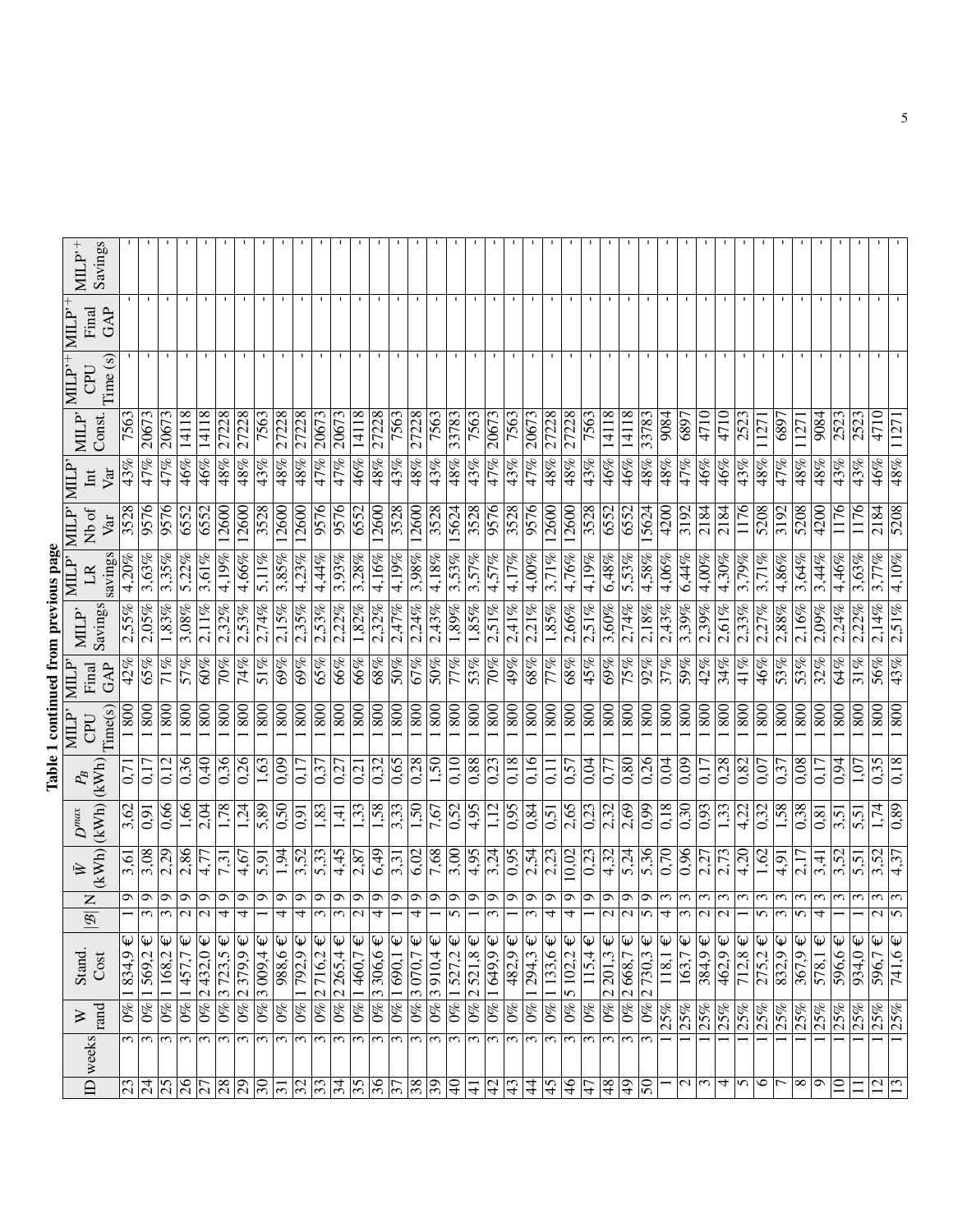| i                    |  |
|----------------------|--|
| :                    |  |
| ֚֚֚֬<br>יי יי היה הי |  |
|                      |  |
|                      |  |
| i                    |  |
|                      |  |
|                      |  |
|                      |  |

| $MLP^+$                                          | Savings    |                    |                            |                 |                      |               |                  |                     |                                 |                     |                         |                  |                 |                                 |                                        |                 |                      |                        |                             |                     |             |             |                    |                                                                                                                               |                  |                                |                             |                   |                         |                            |                        |                              |                     |                   |                   |                     |                                       |                  |                      |                                     |                                     |                  |
|--------------------------------------------------|------------|--------------------|----------------------------|-----------------|----------------------|---------------|------------------|---------------------|---------------------------------|---------------------|-------------------------|------------------|-----------------|---------------------------------|----------------------------------------|-----------------|----------------------|------------------------|-----------------------------|---------------------|-------------|-------------|--------------------|-------------------------------------------------------------------------------------------------------------------------------|------------------|--------------------------------|-----------------------------|-------------------|-------------------------|----------------------------|------------------------|------------------------------|---------------------|-------------------|-------------------|---------------------|---------------------------------------|------------------|----------------------|-------------------------------------|-------------------------------------|------------------|
| $MILP^+$<br>Final                                | GAP        |                    |                            |                 |                      |               |                  |                     |                                 |                     |                         |                  |                 |                                 |                                        |                 |                      |                        |                             |                     |             |             |                    |                                                                                                                               |                  |                                |                             |                   |                         |                            |                        |                              |                     |                   |                   |                     |                                       |                  |                      |                                     |                                     |                  |
| $\text{MLP}'\left \text{MLP}'^{+}\right $<br>CPU | Time (s)   |                    |                            |                 |                      |               |                  |                     |                                 |                     |                         |                  |                 |                                 |                                        |                 |                      |                        |                             |                     |             |             |                    |                                                                                                                               |                  |                                |                             |                   |                         |                            |                        |                              |                     |                   |                   |                     |                                       |                  |                      |                                     |                                     |                  |
|                                                  | Const.     | 2523               | 6897                       | 2523            | 127                  | 11271         | 9084             | 9084                | 4710                            | 9084                | 2523                    | 6897             | 6897            | 4710                            | 4710                                   | 9084            | $\frac{9084}{ }$     | 2523                   | 9084                        | $\frac{9084}{1}$    | 6897        | 6897        | 4710               | 9084                                                                                                                          | 2523             | 9084                           | 2523                        | $\overline{271}$  | 2523                    | 6897                       | 2523                   | 6897                         | $\frac{9084}{x}$    | 9084              | 2523              | 4710                | 4710                                  | 11271            | 8156                 | 3785                                | 9414                                | 9414             |
| MLP<br>$\rm{Int}$                                | Var        | $\sqrt{43%}$       | 47%                        | 43%             | 48%                  | 48%           | 48%              | $\overline{48\%}$   | 46%                             | 48%                 | 43%                     | 47%              | 47%             | 46%                             | $\overline{46}$ %                      | 48%             | 48%                  | $\frac{43\%}{2\%}$     | 48%                         | $\sqrt{48\%}$       | 47%         | 47%         | 46%                | 48%                                                                                                                           | 43%              | $\sqrt{48%$                    | 43%                         | $\frac{48\%}{25}$ | 43%                     | $\sqrt{47\%}$              | 43%                    | 47%                          | 48%                 | $\overline{48}\%$ | $\overline{43\%}$ | 46%                 | 46%                                   | $\sqrt{48%}$     | 48%                  | 47%                                 | 46%                                 | 46%              |
| <b>MILP</b><br>Nb of                             | Var        | $\frac{911}{1176}$ | 3192                       | 1176            | 5208                 | 5208          | 4200             | 4200                | $\frac{184}{2184}$              | 4200                | 1176                    | 3192             | 3192            | 2184                            | 2184                                   | 4200            | $\sqrt{4200}$        | 1176                   | 4200                        | $\overline{4200}$   | 3192        | 3192        | 2184               | 4200                                                                                                                          | 1176             | 4200                           | 1176                        | 5208              | 1176                    | 3192                       | 1176                   | 3192                         | $\frac{4200}{5}$    | $\frac{1}{200}$   | 1176              | 2184                | 2184                                  | 5208             | 8400                 | 6384                                | 4368                                | 4368             |
| MILP'<br>LR                                      | savings    | 3,75%              | $4,01\%$                   | 3.93%           | 4,01%                | $6,42\%$      | 4,04%            | 4,12%               | 3,30%                           | 3,22%               | $\frac{3.99\%}{2.39\%}$ | 4,42%            | 4,27%           | $\frac{4,55\%}{4,55\%}$         | 4.27%                                  | $4,40\%$        | 3,71%                | $\frac{4,78\%}{4,8\%}$ | 3,97%                       | 4,40%               | 3,57%       | 3,44%       | 3,40%              | 3,97%                                                                                                                         | 3.92%            | 3,84%                          | 4,17%                       | 3,73%             | 3,44%                   | 3,54%                      | 3,96%                  | 3,96%                        | $3,\overline{60\%}$ | 3.97%             | 3.98%             | $6,09\%$            | 5,33%                                 | 4,99%            | 4,20%                | 6,65%                               | 4,17%                               | 4,46%            |
| $\text{MLP}^*$                                   | Savings    | 2.17%              | 2,48%                      | 2.13%           | $2,30\%$             | 3,56%         | 2.41%            | 2.20%               | $2.01\%$                        | 1,69%               | 2,46%                   | 2,63%            | $2,31\%$        | 2,74%                           | 2,54%                                  | 2,64%           | 2,10%                | 2,48%                  | 2,42%                       | 2,75%               | 2.25%       | 2,05%       | 2,02%              | 2,45%                                                                                                                         | $2.41\%$         | 2,33%                          | 2,36%                       | 2,31%             | 1,67%                   | 2.19%                      | 2.46%                  | 2.45%                        | 1,88%               | 2.45%             | $2,46\%$          | 3,42%               | 2,89%                                 | 2,57%            | $2,36\%$             | 3,36%                               | $2,32\%$                            | 2,45%            |
| MILP<br>Final                                    | GAP        | 54%                | $\frac{6}{2}$              | 66%             | 59%                  | 53%           | 44%              | 46%                 | $0\%$                           | 49%                 | $0\%$                   | 51%              | 69%             | 46%                             | $\frac{34\%}{25}$                      | 36%             | 60%                  | $\frac{2}{21}$         | 45%                         | 41%                 | 30%         | $53\%$      | 44%                | $0\%$                                                                                                                         | 35%              | 47%                            | 59%                         | $\sqrt{40\%}$     | 67%                     | 40%                        | $\frac{9}{6}$          | $0\%$                        | 36%                 | $0\%$             | $5\%$             | 59%                 | $0\%$                                 | $59\%$           | 61%                  | 78%                                 | 65%                                 | 65%              |
| MILP'<br>CPU                                     | Time(s)    | 800                | 334                        | 800             | 800                  | 800           | 800              | 800                 | 451                             | 800                 | 261                     | 800              | 800             | 800                             |                                        | 800             | 800                  | $\frac{80}{1}$         | 800                         |                     | 800         | 800         | 800                | 157                                                                                                                           | 800              | 800                            | 800                         | $\frac{80}{1}$    | 800                     | 800                        | $\overline{45}$        | 415                          |                     | 134               | 800               | 800                 | 84                                    | $\overline{800}$ | 800                  | 800                                 | 800                                 | $\overline{800}$ |
| $\mathcal{P}_B$                                  | (kWh)      | 0,35               | 0,28                       | 0,63            | 0,06                 | 0,23          | 0.1              | 0.25                | 0,20                            | 0,09                | 0,71                    | 0,17             | 0,12            | 0,36                            | 0,40                                   | 0,36            | $\frac{6}{26}$       | 1,63                   | 0,09                        | 0.17                | 0,37        | 0,27        | 0,21               | 0,32                                                                                                                          | 0,65             | 0,28                           | 1,50                        | 0,10              | 0,88                    | 0,23                       | 0,18                   | 0.16                         | 0,11                | $\sqrt{0.57}$     | 0,04              | 0,77                | 0,80                                  | $\frac{0,26}{5}$ | 0,04                 | 0,09                                | 0,17                                | 0,28             |
| $D^{\max}$                                       | (kWh)(kWh) | 1,78               | 1,32                       | 3,24            | 0,31                 | 0,55          | 0,54             | 1,05                | 1,23                            | 0,47                | 3,62                    | 0,91             | 0,66            | 1,66                            | $\frac{2,04}{ }$                       | 1,78            | $\frac{1.24}{ }$     | 5,89                   | 0,50                        | 0,91                | 1,83        | 1,41        | $\overline{1,33}$  | 1,58                                                                                                                          | 3,33             | 1,50                           | 7,67                        | $\frac{52}{2}$    | 4,95                    | $\frac{1}{1}$              | $\frac{56}{20}$        | 0,84                         | $\overline{0.51}$   | 2,65              | 0,23              | 2,32                | 2,69                                  | $\sqrt{6.0}$     | 0,18                 | $\frac{1}{0.30}$                    | 0,93                                | 1,33             |
| $\bar{\mathbb{X}}$                               |            |                    | 4,17                       | 3,24            | 1,60                 | 2,83          | $\overline{2,4}$ | 3,91                | 2,42                            | 2,01                | $\frac{3,59}{ }$        | 3,10             | 2,29            | 2,86                            | 4,79                                   | 7,39            | 4,65                 | $\overline{5.91}$      | 1,95                        | $\frac{3,49}{}$     | 5,33        | 4,46        | 2,88               | 6,50                                                                                                                          | $\frac{3.30}{ }$ | 6,00                           | 7,67                        | $\overline{3,01}$ | 4,98                    | $\frac{3.26}{ }$           | $\frac{6.0}{26}$       | 2,55                         | 2,22                | $\frac{65}{6}$    | 0,23              | 4,32                | 5,24                                  | 5,33             | 0,70                 | $\frac{96}{20}$                     | 2,27                                | 2.73             |
| $\frac{1}{N}$                                    |            | 3                  | $\epsilon$<br>ω            | $\epsilon$      | $\epsilon$<br>5      | ω<br>$\sigma$ | ς<br>4           | ω<br>4              | $\epsilon$<br>$\mathbf{\Omega}$ | $\epsilon$<br>4     | $\epsilon$              | $\epsilon$<br>3  | ω<br>$\epsilon$ | $\mathfrak{c}$<br>$\mathcal{L}$ | $\epsilon$<br>$\overline{\mathcal{C}}$ | $\epsilon$<br>4 | $\omega$<br>4        | $\sim$                 | $\omega$<br>4               | $\epsilon$<br>4     | ო<br>3      | ς<br>3      | $\omega$<br>$\sim$ | $\epsilon$<br>4                                                                                                               | $\epsilon$       | 3<br>4                         | ς                           | ω<br>5            | ω                       | $\mathfrak{c}$<br>$\infty$ | 3                      | $\epsilon$<br>$\mathfrak{m}$ | $\omega$<br>4       | 3<br>4            | 3                 | 3<br>$\overline{C}$ | $\epsilon$<br>$\overline{\mathsf{c}}$ | $\epsilon$<br>ln | ∘<br>4               | $\circ$<br>$\overline{\mathcal{E}}$ | $\circ$<br>$\overline{\mathcal{N}}$ | $\circ$          |
| Stand.                                           | Cost       | 862                | $\overline{709}$ , $1 \in$ | 551,1 €         | $\overline{270,8}$ € | 480,9€        | $409,5 \in$      | $662,9 \in$         | $410.0 \in$                     | $341,0$ €           | $\overline{608,3}$      | 525,5 $\epsilon$ | $388,8 \in$     | $\overline{485.9 \in}$          | $\sqrt{813.6}$                         | $256,0 \in$     | $\overline{789,1}$ € | $25\%$ 1 004,3 €       | $330,4 \in$                 | $592,6 \in$         | $904,5 \in$ | $756,8 \in$ | $488,3 \in$        | $25\%$ 1 103,9 €                                                                                                              | $561,7 \in$      | $\frac{25\%}{1019.4\text{ E}}$ | $\frac{25\%}{25\%}$ 509,6 € |                   | 844,9€                  | $554,3 \in$                | $\overline{160,8 \in}$ | $432,1 \in$                  | $376,6 \in$         | $1693,8 \in$      | $38,4 \in$        | $733.2 \in$         | $\overline{890,5}$                    | $905,6 \in$      | $\overline{237,1}$ € | $327,3 \in$                         | $771,2 \in$                         | $927,4 \in$      |
| $\gtrsim$                                        | rand       | 25%                | 25%                        | 25%             | 25%                  | 25%           | 25%              | $\frac{35\%}{25\%}$ | 25%                             | $\frac{25\%}{25\%}$ |                         | 25%              | 25%             | 25%                             | $\frac{25\%}{25\%}$ 1                  |                 | 25%                  |                        | 25%                         | $\frac{25\%}{25\%}$ |             | 25%         | 25%                |                                                                                                                               | 25%              |                                |                             |                   | 25%                     | $\frac{25\%}{25\%}$        |                        | 25%                          | $\frac{25%}{25%}$   |                   | 25%               | 25%                 | 25%                                   | 25%              | 25%                  | 25%                                 | 25%                                 | 25%              |
| ID weeks                                         |            |                    |                            |                 |                      |               |                  |                     |                                 |                     |                         |                  |                 |                                 |                                        |                 |                      |                        |                             |                     |             |             |                    |                                                                                                                               |                  |                                |                             |                   |                         |                            |                        |                              |                     |                   |                   |                     |                                       |                  | $\overline{c}$       | $\frac{1}{2}$ ম                     |                                     |                  |
|                                                  |            | $\overline{4}$     | 15                         | $\overline{16}$ | $\overline{17}$      | 18            | $\overline{0}$   | $\overline{5}$      | $ \overline{z} $                | z z                 |                         | z z z z          |                 |                                 |                                        | $\frac{28}{30}$ |                      |                        | $\frac{1}{3}$ $\frac{1}{3}$ |                     |             |             |                    | $\frac{1}{3}$ $\frac{1}{3}$ $\frac{1}{3}$ $\frac{1}{3}$ $\frac{1}{3}$ $\frac{1}{3}$ $\frac{1}{3}$ $\frac{1}{3}$ $\frac{1}{3}$ |                  |                                |                             |                   | $\vert \frac{4}{\vert}$ | $\frac{42}{43}$            |                        | $\overline{4}$               | $\frac{5}{5}$       | $\frac{4}{6}$     | $\frac{1}{4}$     | 48                  | $\frac{1}{9}$                         | $\overline{50}$  |                      | $\frac{2}{3}$                       |                                     | 4                |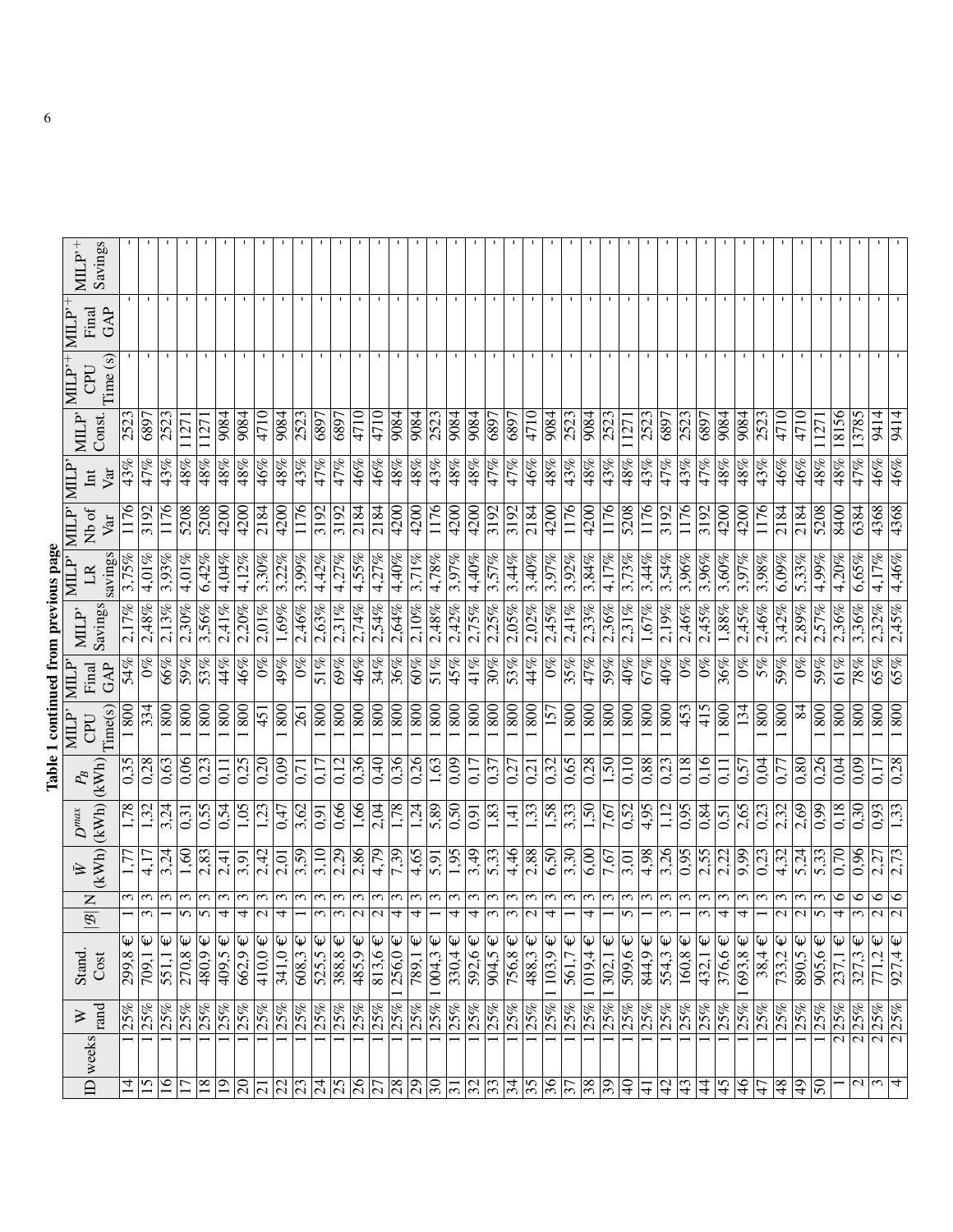## Table 1 continued from previous page Table 1 continued from previous page

| ID weeks                      | $\gtrsim$             | <b>Stand</b>                                     | $\mathsf{z}$<br>$\overline{\mathscr{B}}$ | 它                           | $D^{\max}$              | $P_{\!B}$         | MILP'<br>CPU               | MLP<br>Final      | $\text{MLP}^*$ | MILP'<br>LR | MILP <sup>*</sup><br>Nb of | <b>NIIIN</b><br>$\rm{Int}$ |                   | $\text{MLP}'\left \text{MLP}'^{+}\right $<br>CPU | $MLP^+$<br>Final | $MLP^+$ |
|-------------------------------|-----------------------|--------------------------------------------------|------------------------------------------|-----------------------------|-------------------------|-------------------|----------------------------|-------------------|----------------|-------------|----------------------------|----------------------------|-------------------|--------------------------------------------------|------------------|---------|
|                               | rand                  | Cost                                             |                                          |                             | (kWh)(kWh)              | (kWh)             | Time(s)                    | GAP               | Savings        | savings     | Var                        | Var                        | Const.            | Time (s)                                         | GAP              | Savings |
| $\overline{\mathcal{C}}$      | 25%                   | 1426,5                                           |                                          | $\sqrt{4,20}$<br>$\circ$    | $\sqrt{4.22}$           | 0,82              | 800                        | 62%               | 2.24%          | 3.93%       | 2352                       | $\sqrt{43\%}$              | $\frac{5043}{50}$ |                                                  |                  |         |
|                               | $\sqrt{25\%}$         | $\overline{551,4} \in$                           | 5                                        | 1,62<br>$\circ$             | 0,32                    | 0,07              | 800                        | 74%               | $2,06\%$       | 3,85%       | 10416                      | 48%                        | 22527             |                                                  |                  |         |
|                               | 2 25%                 | $1664.3 \in$                                     | 3                                        | 4,90<br>$\circ$             | 1,58                    | 0.37              | 800                        | 82%               | 2.59%          | 5.01%       | 6384                       | 47%                        | 3785              |                                                  |                  |         |
| $\overline{\mathbf{c}}$       | $ 25\% $              | $\overline{734,8} \in$                           | 5                                        | 2,16<br>∘                   | 0,38                    | 0,08              | 800                        | 76%               | $2,00\%$       | 3,77%       | 10416                      | 48%                        | 2252              |                                                  |                  |         |
| $\sigma$                      | 2 25%                 | $\overline{152,6} \in$                           | 4                                        | 3,40<br>७                   | 0,81                    | 0,17              | 800                        | 57%               | $2,06\%$       | 3,60%       | 8400                       | 48%                        | 18156             |                                                  |                  |         |
| $\overline{\mathbf{c}}$       | 25%                   | $\overline{192,5}$ €                             |                                          | 3,51<br>∘                   | 3,51                    | 0,94              | 800                        | 98%               | 2,04%          | 4,65%       | 2352                       | 43%                        | 5043              |                                                  |                  |         |
|                               |                       | $2 25\% 1866,0 \in$                              |                                          | 5,50<br>∘                   | 5,51                    | 1,07              | 800                        | 52%               | 2.23%          | 3,76%       | 2352                       | $\frac{43}{\%}$            | 5043              |                                                  |                  |         |
| $\overline{\mathbf{c}}$       |                       | $\frac{25\%}{1192.1}$                            | $\mathbf{\sim}$                          | 3,51<br>$\circ$             | 1,74                    | 0,35              | 800                        | 69%               | 2.17%          | 3.93%       | 4368                       | 46%                        | 9414              |                                                  |                  |         |
| $\overline{13}$               |                       | $\sqrt{2 25\% 1483,1}$ €                         | $\Omega$                                 | 4,37<br>∘                   | 0,89                    | 0,18              | 800                        | 65%               | 2,38%          | 4,25%       | 10416                      | 48%                        | 2252              |                                                  |                  |         |
| $\overline{1}$                | $\frac{25\%}{25\%}$   | $\overline{602,8} \in$                           |                                          | 1,78<br>∘                   | 1,78                    | $\overline{0.35}$ | 800                        | 69%               | 2,15%          | 3,89%       | 2352                       | 43%                        | 5043              |                                                  |                  |         |
| $\overline{51}$               | 2 25%                 | $1422,9 \in$                                     | 3                                        | 4,19<br>∘                   | 1,32                    | 0,28              | 800                        | 35%               | 2,49%          | 4,14%       | 6384                       | $\overline{47\%}$          | 3785              |                                                  |                  |         |
| 16                            | 2 25%                 | $105,0 \in$                                      |                                          | 3,25<br>∘                   | 3,24                    | 0,63              | 800                        | 77%               | 2,15%          | $4,06\%$    | 2352                       | 43%                        | 5043              |                                                  |                  |         |
|                               | 2 25%                 | $\overline{\mathsf{P}}$<br>544,1                 | 5                                        | 1,60<br>७                   | 0,31                    | 0,06              | 800                        | 69%               | 2,29%          | 4,14%       | 10416                      | 48%                        | 2252              |                                                  |                  |         |
| $\overline{\mathbf{c}}$<br>18 | 25%                   | $\overline{970,9}$                               | 5                                        | $\frac{2,86}{ }$<br>$\circ$ | $\frac{0.55}{5}$        | $\overline{0.23}$ | $\overline{800}$           | $\overline{73\%}$ | 3,52%          | 6,62%       | 10416                      | $\sqrt{48%}$               | 22527             |                                                  |                  |         |
| $\overline{\infty}$           | 2 25%                 | $\overline{823}$ , $7 \in$                       | 4                                        | 2,43<br>$\circ$             | 0,54                    | 0,11              | 800                        | 63%               | 2,36%          | 4,16%       | 8400                       | 48%                        | 18156             |                                                  |                  |         |
|                               | $2 25\% $             | $\overline{1320,3}$ €                            | 4                                        | $\frac{3.89}{ }$<br>∘       | $\overline{1,05}$       | 0,25              | 800                        | 94%               | 1.91%          | 4,30%       | 8400                       | 48%                        | 18156             |                                                  |                  |         |
|                               | $\sqrt{2 25%}$        | $\sqrt{817.8}$                                   | $\overline{\mathsf{c}}$                  | $\frac{1}{2,41}$<br>$\circ$ | $\overline{123}$        | $\overline{0.20}$ | $\frac{80}{1}$             | 38%               | $2,03\%$       | 3,42%       | 4368                       | 46%                        | 9414              |                                                  |                  |         |
| $\frac{23}{24}$               | 2 25%                 | $683,5 \in$                                      | 4                                        | 2,01<br>$\circ$             | 0,47                    | 0,09              | 800                        | 75%               | 1,65%          | 3,34%       | 8400                       | 48%                        | 8156              |                                                  |                  |         |
|                               |                       | $\frac{2 25\% 1225,9 \in}{2 25\% 1044,7 \infty}$ |                                          | 3,61<br>७                   | 3,62                    | 0,7               | $\overline{\text{80}}$     | 34%               | 2,46%          | $4,08\%$    | 2352                       | $\sqrt{43%}$               | 5043              |                                                  |                  |         |
|                               |                       |                                                  | 3                                        | 3,08<br>∘                   | 0,91                    | 0.17              | 800                        | 74%               | 2.51%          | 4,64%       | 6384                       | 47%                        | 3785              |                                                  |                  |         |
| $\overline{\mathbf{c}}$       | 25%                   | 777,7 €                                          | 3                                        | 2,29<br>∘                   | 0,66                    | 0,12              | 800                        | 75%               | 2,36%          | 4,41%       | 6384                       | 47%                        | 3785              |                                                  |                  |         |
|                               | 25%<br>$\overline{c}$ | $968,4 \in$                                      | $\sim$                                   | 2,85<br>∘                   | 1,66                    | 0,36              | 800                        | 71%               | 2,57%          | 4,71%       | 4368                       | 46%                        | 9414              |                                                  |                  |         |
|                               |                       | $2 25\% 1624,5 \in$                              | $\mathbf{C}$                             | 4,78<br>७                   | 2,04                    | 0,40              | 800                        | 61%               | 2,48%          | 4,44%       | 4368                       | 46%                        | 9414              |                                                  |                  |         |
| $\overline{c}$                |                       | $25\%$ 2490,1 €                                  | 4                                        | 7,34<br>$\circ$             | 1,78                    | 0,36              | 800                        | 53%               | 2,72%          | 4,64%       | 8400                       | $\sqrt{48%$                | 18156             |                                                  |                  |         |
|                               |                       | $\frac{2}{2}$ 25% $\frac{1}{380,4}$              | 4                                        | 4,66<br>∘                   | 1,24                    | 0,26              | 800                        | 67%               | $2,16\%$       | $3,85\%$    | 8400                       | 48%                        | 18156             |                                                  |                  |         |
|                               |                       | $\hat{\bm{\psi}}$<br>$2 25\% 2003,7$             |                                          | $\frac{1}{5}$<br>$\circ$    | 5,89                    | 1,63              | 800                        | 83%               | 2,36%          | 4,97%       | 2352                       | 43%                        | 5043              |                                                  |                  |         |
| $\overline{\mathbf{c}}$       | 25%                   | $\overline{659}$ , $7 \in$                       | 4                                        | $\frac{1.94}{ }$<br>$\circ$ | $\frac{0.50}{2}$        | $\sqrt{0.09}$     | $\overline{\frac{80}{50}}$ | <b>989</b>        | 2,28%          | 4,10%       | 8400                       | 48%                        | 8156              |                                                  |                  |         |
|                               |                       | $2 25\% 1189,8 \in$                              | 4                                        | 3,51<br>$\circ$             | 0,91                    | 0,17              | 800                        | 78%               | 2,39%          | 4,54%       | 8400                       | 48%                        | 18156             |                                                  |                  |         |
|                               |                       | $2 25\% 1812,2 \in$                              | $\mathfrak{c}$                           | 5.34<br>∘                   | 1,83                    | 0,37              | 800                        | 52%               | 2,16%          | 3,71%       | 6384                       | $\sqrt{47\%}$              | 3785              |                                                  |                  |         |
|                               |                       | $\frac{2}{2}$ 25% $\frac{1}{2}$ 510,1 $\in$      | $\overline{\mathfrak{c}}$                | 4,45<br>∘                   | 1,41                    | 0,27              | 800                        | 75%               | 1,92%          | 3,59%       | 6384                       | 47%                        | .3785             |                                                  |                  |         |
|                               | 2 25%                 | $\hat{\bm{\psi}}$<br>$\frac{1}{976,1}$           | $\mathbf{\Omega}$                        | 2,87<br>$\circ$             | 1,33                    | 0,21              | 800                        | 65%               | 1.96%          | 3,51%       | 4368                       | 46%                        | 9414              |                                                  |                  |         |
|                               |                       | $2 25\% 2201,7$                                  | 4                                        | 6,48<br>$\circ$             | $\frac{1,58}{\sqrt{2}}$ | 0,32              | $\overline{\frac{80}{}}$   | 36%               | 2,48%          | 4,13%       | 8400                       | $\overline{48\%}$          | 8156              |                                                  |                  |         |
|                               |                       | $2\overline{\left 25\% \right 1127,7}$           |                                          | 3,31<br>७                   | $\overline{3,33}$       | 0,65              | $\overline{\frac{80}{}}$   | 53%               | 2.36%          | 4.05%       | 2352                       | 43%                        | 5043              |                                                  |                  |         |
| $\overline{\mathbf{c}}$       |                       | $35\%$ 2043,5 €                                  | 4                                        | 5.01<br>७                   | 1,50                    | 0,28              | 800                        | 77%               | 2.09%          | 3.96%       | 8400                       | 48%                        | 8156              |                                                  |                  |         |
|                               |                       | $2 25\% 2606,5 \in$                              |                                          | 7,68<br>∘                   | 7,67                    | 1,50              | 800                        | 80%               | 2,24%          | 4,32%       | 2352                       | 43%                        | 5043              |                                                  |                  |         |
|                               |                       | $2 25\% 1017.4 \in$                              | 5                                        | 3,00<br>$\circ$             | 0,52                    | $\rm _{0.10}$     | 800                        | 61%               | 2.22%          | 3,89%       | 10416                      | 48%                        | 2252              |                                                  |                  |         |
| $\overline{\mathcal{C}}$      |                       | $25\%$ 1682,2 €                                  |                                          | $\sqrt{4.95}$<br>$\circ$    | $\frac{4.95}{ }$        | $\sqrt{0.88}$     | $\overline{800}$           | 95%               | 1,60%          | 3,58%       | 2352                       | $\sqrt{43\%}$              | 5043              |                                                  |                  |         |
| $\overline{\mathbf{c}}$       |                       | 25% 1102,2                                       | ω                                        | 3,25<br>$\circ$             | 1,12                    | 0,23              | 800                        | 73%               | $2,00\%$       | 3,69%       | 6384                       | 47%                        | 3785              |                                                  |                  |         |
| <u>নমান</u>                   | 25%                   | $321.9 \in$                                      |                                          | 0,95<br>∘                   | 0,95                    | 0,18              | 800                        | 38%               | 2,44%          | 4,07%       | 2352                       | 43%                        | 5043              |                                                  |                  |         |
|                               | 25%                   | $864,1 \in$                                      | $\epsilon$                               | 2,54<br>$\circ$             | $\sqrt{0.84}$           | 0,16              | $\frac{80}{1}$             | 36%               | 2,44%          | 4,09%       | 6384                       | 47%                        | 3785              |                                                  |                  |         |
|                               | 25%                   | $754.9 \in$                                      | 4                                        | $\frac{2.23}{ }$<br>$\circ$ | 0,51                    | $\overline{11}$   | 800                        | 64%               | 1,87%          | 3,73%       | 8400                       | 48%                        | 18156             |                                                  |                  |         |
|                               |                       |                                                  |                                          |                             |                         |                   |                            |                   |                |             |                            |                            |                   |                                                  |                  |         |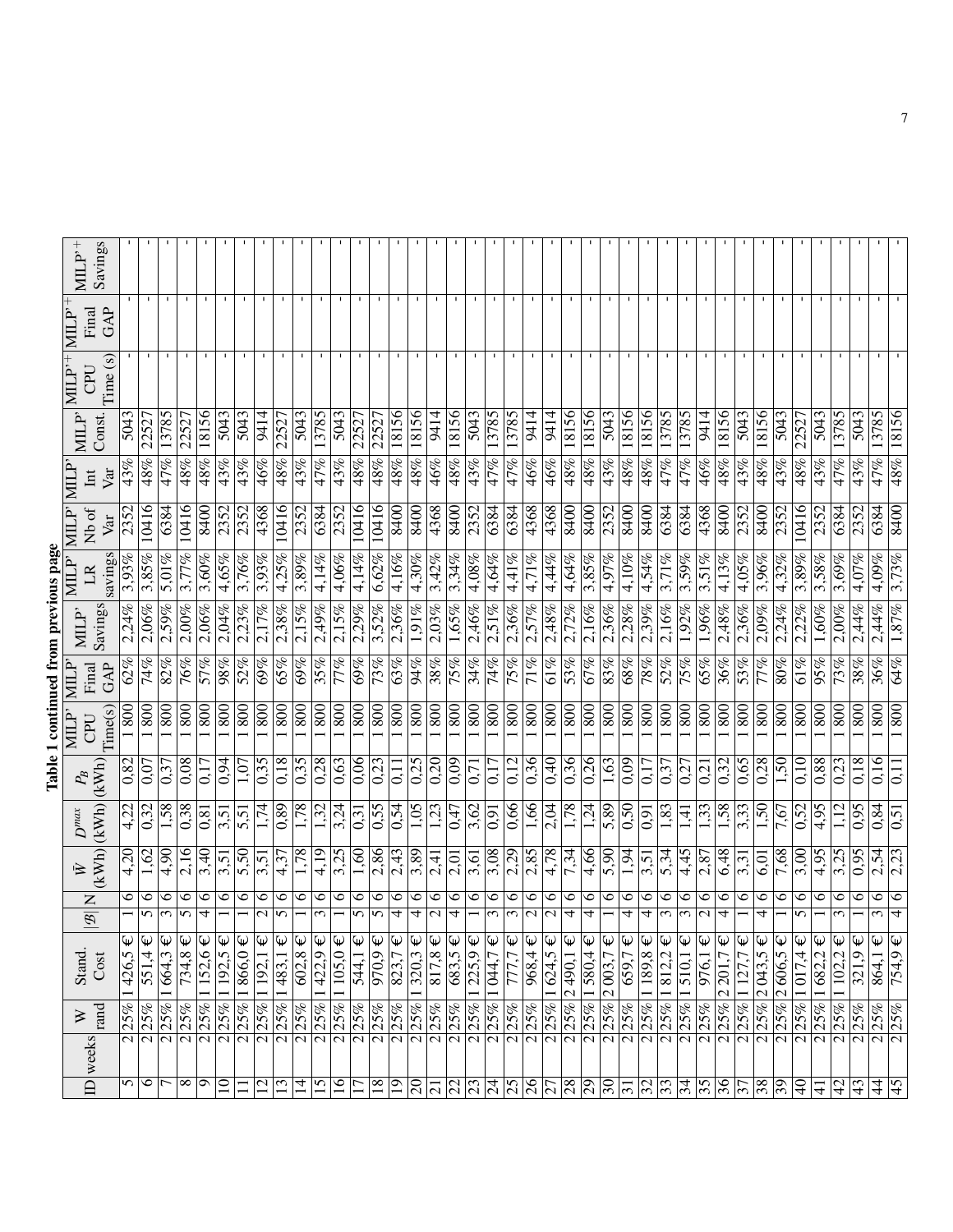| i                        |  |
|--------------------------|--|
| :                        |  |
| ֚֚֚֬<br>Ì<br>i<br>֚֚֡֡֡֡ |  |
|                          |  |
|                          |  |
| $\ddot{\phantom{a}}$     |  |
|                          |  |
|                          |  |
| j                        |  |

| Savings<br>$\rm dL^{p+}$                                                                                                                                                                                                                                                                                                                                                                     |                                                                                |                  |                     |                            |                 |
|----------------------------------------------------------------------------------------------------------------------------------------------------------------------------------------------------------------------------------------------------------------------------------------------------------------------------------------------------------------------------------------------|--------------------------------------------------------------------------------|------------------|---------------------|----------------------------|-----------------|
| $MLP^+$<br>Final<br>GAP                                                                                                                                                                                                                                                                                                                                                                      |                                                                                |                  |                     |                            |                 |
| $\frac{ \text{MLP'}^{+} }{ \text{CPU} }$<br>Time(s)<br>$\begin{tabular}{ll} \hline & MILP' MILP' MILP' MILP' MILP' MILP' MILP' MILP' L.R & No of\nA Bavings savings Var' Var\n\begin{tabular}{ll} \hline GAP & Savings \\ \hline 36\% & 2,44\% & 4,09\% & 8400 & 48\% & 18156 \\ \hline 1800 & 37\% & 2,50\% & 4,13\% & 2,352 & 43\% & 50' \\ \hline 1800 & 88\% & 3,14\% & 6,26\% & 4368 &$ |                                                                                |                  |                     |                            |                 |
|                                                                                                                                                                                                                                                                                                                                                                                              |                                                                                |                  |                     |                            |                 |
|                                                                                                                                                                                                                                                                                                                                                                                              |                                                                                |                  |                     |                            |                 |
|                                                                                                                                                                                                                                                                                                                                                                                              |                                                                                |                  |                     |                            |                 |
|                                                                                                                                                                                                                                                                                                                                                                                              |                                                                                |                  |                     |                            |                 |
|                                                                                                                                                                                                                                                                                                                                                                                              |                                                                                |                  |                     |                            |                 |
|                                                                                                                                                                                                                                                                                                                                                                                              |                                                                                |                  |                     |                            |                 |
|                                                                                                                                                                                                                                                                                                                                                                                              |                                                                                |                  |                     |                            |                 |
| $\left(\text{kWh}\right)\left(\text{kWh}\right)$<br>$P_{B}$                                                                                                                                                                                                                                                                                                                                  | 250                                                                            | 0,04             | $\overline{0.77}$   | 0,80                       | 0,26            |
| $D^{max}$                                                                                                                                                                                                                                                                                                                                                                                    | $\begin{array}{ c c c c c } \hline 4 & 6 & 10,04 & 2,65 \\ \hline \end{array}$ | 0,23             | 2,32                | 2,69                       | 0,99            |
| KWh <br>i<br>≫                                                                                                                                                                                                                                                                                                                                                                               |                                                                                | 0,23             | 4,34                | 5,24                       | 5,36            |
|                                                                                                                                                                                                                                                                                                                                                                                              |                                                                                |                  |                     |                            | $\frac{2}{5}$   |
|                                                                                                                                                                                                                                                                                                                                                                                              |                                                                                |                  |                     |                            |                 |
| W   Stand.<br>Cost                                                                                                                                                                                                                                                                                                                                                                           | $2 25\% 3406,6E $                                                              | $2 25\% $ 76,7 € | $25\%$ 1471,8 $\in$ | $25\%$ 179,7 $\varepsilon$ | $25\%$ 1821,8 € |
| rand<br>D weeks                                                                                                                                                                                                                                                                                                                                                                              |                                                                                |                  |                     |                            |                 |
|                                                                                                                                                                                                                                                                                                                                                                                              |                                                                                |                  |                     |                            |                 |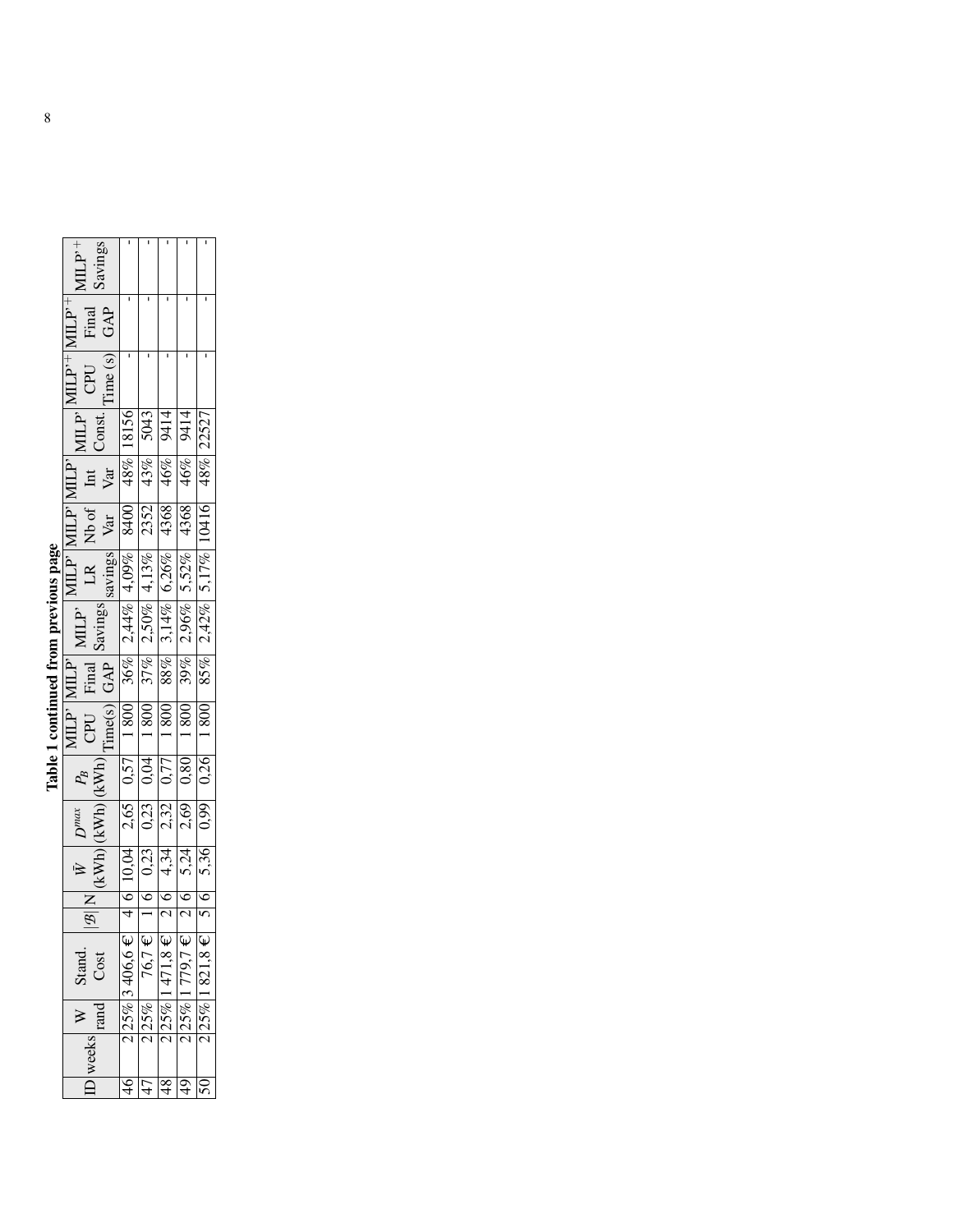Table 2: (OMBSR MILP) extended results. Table 2: *(OMBSR MILP)* extended results.

| $\overline{\Xi}$                   | weeks | tand<br>⋗                   | Stand.<br>Cost                        | $\overline{z}$<br>$\boxed{\mathbf{B}}$ | 它                               | $\begin{array}{c c} W&D^{max}&P_B\ (KWh)\ (kWh)\ (kWh) \end{array}$<br>$D^{\max}$ |                                          | Time(s)<br><b>NIILP</b><br>CPU | MILP<br>GAP<br>Final | Savings<br><b>MILP</b> | Savings<br>MILP<br>$\mathbb{R}$ | Nb Of<br><b>MILP</b><br>Pairs     | MILP<br>Var | MILP<br>Var<br>$\rm{Int}$ | <b>MILP</b><br>Const |
|------------------------------------|-------|-----------------------------|---------------------------------------|----------------------------------------|---------------------------------|-----------------------------------------------------------------------------------|------------------------------------------|--------------------------------|----------------------|------------------------|---------------------------------|-----------------------------------|-------------|---------------------------|----------------------|
|                                    |       | $^{66}$                     | Ψ<br>118,1                            | $\overline{\mathbf{f}}$                | 0,70<br>ς                       | 0,18                                                                              | 0.04                                     | 800                            | 54,8%                | 2,53%                  | 4,21%                           | 1411                              | 59976       | $96\%$                    | $\overline{080}$     |
| $\sim$                             |       | $0\%$                       | Ψ<br>163,7                            |                                        | 0,96<br>$\sim$                  | 0,30                                                                              | 0,09                                     | 800                            | 56,1%                | 2,74%                  | 5,00%                           | 1411                              | 45024       | 96%                       | 6894                 |
| $\epsilon$                         |       | $0\%$                       | Ψ<br>384,9                            | $\overline{\mathsf{c}}$                | 2,27<br>3                       | 0,93                                                                              | 0,17                                     | 800                            | 39,2%                | 1,94%                  | 3,14%                           | 14112                             | 30072       | 96%                       | 4708                 |
| 4                                  |       | $0\%$                       | Ψ<br>462,9                            |                                        | 2,73<br>$\epsilon$              | 1,33                                                                              | 0,28                                     | 800                            | $41,8\%$             | 2,53%                  | 4,15%                           | 14112                             | 30072       | 96%                       | 4708                 |
| 5                                  |       | ರಿಶಿ                        | Ψ<br>712,8                            |                                        | 4,20<br>3                       | $\frac{1}{2}$                                                                     | 0,82                                     | $800\,$                        | $5.3\%$              | 2.49%                  | $4.00\%$                        | 14112                             | 15120       | 96%                       | 2522                 |
| ٥                                  |       | $0\%$                       | 275,2                                 | 5                                      | 1,62<br>ω                       | 0,32                                                                              | 0.07                                     | 800                            | 13.1%                | 1,86%                  | 4,19%                           | $\mathbf{r}$<br>$\vec{1}$         | 74928       | 96%                       | 11266                |
|                                    |       | $0\%$                       | $\mathsf \Psi$<br>832,9               | $\overline{3}$                         | $-4,91$<br>ω                    | 1,58                                                                              | 0,37                                     | 800                            | 55,0%                | 2,61%                  | $4,39\%$                        | 14112                             | 45024       | $96\%$                    | 6894                 |
| ${}^{\circ}$                       |       | $0\%$                       | Ψ<br>367,9                            | 5                                      | 2,17<br>ω                       | 0,38                                                                              | 0,08                                     | 800                            | 50,7%                | 2,28%                  | 3,67%                           | $\Xi$                             | 74928       | 96%                       | 1266                 |
| $\circ$                            |       | $0\%$                       | Ψ<br>578,1                            | 4                                      | 3,41<br>3                       | 0,81                                                                              | 0.17                                     | 800                            | 55,3%                | 2,44%                  | 4,06%                           | 14112                             | 59976       | 96%                       | 9080                 |
| $\Omega$                           |       | $0\%$                       | Ψ<br>596,6                            |                                        | 3,52<br>$\epsilon$              | 3,51                                                                              | 0,94                                     | 234                            | $0.0\%$              | 2,56%                  | 4,74%                           | 14112                             | 15120       | 96%                       | 2522                 |
|                                    |       | $0\%$                       | $\mathsf \omega$<br>$\frac{934,0}{ }$ |                                        | $\overline{5,51}$<br>$\epsilon$ | 5,51                                                                              | $1,0\overline{7}$                        | $\frac{80}{1}$                 | 2,6%                 | $\sqrt{2,48\%}$        | 3,99%                           | 14112                             | 15120       | $\frac{96}{96}$           | $\frac{252}{25}$     |
| 12                                 |       | $\mathcal{O}^{\otimes 0}$   | Ψ<br>596,7                            | $\overline{\mathsf{c}}$                | 3,52<br>3                       | 1,74                                                                              | 0,35                                     | 800                            | 40.9%                | 2,48%                  | $4.00\%$                        | 14112                             | 30072       | 96%                       | 4708                 |
| $\overline{13}$                    |       | $0\%$                       | $\mathsf \omega$<br>741,6             | $\overline{5}$                         | $\sqrt{4,37}$<br>3              | $\frac{89}{2}$                                                                    | 0,18                                     |                                | .337,5%              | 0,27%                  | 4,13%                           | 14112                             | 74928       | 96%                       | 11266                |
| $\overline{1}$                     |       | $0\%$                       | Ψ<br>299,8                            |                                        | 1,77<br>ω                       | 1,78                                                                              | 0,35                                     | 858                            | $0.0\%$              | 2,50%                  | $4,01\%$                        | 14112                             | 15120       | 96%                       | 2522                 |
| 15                                 |       | $0\%$                       | Ψ<br>$\frac{1}{709}$ , 1              |                                        | 4,17<br>3                       | 1,32                                                                              | 0,28                                     | 800                            | $\sqrt{52,4\%}$      | 2,43%                  | 4,03%                           | 14112                             | 45024       | 96%                       | 6894                 |
| $\overline{16}$<br>$\overline{17}$ |       | $0\%$                       | Ψ<br>551,1                            |                                        | 3,24<br>3                       | 3,24                                                                              | 0,63                                     | 3                              | $0.0\%$              | 2,48%                  | 3,98%                           | 14112                             | 15120       | 96%                       | 2522                 |
|                                    |       | $\sqrt{6}$                  | Ψ<br>270,8                            | $\mathbf{v}$                           | 1,60<br>$\sim$                  | $\overline{0.31}$                                                                 | $\sqrt{0.06}$                            | $\overline{800}$               | 7035.2%              | 0.05%                  | $3,86\%$                        | 2<br>$\Xi$                        | 74928       | $\overline{96\%}$         | 1266                 |
| $\overline{18}$                    |       | $\mathcal{O}_{\mathscr{C}}$ | Ψ<br>480,9                            | 5                                      | 2,83<br>3                       | 0,55                                                                              | 0,23                                     | 800                            | 70,3%                | 3,35%                  | 6,30%                           | 14112                             | 74928       | $96\%$                    | 11266                |
| $\vert 9 \vert$                    |       | $0\%$                       | Ψ<br>409.5                            | 4                                      | 2,41<br>$\epsilon$              | 0,54                                                                              | $\overline{0.11}$                        | 800                            | 64,8%                | 2.04%                  | 3,60%                           | 14112                             | 59976       | 96%                       | 9080                 |
| $\overline{0}$                     |       | $\mathcal{O}^{\otimes 0}$   | $\mathsf \Psi$<br>662.9               | $\overline{\mathbf{f}}$                | 3,91<br>ω                       | 1,05                                                                              | 0,25                                     | 800                            | 80,3%                | 2,36%                  | $4,69\%$                        | 14112                             | 59976       | 96%                       | 9080                 |
| $\overline{c}$                     |       | $0\%$                       | $410,0$ €                             | $\mathcal{L}$                          | 2,42<br>ω                       | 1,23                                                                              | 0,20                                     | 800                            | 41,9%                | 2.12%                  | 3,44%                           | $\Xi$<br>$\overline{4}$           | 30072       | 96%                       | 4708                 |
| $\overline{c}$                     |       | $0\%$                       | Ψ<br>341,0                            | 4                                      | 2,01<br>Σ                       | 0,47                                                                              | 0,09                                     | 800                            | 72,1%                | 1,67%                  | 3,26%                           | 14112                             | 59976       | $\overline{96}$ %         | 9080                 |
| $\overline{c}$                     |       | $0\%$                       | Ψ<br>608,3                            |                                        | 3,59<br>$\mathfrak{m}$          | 3,62                                                                              | 0,71                                     | 800                            | 1,7%                 | 2,50%                  | 4,02%                           | 14112                             | 15120       | 96%                       | 2522                 |
| $\overline{5}$                     |       | $0\%$                       | Ψ<br>525,5                            |                                        | 3,10<br>3                       | 16,0                                                                              | 0.17                                     | 800                            | 50,0%                | 2,08%                  | 3,44%                           | 12<br>$\vec{4}$                   | 45024       | 96%                       | 6894                 |
| $\overline{5}$                     |       | $0\%$                       | Ψ<br>388,8                            |                                        | 2,29<br>ω                       | 0,66                                                                              | 0,12                                     | 800                            | 52,3%                | 1,92%                  | 3,20%                           | 14112                             | 45024       | 96%                       | 6894                 |
| $\frac{9}{2}$                      |       | $0\%$                       | 485,9€                                |                                        | 2,86<br>ω                       | 1,66                                                                              | 0,36                                     | 800                            | 42,2%                | 3,00%                  | 4,95%                           | 14112                             | 30072       | 96%                       | 4708                 |
| $\overline{27}$                    |       | $\%$                        | $813,6 \in$                           | $\overline{\mathbf{c}}$                | 4,79<br>$\epsilon$              | 2,04                                                                              | 0,40                                     | 800                            | 37,2%                | 2,18%                  | 3,43%                           | 14112                             | 30072       | 96%                       | 4708                 |
| $ \mathbb{S} $                     |       | $\mathcal{O}\%$             | $256.0 \in$                           | 4                                      | 7,39<br>3                       | $\sqrt{178}$                                                                      | 0,36                                     | 800                            | 57,5%                | $2,30\%$               | 3,94%                           | 14112                             | 59976       | 96%                       | 9080                 |
| $\overline{5}$                     |       | $\mathcal{O}^{\otimes 0}$   | $\mathsf \omega$<br>789,1             | 4                                      | 4,65<br>ω                       | 1,24                                                                              | 0,26                                     | 800                            | 62,0%                | 2,53%                  | $4,45\%$                        | 14112                             | 59976       | 96%                       | 9080                 |
| $\mathbb{E}$                       |       | $0\%$                       | Ψ<br>004.3                            |                                        | 5,91<br>$\mathfrak{c}$          | 5,89                                                                              | 1,63                                     | 306                            | $0.0\%$              | 2,63%                  | 4,86%                           | $\mathbf{\sim}$<br>$\overline{1}$ | 15120       | 96%                       | 2522                 |
| $\overline{31}$                    |       | $\mathcal{S}^{\otimes}$     | Ψ<br>330.4                            | 4                                      | 1,95<br>3                       | $\overline{0.50}$                                                                 | 0.09                                     | 800                            | 58,6%                | 2,18%                  | 3.67%                           | 14112                             | 59976       | 96%                       | 9080                 |
| $\overline{32}$                    |       | $0\%$                       | Ψ<br>592.6                            | 4                                      | 3,49<br>$\mathfrak{c}$          | $\overline{0.91}$                                                                 | 0.17                                     | 800                            | 79,2%                | 2.12%                  | $4.07\%$                        | 14112                             | 59976       | 96%                       | 9080                 |
| $\overline{33}$                    |       | $\mathcal{O}\%$             | $904,5 \in$                           | $\overline{\mathfrak{c}}$              | 5,33<br>ω                       | 1,83                                                                              | 0,37                                     | 800                            | $\overline{48,}6\%$  | 2,59%                  | 4,22%                           | 14112                             | 45024       | 96%                       | 6894                 |
| $\overline{34}$                    |       | $0\%$                       | Ψ<br>756,8                            | $\overline{\mathfrak{c}}$              | 4,46<br>3                       | $\frac{1}{4}$                                                                     | 0,27                                     | 800                            | 56,7%                | 2,20%                  | 3,74%                           | 141                               | 45024       | 96%                       | 6894                 |
| $\frac{55}{5}$                     |       | $0\%$                       | Ψ<br>$\sqrt{488.3}$                   | $\mathbf{C}$                           | $\frac{2.88}{2.38}$<br>3        | $\overline{1,33}$                                                                 | 0,21                                     | $\overline{\text{80}}$         | 43,3%                | 1,91%                  | 3,13%                           | 14112                             | 30072       | $\frac{96}{\%}$           | 4708                 |
| $\frac{96}{5}$                     |       | $0\%$                       | Ψ<br>103,9                            | 4                                      | $\overline{6,50}$<br>3          | 1,58                                                                              | 0,32                                     | 800                            | 65.9%                | 2.22%                  | 3,96%                           | 14112                             | 59976       | $\frac{96}{96}$           | 9080                 |
| $\overline{37}$                    |       | $\mathcal{O}^{\otimes 0}$   | 561,7                                 |                                        | 3,30<br>ω                       | 3,33                                                                              | 0,65                                     | 800                            | 2,0%                 | 2,49%                  | $4,01\%$                        | $\overline{141}$                  | 15120       | 96%                       | <b>2522</b>          |
| 38                                 |       | $\mathcal{S}^{\otimes}$     | Ψ<br>019.4                            |                                        | 6,00<br>$\epsilon$              | 1,50                                                                              | 0,28                                     | 800                            | 72,2%                | 2.08%                  | 3,81%                           | $\overline{141}$                  | 59976       | 96%                       | 9080                 |
| 39                                 |       | $0\%$                       | Ψ<br>302,                             |                                        | 7,67<br>$\epsilon$              | 7,67                                                                              | $0$ s <sup><math>\mathbf{t}</math></sup> | 874                            | 0.0%                 | 2,49%                  | $3,99\%$                        | 14112                             | 15120       | $\frac{96}{\%}$           | 2522                 |
| $\Theta$                           |       | $\omega_0$                  | $\overline{\mathsf{\Psi}}$<br>509.6   | $\overline{5}$                         | 3,01<br>3                       | 0,52                                                                              | 0,10                                     | 800                            | 73,2%                | 1,84%                  | 3,36%                           | 14112                             | 74928       | $ ^{9696}$                | 11266                |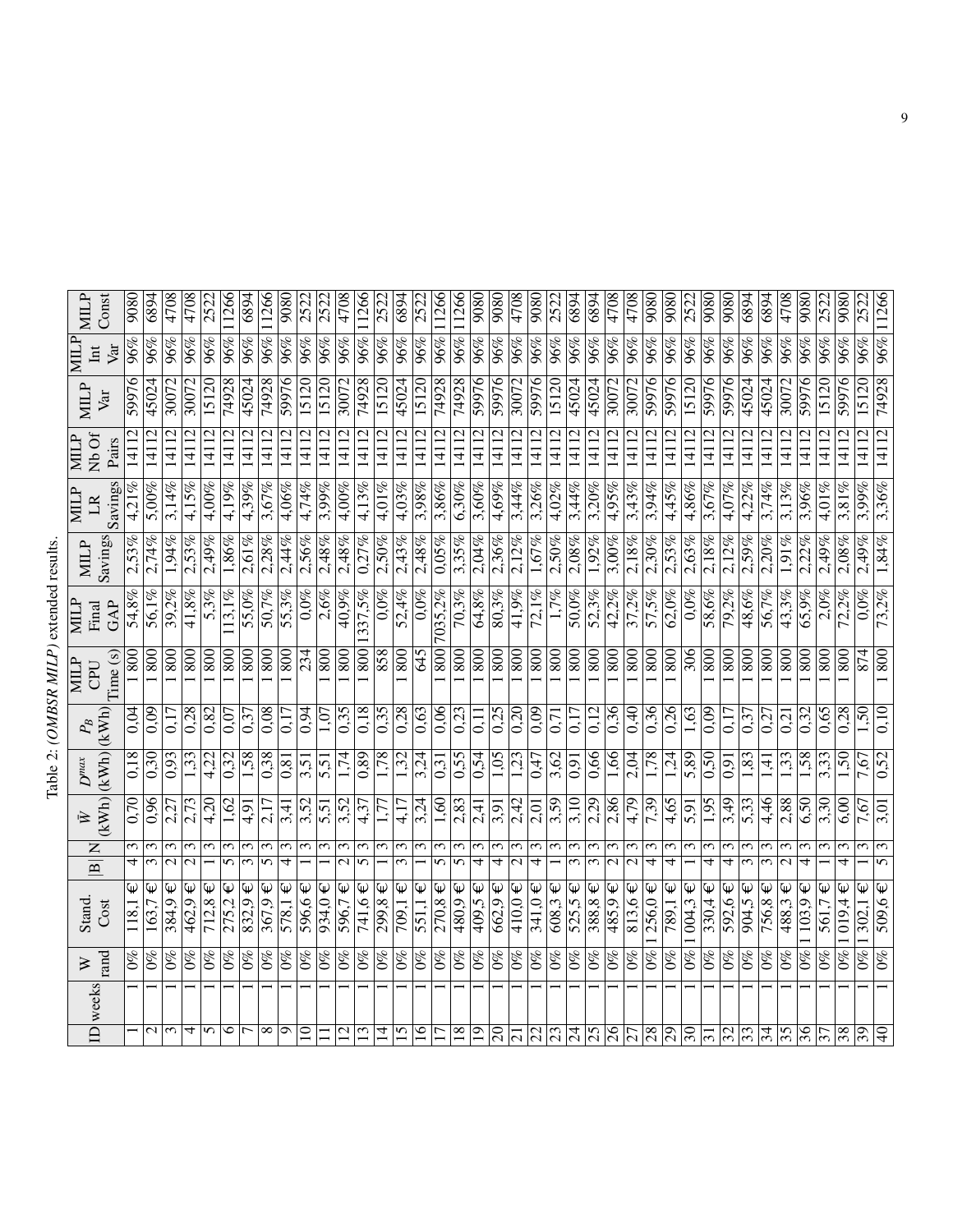| らくり |  |
|-----|--|
| ı   |  |
|     |  |
|     |  |
|     |  |
| 7   |  |

| <b>NIILP</b>                            | Const           | $\frac{25}{25}$         | 6894                           | 2522           | 6894                           | 9080                            | 9080                   | 2522           | 4708                        | 4708                         | 11266               | 18152                        | 13782                           | 9412                               | 9412                               | 5042          | 22522                   | 13782                                | 22522                     | 18152                              | 5042                       | 5042             | 9412                               | 22522                     | 5042              | 13782                                | 5042            | 22522                     | 22522                     | 18152                        | 18152                     | 9412                               | 18152                   | 5042                     | 3782                                 | 13782                          | 9412                               | 9412                         | 18152                        | 18152                        | 5042                           | 18152                        |
|-----------------------------------------|-----------------|-------------------------|--------------------------------|----------------|--------------------------------|---------------------------------|------------------------|----------------|-----------------------------|------------------------------|---------------------|------------------------------|---------------------------------|------------------------------------|------------------------------------|---------------|-------------------------|--------------------------------------|---------------------------|------------------------------------|----------------------------|------------------|------------------------------------|---------------------------|-------------------|--------------------------------------|-----------------|---------------------------|---------------------------|------------------------------|---------------------------|------------------------------------|-------------------------|--------------------------|--------------------------------------|--------------------------------|------------------------------------|------------------------------|------------------------------|------------------------------|--------------------------------|------------------------------|
| <b>MILP</b><br>$\overline{\text{int}}$  | Var             | 96%                     | 96%                            | 96%            | 96%                            | $\overline{96\%}$               | 96%                    | 96%            | 96%                         | $96\%$                       | 96%                 | $\overline{98\%}$            | 98%                             | $98\%$                             | $\overline{98\%}$                  | $98\%$        | $\overline{98\%}$       | $ 98\% $                             | $98\%$                    | $98\%$                             | 98%                        | $98\%$           | $98\%$                             | $98\%$                    | 98%               | $98\%$                               | $98\%$          | $\sqrt{98\%}$             | $98\%$                    | $\overline{98\%}$            | $ 98\% $                  | $98\%$                             | $\overline{98\%}$       | 98%                      | $98\%$                               | $98\%$                         | $\frac{98}{26}$                    | 98%                          | $98\%$                       | $98\%$                       | 98%                            | 98%                          |
| <b>NIILP</b>                            | Var             | 5120                    | 45024                          | 15120          | 45024                          | 92665                           | 9266                   | 15120          | 30072                       | 30072                        | 74928               | 232848                       | 56448 174720                    | 116592                             | 116592                             | 58464         | 290976                  | 56448 174720                         | 290976                    | 232848                             | 58464                      | 58464            | 56448 116592                       | 290976                    | 58464             | 56448 174720                         | 58464           | 290976                    | 290976                    | 232848                       | 232848                    | 116592                             | 232848                  | 58464                    | 74720                                | 56448 174720                   | 16592                              | 116592                       | 232848                       | 232848                       | 58464                          | 232848                       |
| Nb Of<br><b>MILP</b>                    | Pairs           | $\overline{4}$          | 14112                          | 14112          | 14112                          | 14112                           | 14112                  | 14112          | 14112                       | 14112                        | 14112               | 8448                         |                                 | 56448                              | 56448                              | 56448         | 56448                   |                                      | 56448                     | 56448                              | 56448                      | 56448            |                                    | 56448                     | 56448             |                                      | 56448           | 8448                      | 56448                     | 56448                        | 56448                     | 56448                              | 56448                   | 56448                    | 56448                                |                                | 56448                              | 86448                        | 56448                        | 56448                        | 56448                          | 56448                        |
| МЩР<br>$\mathbb{R}$                     | Savings         | 3,39%                   | $4,32\%$                       | 3,98%          | 3,81%                          | 3,54%                           | 4,56%                  | 3,99%          | 6,21%                       | 5,26%                        | 4,38%               |                              |                                 |                                    |                                    |               |                         |                                      |                           |                                    |                            |                  |                                    |                           |                   |                                      |                 |                           |                           |                              |                           |                                    |                         |                          |                                      |                                |                                    |                              |                              |                              |                                |                              |
| <b>MILP</b>                             | Savings         | 1,78%                   | 2,63%                          | 2.49%          | 2.31%                          | 1,85%                           | 2,36%                  | 2,49%          | 3,68%                       | 2,85%                        | 2,14%               |                              |                                 |                                    |                                    |               |                         |                                      |                           |                                    |                            |                  |                                    |                           |                   |                                      |                 |                           |                           |                              |                           |                                    |                         |                          |                                      |                                |                                    |                              |                              |                              |                                |                              |
| NIILP<br>Final                          | GAP             | $0,0\%$                 | 49,3%                          | $0.0\%$        | 50,4%                          | 74,3%                           | $\sqrt{79},6\%$        | $6.6\%$        | 44,4%                       | 49,6%                        | 86,2%               |                              | $\mathbf{I}$                    | $\mathbf{I}$                       | $\mathbf{I}$                       | $\mathbf{I}$  | $\mathbf{I}$            | $\mathbf{I}$                         | $\mathbf{I}$              | $\mathbf{I}$                       |                            |                  | $\mathbf{I}$                       | л.                        | J.                | $\mathbf{I}$                         |                 |                           | п.                        |                              |                           | $\mathbf{I}$                       | п.                      | $\mathbf{I}$             | п.                                   | $\mathbf{I}$                   |                                    | $\mathbf{I}$                 |                              |                              |                                |                              |
| <b>MILP</b><br>CPU                      | Time(s)         | 355                     | 800                            | 805            | 800                            | 800                             | 800                    | 800            | 800                         | 800                          | 800                 |                              | $\mathbf{I}$                    | $\mathbf{I}$                       |                                    | $\mathbf{I}$  |                         |                                      |                           |                                    |                            |                  | $\mathbf{I}$                       | т.                        | л.                | л.                                   |                 |                           | $\mathbf{I}$              |                              |                           |                                    |                         |                          |                                      | п.                             |                                    | п.                           |                              |                              |                                |                              |
| $\mathcal{P}_B$                         | (kWh)           | 0,88                    | 0,23                           | 0,18           | 0,16                           | 0,11                            | 0,57                   | 0.04           | 0.77                        | 0,80                         | 0,26                | 0,04                         | 0,09                            | 0.17                               | $\frac{8}{28}$                     | 0,82          | 0.07                    | $\sqrt{0.37}$                        | 0,08                      | $\overline{0}$ .                   | 0.94                       | 1,07             | 0,35                               | 0,18                      | $\sqrt{0.35}$     | 0,28                                 | 0,63            | 0,06                      | 0,23                      | 0,11                         | $\frac{0.25}{5}$          | 0,20                               | 0,09                    | 0,71                     | 0.17                                 | 0,12                           | $\sqrt{0.36}$                      | 0,40                         | 0.36                         | 0.26                         | 1,63                           | 0.09                         |
| $D^{max}$                               |                 | 4,95                    | 1,12                           | 0,95           | 0,84                           | 0,51                            | 2,65                   | 0,23           | 2,32                        | 2,69                         | 0,99                | 0,18                         | 0,30                            | 0,93                               | 1,33                               | 4,22          | $\overline{0,32}$       | 1,58                                 | 0,38                      | 0,81                               | 3,51                       | 5,51             | 1,74                               | 0,89                      | 1,78              | 1,32                                 | 3,24            | $\sqrt{0.31}$             | 0,55                      | $\sqrt{0,54}$                | 1,05                      | 1,23                               | 0,47                    | 3,62                     | $\overline{0.91}$                    | 0,66                           | 1,66                               | 2,04                         | 1,78                         | 1,24                         | 5,89                           | 0,50                         |
| $\bar{\aleph}$                          | $(kWh)$ $(kWh)$ | $4.98^{\circ}$          | 3,26                           | 0.95           | 2,55                           | 2,22                            | $\frac{666}{6}$        | 0.23           | 4,32                        | 5,24                         | 5,33                | $\overline{0,70}$            | 0,96                            | 2,27                               | 2,73                               | 4,20          | 1,62                    | $\sqrt{4.90}$                        | 2,16                      | 3,40                               | 3,51                       | 5,50             | 3,51                               | 4,37                      | 1,78              | 4,19                                 | 3,25            | 1,60                      | 2,86                      | $\frac{2.43}{ }$             | 3,89                      | 2,41                               | 2,01                    | 3,61                     | 3,08                                 | 2,29                           | 2,85                               | 4,78                         | 7,34                         | 4,66                         | 5.90                           | 1,94                         |
| $\mathsf{Z}$<br>$\overline{\mathbf{B}}$ |                 | $\epsilon$              | 3<br>$\overline{\mathfrak{c}}$ | $\mathfrak{c}$ | 3<br>$\overline{\mathfrak{c}}$ | $\epsilon$<br>$\overline{\tau}$ | ω<br>$\overline{\tau}$ | $\mathfrak{c}$ | $\epsilon$<br>$\mathcal{C}$ | 3<br>$\overline{\mathsf{c}}$ | 3<br>$\overline{5}$ | $\circ$<br>$\overline{\tau}$ | ∘<br>$\overline{\mathfrak{c}}$  | $\circ$<br>$\overline{\mathsf{c}}$ | $\circ$<br>$\overline{\mathsf{c}}$ | $\circ$       | $\circ$<br>ᠳ            | $\circ$<br>$\overline{\mathfrak{c}}$ | $\circ$<br>$\overline{5}$ | $\circ$<br>$\overline{\mathbf{f}}$ | $\circ$                    | $\circ$          | $\circ$<br>$\overline{\mathsf{c}}$ | $\circ$<br>$\overline{5}$ | $\circ$           | $\circ$<br>$\overline{\mathfrak{c}}$ | $\circ$         | $\circ$<br>$\overline{5}$ | $\circ$<br>$\overline{5}$ | $\circ$<br>$\overline{\tau}$ | $\circ$<br>$\overline{4}$ | $\circ$<br>$\overline{\mathsf{c}}$ | 6<br>$\overline{\tau}$  | $\circ$                  | $\circ$<br>$\overline{\mathfrak{c}}$ | ∘<br>$\overline{\mathfrak{c}}$ | $\circ$<br>$\overline{\mathbf{c}}$ | 6<br>$\overline{\mathsf{c}}$ | $\circ$<br>$\overline{\tau}$ | $\circ$<br>$\overline{\tau}$ | $\circ$                        | $\circ$<br>$\overline{\tau}$ |
| Stand.                                  | Cost            | ω<br>844,9              | $\mathsf \Psi$<br>554.3        | 160,8          | Ψ<br>432,1                     | Ψ<br>376,6                      | Ψ<br>693,8             | Ψ<br>38,4      | Ψ<br>733,2                  | Ψ<br>890,5                   | $905,6 \in$         | $\overline{237,1}$           | Ψ<br>$\frac{1}{327,3}$          | Ψ<br>771.2                         | Ψ<br>927,4                         | Ψ<br>426,5    | Ψ<br>551.4              | $\mathsf \Psi$<br>664.3              | Ψ<br>734,8                | 152,6                              | Ψ<br>S<br>$\overline{192}$ | Ψ<br>866,0       | Ψ<br>192,1                         | Ψ<br>483,1                | Ψ<br>602, 8       | Ψ<br>422,9                           | Ψ<br>105.0      | Ψ<br>544,1                | Ψ<br>970,9                | Ψ<br>823,                    | Ψ<br>320,3                | Ψ<br>817,8                         | 683,5                   | Ψ<br>225,9               | Ψ<br>044.                            | Ψ<br>777,7                     | 968,4                              | $\frac{624.5}{ }$            | Ψ<br>490,1<br>$\mathcal{C}$  | Ψ<br>580.4                   | ω<br>003.<br>$\mathbf{\Omega}$ | Ψ<br>659,7                   |
| ⋗                                       | rand            | $\mathcal{O}^{\otimes}$ | $0\%$                          | $0\%$          | $0\%$                          | $0\%$                           | $\overline{0\%}$       | $0\%$          | $0\%$                       | $0\%$                        | $0\%$               | $0\%$                        | $\mathcal{O}_{\infty}^{\infty}$ | $0\%$                              | $\overline{0\%}$                   | $ 9\%$        | $0\%$                   | $ 9\% $                              | $0\%$                     | $\overline{\mathcal{E}}$           | $\overline{\mathcal{E}}$   | $\overline{0\%}$ | $\overline{60}$                    | $\overline{68}$           | $0\%$             | $\overline{68}$                      | $ q_2$          | $0\%$                     | $0\%$                     | $0\%$                        | $ 9\%$                    | $0\%$                              | $0\%$                   | $0\%$                    | $ 0\% $                              | $\overline{0\%}$               | $\overline{0\%}$                   | $  \mathscr{C}  $            | $\frac{8}{2}$                | $\overline{60}$              | $\overline{0\%}$               | $0\%$                        |
| D weeks                                 |                 |                         |                                |                |                                |                                 |                        |                |                             |                              |                     | $\sim$                       | $\mathcal{L}$                   | $\sim$                             | $\overline{\mathsf{N}}$            | $\mathcal{L}$ | $\overline{\mathsf{c}}$ | $\overline{\mathsf{c}}$              | $\overline{\mathsf{c}}$   | $\overline{\mathsf{c}}$            | $\mathbf{c}$               | $\mathbf{\sim}$  | $\mathcal{L}$                      | $\overline{\mathsf{c}}$   | $\mathbf{\Omega}$ | $\mathbf{\Omega}$                    | $\mathcal{L}$   | $\overline{\mathsf{N}}$   | $\mathcal{L}$             | $\overline{\mathsf{c}}$      | $\overline{\mathcal{C}}$  | $\mathbf{\sim}$                    | $\overline{\mathsf{N}}$ | $\overline{\mathcal{C}}$ | $\mathbf{C}$                         | $\mathbf{C}$                   | $\overline{\mathsf{c}}$            | $\overline{\mathcal{C}}$     | $\mathbf{c}$                 | $\mathbf{C}$                 | $\mathbf{C}$                   | $\overline{\mathsf{c}}$      |
|                                         |                 | $\pm$                   | $\overline{d}$                 | 43             | $\overline{4}$                 | 45                              | $\frac{4}{6}$          | 47             | $\frac{8}{3}$               | $\overline{\mathbb{P}}$      | $\mathcal{S}$       |                              | $\sim$                          | $\omega$                           | 4                                  | n             | ७                       |                                      | $\infty$                  | ᡡ                                  | $\Xi$                      |                  | $\Xi$                              | $\mathbf{r}$              | ゴ                 | 15                                   | $\overline{16}$ |                           | $\overline{18}$           | $\overline{0}$               | $\overline{\mathbb{S}}$   | $\overline{\Omega}$                |                         | $\overline{23}$          | $\overline{c}$                       | $\overline{55}$                | $\frac{8}{2}$                      | $\overline{2}$               | $\overline{8}$               | $\overline{29}$              | $\mathcal{S}^{\mathcal{O}}$    |                              |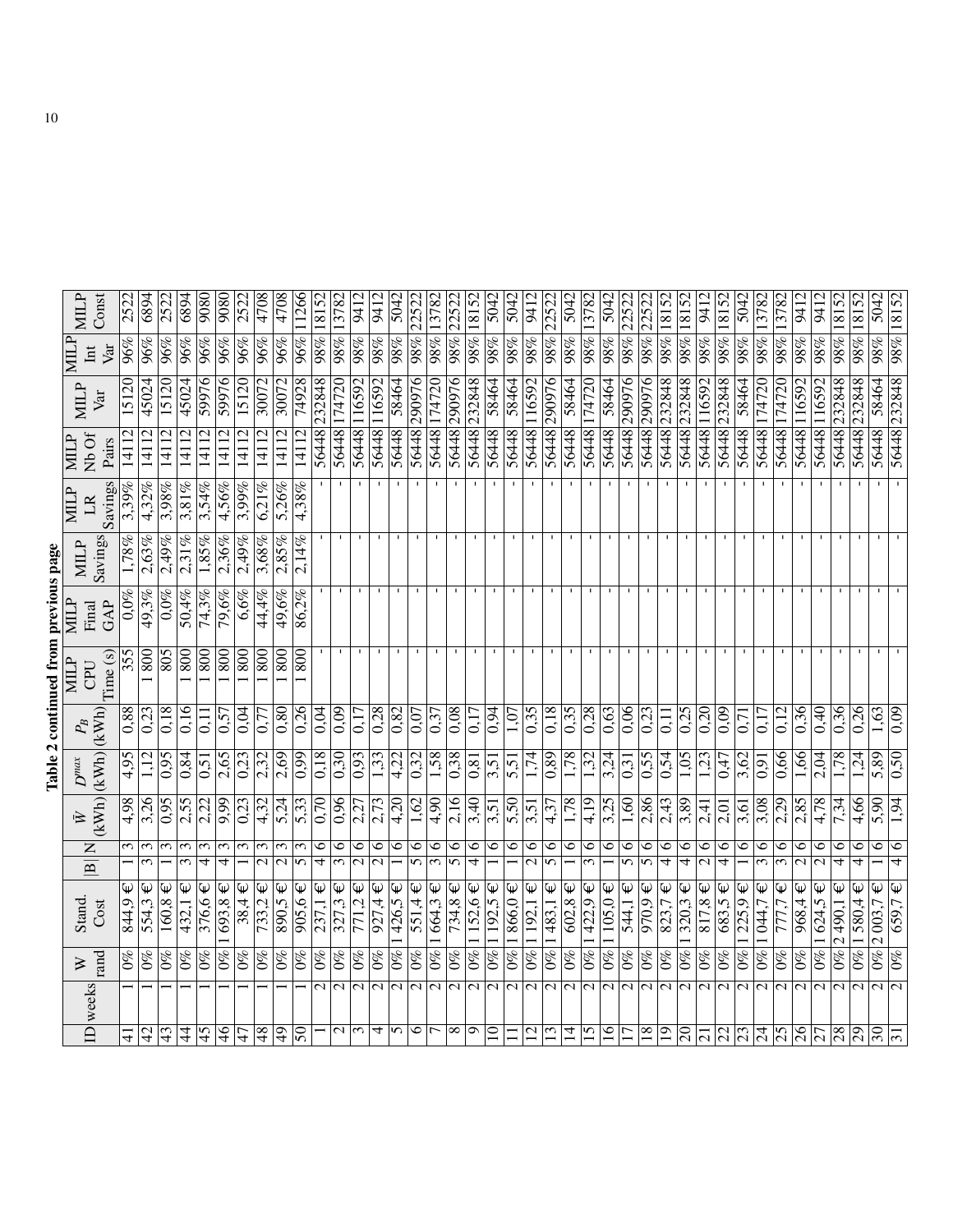## Table 2 continued from previous page Table 2 continued from previous page

| <b>MILP</b><br>Const                  |          | 18152        |                 | 13782           | 941                   | 18152                                  | 504             | 18152                   | 504                      | 2252.                    | 5042          | 13782           | 504                     | 13782                               |                         |                         | 504.            | 941                     | $-11$                   | 2252                    |                          |                 | $\frac{1}{99\%} 14116$ | 99% 14116        | 7562                            | 33778             | 2067                                   |                        | 27224                   | 7562                    | 7562                         | 14116                    | 33778                       | 7562                   | 20670                                  | 7562              | 33778             |                  | 27224             | 2722           | $99\%$ [14116   |                   |
|---------------------------------------|----------|--------------|-----------------|-----------------|-----------------------|----------------------------------------|-----------------|-------------------------|--------------------------|--------------------------|---------------|-----------------|-------------------------|-------------------------------------|-------------------------|-------------------------|-----------------|-------------------------|-------------------------|-------------------------|--------------------------|-----------------|------------------------|------------------|---------------------------------|-------------------|----------------------------------------|------------------------|-------------------------|-------------------------|------------------------------|--------------------------|-----------------------------|------------------------|----------------------------------------|-------------------|-------------------|------------------|-------------------|----------------|-----------------|-------------------|
| <b>NIIIN</b><br>Var<br>$\rm{I\!m}$    |          | $98\%$       | 98% 1378        | $98\%$          | $98\%$                | 98%                                    | $98\%$          | 98%                     | $98\%$                   | $\overline{98\%}$        | $98\%$        | 98%             | $\overline{98\%}$       | $98\%$                              | $98\%$ 1815.            | $98\%$ 18152            | $98\%$          | $\sqrt{98\%}$           | $ 98\% $                | $\overline{98\%}$       | 99% 27224                | 99% 20670       |                        |                  | 288                             | $ $ %66           | $\overline{99\%}$                      | 99% 377                | $\overline{99\%}$       | $98\%$                  | $98\%$                       | $\overline{99\%}$        | $\overline{99\%}$           | $\overline{98\%}$      | $\sqrt{99\%}$                          | $\overline{98\%}$ | 99%               | 99% 3377         | $\overline{99\%}$ | 99%            |                 | 99% 27224         |
| <b>MILP</b><br>Var                    |          | 232848       | 174720          | 174720          | 116592                | 232848                                 | 58464           | 232848                  | 58464                    | 290976                   | 58464         | 174720          | 58464                   | $\frac{1}{74720}$                   | 232848                  | 56448 232848            | 58464           | 116592                  | 56448 116592            | 290976                  |                          |                 | 259560                 |                  | 130032                          |                   | 389088                                 |                        |                         | 130032                  |                              | 259560                   | 648144                      |                        | 389088                                 |                   |                   |                  |                   | 518616         | 259560          |                   |
| Nb Of<br><b>MILP</b>                  | Pairs    | 56448        | 56448           | 56448           | 8448                  | 56448                                  | 8448            | 8448                    | 56448                    | 56448                    | 56448         | 56448           | 56448                   | 86448                               | 56448                   |                         | 56448           | 56448                   |                         | 56448                   | 127008 518616            | 127008 389088   | 127008                 | $-127008$ 259560 | 127008                          | 127008 648144     | 127008                                 | 127008 648144          | 127008 518616           | 127008                  | 127008 130032                | 127008                   | $\sqrt{127008}$             | 127008 130032          | 127008                                 | 127008 130032     | 127008 648144     | 127008 648144    | 127008 518616     | 127008         | 127008          | 127008 518616     |
| MILP<br>LR                            | Savings  |              |                 |                 |                       |                                        |                 |                         |                          |                          |               |                 |                         |                                     |                         |                         |                 |                         |                         |                         |                          |                 |                        |                  |                                 |                   |                                        |                        |                         |                         |                              |                          |                             |                        |                                        |                   |                   |                  |                   |                |                 |                   |
| Savings<br><b>MILP</b>                |          |              | $\mathbf{I}$    | п.              | -1                    |                                        |                 |                         |                          |                          |               |                 |                         |                                     |                         |                         |                 |                         |                         |                         |                          |                 |                        |                  |                                 |                   |                                        |                        |                         |                         |                              |                          |                             |                        |                                        |                   |                   | -1               |                   |                |                 |                   |
| MILP<br>Final                         | GAP      |              |                 |                 |                       |                                        |                 |                         |                          |                          |               |                 |                         |                                     |                         |                         |                 |                         |                         |                         |                          |                 |                        |                  |                                 |                   |                                        |                        |                         |                         |                              |                          |                             |                        |                                        |                   |                   |                  |                   |                |                 |                   |
| MILP<br>CPU                           | Time (s) |              |                 |                 |                       |                                        |                 |                         |                          |                          |               |                 |                         |                                     |                         |                         |                 |                         |                         |                         |                          |                 |                        |                  |                                 |                   |                                        |                        |                         |                         |                              |                          |                             |                        |                                        |                   |                   |                  |                   |                |                 |                   |
| $P_{\!B}$                             |          | $\Xi$        | 0,3             | 0,27            | 0.2                   | 0,32                                   | 0,65            | 87.0                    | 1,50                     | 0,10                     | 0,88          | 0,23            | 0,18                    | 0,16                                | 0,11                    | 0,57                    | 0,04            | $\sqrt{0,77}$           | 0,80                    | 0,26                    | 0,04                     | 0,09            | 0,17                   | 0,28             | 0,82                            | 0,07              | 0,37                                   | $\sqrt{0.08}$          | 0,17                    | 0,94                    | 1,07                         | 0,35                     | 0,18                        | $\sqrt{0.35}$          | 0,28                                   | 0,63              | 0,06              | 0,23             | $\Xi$             | 0,25           | 020             | 0.09              |
| $(kWh)$ $(kWh)$ $(kWh)$<br>$D^{\max}$ |          | 0.91         | 1,83            | न<br>न          | 1,33                  | 1,58                                   | 3,33            | $\overline{1,50}$       | 7,67                     | 0,52                     | 4,95          | 1,12            | 0,95                    | $\frac{84}{1}$                      | $\sqrt{0.51}$           | $\frac{2}{1}$ .65       | 0,23            | 2,32                    | 2,69                    | $\frac{66}{20}$         | $\sqrt{18}$              | 0,30            | 0,93                   | 1,33             | 4,22                            | $\overline{0.32}$ | $\frac{1,58}{x}$                       | $\frac{38}{2}$         | 0,81                    | 3,51                    | 5,51                         | 1,74                     | 0,89                        | $\sqrt{78}$            | 1,32                                   | 3,24              | $\overline{0.31}$ | 0,55             | 0,54              | 1,05           | 1,23            | 0,47              |
| 它                                     |          | 3,51         | 5,34            | 4,45            | 2,87                  | 6,48                                   | 3,31            | 6,01                    | 7,68                     | $\frac{3,00}{2}$         | 4,95          | 3,25            | $\frac{650}{26}$        | 2,54                                | $\frac{2.23}{2.23}$     | 10,04                   | 0,23            | 4,34                    | $\overline{5,24}$       | 5,36                    | $\sqrt{0,70}$            | 0,96            | 2,27                   | 2,73             | 4,21                            | 1,62              | 4,89                                   | 2,17                   | 3,40                    | 3,51                    | 5,49                         | 3,50                     | 4,38                        | 1,78                   | 4,19                                   | 3,25              | 1,60              | 2,87             | 2,43              | 3,88           | 2,40            | 2,01              |
| $\mathsf{z}$                          |          | $\circ$      | 6               | 6               | $\circ$               | $\circ$                                | $\circ$         | $\circ$                 | $\circ$                  | $\circ$                  | $\circ$       | $\circ$         | 6                       | 6                                   | 6                       | 6                       | 6               | 6                       | 6                       | 6                       | $\sigma$                 | $\sigma$        | ٩                      | $\sigma$         | ٥                               | $\sigma$          | Ò                                      | $\sigma$               | $\sigma$                | Ō                       | $\sigma$                     | $\sigma$                 | ٥                           | Ó                      | Ō                                      | $\sigma$          | $\sigma$          | $\sigma$         | ഗ                 | $\sigma$       | $\sigma$        | $\sigma$          |
| $\frac{1}{\mathbf{B}}$                |          | 4            | 3               | ω               |                       | $\overline{\tau}$                      |                 | 4                       |                          | 5                        |               | 3               |                         | $\overline{\mathfrak{c}}$           | 4                       | 4                       |                 | $\overline{\mathsf{c}}$ | $\overline{\mathbf{c}}$ | $\overline{5}$          | 4                        |                 |                        | $\mathcal{L}$    |                                 | 5                 | $\mathfrak{m}$                         | 5                      | 4                       |                         |                              |                          | $\sigma$                    |                        |                                        |                   | 5                 |                  | 4                 | 4              |                 | $\overline{\tau}$ |
| Cost<br><b>Stand</b>                  |          | ω<br>189,8   | Ψ<br>812,2      | Ψ<br>510,1      | 976,1                 | Ψ<br>201,7<br>$\overline{\mathcal{C}}$ | Ψ<br>127.       | Ψ<br>$\frac{2}{2}043,5$ | 2606,5                   | $\sqrt{1017,4}$          | Ψ<br>1682,2   | Ψ<br>102,2      | Ψ<br>321,9              | $\overline{\mathsf{\Psi}}$<br>864,1 | Ψ<br>754,9              | 406,6€<br>$\frac{1}{2}$ | Ψ<br>76,7       | Ψ<br>471,8              | Ψ<br>779,7              | Ψ<br>821,8              | Ψ<br>355,9               | Ψ<br>490,5      | Ψ<br>155,5             | 391,8 $\in$      | Ψ<br>142,6<br>$\mathbf{\Omega}$ | Ψ<br>826,8        | Ψ<br>493,9<br>$\overline{\mathcal{C}}$ | Ψ<br>$\frac{107,2}{ }$ | $\mathsf \Psi$<br>731,4 | ω<br>789,3              | Ψ<br>797,5<br>$\overline{C}$ | Ψ<br>784,1               | Ψ<br>226,2<br>$\mathcal{L}$ | Ψ<br>$\frac{907,5}{ }$ | ω<br>135,5<br>$\overline{\mathcal{C}}$ | Ψ<br>655,8        | Ψ<br>815,7        | ₩<br>459,6       | Ψ<br>236.9        | Ψ<br>975,1     | Ψ<br>223,4      | $0\%$  1 022,6 €  |
| rand<br>$\geq$                        |          | $0\%$        | $\overline{60}$ | $\overline{60}$ | $  \hat{\mathscr{C}}$ | $0\%$                                  | $\overline{60}$ | $\overline{0\%}$        | $\overline{\mathcal{E}}$ | 0%                       | $\frac{8}{2}$ | $ q_2$          | $\frac{1}{2}$           | $\overline{0\%}$                    | $ 0\% $                 | $ g_0$                  | $\overline{60}$ | $\overline{0\%} $       | $\overline{60}$         | $ 0\% $                 | $0\%$                    | $\overline{60}$ | $\overline{60}$        | $\frac{8}{26}$   | $ w_0 $                         | $0\%$             | $\overline{0\%}$                       | $\overline{0\%} $      | $ 0\%$                  | $\mathcal{O}^{\otimes}$ | $\overline{0\%}$             | $ w_0 $                  | $ w_0 $                     | $\mathcal{C}^{\infty}$ | $\overline{60}$                        | $ q_0$            | $\mathcal{E}$     | $\overline{0\%}$ | $0\%$             | $ 0\% $        | $\overline{68}$ |                   |
| weeks                                 |          | $\mathbf{C}$ | $\mathbf{C}$    | $\sim$          | $\mathbf{\Omega}$     | $\mathbf{\Omega}$                      | $\sim$          | $\overline{\mathsf{c}}$ | $\mathcal{L}$            | $\overline{\mathcal{C}}$ | $\sim$        | $\mathbf{\sim}$ | $\overline{\mathsf{N}}$ | $\overline{\mathsf{c}}$             | $\overline{\mathsf{c}}$ | $\sim$                  | $\sim$          | $\overline{\mathsf{c}}$ | $\overline{\mathsf{c}}$ | $\overline{\mathsf{c}}$ | $\epsilon$               | $\epsilon$      | $\epsilon$             | $\epsilon$       | $\epsilon$                      | $\sim$            | $\sim$                                 | $\sim$                 | 3                       | $\sim$                  | 3                            | $\overline{\mathcal{E}}$ | $\sim$                      | 3                      | $\mathfrak{g}$                         | 3                 | $\epsilon$        | $\epsilon$       | 3                 | $\sim$         | $\epsilon$      |                   |
| $\overline{\mathbf{p}}$               |          | $ z $ က္တ    |                 | 34              | 35                    | $\overline{36}$                        | $\overline{37}$ | $\sqrt{38}$             | $\overline{39}$          | ञ्                       | $\frac{1}{4}$ | 42              | $\sqrt{4}$              | $\ddot{4}$                          | $\overline{45}$         | $\overline{46}$         | $\overline{47}$ | $\overline{48}$         | $\overline{\Theta}$     | $\overline{50}$         | $\overline{\phantom{0}}$ | $\mathbf{C}$    | $\sim$                 | 4                | $\sim$                          | 9                 | $\overline{ }$                         | $\infty$               | $\bullet$               | $\overline{10}$         | $\Box$                       | $\overline{\Xi}$         | $\overline{13}$             | $\overline{4}$         | $\overline{15}$                        | $\overline{16}$   | $\overline{17}$   | $\overline{18}$  | $\overline{19}$   | $\overline{c}$ | $\overline{21}$ | $\overline{22}$   |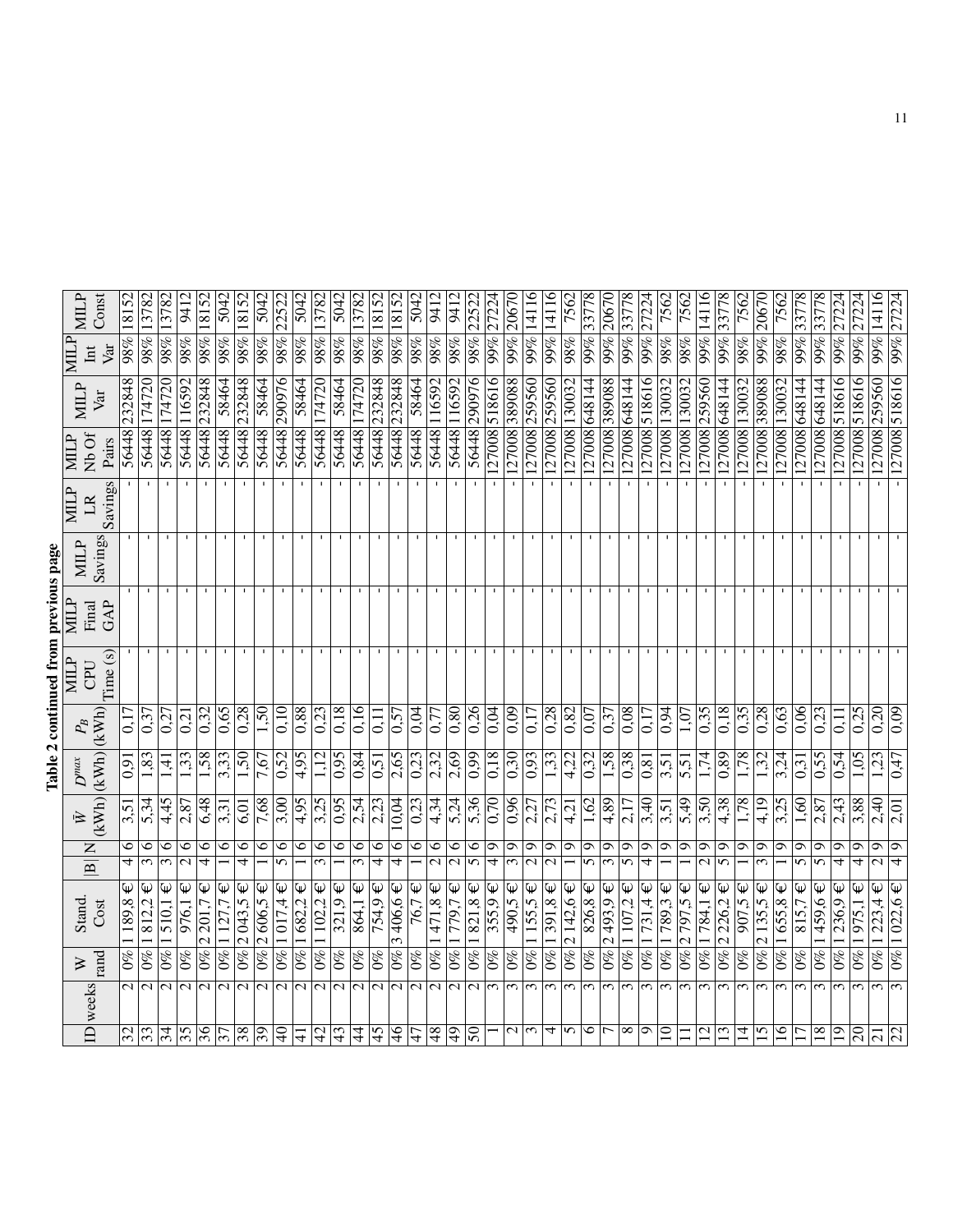| らくり                     |  |
|-------------------------|--|
| $-100$<br>in an an<br>ï |  |
|                         |  |
|                         |  |
|                         |  |
| ì<br>7                  |  |

|                                      | <b>MILP</b>  | Const                          | 7562                    | 20670                           | 99% 20670                      | 14116          | 99% 14116          | 99% 27224                   | 27224                       | 7562              | 27224                  |                               | 99% 20670                      | 20670                          | 99% 14116                    | 27224                         | 7562                     | 27224                    | 7562                     | 33778                    | 7562                                   | 20670                                      | 7562                     | 20670                                 | 27224                  | 27224             | 7562                    | 14116                        | $\frac{1}{99\%} 14116$                 | 33778                | $\overline{9080}$ | 6894                           | 4708                          | 4708                 | 2522                | 11266                               | 6894                   | 11266                      | 9080                       | 2522       | 2522     | 4708                                | 96% 11266                        |
|--------------------------------------|--------------|--------------------------------|-------------------------|---------------------------------|--------------------------------|----------------|--------------------|-----------------------------|-----------------------------|-------------------|------------------------|-------------------------------|--------------------------------|--------------------------------|------------------------------|-------------------------------|--------------------------|--------------------------|--------------------------|--------------------------|----------------------------------------|--------------------------------------------|--------------------------|---------------------------------------|------------------------|-------------------|-------------------------|------------------------------|----------------------------------------|----------------------|-------------------|--------------------------------|-------------------------------|----------------------|---------------------|-------------------------------------|------------------------|----------------------------|----------------------------|------------|----------|-------------------------------------|----------------------------------|
|                                      | <b>NIILP</b> | Var<br>$\overline{\text{int}}$ | $98\%$                  | $\overline{99\%}$               |                                | 99%            |                    |                             | $\sqrt{9\%}$                | $98\%$            | $99\%$                 | $\frac{1}{99}$                |                                | 99%                            |                              | 99%                           | $98\%$                   | 99%                      | $\sqrt{98\%}$            | $\overline{99\%}$        | $98\%$                                 | 99%                                        | $98\%$                   | $99\%$                                | $99\%$                 | $\overline{99\%}$ | $\sqrt{98\%}$           | $\overline{99\%}$            |                                        | $\frac{1}{99}$       | 96%               | 96%                            | 96%                           | 96%                  | 96%                 | 96%                                 | $96\%$                 | 96%                        | 96%                        | 96%        | 96%      | 96%                                 |                                  |
|                                      | <b>MILP</b>  | Var                            | 130032                  | 127008 389088                   | 127008 389088                  | 259560         | 259560             | 518616                      | 518616                      | 127008 130032     | 518616                 | 518616                        | 127008 80088                   | 127008 389088                  | 259560                       | 127008 518616                 | 127008 130032            | 518616                   | 127008 130032            | 127008 648144            | 130032                                 | 127008 389088                              | 127008 130032            | 389088                                | 518616                 | 518616            | 130032                  | 259560                       | 259560                                 | 27008 648144         | 59976             | 45024                          | 30072                         | 30072                | 15120               | 74928                               | 45024                  | 74928                      | 59976                      | 15120      | 15120    | 30072                               | 74928                            |
|                                      | MILP         | Nb Of<br>Pairs                 | 127008                  |                                 |                                | 127008         | 127008             | 127008                      | $\overline{127008}$         |                   | 127008                 | 127008                        |                                |                                | 127008                       |                               |                          | 127008                   |                          |                          | 127008                                 |                                            |                          | 127008                                | 127008                 | 127008            | 127008                  | 127008                       | 127008                                 |                      | 14112             | 14112                          | 14112                         | 14112                | 14112               | 14112                               | 14112                  | 14112                      | 14112                      | 14112      | 14112    | 14112                               | 4112                             |
|                                      | <b>MILP</b>  | Savings<br>$\mathbb{R}$        | T                       | $\overline{\phantom{a}}$        |                                | $\overline{1}$ | $\overline{1}$     |                             | T                           | Τ                 | T                      | T                             | $\overline{1}$                 | $\mathbf{1}$                   | $\mathbf{I}$                 | Ŧ                             | $\overline{\phantom{a}}$ | $\mathbf{L}$             | $\overline{\phantom{a}}$ | T                        | $\overline{\phantom{0}}$               | $\overline{1}$                             | T                        | $\overline{\phantom{0}}$              | $\mathbf{L}$           | Ŧ                 | $\overline{1}$          | $\overline{1}$               | $\overline{\phantom{a}}$               |                      | 4,06%             | 6.44%                          | $4,00\%$                      | 4,30%                | 3,79%               | 3,71%                               | 4,86%                  | 3,64%                      | 3,44%                      | 4,46%      | 3,63%    | 3,77%                               | 4,10%                            |
|                                      | <b>MILP</b>  | Savings                        |                         |                                 |                                |                |                    |                             |                             |                   |                        |                               |                                |                                |                              |                               |                          |                          |                          |                          |                                        |                                            |                          |                                       |                        |                   |                         |                              |                                        |                      | 2,45%             | 3,49%                          | 2,38%                         | 2,60%                | 2,32%               | $2,15\%$                            | 2,60%                  | 1,55%                      | $2,09\%$                   | 2.19%      | 2,21%    | 2,19%                               | 2,45%                            |
|                                      | ŊЩ           | GAP<br>Final                   |                         |                                 |                                |                |                    |                             |                             |                   |                        |                               |                                |                                |                              |                               |                          |                          |                          |                          |                                        |                                            |                          |                                       |                        |                   |                         |                              |                                        |                      | 44,1%             | 64,2%                          | 53,1%                         | $41.4\%$             | 49,3%               | 61,6%                               | 77,3%                  | 123,5%                     | 43,2%                      | 79,7%      | $43,8\%$ | 62,6%                               | 54,6%                            |
| Table 2 continued from previous page | <b>MILP</b>  | Time(s)<br>CPU                 |                         |                                 |                                |                |                    |                             |                             |                   |                        |                               |                                |                                |                              |                               |                          |                          |                          |                          |                                        |                                            |                          |                                       |                        |                   |                         |                              |                                        |                      | 800               | $\overline{800}$               | 800                           | 800                  | $\frac{80}{1}$      | 800                                 | $\overline{\text{80}}$ | $\overline{\frac{80}{50}}$ | 800                        | 800        | 800      | 800                                 | 800                              |
|                                      | $P_B$        |                                | 0.7                     | 0.17                            | 0.12                           | 0,36           | 0,40               | 0,36                        | 0,26                        | 1,63              | 0,09                   | 0.17                          | 0,37                           | 0,27                           | 0,21                         | 0,32                          | 0,65                     | 0,28                     | 1,50                     | 0,10                     | 0,88                                   | 0,23                                       | 0,18                     | 0,16                                  | 0.11                   | 0,57              | 0,04                    | 0.77                         | 0,80                                   | 0,26                 | 0,04              | 0,09                           | 0,17                          | 0,28                 | 0,82                | 0,07                                | 0,37                   | 0,08                       | 0.17                       | 0.94       | 1,07     | 0,35                                | 0,18                             |
|                                      | $D^{max}$    | $(kWh)$ $(kWh)$ $(kWh)$        | 3,62                    | 0,91                            | 0,66                           | 1,66           | 2,04               | 1,78                        | 1.24                        | 5,89              | 0,50                   | $\sqrt{91}$                   | 1,83                           | 1,41                           | 1,33                         | 1,58                          | 3,33                     | 1,50                     | 7,67                     | 0,52                     | $\sqrt{4.95}$                          | 1,12                                       | 0,95                     | 0,84                                  | $\sqrt{0,51}$          | 2,65              | $\frac{0.23}{2}$        | $\sqrt{2.32}$                | 2,69                                   | 0,99                 | 0,18              | 0,30                           | 0,93                          | 1,33                 | $\sqrt{4,22}$       | $\overline{0.32}$                   | 1,58                   | 0,38                       | 0,81                       | 3,51       | 5,51     | 1,74                                | 0,89                             |
|                                      |              |                                | 3,61                    | 3,08                            | 2,29                           | 2,86           | 4,77               | 7,31                        | 4,67                        | $\overline{5.91}$ | 1,94                   | $\frac{3,52}{ }$              | 5,33                           | 4,45                           | 2,87                         | 6,49                          | 3,31                     | 6,02                     | 7,68                     | 3,00                     | 4,95                                   | 3,24                                       | 0,95                     | 2,54                                  | 2,23                   | 10,02             | $\sqrt{0.23}$           | $\sqrt{4,32}$                | 5,24                                   | 5,36                 | $\sqrt{0.70}$     | 0,96                           | $\frac{2.27}{2.27}$           | 2,73                 | 4,20                | 1,62                                | $\sqrt{4.91}$          | 2,17                       | 3,41                       | 3,52       | 5,51     | 3,52                                | 4,37                             |
|                                      |              | Z<br>$\overline{\mathbf{B}}$   | $\circ$                 | ∣∽<br>$\overline{\mathfrak{c}}$ | ç<br>$\overline{\mathfrak{c}}$ | م<br>$\sim$    | Q<br>$\mathcal{C}$ | $\sigma$<br>4               | Ó<br>$\overline{\tau}$      | $\circ$           | ٥<br>$\overline{\tau}$ | ç<br>$\overline{\mathcal{A}}$ | ç<br>$\overline{\mathfrak{c}}$ | ٥<br>$\overline{\mathfrak{c}}$ | ç<br>$\overline{\mathbf{c}}$ | $\sigma$<br>$\overline{\tau}$ | G                        | م<br>$\overline{\tau}$   | ⊳                        | ٥<br>5                   | $\circ$                                | Q<br>$\overline{\mathfrak{c}}$             | Q                        | $\sigma$<br>$\overline{\mathfrak{c}}$ | P<br>$\overline{\tau}$ | Ó<br>4            | $\sigma$                | Q<br>$\overline{\mathsf{c}}$ | $\sigma$<br>$\overline{\mathbf{c}}$    | ç<br>᠊ᢦ              | $\epsilon$<br>4   | ω<br>$\overline{\mathfrak{c}}$ | 3<br>$\overline{\mathcal{C}}$ | $\epsilon$<br>$\sim$ | $\epsilon$          | 3<br>5                              | 3<br>$\infty$          | 3<br>$\overline{5}$        | 3<br>$\overline{\tau}$     | 3          | ω        | ω<br>$\overline{\mathcal{C}}$       | $\sqrt{2}$                       |
|                                      | Stand.       | Cost                           | $\sqrt{834.9}$          | Ψ<br>569.2                      | Ψ<br>168,2                     | 457,7          | Ψ<br>2432,0        | Ψ<br>723,5<br>$\frac{1}{2}$ | Ψ<br>379,9<br>$\mathcal{L}$ | $3009,4 \in$      | Ψ<br>988,6             | $\sqrt{792.9}$                | Ψ<br>2716,2                    | $\mathsf \Psi$<br>2265,4       | Ψ<br>1460,7                  | Ψ<br>$0\%$ 306,6              | Ψ<br>$0\%$  1690,1       | Ψ<br>3070,7              | Ψ<br>3910.4              | $\mathsf{\Psi}$<br>527,2 | Ψ<br>521,8<br>$\overline{\mathcal{L}}$ | $\overline{\mathsf{\Psi}}$<br>$0\%$ 1649,9 | $\mathsf{\Psi}$<br>482,9 | $\mathsf{Q}$<br>294,3                 | Ψ<br>133,6             | Ψ<br>5102,2       | $\mathsf \Psi$<br>115,4 | $\mathsf \Psi$<br>2 201.3    | Ψ<br>668,7<br>$\overline{\mathcal{C}}$ | Ψ<br>730,3<br>$\sim$ | Ψ<br>118,1        | Ψ<br>163,7                     | $384,9 \in$                   | Ψ<br>462,9           | Ψ<br>$\sqrt{712,8}$ | $\mathsf \Psi$<br>$\frac{275.2}{ }$ | Ψ<br>832,9             | 367,9                      | $\hat{\bm{\psi}}$<br>578,1 | Ψ<br>596,6 | 934,0    | $\overline{\mathbb{\Psi}}$<br>596.7 | $\overline{\mathsf{L}}$<br>741,6 |
|                                      | $\geq$       | rand                           | $ w_0 $                 | $\overline{\mathcal{E}}$        | $ 0\% $                        | $ 0\% $        | $0\%$              | $ 0\%$                      | $\overline{0\%}$            | $ 9\% $           | $\overline{60}$        | $ 9\%$                        | $ 0\% $                        | $0\%$                          | $  \omega_0  $               |                               |                          | $ 9\% $                  | $\overline{0\%}$         | 0%                       | $\overline{0\%}$                       |                                            | $\overline{0\%}$         | $ 9\%$                                | $\overline{0\%}$       | $0\%$             | $\overline{60}$         | $  \mathscr{C}  $            | $ 0\%$                                 | $ 0\%$               | 25%               | 25%                            | 25%                           | 25%                  | 25%                 | 25%                                 | 25%                    | 25%                        | 25%                        | 25%        | 25%      | 25%                                 | 25%                              |
|                                      |              | weeks                          | $\epsilon$              | $\sim$                          | 3                              | $\epsilon$     | $\epsilon$         | $\sim$                      | $\epsilon$                  | $\epsilon$        | $\sim$                 | $\sim$                        | $\epsilon$                     | 3                              | $\epsilon$                   | $\sim$                        | $\epsilon$               | $\overline{\mathcal{E}}$ | $\sim$                   | $\sim$                   | 3                                      | $\epsilon$                                 | $\epsilon$               | $\epsilon$                            | $\epsilon$             | 3                 | $\sim$                  | $\sim$                       | $\epsilon$                             | $\epsilon$           |                   |                                |                               |                      |                     |                                     |                        |                            |                            |            |          |                                     |                                  |
|                                      |              | $\overline{\mathsf{D}}$        | $\overline{\mathbb{C}}$ | $\overline{z}$                  | 25                             | $\frac{9}{2}$  | $\overline{27}$    | 28                          | $\overline{5}$              | $\overline{5}$    | $\overline{31}$        | $\overline{\mathcal{S}}$      | 33                             | 34                             | 35                           | 36                            | $\overline{37}$          | $\overline{38}$          | $\sqrt{3}$               | $\Theta$                 | $\frac{1}{4}$                          | $\overline{5}$                             | 43                       | 4                                     | 45                     | $\frac{4}{5}$     | $\frac{1}{4}$           | 48                           | $\overline{6}$                         | $50\,$               |                   | $\sim$                         | $\overline{\mathcal{E}}$      | 4                    | 5                   | 6                                   |                        | $\infty$                   | Ó                          | $\Xi$      |          | $\overline{5}$                      | 13                               |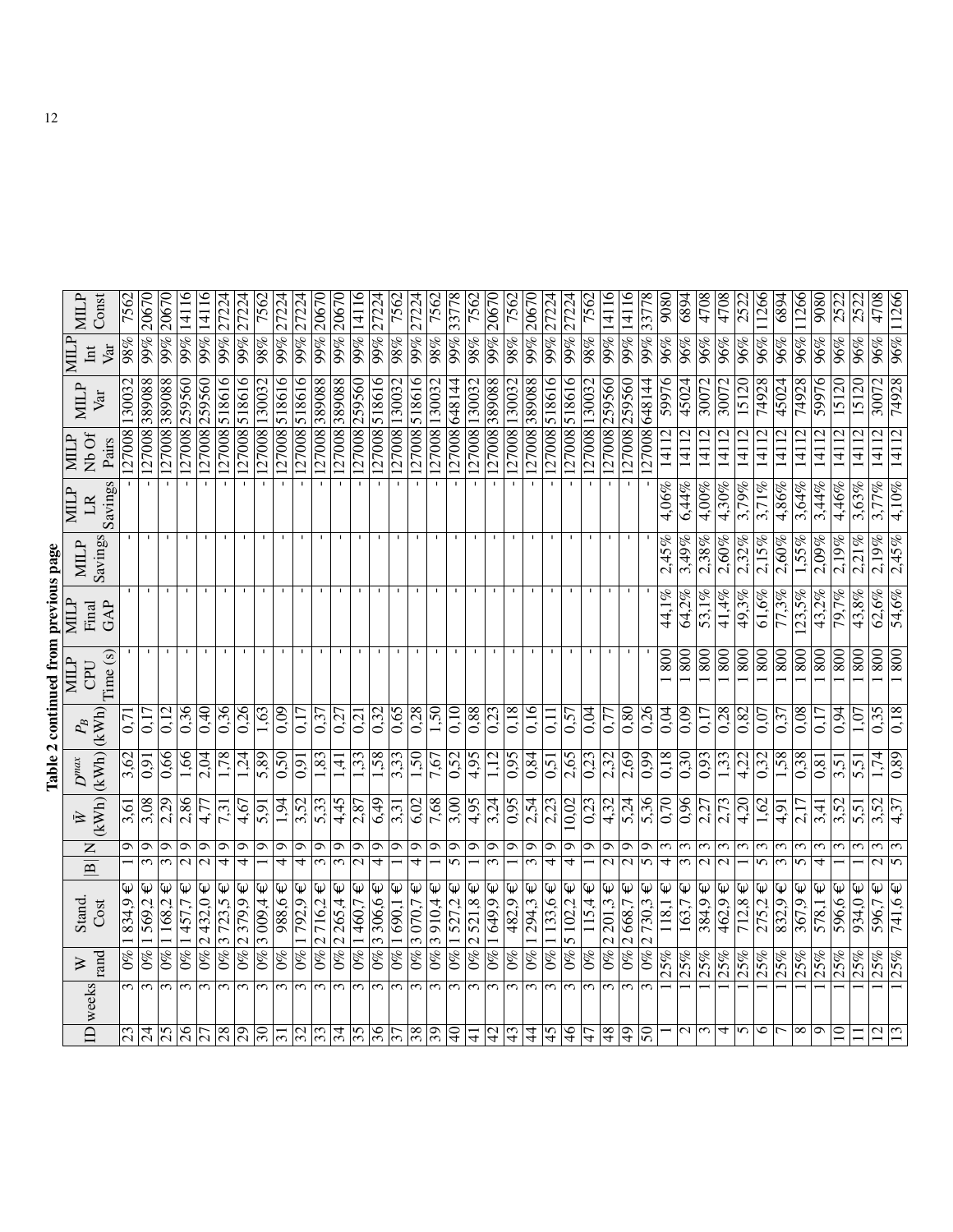| らくり                                                                                                                                           |  |
|-----------------------------------------------------------------------------------------------------------------------------------------------|--|
| <b>THE MANUFACTURE</b><br>֧֧֧֦֧֧֧֧֧֦֧֧֧֧֦֧֧֦֧֧֧֦֧֧֦֧֧֦֧֧֧֚֚֚֚֚֚֚֚֚֚֚֚֚֚֚֚֚֚֚֚֚֚֚֚֚֚֚֚֚֚֚֚֝֝֓֓֝֓֓֓֓֓֓֓֓֞֓֓<br>֧֧֧֧֪֧֪֧֧֪֧֧֧֧֪֪֪֪֪֪֪֚֚֚֚֚֜֜֜֜֝֜ |  |
| ror                                                                                                                                           |  |
|                                                                                                                                               |  |
| ì                                                                                                                                             |  |
|                                                                                                                                               |  |
| J                                                                                                                                             |  |

|                           |              | $\geq$           | Stand.                              |                                 | Ŵ                 | $D^{max}$        |                                                                              | <b>NIILP</b>                      | MILP         | <b>MILP</b> | <b>MILP</b>             | <b>MILP</b>                      | MILP           | MILP              | <b>MILP</b>      |
|---------------------------|--------------|------------------|-------------------------------------|---------------------------------|-------------------|------------------|------------------------------------------------------------------------------|-----------------------------------|--------------|-------------|-------------------------|----------------------------------|----------------|-------------------|------------------|
|                           | ID weeks     | rand             | Cost                                | $\frac{\mathbf{N}}{\mathbf{B}}$ | (KWh)             | (kWh)            | $\begin{array}{ c } \hline P_B \\ \hline \text{(KWh)} \\ \hline \end{array}$ | Time(s)<br><b>CPU</b>             | GAP<br>Final | Savings     | Savings<br>$\mathbb{R}$ | Nb Of<br>Pairs                   | Var            | Var<br>$\rm{Int}$ | Const            |
| $\overline{4}$            |              | 25%              | Ψ<br>299,8                          | $\epsilon$                      | 1,77              | 1,78             | 0,35                                                                         | 800                               | 56,1         |             | 3,75%                   | $\frac{11}{11}$                  | 15120          | 96%               | 2522             |
| 15                        |              | 25%              | Ψ<br>709,1                          | 3<br>$\overline{\mathfrak{c}}$  | 4,17              | 1,32             | 0,28                                                                         | 884                               | $0.0\%$      | 2,48%       | $4,01\%$                | 14112                            | 45024          | 96%               | 6894             |
| $\mathbf{5}$              |              | 25%              | 551,1                               | 3                               | 3,24              | 3,24             | 0,63                                                                         | 800                               | 109,5%       | 1,78%       | 3.93%                   | 14112                            | 15120          | 96%               | 2522             |
| $\overline{17}$           |              | 25%              | Ψ<br>270,8                          | 3<br>5                          | 1,60              | 0,31             | 0,06                                                                         | 800                               | 61,9%        | 2,32%       | 4,01%                   | 14112                            | 74928          | $96\%$            | 11266            |
| $\overline{18}$           |              | 25%              | Ψ<br>480,9                          | ω<br>$\overline{5}$             | 2,83              | 0,55             | 0,23                                                                         | 800                               | 69,0%        | 3,45%       | 6,42%                   | $\sqrt{14112}$                   | 74928          | 96%               | 11266            |
| $\overline{5}$            |              | 25%              | Ψ<br>409,5                          | ω<br>$\overline{4}$             | 2,41              | 0,54             | 0,11                                                                         | 800                               | 48,5%        | 2,44%       | 4,04%                   | 14112                            | 59976          | $96\%$            | 9080             |
| $\overline{\mathbb{S}}$   |              | $\frac{925}{25}$ | 662,9                               | ξ<br>4                          | 3,91              | 1,05             | 0,25                                                                         | 800                               | 59,4%        | 2,20%       | 4,12%                   | 14112                            | 59976          | 96%               | 9080             |
| $\overline{21}$           |              | 25%              | 410.0                               | ξ                               | 2,42              | 1,23             | 0,20                                                                         | 852                               | $0.0\%$      | 2,01%       | 3.30%                   | $\overline{2}$<br>$\frac{1}{4}$  | 30072          | 96%               | 4708             |
| $\overline{2}$            |              | 25%              | $341,0 \in$                         | ω<br>4                          | 2,01              | 0,47             | 0,09                                                                         | 800                               | $77,8\%$     | $1,63\%$    | 3,22%                   | 14112                            | 59976          | 96%               | 9080             |
| 23                        |              | 25%              | Ψ<br>608,3                          | ω                               | 3,59              | 3,62             | 0,71                                                                         | 466                               | $0.0\%$      | 2,46%       | 3,99%                   | 14112                            | 15120          | 96%               | 2522             |
| $\overline{5}$            |              | $\frac{92}{25}$  | 525,5                               | $\epsilon$<br>$\overline{3}$    | 3,10              | $\sqrt{91}$      | 0,17                                                                         | $\overline{\text{80}}$            | 99,9%        | $2,09\%$    | 4,42%                   | 1112                             | 45024          | $\frac{96}{96}$   | 6894             |
| $\overline{5}$            |              | 25%              | Ψ<br>388,8                          | 3<br>$\omega$                   | 2,29              | 0,66             | 0,12                                                                         | 800                               | 219,7%       | 1,26%       | 4,27%                   | 14112                            | 45024          | 96%               | 6894             |
| $\delta$                  |              | 25%              | Ψ<br>485,9                          | ω<br>$\overline{\mathsf{c}}$    | 2,86              | 1,66             | 0.36                                                                         | 800                               | 51,3%        | 2,78%       | 4,55%                   | $\overline{c}$<br>$\vec{=}$      | 30072          | 96%               | 4708             |
| $\overline{z}$            |              | 25%              | Ψ<br>813,6                          | $\epsilon$                      | $\frac{479}{3}$   | 2,04             | 0,40                                                                         | $\frac{80}{ }$                    | 44,4%        | 2,57%       | 4,27%                   | 14112                            | 30072          | 96%               | $\sqrt{4708}$    |
| 28                        |              | 25%              | Ψ<br>256,0.1                        | ω<br>$\overline{\tau}$          | 7,39              | 1,78             | 0,36                                                                         | 800                               | 45,8%        | 2,62%       | 4,40%                   | 14112                            | 59976          | 96%               | 9080             |
| $\overline{\mathcal{E}}$  |              | $\frac{92}{25}$  | $\mathsf \Psi$<br>$\frac{789.1}{ }$ | 3<br>4                          | 4,65              | $\frac{1.24}{ }$ | 0,26                                                                         | $\overline{\text{80}}$            | 109,9%       | 1,67%       | $3,71\%$                | 14112                            | 59976          | $\frac{96\%}{25}$ | $\frac{806}{5}$  |
| $\sqrt{6}$                |              | 25%              | $\overline{004,3} \in$              | ω                               | $\overline{5,91}$ | 5,89             | 1,63                                                                         | $\overline{\text{80}}$            | 61,5%        | $2,52\%$    | 4,78%                   | 14112                            | 15120          | $\overline{96\%}$ | $\frac{252}{25}$ |
| $ \overline{\mathbf{c}} $ |              | 25%              | Ψ<br>330,4                          | ω<br>4                          | 1,95              | 0,50             | 0,09                                                                         | 800                               | $58,2\%$     | 2,35%       | 3.97%                   | 14112                            | 59976          | 96%               | 9080             |
| $\overline{\omega}$       |              | 25%              | Ψ<br>592,6                          | 4                               | 3,49              | 0,91             | 0,17                                                                         | $\frac{80}{1}$                    | 59,9%        | 2,58%       | 4,40%                   | 14112                            | 59976          | $\frac{96}{26}$   | 9080             |
| 33                        |              | 25%              | Ψ<br>904,5                          | ω<br>$\sim$                     | 5,33              | 1,83             | 0,37                                                                         | 800                               | 37,2%        | 2.27%       | 3,57%                   | 14112                            | 45024          | 96%               | 6894             |
| 34                        |              | 25%              | 756,8                               | ω                               | 4,46              | 1,41             | 0,27                                                                         | 800                               | 76,6%        | 1,84%       | 3,44%                   | 12<br>$\overline{141}$           | 45024          | 96%               | 6894             |
| 35                        |              | 25%              | Ψ<br>488,3                          | ω<br>$\mathcal{L}$              | 2,88              | 1,33             | 0,21                                                                         | 800                               | 55,0%        | 2,04%       | 3,40%                   | 14112                            | 30072          | 96%               | 4708             |
| $\frac{8}{3}$             |              | 25%              | $\mathsf \Psi$<br>103,9             | ω<br>4                          | 6,50              | 85.1             | 0,32                                                                         | 847                               | $0.0\%$      | 2,45%       | 3,97%                   | 14112                            | 59976          | 96%               | 9080             |
| $\overline{\mathcal{E}}$  |              | 25%              | Ψ<br>561,7                          | ω                               | 3,30              | $\frac{3}{3}$    | 0,65                                                                         | 800                               | 40,0%        | 2,43%       | $3,92\%$                | 14112                            | 15120          | 96%               | 2522             |
| $\frac{8}{3}$             |              | 25%              | Ψ<br>019.4                          | ω<br>4                          | 6,00              | 1,50             | 0,28                                                                         | 800                               | 101,2%       | 1,79%       | 3,84%                   | 14112                            | 59976          | $\overline{96}$ % | 0806             |
| $\sqrt{6}$                |              | 25%              | Ψ<br>302,1                          | $\epsilon$                      | 7,67              | 7,67             | 1,50                                                                         | 800                               | 107,6%       | 1,88%       | 4,17%                   | $\overline{2}$<br>$\overline{4}$ | 15120          | 96%               | 252.             |
| ੩                         |              | 25%              | $\mathsf \omega$<br>509,6           | $\epsilon$<br>$\Omega$          | 3,01              | $\frac{52}{2}$   | 0,10                                                                         | $\frac{80}{1}$                    | 47,1%        | $2,30\%$    | 3,73%                   | 14112                            | 74928          | $\overline{96\%}$ | 11266            |
| $\pm$                     |              | 25%              | Ψ<br>844,9                          | ω                               | 4,98              | 4,95             | 0,88                                                                         | 800                               | 119,7%       | 1,44%       | 3,44%                   | 14112                            | 15120          | $96\%$            | 2522             |
| $\overline{5}$            |              | 25%              | Ψ<br>554,3                          | 3                               | 3,26              | 1,12             | 0,23                                                                         | $\overline{\overline{\text{80}}}$ | 47,8%        | 2,20%       | 3,54%                   | 14112                            | 45024          | $\frac{96}{96}$   | 6894             |
| 43                        |              | 25%              | $160.8 \in$                         | ω                               | $\frac{6}{6}$     | 0,95             | 0,18                                                                         | 731                               | $0.0\%$      | 2,46%       | $3,96\%$                | 14112                            | 15120          | 96%               | 2522             |
| $\ddot{4}$                |              | 25%              | Ψ<br>432,1                          | 3<br>$\infty$                   | 2,55              | 0,84             | 0,16                                                                         | 868                               | $0.0\%$      | 2,45%       | 3,96%                   | 14112                            | $\sqrt{45024}$ | 96%               | 6894             |
| $\frac{45}{5}$            |              | 25%              | Ψ<br>376,6                          | 4                               | 2,22              | 0,51             | 0,11                                                                         | 800                               | 51,9%        | $1.88\%$    | 3,60%                   | 12<br>$\frac{1}{4}$              | 59976          | 96%               | 9080             |
| $\frac{4}{6}$             |              | 25%              | Ψ<br>693,8                          | ω<br>4                          | 9,99              | 2,65             | 0,57                                                                         | 671                               | $0.0\%$      | 2,45%       | 3,97%                   | l4112                            | 59976          | 96%               | 9080             |
| $\overline{47}$           |              | 25%              | 38,4                                | $\mathfrak{c}$                  | 0,23              | 0,23             | 0,04                                                                         | 800                               | 7,8%         | 2,46%       | 3.98%                   | 14112                            | 15120          | 96%               | $\overline{252}$ |
| $\frac{8}{3}$             |              | 25%              | $\mathsf \Psi$<br>733,2             | ω<br>$\overline{\mathsf{c}}$    | $\frac{4.32}{ }$  | 2,32             | 0,77                                                                         | 800                               | 96,1%        | 2,86%       | 6,09%                   | 14112                            | 30072          | 96%               | 4708             |
| $\frac{6}{4}$             |              | 25%              | $\mathsf \Psi$<br>890,5             | 3<br>$\overline{c}$             | $\overline{5.24}$ | $\frac{2.69}{2}$ | $\sqrt{0.80}$                                                                | $\overline{5}$                    | 0.0%         | 2,89%       | 5,33%                   | 14112                            | 30072          | $\frac{96}{96}$   | 4708             |
| $\overline{50}$           |              | 25%              | Ψ<br>$\frac{905}{6}$                | 3                               | $\overline{5.33}$ | $\sqrt{6.0}$     | $\sqrt{0.26}$                                                                | $\frac{80}{1}$                    | 69,7%        | 2,65%       | 4,99%                   | 14112                            | 74928          | 96%               | 11266            |
|                           | N            | 25%              | Ψ<br>237,1                          | ∘<br>₹                          | 0,70              | 0,18             | 0,04                                                                         |                                   |              |             |                         | 56448                            | 232848         | $\overline{98\%}$ | 18152            |
| $\mathcal{L}$             | $\mathbf{C}$ | 25%              | Ψ<br>327,3                          | ∘                               | 0,96              | 0,30             | 60.0                                                                         |                                   |              |             |                         | 8448                             | 174720         | $98\%$            | 13782            |
| $\omega$                  | $\sim$       | 25%              | Ψ<br>771,2                          | 6<br>$\overline{\mathsf{c}}$    | 2,27              | 0,93             | 0,17                                                                         |                                   |              |             |                         | 56448                            | 116592         | 98%               | 9412             |
|                           |              | 25%              | Ψ<br>927,4                          | $\overline{\mathsf{c}}$         | 2,73<br>∘         | 1,33             | 0,28                                                                         |                                   |              |             |                         |                                  | 56448 116592   | $98\%$            | 9412             |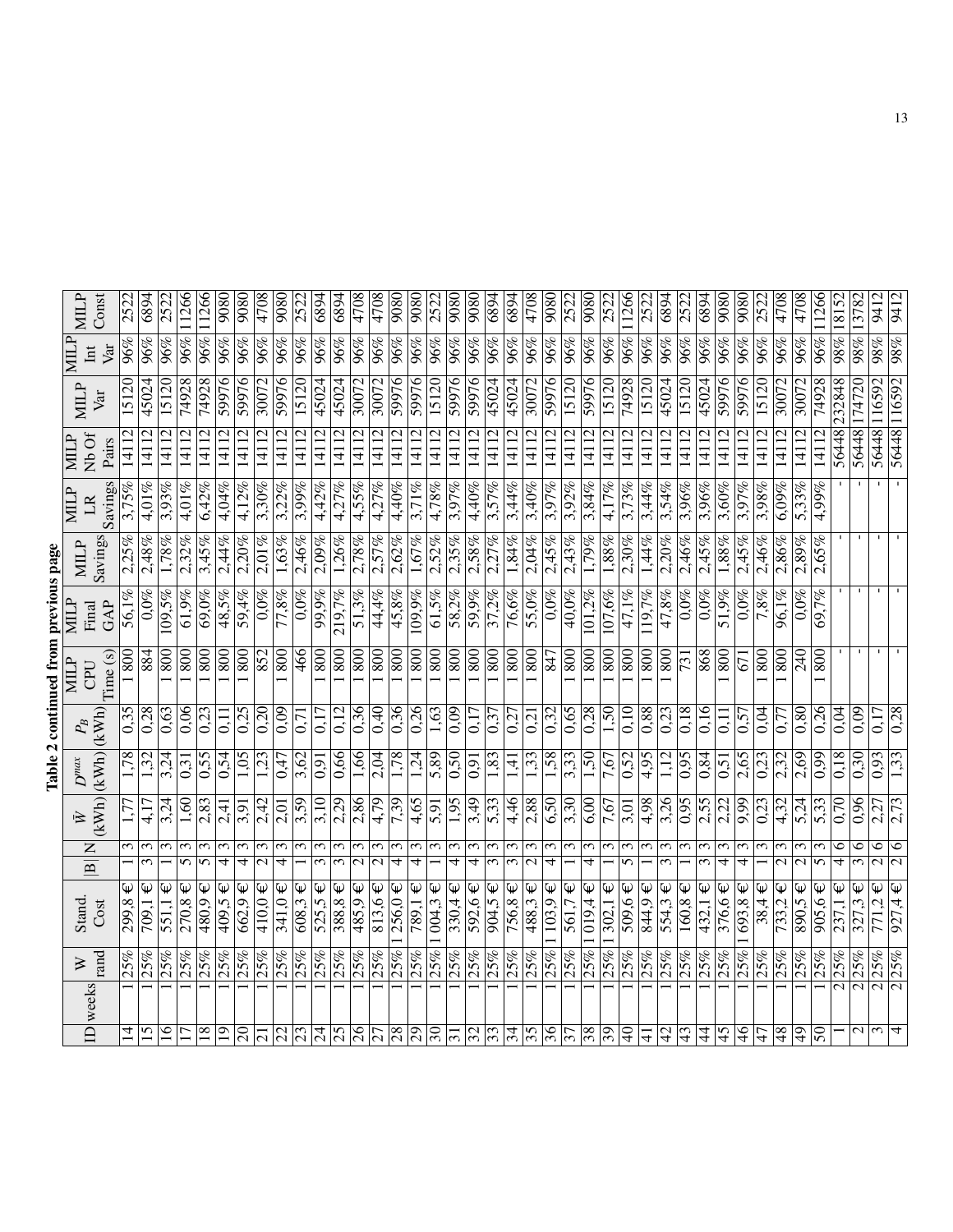| :<br>יולי היה היה |  |
|-------------------|--|
| ---------         |  |
|                   |  |
| $\sim$            |  |
|                   |  |
|                   |  |

| <b>NIILP</b>    | Const                          | 5042             | 22522                     | 13782                          | 22522                     | 18152                   | 5042              | 5042        | 9412               | 22522                     | 5042           | 13782                                | 5042                    | 22522               | 22522                     | $98\%$ 18152                 | 18152                                | 9412                               | 18152                                | 5042                    | 13782                          | 13782                          | 9412                         | 9412                               | 18152                     | 18152                     | 5042    | 18152                   | 98% 18152              | 13782                          | 13782                    | 9412                               | 18152                   | 5042            | 18152             | 5042            | 22522                     | 5042              | 13782                                | 5042   | 13782                               | 98% 18152         |
|-----------------|--------------------------------|------------------|---------------------------|--------------------------------|---------------------------|-------------------------|-------------------|-------------|--------------------|---------------------------|----------------|--------------------------------------|-------------------------|---------------------|---------------------------|------------------------------|--------------------------------------|------------------------------------|--------------------------------------|-------------------------|--------------------------------|--------------------------------|------------------------------|------------------------------------|---------------------------|---------------------------|---------|-------------------------|------------------------|--------------------------------|--------------------------|------------------------------------|-------------------------|-----------------|-------------------|-----------------|---------------------------|-------------------|--------------------------------------|--------|-------------------------------------|-------------------|
| NЩ              | Var<br>$\overline{\mathbf{m}}$ | 98%              | $98\%$                    | $98\%$                         | $98\%$                    | 288                     | $\overline{98\%}$ | 98%         | 288                | $98\%$                    | $98\%$         | $\overline{98\%}$                    | $98\%$                  | $98\%$              | $\sqrt{98\%}$             |                              | $ 98\% $                             | $\sqrt{98\%}$                      | $98\%$                               | $\overline{98\%}$       | $98\%$                         | $98\%$                         | $98\%$                       | $98\%$                             | $\overline{98\%}$         | 98%                       | $98\%$  | $\sqrt{98\%}$           |                        | $\overline{98\%}$              | 288                      | $98\%$                             | $\overline{98\%}$       | 98%             | $98\%$            | $98\%$          | $\sqrt{98\%}$             | $\overline{98\%}$ | 98%                                  | $98\%$ | $ 98\% $                            |                   |
| <b>MILP</b>     | Var                            | 58464            | 290976                    | 174720                         | 290976                    | 232848                  | 58464             | 58464       | 116592             | 290976                    | 58464          | 174720                               | 58464                   | 290976              | 290976                    | 232848                       | 232848                               | 56448 116592                       | 232848                               | 58464                   | 56448 174720                   | 174720                         | 56448 116592                 | 116592                             | 232848                    | 232848                    | 58464   | $\sqrt{232848}$         | 232848                 | 174720                         | 56448 174720             | 116592                             | 232848                  | 58464           | 232848            | 58464           | 290976                    | 58464             | 56448 174720                         | 58464  | 174720                              | 56448 232848      |
| <b>MILP</b>     | N <sub>b</sub> Of<br>Pairs     | 56448            | 56448                     | 56448                          | 56448                     | 56448                   | 56448             | 8448        | 56448              | 56448                     | 56448          | 8448                                 | 56448                   | 56448               | 56448                     | 56448                        | 56448                                |                                    | 56448                                | 56448                   |                                | 56448                          |                              | 56448                              | 8448                      | 56448                     | 56448   | 56448                   | 56448                  | 56448                          |                          | 56448                              | 56448                   | 56448           | 56448             | 56448           | 86448                     | 56448             |                                      | 56448  | 56448                               |                   |
| <b>MILP</b>     | Savings<br>$\mathbb{R}$        |                  |                           |                                |                           |                         |                   |             |                    |                           |                |                                      |                         |                     |                           |                              |                                      |                                    |                                      |                         |                                |                                |                              |                                    |                           |                           |         |                         |                        |                                |                          |                                    |                         |                 |                   |                 |                           |                   |                                      |        |                                     |                   |
| <b>MILP</b>     | Savings                        |                  |                           |                                |                           |                         |                   |             |                    |                           |                |                                      |                         |                     |                           |                              |                                      |                                    |                                      |                         |                                |                                |                              |                                    |                           |                           |         |                         |                        |                                |                          |                                    |                         |                 |                   |                 |                           |                   |                                      |        |                                     |                   |
| NЩP             | GAP<br>Final                   |                  | $\mathbf{I}$              | л.                             | $\blacksquare$            | п.                      |                   |             |                    | -11                       | л.             |                                      |                         | $\mathbf{I}$        | п.                        | - 1                          | п.                                   | $\mathbf{I}$                       | $\mathbf{I}$                         | п.                      |                                |                                | $\mathbf{I}$                 | л.                                 | J.                        | -1                        |         |                         | п.                     |                                | $\mathbf{I}$             | п.                                 | -1                      |                 |                   | $\mathbf{I}$    | п.                        | -1                |                                      |        |                                     |                   |
| <b>MILP</b>     | Time(s)<br>CPU                 |                  |                           |                                |                           |                         |                   |             |                    |                           | $\mathbf{L}$   |                                      |                         |                     |                           | $\blacksquare$               | -                                    |                                    | п.                                   |                         |                                |                                | $\blacksquare$               | л.                                 | $\mathbf{I}$              |                           |         |                         | $\mathbf{I}$           |                                |                          | $\mathbf{I}$                       | $\mathbf{I}$            |                 |                   | $\blacksquare$  |                           |                   |                                      |        |                                     |                   |
| $\mathcal{P}_B$ | (kWh)                          | $\frac{1}{0.82}$ | 0,07                      | $\sqrt{0.37}$                  | 0,08                      | 0,17                    | 0,94              | 1,07        | 0,35               | 0,18                      | 0,35           | $\sqrt{0.28}$                        | 0,63                    | 0,06                | $\frac{0.23}{2}$          | 0,11                         | $\frac{0.25}{5}$                     | $\sqrt{0.20}$                      | 0,09                                 | 0,71                    | 0.17                           | 0,12                           | 0,36                         | 0,40                               | 0,36                      | 0,26                      | 1,63    | $\sqrt{6}$              | 0,17                   | $\sqrt{0.37}$                  | $\sqrt{0.27}$            | 0,21                               | $\overline{0,32}$       | 0,65            | 0,28              | 1,50            | 0.10                      | $\sqrt{0.88}$     | 0,23                                 | 0,18   | 0,16                                | $\overline{0.11}$ |
| $D^{\max}$      | (kWh)                          | 4,22             | 0,32                      | 1,58                           | 0,38                      | 0,81                    | 3,51              | 5,51        | 1,74               | 0,89                      | 1,78           | 1,32                                 | 3,24                    | 0,31                | 0,55                      | 0,54                         | 1,05                                 | 1,23                               | 0,47                                 | 3,62                    | 0,91                           | 0,66                           | 1,66                         | 2,04                               | 1,78                      | 1,24                      | 5,89    | $\frac{0.50}{2}$        | 0,91                   | 1,83                           | 1,41                     | 1,33                               | 1,58                    | 3,33            | 1,50              | 7,67            | 0,52                      | 4,95              | 1,12                                 | 0.95   | 0,84                                | 0,51              |
| 它               | (KWh)                          | 4,20             | 1,62                      | $\sqrt{4.90}$                  | 2,16                      | 3,40                    | 3,51              | 5,50        | 3,51               | 4,37                      | 1,78           | 4,19                                 | 3,25                    | 1,60                | 2,86                      | 2,43                         | $\overline{3,89}$                    | 2,41                               | 2,01                                 | 3,61                    | 3,08                           | 2,29                           | 2,85                         | 4,78                               | 7,34                      | 4,66                      | 5,90    | $\frac{1.94}{ }$        | 3,51                   | $\frac{5.34}{ }$               | 4,45                     | 2,87                               | 6,48                    | 3,31            | 6,01              | 7,68            | $\overline{3,00}$         | 4,95              | 3,25                                 | 0,95   | 2,54                                | $\sqrt{2,23}$     |
|                 | $\mathsf{Z}$                   | ∘                | $\circ$<br>$\overline{5}$ | ७<br>$\overline{\mathfrak{c}}$ | $\circ$<br>$\overline{5}$ | $\circ$                 | 0                 | $\circ$     | ∘<br>$\mathcal{L}$ | $\circ$<br>$\overline{5}$ | $\circ$        | $\circ$<br>$\overline{\mathfrak{c}}$ | ∘                       | 6<br>$\overline{5}$ | $\circ$<br>$\overline{5}$ | $\circ$<br>$\overline{\tau}$ | $\circ$<br>$\overline{\overline{t}}$ | $\circ$<br>$\overline{\mathbf{c}}$ | $\circ$<br>$\overline{\overline{4}}$ | 0                       | 0<br>$\overline{\mathfrak{c}}$ | ∘<br>$\overline{\mathfrak{c}}$ | ∘<br>$\overline{\mathsf{c}}$ | $\circ$<br>$\overline{\mathsf{c}}$ | $\circ$<br>$\overline{4}$ | $\circ$<br>$\overline{4}$ | $\circ$ | $\circ$<br>₹            | ∘<br>$\overline{\tau}$ | 6<br>$\overline{\mathfrak{c}}$ | $\circ$<br>$\frac{1}{3}$ | $\circ$<br>$\overline{\mathsf{c}}$ | ۰<br>$\overline{\tau}$  | 6               | ∘<br>₹            | ∘               | $\circ$<br>$\overline{5}$ | $\circ$           | $\circ$<br>$\overline{\mathfrak{c}}$ | ∘      | $\circ$<br>$\overline{\mathcal{E}}$ | $\circ$<br>4      |
|                 | $\overline{\mathbf{B}}$        |                  | Ψ                         | Ψ                              | Ψ                         | Ψ                       |                   |             | Ψ                  | $\mathsf \Psi$            | Ψ              | Ψ                                    | Ψ                       | Ψ                   | Ψ                         | Ψ                            |                                      | Ψ                                  | Ψ                                    |                         | $\mathsf{\Psi}$                | Ψ                              | Ψ                            | Ψ                                  | Ψ                         | Ψ                         | Ψ       | $\overline{\mathsf{L}}$ | Ψ                      | Ψ                              | Ψ                        | Ψ                                  | Ψ                       | Ψ               | Ψ                 | Ψ               | Ψ                         |                   | Ψ                                    | Ψ      | $\overline{\Psi}$                   | Ψ                 |
| <b>Stand</b>    | Cost                           | 426,5            | 551,4                     | 664.3                          | 734,8                     | 152,6                   | 192,5             | $866.0 \in$ | 1192,1             | $\overline{483,1}$        | 602.8          | $\sqrt{422.9}$                       | 105,0                   | 544,1               | 970,9                     | 823,7                        | Ψ<br>$\frac{320.3}{ }$               | 817,8                              | 683,5                                | 225,9                   | 044,7                          |                                | 968,4                        | 624,5                              | $\sqrt{2490,1}$           | 580,4                     | 2003,7  | 659.7                   | 1189,8                 | 812,2                          | $25\%$ 1510,1            | 976,1                              | 201,7<br>$\mathcal{L}$  | 1 127           | 2043.5            | 2606,5          | 1017.4                    | 1682,2            | 1102,2                               | 321,9  | 864,1                               | 754,9             |
| $\geq$          | rand                           | 25%              | 25%                       | 25%                            | 25%                       | 25%                     | 25%               | 25%         | 25%                | 25%                       | 25%            | 25%                                  | 25%                     | 25%                 | 25%                       | 25%                          | 25%                                  | 25%                                | 25%                                  | 25%                     | $ 25\%$                        | 25%                            | 25%                          | 25%                                | 25%                       | 25%                       | 25%     | 25%                     | 25%                    | 25%                            |                          | 25%                                | 25%                     | 25%             | 25%               | 25%             | 25%                       | 25%               | 25%                                  | 25%    | 25%                                 | 25%               |
|                 | D weeks                        | $\sim$           | $\sim$                    | $\overline{\mathsf{C}}$        | $\sim$                    | $\overline{\mathsf{N}}$ | $\sim$            | $\sim$      | $\sim$             | $\sim$                    | $\sim$         | $\sim$                               | $\overline{\mathsf{N}}$ | $\sim$              | $\overline{\mathsf{N}}$   | $\overline{\mathsf{c}}$      | $\overline{\mathsf{N}}$              | $\overline{\mathsf{c}}$            | $\overline{\mathsf{c}}$              | $\overline{\mathsf{c}}$ | $\sim$                         | $\mathbf{\Omega}$              | $\sim$                       | $\sim$                             | $\sim$                    | $\sim$                    | $\sim$  | $\sim$                  | $\sim$                 | $\sim$                         | $\mathcal{L}$            | $\sim$                             | $\overline{\mathsf{N}}$ | $\sim$          | $\mathbf{\Omega}$ | $\sim$          | $\overline{\mathsf{c}}$   | $\sim$            | $\sim$                               | $\sim$ | $\alpha$ $\alpha$                   |                   |
|                 |                                | n                | $\circ$                   |                                | $\infty$                  | $\sigma$                | $\overline{10}$   |             | $\overline{c}$     | 13                        | $\overline{4}$ | 15                                   | $\mathbf{e}$            | $\overline{17}$     | $\overline{18}$           | $\overline{19}$              | $\overline{\mathcal{S}}$             | $\overline{5}$                     | $\overline{c}$                       | $\overline{c}$          | $\overline{24}$                | 25                             | $\delta$                     | 27                                 | 28                        | 29                        | 30      | $\overline{31}$         | 32                     | $\overline{3}$                 | 34                       | 35                                 | $\frac{96}{5}$          | $\overline{37}$ | 38                | $\overline{39}$ | $ \Theta$                 | $\frac{1}{4}$     | $\overline{4}$                       | 43     | 4                                   | 45                |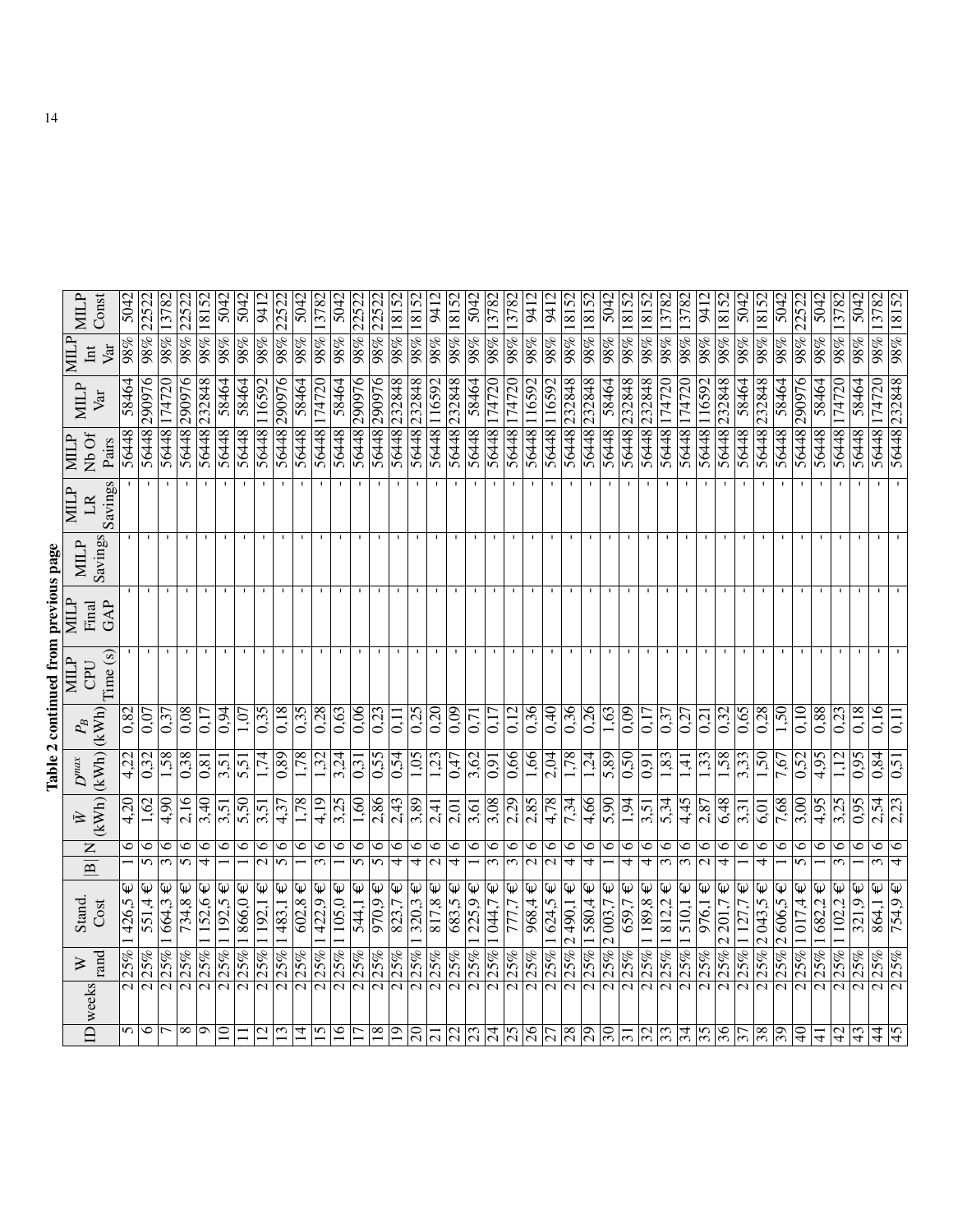| i           |  |
|-------------|--|
| ĺ<br>i<br>۱ |  |
|             |  |
| j           |  |
|             |  |
| ١           |  |

| MILP<br>Const                                                        |                                  |                                                                          |                                                                         | 9412                                 | 22522                     |
|----------------------------------------------------------------------|----------------------------------|--------------------------------------------------------------------------|-------------------------------------------------------------------------|--------------------------------------|---------------------------|
| $\begin{bmatrix} \text{MLP} \ \text{Int} \ \text{Var} \end{bmatrix}$ |                                  |                                                                          |                                                                         |                                      |                           |
| $\begin{tabular}{c} \bf MILP \\ \hline \tt Var \end{tabular}$        |                                  |                                                                          | 56448 232848 98% 18152<br>56448 58464 98% 5042<br>56448 116592 98% 9417 | 56448 116592 98%<br>56448 290976 98% |                           |
| MILP<br>Nb Of<br>Pairs                                               |                                  |                                                                          | 56448 1<br>56448 1                                                      |                                      |                           |
| MILP<br>LR<br>Savings                                                |                                  |                                                                          |                                                                         |                                      |                           |
| MILP<br>Savings                                                      |                                  |                                                                          |                                                                         |                                      |                           |
| MLP<br>Final<br>GAP                                                  |                                  |                                                                          |                                                                         |                                      |                           |
| Time (s)<br><b>NHLP</b><br>CPU                                       |                                  |                                                                          |                                                                         |                                      |                           |
| $\frac{P_B}{\rm (KWh)}$                                              |                                  |                                                                          | $\frac{0,57}{0,04}$                                                     | 0.80                                 | 0.26                      |
| $\begin{bmatrix} D^{max} \ (KWh) \end{bmatrix}$                      |                                  | $\begin{array}{ c c } \hline 2,65 & \\ \hline 0,23 & \hline \end{array}$ | $\frac{2,32}{2,69}$                                                     |                                      | 0,99                      |
| $\frac{\bar{W}}{(\text{kWh})}$                                       |                                  | $\frac{0.23}{4.34}$                                                      |                                                                         | 5,24                                 | 5,36                      |
|                                                                      |                                  | $\frac{6}{1}$                                                            |                                                                         | $\frac{6}{2}$                        |                           |
| Stand.<br>Cost                                                       | $2 25\% 3\;406,6 \in 4 6 10,04 $ | $76.7 \in$                                                               | $2 25\% 1471,8 \in  2 6$                                                | $2 25\% 1779,7 \in$                  | $2 25\% 1821,8 \in  5 $ 6 |
| $\geq$<br>rand                                                       |                                  | 2 25%                                                                    |                                                                         |                                      |                           |
| weeks                                                                |                                  |                                                                          |                                                                         |                                      |                           |
|                                                                      | $\overline{46}$                  | $\overline{47}$                                                          | $\overline{48}$                                                         |                                      |                           |
|                                                                      |                                  |                                                                          |                                                                         |                                      |                           |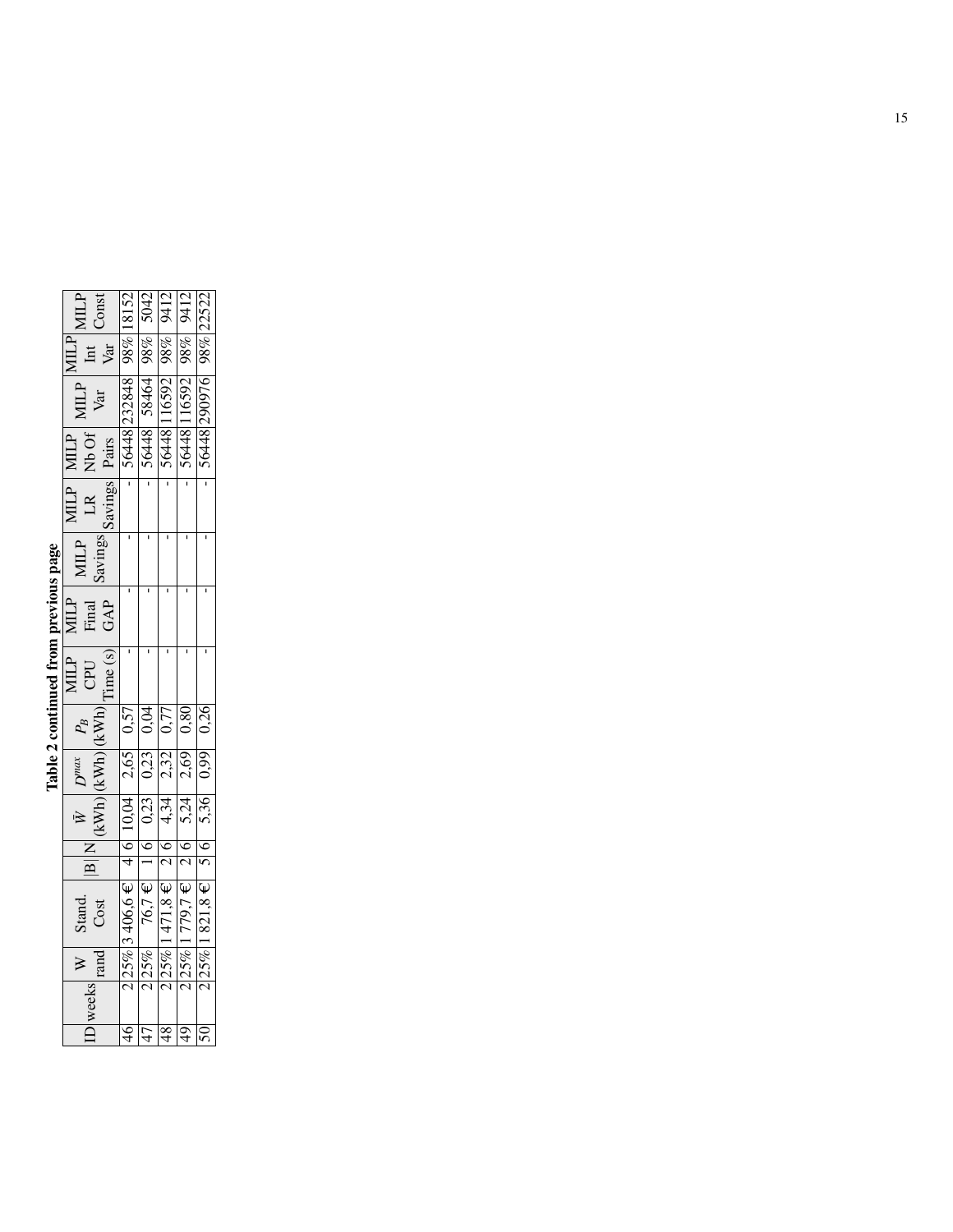| $-1111224$<br>֪ׅ֧֧֧֪ׅ֧֧֪ׅ֪ׅ֧֪ׅ֧ׅ֧֚֚֚֚֚֚֚֚֚֚֚֚֚֚֚֚֚֚֚֡֡֡֡֡֡֡֡֡֡֡֡֡֬֝֝֬֝֬֝֓֞֝֬֓֝֬֓֓֝֬֝֬֓֓֞֬֝֓֝֬֓֝֬֝<br>$tan \Delta C$<br>j |  |
|--------------------------------------------------------------------------------------------------------------------------|--|
| $\cdots$ (OMRSR-C-HEID)<br>$\ddot{ }$<br>ڹ<br>ŗ                                                                          |  |
| able $3:$ (<br>١<br>.<br>E                                                                                               |  |

| Savings<br>(36, 12)                                              | 2.24%         | 2,66%                            | $1,68\%$      | 2.23%         | 1,91%           | 2.24%          | 2,35%                           | 1.96%      | $2,18\%$        | 2,48%           | 2,13%                 | 2.14%                 | 1,96%            | $1.90\%$                        | 2,15%           | $1,91\%$            | 2.06%                           | 3,37%                           | 1,93%                           | 2,41%             | 1,85%           | 1,67%                           | 2,15%                           | $1,85\%$          | 1,71%                 | 2,63%         | 1,83%          | 2,11%            | 2,36%                           | $2.5\%$             | 1,96%           | 2,16%      | 2.24%      | 2.00%                    | $1,68\%$          | 2.12%           | 2,14%         | 2.03%                        | 2,13%                               | $1,80\%$                   |
|------------------------------------------------------------------|---------------|----------------------------------|---------------|---------------|-----------------|----------------|---------------------------------|------------|-----------------|-----------------|-----------------------|-----------------------|------------------|---------------------------------|-----------------|---------------------|---------------------------------|---------------------------------|---------------------------------|-------------------|-----------------|---------------------------------|---------------------------------|-------------------|-----------------------|---------------|----------------|------------------|---------------------------------|---------------------|-----------------|------------|------------|--------------------------|-------------------|-----------------|---------------|------------------------------|-------------------------------------|----------------------------|
| Time(s)<br>(36, 12)<br>CPU                                       | 35,85         | 23,62                            | 5,51          | 6,30          | 2,42            | 83,73          | 16,03                           | 81,06      | 30,92           | 4,17            | 5,53                  | 10,04                 | 91,81            | 3,88                            | 17,74           | 4,62                | 97,37                           | 105,15                          | 24,66                           | 174,74            | 6,10            | 150,68                          | 2,55                            | $\frac{12,80}{2}$ | 11,88                 | 5,88          | 5,26           | 26,85            | 30,17                           | 3,20                | 33,77           | 26,45      | 13,65      | $\frac{12.53}{2}$        | 5,88              | 23,86           | 2,56          | 25,74                        | 2,52                                | $\sqrt{8,55}$              |
| Savings<br>(24, 12)                                              | 1.92%         | 2.54%                            | 1,43%         | 1,85%         | $1,30\%$        | $1.92\%$       | 2,03%                           | $1.68\%$   | $\sqrt{1.87\%}$ | 1,00%           | $1,36\%$              | 1,82%                 | $1.88\%$         | 1,76%                           | 1,85%           | 1,35%               | 1.76%                           | $3,29\%$                        | 1,64%                           | 2,34%             | 1,54%           | $1,59\%$                        | 1,37%                           | $1,56\%$          | 1,44%                 | $2,30\%$      | 1,56%          | $1.80\%$         | 2,05%                           | 2,16%               | 1.65%           | 1,85%      | 1,93%      | $1.70\%$                 | 1,41%             | $.81\%$         | 1,82%         | 1,72%                        | $\overline{1,81\%}$                 | 1,52%                      |
| Time(s)<br>(24, 12)<br>CPU                                       | 11,88         | 7,32                             | 4,05          | 4,19          | 2,68            | 5,36           | 7,00                            | 15,02      | 10,05           | 2,20            | $\frac{2.17}{2.1}$    | $4,\overline{09}$     | 16,16            | 2,22                            | 6,34            | $\frac{2.09}{2.09}$ | 15,62                           | 24,75                           | 10,43                           | 11,79             | 4,37            | 10,75                           | 2,22                            | 6,75              | 6,65                  | 4,06          | 4,06           | 10,17            | 11,02                           | 2,30                | 11,64           | .1,62      | 7,51       | 6,92                     | 4,66              | 0,13            | 2,30          | .1,33                        | 2,30                                | 5.77                       |
| Savings<br>(48,24)                                               | 2,50%         | 2.62%                            | 1,88%         | 2,48%         | 1,24%           | 2,51%          | 2,64%                           | 2.21%      | 2,43%           | 2,42%           | 2,38%                 | 2.39%                 | 2,48%            | 2,40%                           | 2,42%           | 2,38%               | 2.30%                           | 3,37%                           | 2.15%                           | 2,35%             | 2.03%           | $1,63\%$                        | 2,40%                           | 2,05%             | $1,90\%$              | 2,94%         | $2,06\%$       | 2,36%            | 2,64%                           | 2.49%               | 2,17%           | 2.42%      | 2,53%      | 2.23%                    | 1,83%             | 2,36%           | $1,80\%$      | 2,27%                        | 2,38%                               | $2.01\%$                   |
| Time(s)<br>(48,24)<br>CPU                                        | 201           | $\overline{95}$                  |               | L             | $\mathbf{\sim}$ | 249            | $\overline{19}$                 | 210        | $\overline{4}$  | $\mathcal{L}$   | $\sim$                | $\circ$               | 195              | $\mathcal{L}$                   | $\overline{24}$ | $\mathbf{\Omega}$   | 267                             | 288                             | 123                             | 312               | $\sigma$        | 313                             | $\mathcal{L}$                   | 43                | $\overline{39}$       | 6             | $\circ$        | 107              | 177                             | $\mathbf{\sim}$     | 242             | 169        | 22         | $\overline{\mathcal{E}}$ | $\sigma$          | 141             | $\mathcal{L}$ | 121                          | $\mathbf{\sim}$                     | 233                        |
| $P_{\!B}$                                                        | 0.04          | 0,09                             | 0,17          | 0,28          | 0,82            | 0,07           | 0,37                            | 0.08       | 0.17            | 0,94            | 1,07                  | 0,35                  | 0,18             | 0,35                            | 0,28            | 0,63                | 0,06                            | 0,23                            | 0,11                            | $\overline{0.25}$ | 0,20            | 0,09                            | 0,71                            | 0,17              | 0.12                  | 0,36          | 0,40           | 0,36             | 0.26                            | 1,63                | 0.09            | 0,17       | 0,37       | 0,27                     | $\overline{0.21}$ | 0,32            | 0,65          | 0,28                         | $0$ s <sup><math>\cdot</math></sup> | 0.10                       |
| (kWh)(kWh)<br>$D^{max}$                                          | 0.18          | $0.30\,$                         | 0,93          | 1,33          | 4,22            | 0,32           | 1,58                            | 0.38       | 0,81            | 3,51            | 5,51                  | 1,74                  | $\sqrt{0.89}$    | 1,78                            | 1,32            | 3,24                | 0.31                            | 0,55                            | 0,54                            | 1,05              | 1,23            | 0,47                            | 3,62                            | 16.0              | 0,66                  | 1,66          | 2,04           | 1,78             | 1,24                            | 5,89                | $\sqrt{0.50}$   | 160        | 1,83       | 1,41                     | 1,33              | 1,58            | 3,33          | 1,50                         | 7,67                                | 0,52                       |
| (KWh)<br>$\gtrsim$                                               | 0,70          | 0,96                             | 2,27          | 2,73          | 4,20            | 1,62           | 4,91                            | 2.17       | 3,41            | 3,52            | $\overline{5,51}$     | 3,52                  | 4,37             | 1,77                            | 4,17            | 3,24                | 1,60                            | 2,83                            | 2,41                            | $\overline{3,91}$ | 2,42            | 2,01                            | <b>65'E</b>                     | 3,10              | 2,29                  | $\sqrt{2,86}$ | 4,79           | <b>1.39</b>      | 4,65                            | $\overline{5.91}$   | $\frac{195}{ }$ | 3,49       | 5,33       | 4,46                     | 2,88              | 6,50            | 3,30          | 6,00                         | 7,67                                | 3,01                       |
|                                                                  | Σ             | $\sim$                           | 3             | ω             | $\mathfrak{m}$  | $\mathfrak{m}$ | ω                               | ω          | $\mathfrak{g}$  | ω               | $\mathfrak{g}$        | $\mathfrak{c}$        | $\mathfrak{g}$   | 3                               | $\mathfrak{m}$  | $\mathfrak{g}$      | $\mathfrak{g}$                  | ω                               | $\mathfrak{c}$                  | $\mathfrak{m}$    | $\mathfrak{g}$  | ω                               | ω                               | $\mathfrak{g}$    | 3                     | $\epsilon$    | $\mathfrak{g}$ | $\mathfrak{c}$   | ω                               | ς                   | $\mathfrak{m}$  | 3          | 3          | 3                        | $\mathfrak{c}$    | ω               | ω             | ω                            | $\epsilon$                          | $\mathfrak{g}$             |
| $\frac{\mathbf{N}\left\vert \mathbf{B}\right\vert }{\mathbf{B}}$ | 4             | $\infty$                         | $\mathcal{L}$ | $\mathcal{L}$ |                 | $\sqrt{ }$     | $\epsilon$                      | 5          | 4               |                 |                       | $\mathcal{L}$         | 5                |                                 | $\mathfrak{m}$  |                     | $\mathcal{L}$                   | 5                               | 4                               | 4                 | $\mathbf{\sim}$ | 4                               |                                 | $\sim$            | ω                     | $\sim$        | $\mathbf{C}$   | 4                | 4                               |                     | 4               | 4          | ω          | $\infty$                 | $\sim$            | 4               |               | 4                            |                                     | $\sqrt{ }$                 |
| Stand.<br>Cost                                                   | Ψ<br>118,1    | $\overline{\mathsf{L}}$<br>163,7 | Ψ<br>384,9    | Ψ<br>462,9    | Ψ<br>712,8      | Ψ<br>275,2     | Ψ<br>832,9                      | Ψ<br>367,9 | Ψ<br>578,1      | Ψ<br>596,6      | $\downarrow$<br>934,0 | $\downarrow$<br>596,7 | Ψ<br>741,6       | Ψ<br>299,8                      | Ψ<br>709,1      | $ \Psi\>$<br>551,1  | Ψ<br>270.8                      | $\boldsymbol{\psi}$<br>480,9    | Ψ<br>409.5                      | Ψ<br>662.9        | Ψ<br>410.0      | Ψ<br>341,0                      | Ψ<br>608,3                      | 525,5             | $\downarrow$<br>388,8 | Ψ<br>485,9    | ₠<br>813,6     | 256,0            | Ψ<br>789,1                      | Ψ<br>$\sqrt{004.3}$ | Ψ<br>330,4      | Ψ<br>592,6 | Ψ<br>904,5 | 756,8                    | Ψ<br>488,3        | Ψ<br>103,9      | 561,7         | Ψ<br>019.4                   | $\overline{\mathsf{L}}$<br>302,1    | $\overline{\Psi}$<br>509.6 |
| rand<br>$\geq$                                                   | $\mathscr{E}$ | $0\%$                            | $0\%$         | $0\%$         | $\mathcal{O}\%$ | $0\%$          | $\mathcal{O}_{\infty}^{\infty}$ | $0\%$      | $\frac{6}{2}$   | $0\%$           | $0\%$                 | $0\%$                 | $\overline{0\%}$ | $\mathcal{O}_{\infty}^{\infty}$ | $0\%$           | $0\%$               | $\mathcal{O}_{\infty}^{\infty}$ | $\mathcal{O}_{\infty}^{\infty}$ | $\mathcal{O}_{\infty}^{\infty}$ | $\frac{6}{2}$     | $0\%$           | $\mathcal{O}_{\infty}^{\infty}$ | $\mathcal{O}_{\infty}^{\infty}$ | $\mathcal{O}\%$   | $0\%$                 | $\omega_0$    | $0\%$          | $\overline{0\%}$ | $\mathcal{O}_{\infty}^{\infty}$ | $0\%$               | $0\%$           | $0\%$      | $0\%$      | $\frac{6}{2}$            | $\sqrt{6}$        | $0\%$           | $0\%$         | $\partial_{\alpha}^{\alpha}$ | $\overline{0\%}$                    | $0\%$                      |
| ID weeks                                                         |               |                                  |               |               |                 |                |                                 |            |                 |                 |                       |                       |                  |                                 |                 |                     |                                 |                                 |                                 |                   |                 |                                 |                                 |                   |                       |               |                |                  |                                 |                     |                 |            |            |                          |                   |                 |               |                              |                                     |                            |
|                                                                  |               | $\mathbf{\Omega}$                | 3             | 4             | $\sigma$        | $\circ$        |                                 | $\infty$   | $\sigma$        | $\overline{10}$ |                       | $\mathcal{C}$         | $\epsilon$       | 4                               | 5               | $\overline{16}$     |                                 | $\overline{18}$                 | $\overline{0}$                  | $\overline{c}$    | $\overline{c}$  | 22                              | 23                              | 24                | 57                    | 26            | 27             | $\overline{28}$  | 97                              | $30\,$              | $\overline{31}$ | 32         | 33         | $\overline{34}$          | $\overline{35}$   | $\overline{36}$ | 37            | $\overline{38}$              | 65                                  | $\overline{Q}$             |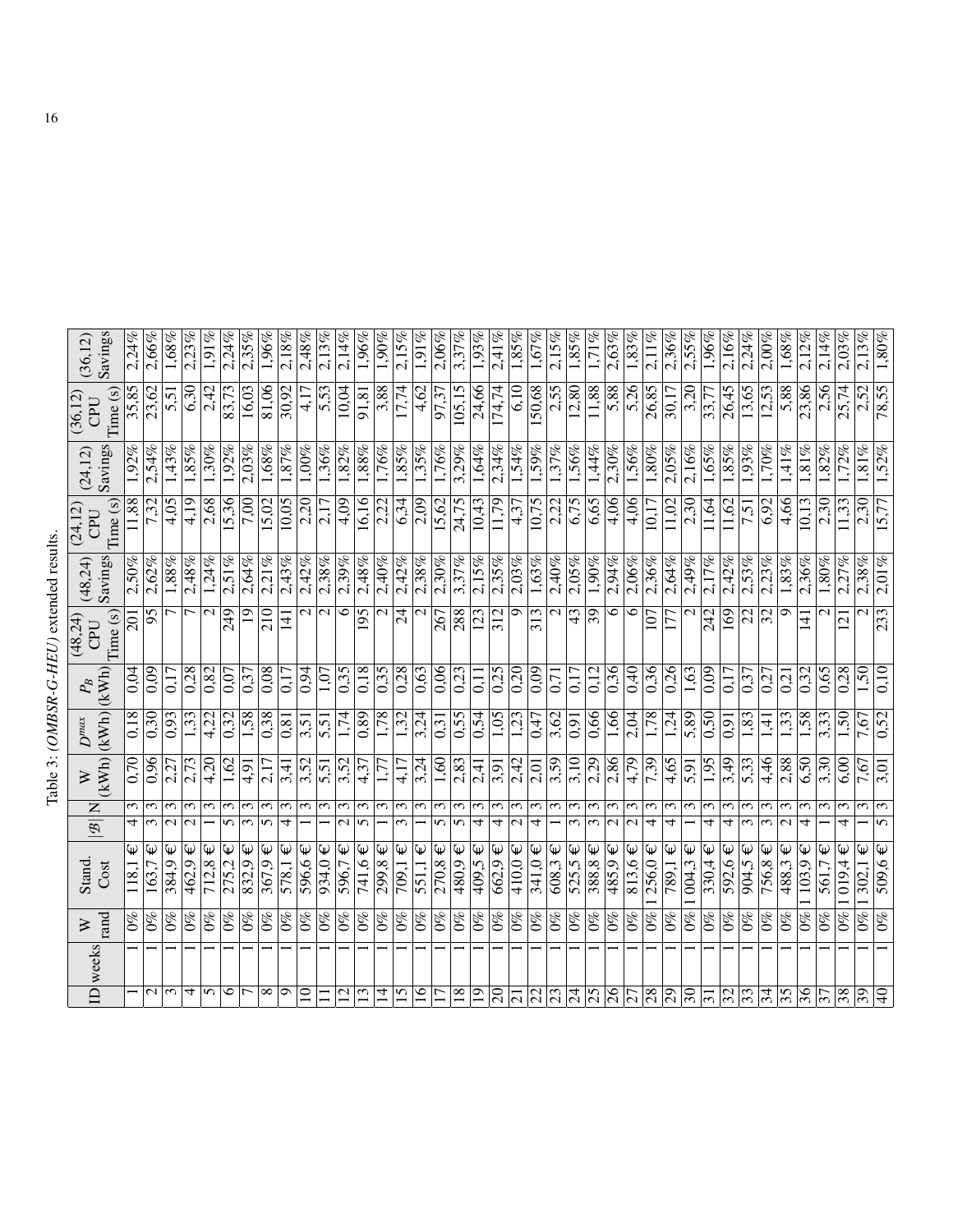| らくり           |  |
|---------------|--|
|               |  |
| i             |  |
|               |  |
| --------<br>í |  |
|               |  |
|               |  |
|               |  |
|               |  |
|               |  |
| י<br>י        |  |
|               |  |
|               |  |
| l             |  |
|               |  |
| 1             |  |
|               |  |
|               |  |
|               |  |

| Time(s)<br>Savings<br>1,87%<br>2,58%<br>2.27%<br>2,71%<br>2,39%<br>2,71%<br>2,24%<br>2,62%<br>2,47%<br>2.51%<br>2,44%<br>2,42%<br>2,48%<br>2.41%<br>2,37%<br>2,14%<br>1,63%<br>$1,68\%$<br>2,38%<br>1,79%<br>3.65%<br>2,49%<br>1,85%<br>2,65%<br>2.21%<br>2,16%<br>2.17%<br>2,39%<br>3,34%<br>2,36%<br>$2,03\%$<br>2,38%<br>$2,06\%$<br>1,90%<br>2.95%<br>2.29%<br>(48,24)<br>$\mathcal{L}$<br>$\overline{58}$<br>306<br>$\overline{\mathcal{C}}$<br>$\circ$<br>$\overline{15}$<br>508<br>438<br>4<br>4<br>$\overline{590}$<br>153<br>319<br>403<br>15<br>4<br>$\overline{\mathcal{S}8}$<br>4<br>15<br>428<br>4<br>45<br>545<br>298<br>636<br>18<br>44<br>4<br>$\overline{73}$<br>88<br>13<br>$\mathbf{\Omega}$<br>12<br>Time (s)<br>37<br>197<br>267<br>(48, 24)<br>CPU<br>(kWh)<br>0,18<br>0,16<br>0,80<br>0,26<br>0,28<br>$\frac{1}{20.08}$<br>0,18<br>$\frac{8}{28}$<br>0,63<br>0,06<br>$\sqrt{36}$<br>$0,\!\frac{88}{8}$<br>0,23<br>0,04<br>0,09<br>0,82<br>0,94<br>0,35<br>0,35<br>$\frac{23}{2}$<br>0,25<br>$\frac{0.20}{20}$<br>0,09<br>0,12<br>0,04<br>0,57<br>0.17<br>$\overline{0,11}$<br>0,17<br>0,07<br>0,17<br>$1,\overline{07}$<br>$\sqrt{0.37}$<br>$\Xi$<br>0.77<br>$\overline{0.71}$<br>$P_B$<br>(kWh)<br>0,89<br>$0,\!66$<br>4,95<br>$56^{0}$<br>0,84<br>2,65<br>2,69<br>0.99<br>0,18<br>0,30<br>0,93<br>1,33<br>1,58<br>0,38<br>1,74<br>1,78<br>1,32<br>3,24<br>0,54<br>1,05<br>661<br>0,23<br>2,32<br>4,22<br>0,32<br>0,55<br>$\overline{1,23}$<br>3,62<br>3,51<br>0,47<br>$\sqrt{91}$<br>$\overline{0.81}$<br>$\overline{5,51}$<br>0,31<br>0,51<br>$D^{max}$<br>(KWh)<br>0,96<br>2,16<br>2,86<br>4,98<br>3,26<br>0,95<br>2,55<br>9,99<br>5,24<br>$\overline{0,70}$<br>2,73<br>4,20<br>1,62<br>3,40<br>5,50<br>1,78<br>4,19<br>3,25<br>2,43<br>3,08<br>2,29<br>2,22<br>0,23<br>4,32<br>5,33<br>$\sqrt{4,90}$<br>1,60<br>3,89<br>2,85<br>2.27<br>3,51<br>4,37<br>2,01<br>3,51<br>$\frac{1}{2,41}$<br>3,61<br>$\geq$ |
|----------------------------------------------------------------------------------------------------------------------------------------------------------------------------------------------------------------------------------------------------------------------------------------------------------------------------------------------------------------------------------------------------------------------------------------------------------------------------------------------------------------------------------------------------------------------------------------------------------------------------------------------------------------------------------------------------------------------------------------------------------------------------------------------------------------------------------------------------------------------------------------------------------------------------------------------------------------------------------------------------------------------------------------------------------------------------------------------------------------------------------------------------------------------------------------------------------------------------------------------------------------------------------------------------------------------------------------------------------------------------------------------------------------------------------------------------------------------------------------------------------------------------------------------------------------------------------------------------------------------------------------------------------------------------------------------------------------------------------------------------------------------------------------------------------------------------------------------------------------------------------------------------------------------------------------|
|                                                                                                                                                                                                                                                                                                                                                                                                                                                                                                                                                                                                                                                                                                                                                                                                                                                                                                                                                                                                                                                                                                                                                                                                                                                                                                                                                                                                                                                                                                                                                                                                                                                                                                                                                                                                                                                                                                                                        |
|                                                                                                                                                                                                                                                                                                                                                                                                                                                                                                                                                                                                                                                                                                                                                                                                                                                                                                                                                                                                                                                                                                                                                                                                                                                                                                                                                                                                                                                                                                                                                                                                                                                                                                                                                                                                                                                                                                                                        |
|                                                                                                                                                                                                                                                                                                                                                                                                                                                                                                                                                                                                                                                                                                                                                                                                                                                                                                                                                                                                                                                                                                                                                                                                                                                                                                                                                                                                                                                                                                                                                                                                                                                                                                                                                                                                                                                                                                                                        |
|                                                                                                                                                                                                                                                                                                                                                                                                                                                                                                                                                                                                                                                                                                                                                                                                                                                                                                                                                                                                                                                                                                                                                                                                                                                                                                                                                                                                                                                                                                                                                                                                                                                                                                                                                                                                                                                                                                                                        |
|                                                                                                                                                                                                                                                                                                                                                                                                                                                                                                                                                                                                                                                                                                                                                                                                                                                                                                                                                                                                                                                                                                                                                                                                                                                                                                                                                                                                                                                                                                                                                                                                                                                                                                                                                                                                                                                                                                                                        |
|                                                                                                                                                                                                                                                                                                                                                                                                                                                                                                                                                                                                                                                                                                                                                                                                                                                                                                                                                                                                                                                                                                                                                                                                                                                                                                                                                                                                                                                                                                                                                                                                                                                                                                                                                                                                                                                                                                                                        |
|                                                                                                                                                                                                                                                                                                                                                                                                                                                                                                                                                                                                                                                                                                                                                                                                                                                                                                                                                                                                                                                                                                                                                                                                                                                                                                                                                                                                                                                                                                                                                                                                                                                                                                                                                                                                                                                                                                                                        |
|                                                                                                                                                                                                                                                                                                                                                                                                                                                                                                                                                                                                                                                                                                                                                                                                                                                                                                                                                                                                                                                                                                                                                                                                                                                                                                                                                                                                                                                                                                                                                                                                                                                                                                                                                                                                                                                                                                                                        |
|                                                                                                                                                                                                                                                                                                                                                                                                                                                                                                                                                                                                                                                                                                                                                                                                                                                                                                                                                                                                                                                                                                                                                                                                                                                                                                                                                                                                                                                                                                                                                                                                                                                                                                                                                                                                                                                                                                                                        |
|                                                                                                                                                                                                                                                                                                                                                                                                                                                                                                                                                                                                                                                                                                                                                                                                                                                                                                                                                                                                                                                                                                                                                                                                                                                                                                                                                                                                                                                                                                                                                                                                                                                                                                                                                                                                                                                                                                                                        |
|                                                                                                                                                                                                                                                                                                                                                                                                                                                                                                                                                                                                                                                                                                                                                                                                                                                                                                                                                                                                                                                                                                                                                                                                                                                                                                                                                                                                                                                                                                                                                                                                                                                                                                                                                                                                                                                                                                                                        |
|                                                                                                                                                                                                                                                                                                                                                                                                                                                                                                                                                                                                                                                                                                                                                                                                                                                                                                                                                                                                                                                                                                                                                                                                                                                                                                                                                                                                                                                                                                                                                                                                                                                                                                                                                                                                                                                                                                                                        |
|                                                                                                                                                                                                                                                                                                                                                                                                                                                                                                                                                                                                                                                                                                                                                                                                                                                                                                                                                                                                                                                                                                                                                                                                                                                                                                                                                                                                                                                                                                                                                                                                                                                                                                                                                                                                                                                                                                                                        |
|                                                                                                                                                                                                                                                                                                                                                                                                                                                                                                                                                                                                                                                                                                                                                                                                                                                                                                                                                                                                                                                                                                                                                                                                                                                                                                                                                                                                                                                                                                                                                                                                                                                                                                                                                                                                                                                                                                                                        |
|                                                                                                                                                                                                                                                                                                                                                                                                                                                                                                                                                                                                                                                                                                                                                                                                                                                                                                                                                                                                                                                                                                                                                                                                                                                                                                                                                                                                                                                                                                                                                                                                                                                                                                                                                                                                                                                                                                                                        |
|                                                                                                                                                                                                                                                                                                                                                                                                                                                                                                                                                                                                                                                                                                                                                                                                                                                                                                                                                                                                                                                                                                                                                                                                                                                                                                                                                                                                                                                                                                                                                                                                                                                                                                                                                                                                                                                                                                                                        |
|                                                                                                                                                                                                                                                                                                                                                                                                                                                                                                                                                                                                                                                                                                                                                                                                                                                                                                                                                                                                                                                                                                                                                                                                                                                                                                                                                                                                                                                                                                                                                                                                                                                                                                                                                                                                                                                                                                                                        |
|                                                                                                                                                                                                                                                                                                                                                                                                                                                                                                                                                                                                                                                                                                                                                                                                                                                                                                                                                                                                                                                                                                                                                                                                                                                                                                                                                                                                                                                                                                                                                                                                                                                                                                                                                                                                                                                                                                                                        |
|                                                                                                                                                                                                                                                                                                                                                                                                                                                                                                                                                                                                                                                                                                                                                                                                                                                                                                                                                                                                                                                                                                                                                                                                                                                                                                                                                                                                                                                                                                                                                                                                                                                                                                                                                                                                                                                                                                                                        |
|                                                                                                                                                                                                                                                                                                                                                                                                                                                                                                                                                                                                                                                                                                                                                                                                                                                                                                                                                                                                                                                                                                                                                                                                                                                                                                                                                                                                                                                                                                                                                                                                                                                                                                                                                                                                                                                                                                                                        |
|                                                                                                                                                                                                                                                                                                                                                                                                                                                                                                                                                                                                                                                                                                                                                                                                                                                                                                                                                                                                                                                                                                                                                                                                                                                                                                                                                                                                                                                                                                                                                                                                                                                                                                                                                                                                                                                                                                                                        |
|                                                                                                                                                                                                                                                                                                                                                                                                                                                                                                                                                                                                                                                                                                                                                                                                                                                                                                                                                                                                                                                                                                                                                                                                                                                                                                                                                                                                                                                                                                                                                                                                                                                                                                                                                                                                                                                                                                                                        |
|                                                                                                                                                                                                                                                                                                                                                                                                                                                                                                                                                                                                                                                                                                                                                                                                                                                                                                                                                                                                                                                                                                                                                                                                                                                                                                                                                                                                                                                                                                                                                                                                                                                                                                                                                                                                                                                                                                                                        |
|                                                                                                                                                                                                                                                                                                                                                                                                                                                                                                                                                                                                                                                                                                                                                                                                                                                                                                                                                                                                                                                                                                                                                                                                                                                                                                                                                                                                                                                                                                                                                                                                                                                                                                                                                                                                                                                                                                                                        |
|                                                                                                                                                                                                                                                                                                                                                                                                                                                                                                                                                                                                                                                                                                                                                                                                                                                                                                                                                                                                                                                                                                                                                                                                                                                                                                                                                                                                                                                                                                                                                                                                                                                                                                                                                                                                                                                                                                                                        |
|                                                                                                                                                                                                                                                                                                                                                                                                                                                                                                                                                                                                                                                                                                                                                                                                                                                                                                                                                                                                                                                                                                                                                                                                                                                                                                                                                                                                                                                                                                                                                                                                                                                                                                                                                                                                                                                                                                                                        |
|                                                                                                                                                                                                                                                                                                                                                                                                                                                                                                                                                                                                                                                                                                                                                                                                                                                                                                                                                                                                                                                                                                                                                                                                                                                                                                                                                                                                                                                                                                                                                                                                                                                                                                                                                                                                                                                                                                                                        |
|                                                                                                                                                                                                                                                                                                                                                                                                                                                                                                                                                                                                                                                                                                                                                                                                                                                                                                                                                                                                                                                                                                                                                                                                                                                                                                                                                                                                                                                                                                                                                                                                                                                                                                                                                                                                                                                                                                                                        |
|                                                                                                                                                                                                                                                                                                                                                                                                                                                                                                                                                                                                                                                                                                                                                                                                                                                                                                                                                                                                                                                                                                                                                                                                                                                                                                                                                                                                                                                                                                                                                                                                                                                                                                                                                                                                                                                                                                                                        |
|                                                                                                                                                                                                                                                                                                                                                                                                                                                                                                                                                                                                                                                                                                                                                                                                                                                                                                                                                                                                                                                                                                                                                                                                                                                                                                                                                                                                                                                                                                                                                                                                                                                                                                                                                                                                                                                                                                                                        |
|                                                                                                                                                                                                                                                                                                                                                                                                                                                                                                                                                                                                                                                                                                                                                                                                                                                                                                                                                                                                                                                                                                                                                                                                                                                                                                                                                                                                                                                                                                                                                                                                                                                                                                                                                                                                                                                                                                                                        |
|                                                                                                                                                                                                                                                                                                                                                                                                                                                                                                                                                                                                                                                                                                                                                                                                                                                                                                                                                                                                                                                                                                                                                                                                                                                                                                                                                                                                                                                                                                                                                                                                                                                                                                                                                                                                                                                                                                                                        |
|                                                                                                                                                                                                                                                                                                                                                                                                                                                                                                                                                                                                                                                                                                                                                                                                                                                                                                                                                                                                                                                                                                                                                                                                                                                                                                                                                                                                                                                                                                                                                                                                                                                                                                                                                                                                                                                                                                                                        |
|                                                                                                                                                                                                                                                                                                                                                                                                                                                                                                                                                                                                                                                                                                                                                                                                                                                                                                                                                                                                                                                                                                                                                                                                                                                                                                                                                                                                                                                                                                                                                                                                                                                                                                                                                                                                                                                                                                                                        |
|                                                                                                                                                                                                                                                                                                                                                                                                                                                                                                                                                                                                                                                                                                                                                                                                                                                                                                                                                                                                                                                                                                                                                                                                                                                                                                                                                                                                                                                                                                                                                                                                                                                                                                                                                                                                                                                                                                                                        |
|                                                                                                                                                                                                                                                                                                                                                                                                                                                                                                                                                                                                                                                                                                                                                                                                                                                                                                                                                                                                                                                                                                                                                                                                                                                                                                                                                                                                                                                                                                                                                                                                                                                                                                                                                                                                                                                                                                                                        |
| 2,07%<br>13<br>0,40<br>2,04<br>4,78                                                                                                                                                                                                                                                                                                                                                                                                                                                                                                                                                                                                                                                                                                                                                                                                                                                                                                                                                                                                                                                                                                                                                                                                                                                                                                                                                                                                                                                                                                                                                                                                                                                                                                                                                                                                                                                                                                    |
| 2,37%<br>227<br>0,36<br>1,78<br>7,34                                                                                                                                                                                                                                                                                                                                                                                                                                                                                                                                                                                                                                                                                                                                                                                                                                                                                                                                                                                                                                                                                                                                                                                                                                                                                                                                                                                                                                                                                                                                                                                                                                                                                                                                                                                                                                                                                                   |
| 2.64%<br>321<br>0,26<br>$\ddot{c}$<br>4,66                                                                                                                                                                                                                                                                                                                                                                                                                                                                                                                                                                                                                                                                                                                                                                                                                                                                                                                                                                                                                                                                                                                                                                                                                                                                                                                                                                                                                                                                                                                                                                                                                                                                                                                                                                                                                                                                                             |
| $2,50\%$<br>4<br>1,63<br>5,89<br>5,90                                                                                                                                                                                                                                                                                                                                                                                                                                                                                                                                                                                                                                                                                                                                                                                                                                                                                                                                                                                                                                                                                                                                                                                                                                                                                                                                                                                                                                                                                                                                                                                                                                                                                                                                                                                                                                                                                                  |
| 2,17%<br>487<br>0.09<br>0.50                                                                                                                                                                                                                                                                                                                                                                                                                                                                                                                                                                                                                                                                                                                                                                                                                                                                                                                                                                                                                                                                                                                                                                                                                                                                                                                                                                                                                                                                                                                                                                                                                                                                                                                                                                                                                                                                                                           |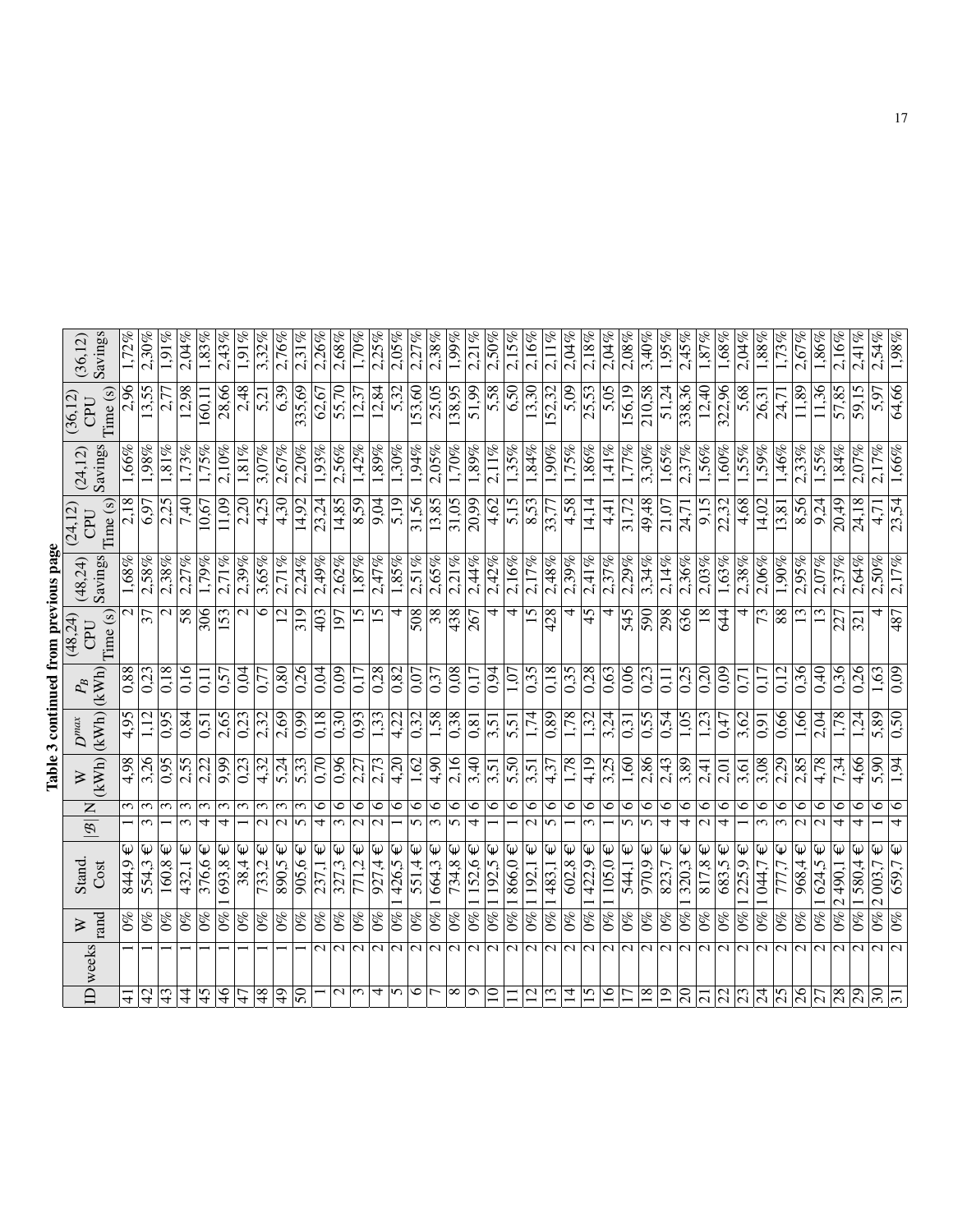|                                      | Savings<br>(36, 12)      |          | 2,18%                    | 2.28%                                | 2,03%                          | $1,70\%$        | 2.15%                        | 2,16%            | $2,05\%$          | 2,16%                   | 1,83%                   | $\frac{1}{21\%}$        | 2,34%                          | 2,04%         | 2,07%                          | 1,85%                          | 2,45%                         | 2,05%                   | 3,39%                              | 2,79%                   | 2,31%                     | 2,36%                                 | $\frac{1}{2}77%$                          | 1,78%                     | 2,35%                     | $2,18\%$    | 2,34%                     | 2,49%                         | 2,07%                     | 2,31%         | $2,39\%$        | 2,25%                  | 2,26%             | 2,25%                    | $2,14\%$                   | 2.27%                   | 2.17%                    | $2,18\%$          | 3,51%               | 2.03%                        | $2,51\%$                | 1,96%          | 1,72%                     |
|--------------------------------------|--------------------------|----------|--------------------------|--------------------------------------|--------------------------------|-----------------|------------------------------|------------------|-------------------|-------------------------|-------------------------|-------------------------|--------------------------------|---------------|--------------------------------|--------------------------------|-------------------------------|-------------------------|------------------------------------|-------------------------|---------------------------|---------------------------------------|-------------------------------------------|---------------------------|---------------------------|-------------|---------------------------|-------------------------------|---------------------------|---------------|-----------------|------------------------|-------------------|--------------------------|----------------------------|-------------------------|--------------------------|-------------------|---------------------|------------------------------|-------------------------|----------------|---------------------------|
|                                      | (36, 12)<br>CPU          | Time(s)  | 51,50                    | 27,87                                | 26,63                          | 12,44           | 49,40                        | 5,14             | 53,62             | 5,57                    | 141,72                  | 6,01                    | 28,44                          | 5,48          | 26,49                          | 326,02                         | 58,02                         |                         | $\frac{5,44}{12,51}$               | 14,53                   | 647,01                    | 112,66                                | 86,14                                     | 18,52                     | $\sqrt{20,14}$            | 8,38        | $\sqrt{272.17}$           | 40,65                         | 247,50                    | 88,80         | $\sqrt{8,34}$   | 8,08                   | 19,10             | 260,97                   | $\overline{\frac{8.23}{}}$ | 43,43                   | 7,83                     | 268,93            | 356,18              | 91,51                        | 496,78                  | 19,91          | 548,28                    |
|                                      | Savings<br>(24, 12)      |          | 1,86%                    | 1,95%                                | 1.72%                          | $1,39\%$        | $1{,}83\%$                   | 1,84%            | 1,74%             | $1,52\%$                | $1,54\%$                | $1,67\%$                | $2,01\%$                       | $1,77\%$      | $1,75\%$                       | 1,76%                          | $2,11\%$                      | $1,79\%$                | 3,07%                              | 2,67%                   | 2.20%                     | 1,94%                                 | 2,57%                                     | 1,43%                     | $\sqrt{1.91\%}$           | $1,38\%$    | 1,94%                     | $2.06\%$                      | $1,69\%$                  | $1,89\%$      | 2,20%           | $1,56\%$               | $1,86\%$          | $1.91\%$                 | $\overline{1,75\%}$        | $1,87\%$                | 1,43%                    | $1,78\%$          | $3,30\%$            | 1.65%                        | $2,24\%$                | 1,56%          | 1,61%                     |
|                                      | (24, 12)<br>CPU          | Time (s) | 23,04                    | 14,56                                | 14,50                          | 9,31            | 20,90                        | 4,50             | 21,40             | 4,79                    | 32,02                   | 4,67                    | 14,21                          | 4,78          | 14,62                          | $\sqrt{21,07}$                 | 22,75                         | 4,70                    | 8,95                               | $\frac{9,23}{2}$        | 31,67                     | 34,41                                 | 22,88                                     | 12,77                     | 14,50                     | 6,98        | 48,47                     | 21,17                         | 47,41                     | 32,05         | 6,72            | 7,02                   | 13,02             | 50,86                    | $\frac{1}{7,41}$           | 20,09                   | $\frac{7.50}{ }$         | $\frac{48,63}{ }$ | 73,04               | 31,75                        | 36,80                   | 14,15          | 33,78                     |
|                                      | Savings<br>(48, 24)      |          | 2,41%                    | 2,53%                                | 2,24%                          | $1,83\%$        | 2,37%                        | 2,09%            | 2,26%             | $2,16\%$                | 2,02%                   | $1,\overline{69\%}$     | $2,59\%$                       | 2,38%         | 2,27%                          | $1,78\%$                       | $2,69\%$                      | $2,39\%$                | 3,63%                              | $2,71\%$                | 2.23%                     | 2,49%                                 | 2,62%                                     | 1,76%                     | 2,47%                     | 2,03%       | $2,51\%$                  | 2,65%                         | $2,20\%$                  | 2,43%         | 2,42%           | $2,09\%$               | 2,25%             | 2,48%                    | 2,23%                      | $\frac{2.41\%}{2.41\%}$ | 2,37%                    | 2,29%             | 3,33%               | 2.14%                        | 2,37%                   | 2,03%          | 1,63%                     |
| Table 3 continued from previous page | (48,24)<br>CPU           | Time(s)  | 353                      | 4                                    | 67                             | $\overline{19}$ | 259                          | 4                | 247               | 4                       | 470                     | 5                       | 8 <sup>9</sup>                 | 4             | 104                            | 626                            | 299                           | 4                       | $\overline{13}$                    | $\overline{25}$         | 660                       | 009                                   | 327                                       | $\overline{c}$            | 23                        | 0           | $\overline{760}$          | $\overline{58}$               | 657                       | 378           |                 | 6                      | $\overline{23}$   | 641                      | 0                          | 69                      | $\circ$                  | 833               | $\overline{900}$    | 426                          | 963                     | 28             | 974                       |
|                                      | (kWh)                    |          | $\overline{0}$           | 0,37                                 | 0,27                           | 0,21            | 0,32                         | 0,65             | 0,28              | 1,50                    | 0,10                    | 0,88                    | 0,23                           | 0,18          | 0,16                           | $\overline{0}$ ,11             | 0,57                          | 0,04                    | $\sqrt{0,77}$                      | 0,80                    | 0,26                      | 0,04                                  | 0,09                                      | 0,17                      | $\frac{8}{28}$            | 0,82        | $\overline{0,07}$         | $\sqrt{6.0}$                  | 0,08                      | 0,17          | <b>b6'0</b>     | 1,07                   | $\frac{1}{0.35}$  | 0,18                     | 0,35                       | 0,28                    | 0,63                     | 0,06              | $\overline{0.23}$   | $\Xi$                        | 0,25                    | $\frac{1}{20}$ | 0,09                      |
|                                      | (kWh)                    |          | $\overline{6}$           | 1,83                                 | 1,41                           | 1,33            | 1,58                         | 3,33             | $0$ s 1           | 7,67                    | 0,52                    | 4,95                    | 1,12                           | 0,95          | 0,84                           | 0,51                           | 2,65                          | $\sqrt{0.23}$           | 2,32                               | $\sqrt{2,69}$           | 660                       | 0,18                                  | 0.30                                      | 0,93                      | 1,33                      | 4,22        | $\sqrt{0,32}$             | 85                            | 0,38                      | 0,81          | 3,51            | 5,51                   | 1,74              | 0,89                     | 1,78                       | 1,32                    | 3,24                     | 0,31              | 0,55                | 0,54                         | 1,05                    | 1,23           | 0,47                      |
|                                      | (KWh)                    |          | 3,51                     | 5,34                                 | 4,45                           | 2,87            | 6,48                         | 3,31             | 6,01              | 7,68                    | 3,00                    | 4,95                    | 3,25                           | 0,95          | 2,54                           | $\sqrt{2,23}$                  | 10,04                         | 0,23                    | 4,34                               | 5,24                    | 5,36                      | 0,70                                  | 0,96                                      | 2,27                      | 2,73                      | 4,21        | 1,62                      | 4,89                          | 2,17                      | 3,40          | 3,51            | 5,49                   | 3,50              | 4,38                     | 1,78                       | 4,19                    | 3,25                     | 1,60              | 2,87                | 2,43                         | <b>88'S</b>             | 2,40           | 2,01                      |
|                                      | $\mathsf{Z}$             |          | 6<br>4                   | $\circ$<br>$\overline{\mathfrak{c}}$ | ∘<br>$\overline{\mathfrak{c}}$ | 6<br>$\sim$     | ∘<br>$\overline{\mathbf{f}}$ | $\circ$          | $\circ$<br>₹      | $\circ$                 | $\circ$<br>5            | $\circ$                 | 6<br>$\overline{\mathfrak{c}}$ | 6             | 6<br>$\overline{\mathfrak{c}}$ | 6<br>$\overline{\overline{t}}$ | 6<br>$\overline{\mathcal{F}}$ | 0                       | $\circ$<br>$\overline{\mathsf{c}}$ | $\circ$<br>$\sim$       | $\circ$<br>$\overline{5}$ | $\sigma$<br>$\overline{\overline{t}}$ | ç<br>$\overline{\mathfrak{c}}$            | Ó<br>$\mathcal{L}$        | $\circ$<br>$\sim$         | ం           | $\circ$<br>$\overline{5}$ | ٥<br>$\overline{\mathcal{E}}$ | $\circ$<br>$\overline{5}$ | $\sigma$<br>4 | $\circ$         | م                      | ç<br>$\mathbf{C}$ | $\sigma$<br>$\mathbf{v}$ | ๑                          | O<br>$\mathfrak{g}$     | ഗ                        | ం<br>5            | ⊙<br>$\overline{5}$ | ం<br>$\overline{\mathbf{f}}$ | $\overline{\mathbf{f}}$ | Ō<br>$\sim$    | $\circ$<br>$\overline{ }$ |
|                                      | $\overline{\mathscr{B}}$ |          |                          | Ψ                                    | Ψ                              | ω               |                              |                  | Ψ                 | $\overline{\Psi}$       | Ψ                       | Ψ                       | Ψ                              | Ψ             |                                |                                |                               | Ψ                       | lΨ                                 |                         | Ψ                         | Ψ                                     |                                           | Ψ                         | Ψ                         |             |                           |                               | Ψ                         | Ψ             |                 | Ψ                      | Ψ                 | Ψ                        | Ψ                          | Ψ                       |                          |                   |                     | ω                            |                         | Ψ              | $\mathsf{\psi}$           |
|                                      | Stand.<br>Cost           |          | $\sqrt{189.8}$           | 812.2                                | 510,1                          | 976,1           | 201,7<br>$\mathcal{C}$       | 127,7            | $\sqrt{2043,5}$   | 2606,5                  | 017,4                   | 682,                    | 1102,2                         | 321,9         | Ψ<br>$\frac{1}{864,1}$         | Ψ<br>754,9                     | Ψ<br>$406, 6 =$<br>$\omega$   | 76,7                    | 471,8                              | $\downarrow$<br>779,7   | 821,8                     | 355.9                                 | $\boldsymbol{\psi}$<br>$\overline{490,5}$ | 155,5                     | $\sqrt{391,8}$            | Ψ<br>2142,6 | Ψ<br>826,8                | Ψ<br>2493,9                   | 1107,2                    | 731,4         | 1789,3          | 797,5<br>$\mathcal{L}$ | 1784,1            | 2226,2                   | 907,5                      | $\frac{2135}{5}$        | Ψ<br>$\sqrt{165.8}$      | $\frac{8}{15,7}$  | $\overline{459.6}$  | 236,9                        | 975,1                   | 223.4          | 1022,6                    |
|                                      | rand<br>⋗                |          | $\mathcal{O}\%$          | $\mathscr{E}$                        | $\overline{60}$                | $0\%$           | $\mathcal{S}^{\infty}$       | $\overline{0\%}$ | $  \omega_0$      | $ 0\% $                 | $\overline{0\%}$        | $\overline{0\%}$        | $0\%$                          | $ 0\% $       | $0\%$                          | $\overline{0\%}$               | $0\%$                         | $\frac{6}{2}$           | $\sqrt{6}$                         | $\overline{0\%}$        | $\overline{0\%}$          | $\mathcal{O}\%$                       | $\overline{0\%}$                          | $\mathcal{O}^{\otimes 0}$ | $\mathcal{O}^{\otimes 0}$ | $0\%$       | $0\%$                     | $\omega_0$                    | $0\%$                     | $0\%$         | $ 0\% $         | $ 0\% $                | $\overline{60}$   | $ 0\% $                  | $ 9\% $                    | $\mathcal{O}^{\otimes}$ | $ 0\% $                  | $\overline{0\%}$  | $\frac{8}{2}$       | $\overline{60}$              | $0\%$                   | $\mathscr{E}$  | $ 0\%$                    |
|                                      | weeks                    |          | $\frac{1}{\sqrt{2}}$     |                                      | $\mathcal{L}$                  | $\sim$          | $\mathbf{\Omega}$            | $\sim$           | $\mathbf{\Omega}$ | $\overline{\mathsf{N}}$ | $\overline{\mathsf{N}}$ | $\overline{\mathsf{N}}$ | $\sim$                         | $\mathcal{L}$ | $\overline{\mathsf{c}}$        | $\overline{\mathsf{c}}$        | $\mathcal{L}$                 | $\overline{\mathsf{c}}$ | $\overline{\mathsf{N}}$            | $\overline{\mathsf{c}}$ | $\mathbf{\Omega}$         | $\sim$                                | $\sim$                                    | $\sim$                    | $\sim$                    | $\epsilon$  | $\sim$                    | $\sim$                        | $\epsilon$                | $\epsilon$    | $\sim$          | $\sim$                 | $\sim$            | $\sim$                   | $\sim$                     | $\sim$                  | $\overline{\mathcal{E}}$ | $\sim$            | $\overline{5}$      | 3                            | $\sim$                  | $\epsilon$     |                           |
|                                      | $\overline{\Xi}$         |          | $\overline{\mathcal{S}}$ | $\overline{33}$                      | 34                             | $\frac{5}{5}$   | $\frac{96}{5}$               | $\overline{37}$  | $\frac{8}{3}$     | $\sqrt{9}$              | $\frac{1}{4}$           | $\overline{1}$          | 42                             | 43            | $\frac{4}{3}$                  | $\frac{5}{4}$                  | $\frac{4}{6}$                 | $\overline{47}$         | $\frac{8}{4}$                      | $\overline{5}$          | $\overline{50}$           |                                       | $\mathbf{C}$                              | $\epsilon$                | 4                         | 5           | 6                         |                               | ∞                         | $\sigma$      | $\overline{10}$ |                        | $\overline{12}$   | 13                       | $\overline{4}$             | $\overline{15}$         | $\frac{6}{1}$            |                   | $\overline{18}$     | $\overline{1}$               | $\overline{0}$          | $\overline{c}$ | $\overline{22}$           |

| くじょう                  |  |
|-----------------------|--|
| .<br>.<br>.           |  |
| i                     |  |
| $\sim$                |  |
|                       |  |
| ì                     |  |
| i                     |  |
|                       |  |
| Jle∵<br>$\frac{1}{2}$ |  |
|                       |  |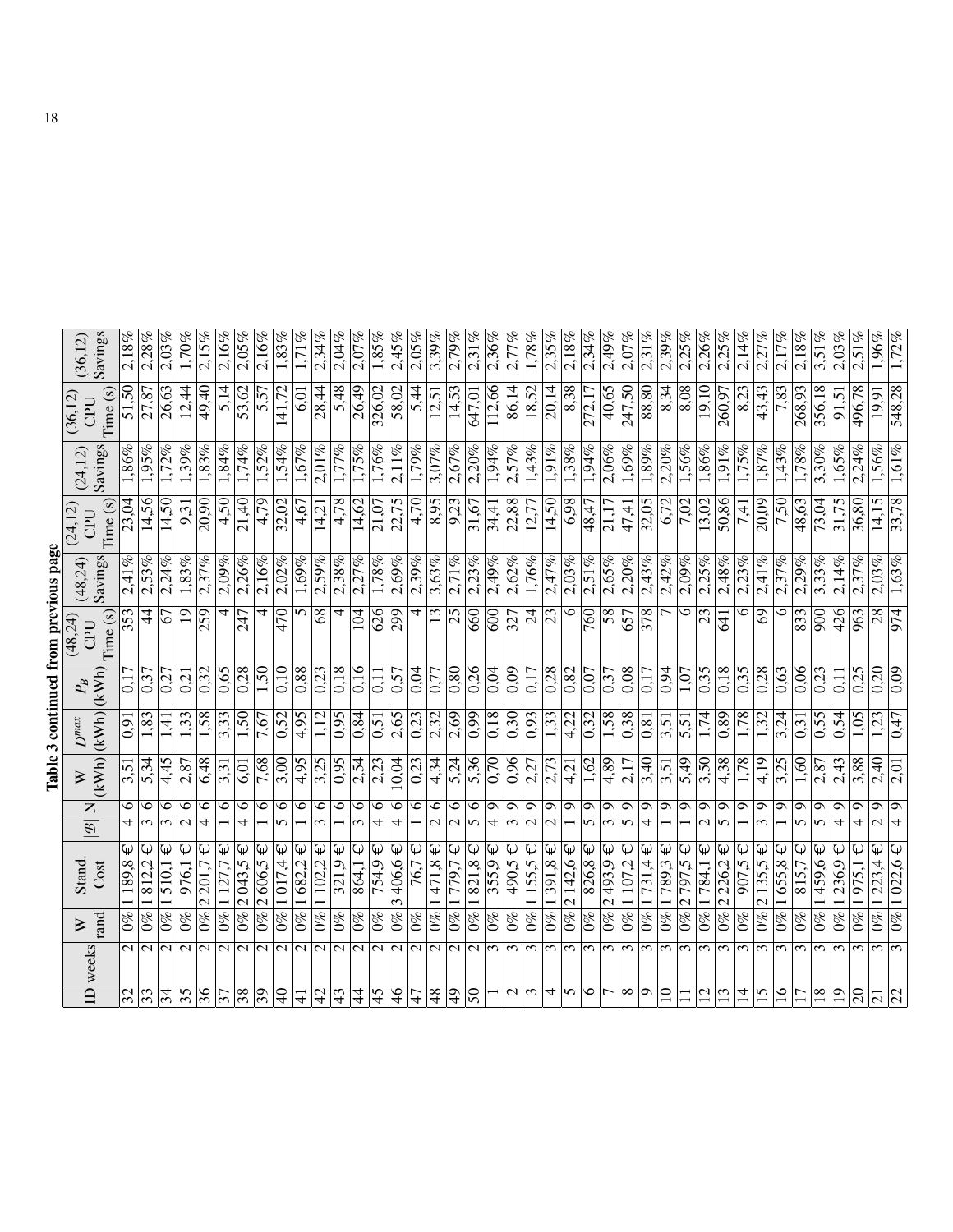| from previous page                        |                                                                                                                                                                                                         |
|-------------------------------------------|---------------------------------------------------------------------------------------------------------------------------------------------------------------------------------------------------------|
|                                           | $\begin{array}{c} \begin{array}{c} \begin{array}{c} \begin{array}{c} \end{array} \\ \end{array} \\ \begin{array}{c} \end{array} \\ \begin{array}{c} \end{array} \\ \end{array} \end{array} \end{array}$ |
|                                           |                                                                                                                                                                                                         |
|                                           |                                                                                                                                                                                                         |
|                                           |                                                                                                                                                                                                         |
| continuar                                 |                                                                                                                                                                                                         |
| ֧֦֧֦֧֦֧֦֧֦֧֦֧֦֧֦֧֦֧֦֧֦֧֧֧֦֧֞֝֜֜֓<br>֧֛֛֛֜ |                                                                                                                                                                                                         |
|                                           |                                                                                                                                                                                                         |
| Table.                                    |                                                                                                                                                                                                         |
|                                           |                                                                                                                                                                                                         |

| Savings<br>(36, 12)                  | $\frac{2.18\%}{2.5\%}$ | 1,96%                                 | $1,81\%$        | 2,78%                        | 1,94%                  | 2,26%                  | 2,50%                         | 2,60%               | $2.07\%$               | 2,28%                | 2,38%                                  | 2,12%                          | $1,76\%$                 | 2.24%            | 2.23%           | $\frac{2,14\%}{8}$               | 2.22%         | 1,90%                 | $1,76\%$                               | 2.46%                        | 2,17%      | $2,16\%$              | 1,89%                | $2,56\%$               | 2,18%                        | 3,50%                                              | 2,87%              | 2,38%                | 2,16%             | $3,38\%$          | 2.13%                  | 2,29%                        | $2.01\%$           | 1,97%               | 2,59%                        | $1.93\%$          | $1,62\%$ | 2,28%       | $1,94\%$ | $2,03\%$                   | 2,15%                      |
|--------------------------------------|------------------------|---------------------------------------|-----------------|------------------------------|------------------------|------------------------|-------------------------------|---------------------|------------------------|----------------------|----------------------------------------|--------------------------------|--------------------------|------------------|-----------------|----------------------------------|---------------|-----------------------|----------------------------------------|------------------------------|------------|-----------------------|----------------------|------------------------|------------------------------|----------------------------------------------------|--------------------|----------------------|-------------------|-------------------|------------------------|------------------------------|--------------------|---------------------|------------------------------|-------------------|----------|-------------|----------|----------------------------|----------------------------|
| Time(s)<br>(36, 12)<br>CPU           | 8.24                   | 42,53                                 | 37,73           | 18,57                        | 18,63                  | 96,68                  | 101,52                        | 9,59                | 115,23                 | 95,67                | 46,62                                  | 42,39                          | 20,20                    | 87,91            | 8,38            | $\sqrt{91,25}$                   | 8,03          | 243,76                | 9,86                                   | 51,36                        | 8,26       | 42,87                 | 523,46               | 101,97                 | 8,49                         | 19,15                                              | 22,88              | 976,09               | 5,65              | 92,80             | 14,14                  | 5,97                         | 13,58              | 35,39               | 137,91                       | 95,93             | 6,10     | 170,43      | 5,56     | 35,81                      | 14,28                      |
| Savings<br>(24, 12)                  | 1,47%                  | $1,59\%$                              | 1,46%           | 2,18%                        | 1,57%                  | 1,85%                  | $2.06\%$                      | $2,\overline{06\%}$ | $1,67\%$               | 1,86%                | $\sqrt{1.95\%}$                        | 1,73%                          | 1.38%                    | $1,84\%$         | $1.70\%$        | 1,74%                            | $1,59\%$      | $1,55\%$              | $1,68\%$                               | 2,02%                        | 1,76%      | 1,75%                 | 1,76%                | $2,12\%$               | 1,83%                        | 3,09%                                              | $2,69\%$           | 2,21%                | 1,84%             | 3.28%             | 1,83%                  | $1.96\%$                     | $1,70\%$           | $1.68\%$            | 2,24%                        | 1,66%             | 1,58%    | 2,22%       | 1.64%    | 1,74%                      | 1,84%                      |
| Time (s)<br>(24, 12)<br>CPU          | 8,18                   | 20,98                                 | 20,32           | 13,35                        | 12,61                  | 31,48                  | 36,00                         | 7,09                | 36,08                  | 34,87                | $\frac{22,44}{5}$                      | 21,65                          | 14,69                    | 31,78            | 7,05            | $\overline{33,99}$               | 7,16          | 50,28                 | $\frac{1}{7}47$                        | 21,97                        | 7,00       | 22,14                 | 32,56                | 33,92                  | 7,35                         | 13,32                                              | 13,83              | 49,24                | 3,08              | 14,31             | 6.11                   | $\frac{3}{78}$               | 6,27               | 9,88                | 27,18                        | 16,11             | 3,85     | 10,68       | 3,51     | 10,56                      | 6,61                       |
| Savings<br>(48, 24)                  | 2.39%                  | $2,06\%$                              | $1,90\%$        | 2,94%                        | 2,07%                  | 2,38%                  | 2,64%                         | 2,49%               | 2,17%                  | 2,40%                | 2,53%                                  | 2,24%                          | 1,84%                    | 2,36%            | 2,19%           | 2,26%                            | 2.08%         | $2.01\%$              | $1,\!\overline{69\%}$                  | 2,60%                        | 2,23%      | 2,27%                 | 1,78%                | 2,70%                  | 2,38%                        | 3,62%                                              | 2,71%              | 2,24%                | $2,39\%$          | 3,34%             | 2,33%                  | 2,56%                        | 2.23%              | 2.22%               | 2,86%                        | 2,17%             | $2,03\%$ | 2,23%       | 2.13%    | 2.23%                      | 2,41%                      |
| Time (s)<br>(48,24)<br>CPU           |                        | 113                                   | 128             | $\overline{c}$               | 0 <sup>2</sup>         | 344                    | 484                           |                     | 726                    | 486                  | $\overline{\mathcal{E}}$               | 93                             | $\overline{\mathcal{E}}$ | 392              | 6               | $\overline{380}$                 | ∘             | 746                   |                                        | 100                          | ∘          | 154                   | 945                  | 441                    |                              | $\overline{0}$                                     | 38                 | 998                  |                   | 287               | 45                     |                              | 48                 | 141                 | 268                          | 239               | ∞        | 312         |          | 243                        | $\overline{28}$            |
| $P_{\!B}$                            | 0,7                    | 0,17                                  | 0,12            | 0,36                         | 0,40                   | 0,36                   | 0,26                          | 1,63                | 0,09                   | 0.17                 | $\sqrt{6.0}$                           | 0,27                           | $\overline{0.21}$        | 0,32             | 0,65            | $\frac{8}{28}$                   | $\sqrt{50}$   | 0,10                  | 0,88                                   | 0,23                         | 0,18       | 0,16                  | $\overline{0}$       | 0,57                   | 0,04                         | 0,77                                               | 0,80               | 0,26                 | ।<br> <br> 2      | $\frac{1}{20}$    | 0.17                   | 0,28                         | $\overline{0,82}$  | $\sqrt{0.07}$       | 0,37                         | 0,08              | 0,17     | 0,94        | 1,07     | 0,35                       | 0,18                       |
| (kWh)(kWh)<br>$\boldsymbol{D}^{max}$ | 3,62                   | 0,91                                  | 0,66            | 1,66                         | 2,04                   | 1,78                   | 1,24                          | 68 <sup>5</sup>     | 0.50                   | $\overline{6}$ :0    | 1,83                                   | 1,4                            | $\overline{33}$          | 1,58             | 3,33            | $\overline{1,50}$                | 7,67          | 0,52                  | 4,95                                   | 1,12                         | 0,95       | 0,84                  | 0,51                 | 2,65                   | 0,23                         | 2,32                                               | 2,69               | 0,99                 | 0,18              | 0,30              | 0,93                   | 1,33                         | 4,22               | $\sqrt{0.32}$       | 1,58                         | 0,38              | 0,81     | 3,51        | 5,5      | 1,74                       | 0,89                       |
| (KWh)<br>$\gtrsim$                   | 3,61                   | 3,08                                  | 2,29            | 2,86                         | 4,77                   | 7,31                   | 4,67                          | 5,91                | 1,94                   | 3,52                 | 5,33                                   | 4,45                           | 2,87                     | 6,49             | 3,31            | 6,02                             | 7,68          | $\overline{3,00}$     | 4,95                                   | 3,24                         | 66.0       | 2,54                  | 2,23                 | 10,02                  | 0,23                         | 4,32                                               | 5,24               | 5,36                 | $\overline{0,70}$ | 0.96              | 2,27                   | 2,73                         | 4,20               | 1,62                | 4,91                         | 2.17              | 3,41     | 3,52        | 5,51     | 3,52                       | 4,37                       |
| Z<br>$\overline{\mathscr{B}}$        | Ó                      | $\sigma$<br>$\overline{\mathfrak{c}}$ | Ō<br>$\omega$   | ç<br>$\overline{\mathsf{c}}$ | ం<br>$\mathbf{\Omega}$ | $\sigma$<br>4          | ᢒ<br>4                        | ూ                   | ᢒ<br>4                 | Ō<br>4               | Ó<br>$\infty$                          | ó<br>$\overline{\mathfrak{c}}$ | ᡋ<br>$\sim$              | ç<br>4           | ᢒ               | ٥<br>$\overline{\mathcal{F}}$    | Ó             | $\circ$<br>$\sqrt{ }$ | Ó                                      | Ō<br>$\epsilon$              | Ō          | c<br>$\omega$         | ం<br>4               | ഗ<br>4                 | ా                            | ๑<br>$\mathcal{C}$                                 | ç<br>$\mathcal{L}$ | ഗ<br>$\mathbf{v}$    | ω<br>4            | 3<br>$\infty$     | 3<br>$\mathbf{\Omega}$ | 3<br>$\overline{\mathsf{c}}$ | 3                  | $\mathfrak{m}$<br>5 | ω<br>$\omega$                | ω<br>ln.          | ω<br>4   | ω           | ↶        | 3<br>$\mathbf{\Omega}$     | $\mathfrak{m}$<br>$\Omega$ |
| Stand.<br>Cost                       | Ψ<br>$\sqrt{834.9}$    | $\overline{\Psi}$<br>569,2            | 168,2           | Ψ<br>457,7                   | 2432.0                 | Ψ<br>723,5<br>$\omega$ | $\boldsymbol{\psi}$<br>2379.9 | $\frac{3009.4}{$    | $988,6 \in$            | $\overline{792.9}$ € | Ψ<br>716,2<br>$\overline{\mathcal{C}}$ | Ψ<br>2265,4                    | Ψ<br>l 460,7             | Ψ<br>3306,6      | Ψ<br>1690,1     | $\downarrow$<br>$\frac{3070}{7}$ | 3910,4€       | Ψ<br>1527,2           | Ψ<br>521,8<br>$\overline{\mathcal{C}}$ | $\boldsymbol{\psi}$<br>649.9 | Ψ<br>482,9 | $\downarrow$<br>294,3 | $133.6 \in$          | Ψ<br>$\frac{102,2}{ }$ | $\boldsymbol{\psi}$<br>115,4 | Ψ<br>$\frac{201.3}{ }$<br>$\overline{\mathcal{C}}$ | $2668,7 \in$       | Ψ<br>730,3           | Ψ<br>118,1        | $163,7 \in$       | Ψ<br>384,9             | Ψ<br>462,9                   | Ψ<br>$\sqrt{12.8}$ | Ψ<br>275.2          | $\boldsymbol{\psi}$<br>832,9 | 367,9 $\in$       | 578,1    | 596,6 $\in$ | 934,0    | $\overline{\Psi}$<br>596,7 | Ψ<br>741,6                 |
| rand<br>$\gtrsim$                    | $0\%$                  | $0\% 1$                               | $\overline{60}$ | $\overline{0\%}$             | $\overline{68}$        | $\overline{60}$        | $6\%$                         | $\overline{0\%}$    | $\mathcal{S}^{\infty}$ | $ 0\% $              | $ 0\% $                                | $6\%$                          | $\overline{60}$          | $\overline{0}\%$ | $\overline{60}$ | $\overline{0\%}$                 | $\frac{8}{2}$ | $ 0\% $               | $ 0\% $                                | $\overline{60}$              | $0\%$      | $\mathcal{S}$         | $\overline{60}$      | $ 0\% $                | $\mathcal{O}^{\mathcal{B}}$  | $0\%$                                              | $0\%$              | $ 9\% $              | 25%               | 25%               | 25%                    | 25%                          | 25%                | $\frac{92}{25}$     | 25%                          | $\overline{25\%}$ | 25%      | 25%         | 25%      | 25%                        | 25%                        |
| ID weeks                             | ω                      | $\sim$                                | $\epsilon$      | $\sim$                       |                        |                        |                               |                     |                        |                      |                                        | $\sim$                         |                          | ω                | $\sim$          | $\sim$                           | 3             |                       | $\sim$                                 | ω                            | $\infty$   | 3                     | $\mathbf{\tilde{c}}$ |                        |                              |                                                    | ω                  | $\mathbf{\tilde{c}}$ |                   |                   |                        |                              |                    |                     |                              |                   |          |             |          |                            |                            |
|                                      | $\overline{23}$        | $\overline{24}$                       | $\overline{25}$ | 26                           | 27                     | 28                     | 29                            | 30                  | ಸ                      | 32                   |                                        | 34                             | 35                       | 36               |                 | 38                               | 39            | ₹                     | ਰ                                      | 4<br>4                       |            | 4                     | 45                   | $\frac{4}{6}$          |                              | $\frac{8}{4}$                                      | $\frac{1}{4}$      | $50\,$               |                   | $\mathbf{\Omega}$ | 3                      | 4                            | 5                  | ७                   |                              | $\infty$          | $\circ$  | $\supseteq$ |          | $\overline{2}$             |                            |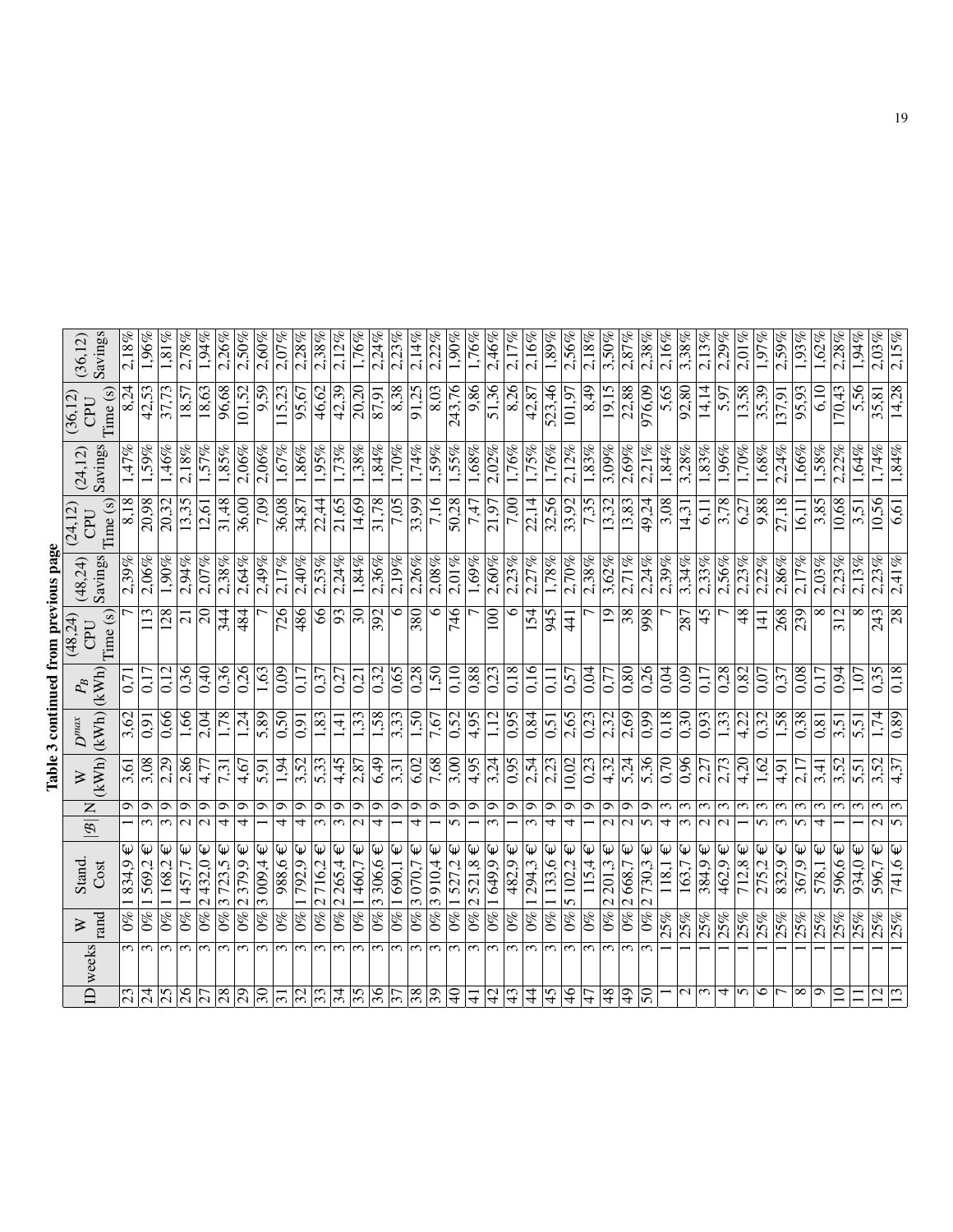|                           |                         |                   |                                                    |                          |                          |                   |                   |                    | Table 3 continued from previous page |                 |                     |                     |                     |                         |
|---------------------------|-------------------------|-------------------|----------------------------------------------------|--------------------------|--------------------------|-------------------|-------------------|--------------------|--------------------------------------|-----------------|---------------------|---------------------|---------------------|-------------------------|
|                           | ID weeks                | $\geq$            | Stand.                                             | $\overline{\mathscr{B}}$ | $\mathsf{Z}$             |                   |                   |                    | (48,24)<br>CPU                       | (48,24)         | (24,12<br>CPU       | (24, 12)            | (36, 12)<br>CPU     | (36, 12)                |
|                           |                         | rand              | Cost                                               |                          |                          | (KWh)             | (kWh)             | (KWh)              | Time(s)                              | Savings         | Time (s)            | Savings             | Time(s)             | Savings                 |
|                           |                         | 25%               | $\sqrt{299.8}$                                     |                          | 3                        |                   | 1,78              | $\sqrt{0.35}$      | 150                                  | 2,22%           | 13,14               | 1,71%               | 31,25               | $1,98\%$                |
| $\overline{15}$           |                         | 25%               | Ψ<br>$\frac{709}{1}$                               | $\tilde{c}$              | $\overline{\mathcal{E}}$ | 4,17              | 1,32              | 0,28               | $\mathbf{\sim}$                      | 2,37%           | 1,83                | 1,14%               | 2,64                | 1,89%                   |
| $\overline{16}$           |                         | 25%               | Ψ<br>551,1                                         |                          | 3                        | 3,24              | 3,24              | 0,63               | 276                                  | 2,32%           | 17,07               | 1,77%               | 124,47              | 2,09%                   |
|                           |                         | 25%               | 270,8                                              | $\sigma$                 | ω                        | 1,60              | 0,31              | 0.06               | 285                                  | $2,39\%$        | 18,15               | $1,81\%$            | 122,41              | 2,13%                   |
| 18                        |                         | 25%               | Ψ<br>480,9                                         | $\overline{5}$           | 3                        | 2,83              | 0.55              | $\overline{0.23}$  | 581                                  | 3,40%           | 18,85               | 3,38%               | 45,41               | $3,50\%$                |
| $\overline{19}$           |                         | 25%               | 409,5                                              | 4                        | $\mathfrak{m}$           | $\frac{1}{2,41}$  | 0,54              | 0,11               | 56                                   | 2,39%           | 5,96                | 1,85%               | 12,78               | 2,16%                   |
| $\overline{\overline{6}}$ |                         | $\frac{925}{25}$  | 662.9                                              | 4                        | ξ                        | 3,91              | 1,05              | $\frac{0.25}{5}$   | 115                                  | $\sqrt{2,09\%}$ | 6,46                | $2,06\%$            | 44,67               | 2,14%                   |
|                           |                         | 25%               | 410,0€                                             | $\sim$                   | 3                        | 2,42              | $\overline{1,23}$ | 0,20               | $\mathcal{C}$                        | 1,43%           | 1,84                | $\overline{1,05\%}$ | 2,59                | 1,74%                   |
|                           |                         | 25%               | Ψ<br>341,0                                         | 4                        | 3                        | 2,01              | 0,47              | 0,09               | 197                                  | 1,61%           | 6,18                | 1,56%               | 55,13               | 1,65%                   |
|                           |                         | 25%               | 608,3                                              |                          | $\epsilon$               | 3,59              | 3,62              | $\overline{0}$ ,71 | $\mathbf{\sim}$                      | 2,27%           | 1,72                | $1,82\%$            | $\sqrt{2,52}$       | $\frac{2,11\%}{2,11\%}$ |
| z z z z z z               |                         | $\overline{25\%}$ | Ψ<br>525,5                                         | $\epsilon$               | 3                        | 3,10              | 0,91              | 0,17               | 306                                  | $2,59\%$        | 23,22               | $2,\overline{01\%}$ | 162,35              | 2,33%                   |
|                           |                         | 25%               | Ψ<br>388,8                                         | $\epsilon$               | 3                        | 2,29              | 0,66              | 0,12               | 292                                  | 2,54%           | 18,30               | 1,95%               | 122,20              | 2,26%                   |
|                           |                         | 25%               | 485,9                                              | $\sim$                   | 3                        | 2,86              | 1,66              | 0,36               | 158                                  | 2,68%           | 11,51               | 2,10%               | 30,24               | 2,42%                   |
| $\frac{26}{27}$           |                         | 25%               | $\overline{813,6}$ €                               | $\overline{\mathsf{c}}$  | 3                        | $\frac{4.79}{ }$  | 2,04              | 0,40               | $\infty$                             | 2,48%           | $\frac{3,90}{2}$    | 1,96%               | 6.11                | $1,99\%$                |
|                           |                         | 25%               | $256,0 \in$                                        | 4                        | $\epsilon$               | 7,39              | 1,78              | 0,36               |                                      | 2,57%           | 3,79                | 1,92%               | 6,01                | 2,33%                   |
| $38 - 31$                 |                         | 25%               | Ψ<br>$\frac{789,1}{ }$                             | 4                        | ω                        | 4,65              | 1,24              | 0,26               | 280                                  | 2.17%           | 19,15               | $1,68\%$            | 118,12              | 1,95%                   |
|                           |                         | 25%               | Ψ<br>004,3                                         |                          | $\sim$                   | 5,91              | 5,89              | $\overline{1,63}$  | 2                                    | 2,44%           | 6,26                | 2,42%               | 29,83               | 2,49%                   |
|                           |                         | 25%               | $330,4 \in$                                        | 4                        | 3                        | $\sqrt{1,95}$     | 0,50              | $\frac{1}{2}$      | 122                                  | 2,37%           | 9,78                | 1,82%               | 26,49               | $2,11\%$                |
|                           |                         | 25%               | Ψ<br>592,6                                         | 4                        | 3                        | 3,49              | $\overline{16.0}$ | 0.17               | 104                                  | 2,62%           | $\overline{10,41}$  | $1,99\%$            | 29,85               | 2,34%                   |
|                           |                         | 25%               | Ψ<br>904,5                                         | $\epsilon$               | 3                        | 5,33              | 1,83              | $\overline{0,37}$  | ∘                                    | 2,13%           | 3,21                | $1,58\%$            | 5,65                | 1,89%                   |
| 3 2 4 8 8 2               |                         | 25%               | $756,8 \in$                                        | $\sim$                   | 3                        | 4,46              | 1,41              | 0,27               | 268                                  | $2,04\%$        | 16,53               | $1,57\%$            | 119,34              | $1,84\%$                |
|                           |                         | $5\%$             | Ψ<br>488,3                                         | $\mathbf{\sim}$          | $\epsilon$               | 2,88              | 1,33              | 0,21               | 103                                  | 1,94%           | 6,47                | $1,50\%$            | 13,95               | 1,81%                   |
|                           |                         | 25%               | $\sqrt{103.9}$                                     | 4                        | $\sim$                   | 6,50              | 58                | $\frac{1}{2}$      | $\mathbf{\Omega}$                    | 1,74%           | $\frac{2,09}{5,39}$ | 1,33%               | $\frac{2,61}{5,85}$ | 2,10%                   |
|                           |                         | 25%               | $\downarrow$<br>561,7                              |                          | 3                        | 3,30              | 3,33              | 0,65               | ∘                                    | $2,29\%$        |                     | 1,70%               |                     | 2,06%                   |
| $\sqrt{38}$               |                         | 25%               | $\downarrow$<br>$\frac{19.4}{\frac{19.4}{\cdots}}$ | 4                        | $\epsilon$               | $\overline{6,00}$ | $ 05^{\circ}$     | $\frac{8}{28}$     | $\overline{129}$                     | 2,28%           | 9,42                | $\overline{1,73\%}$ | 36,17               | 2,05%                   |
| $\overline{39}$           |                         | 25%               | Ψ<br>$\frac{1}{302.1}$                             |                          | $\epsilon$               | 7,67              | 7,67              | $\sqrt{50}$        | 272                                  | 2,44%           | $\frac{18,09}{2}$   | $1,91\%$            | 114,53              | 2.22%                   |
| $\overline{\mathsf{R}}$   |                         | 25%               | Ψ<br>509,6                                         | $\sigma$                 | Σ                        | $\frac{3}{0}$     | 0,52              | 0,10               | 27                                   | 2,23%           | 6,47                | $1,71\%$            | 13,69               | 2,00%                   |
| $\frac{1}{4}$             |                         | 25%               | Ψ<br>844,9                                         |                          | ω                        | 4,98              | $56^{+}$          | 0,88               | $\overline{324}$                     | 1,66%           | 19,43               | 1,66%               | 463,75              | 1,73%                   |
| $\frac{1}{4}$             |                         | 25%               | 554,3                                              | $\sim$                   | $\epsilon$               | 3,26              | 1,12              | 0,23               | $\overline{39}$                      | $2,11\%$        | 5,84                | $\frac{1}{1,60\%}$  | 13,28               | $\frac{1}{71\%}$        |
|                           |                         | 25%               | Ψ<br>160,8                                         |                          | 3                        | 0,95              | 0,95              | 0,18               | Z                                    | $2,36\%$        | 1,88                | $1,14\%$            | 2,54                | 2,09%                   |
| $\overline{4}$            |                         | 25%               | Ψ<br>432,1                                         | 3                        | $\epsilon$               | 2,55              | 0,84              | 0,16               | $\overline{\mathsf{N}}$              | 2,35%           | 1,72                | $1,12\%$            | 2,57                | 2,10%                   |
| 45                        |                         | 25%               | Ψ<br>376,6                                         | 4                        | $\epsilon$               | 2,22              | 0,51              | 0,11               | $\overline{18}$                      | 1,77%           | 3,52                | $1,65\%$            | $\frac{8,62}{2,47}$ | 1,82%                   |
| $\overline{46}$           |                         | 25%               | Ψ<br>693,8                                         | 4                        | 3                        | 9,99              | 2,65              | 0,57               | $\sim$                               | 2,35%           | $\overline{1.81}$   | 1,23%               |                     | $1,\overline{87\%}$     |
| $\overline{47}$           |                         | $\overline{25\%}$ | $38,4 \in$                                         |                          | $\mathfrak{g}$           | $\sqrt{0.23}$     | 0.23              | 0,04               | $\overline{\mathsf{c}}$              | 2.36%           | 1,79                | $1,80\%$            | 2,55                | 2.10%                   |
| $\overline{48}$           |                         | 25%               | Ψ<br>$\sqrt{733.2}$                                | $\mathcal{L}$            | $\mathfrak{c}$           | 4,32              | 2,32              | 0,77               | $\overline{S8}$                      | 3,46%           | 27,78               | $3.03\%$            | $\sqrt{132.80}$     | 3,23%                   |
| $\overline{5}$            |                         | 25%               | $\frac{890}{5}$                                    | $\mathcal{L}$            | ω                        | 5,24              | $\frac{2}{0}$ .69 | 0,80               | 4                                    | 2,76%           | 1,68                | $2,59\%$            | 2,78                | $2,79\%$                |
| $\overline{50}$           |                         | 25%               | $\overline{905,6}$                                 | $\overline{5}$           | 3                        | 5,33              | 66.0              | 0,26               | $\overline{308}$                     | 2,55%           | 11,71               | $2,50\%$            | 129,84              | 2,60%                   |
|                           | $\overline{\mathsf{c}}$ | 25%               | 237,1                                              | 4                        | ∘                        | 0.70              | 0.18              | 0.04               | $\tilde{=}$                          | 2,16%           | 6,87                | 1,85%               | 11,48               | 2,19%                   |
| $\sim$ ത                  | নিনিনি                  | 25%               | 327,3                                              | $\sim$                   | $\bullet$                | 0,96              | 0.30              | 0,09               | 615                                  | 3,32%           | 28,09               | 3,31%               | 191,69              | 3,41%                   |
|                           |                         | 25%               | Ψ<br>$\frac{7}{71.2}$                              | $\overline{\mathcal{C}}$ | ٥                        | 2,27              | $\sqrt{0.93}$     | 0.17               | 105                                  | 2,36%           | 12,64               | $\overline{1,85\%}$ | 29,55               | $2,16\%$                |
|                           |                         | 25%               | Ψ<br>927,4                                         | $\overline{\mathsf{c}}$  | $\circ$                  | $\sqrt{2.73}$     | $\epsilon$ c      | 0,28               | $\overline{16}$                      | 2,54%           | $\frac{7,69}{ }$    | 1,98%               | 13,04               | 2,19%                   |

| くじょう                  |  |
|-----------------------|--|
| .<br>.<br>.           |  |
| i                     |  |
| $\sim$                |  |
|                       |  |
| ì                     |  |
| i                     |  |
|                       |  |
| Jle∵<br>$\frac{1}{2}$ |  |
|                       |  |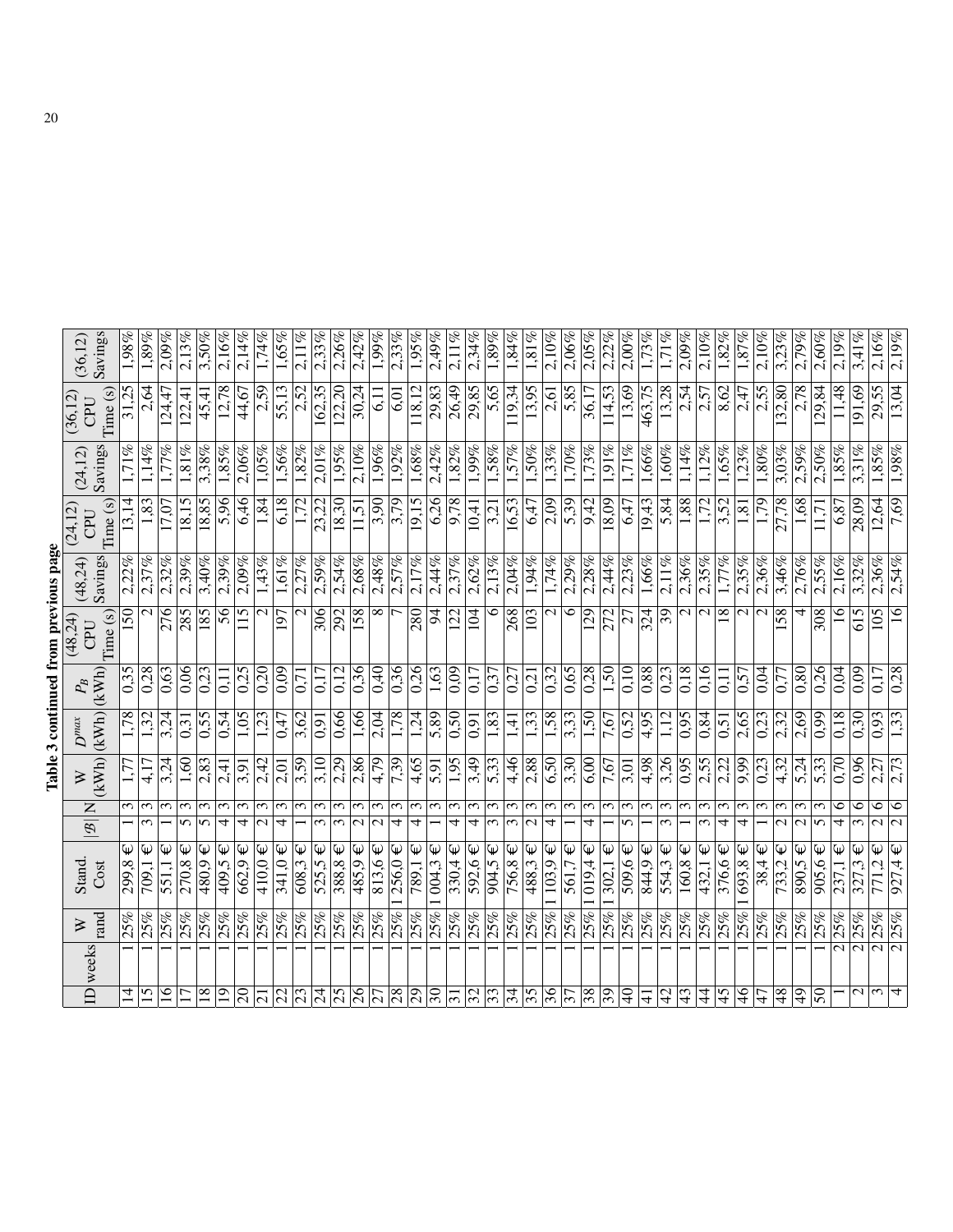| nrevinus naoe<br>ì     |  |
|------------------------|--|
| mou <sub>1</sub><br>Ì, |  |
| <b>CONTRACTOR</b>      |  |
| i                      |  |
| ì                      |  |

| (36, 12)   | Savings                                                                      | 2,02%             | $1,99\%$     | $2,59\%$               | $1.94\%$      | 1,75%           | $2,30\%$    | $1,95\%$          | $2,05\%$                 | 2,19%                                     | $2.01\%$          | $2,03\%$                                     | $2,11\%$              | 2,14%                        | 3,51%                  | 2,17%                           | 2,17%                | 1,78%                    | 1,66%                        | 2,10%             | 2,41%         | 2.29%            | 2,44%              | $2,16\%$    | 2,38%               | $1,98\%$          | 2,53%                    | 2,13%           | 2,35%           | $1,92\%$                | $1.87\%$      | 1,82%                | 2,12%                              | $2.08\%$      | 2.06%             | 2,24%         | $2.02\%$              | 1,75%         | 1,83%                    | $2,10\%$   | $2,12\%$        |
|------------|------------------------------------------------------------------------------|-------------------|--------------|------------------------|---------------|-----------------|-------------|-------------------|--------------------------|-------------------------------------------|-------------------|----------------------------------------------|-----------------------|------------------------------|------------------------|---------------------------------|----------------------|--------------------------|------------------------------|-------------------|---------------|------------------|--------------------|-------------|---------------------|-------------------|--------------------------|-----------------|-----------------|-------------------------|---------------|----------------------|------------------------------------|---------------|-------------------|---------------|-----------------------|---------------|--------------------------|------------|-----------------|
| (36,12)    | Time (s)<br>CPU                                                              | 30,02             | 68,68        | 236,29                 | 189,48        | 13,42           | 367,54      | 12,01             | 68.75                    | 28,78                                     | 61,06             | 5,69                                         | 224,13                | 239,54                       | 89,57                  | 27,12                           | 85,32                | 5,18                     | 94,99                        | 5,48              | 274,75        | 227,90           | 72,38              | 13,16       | 13,13               | 250,13            | 68,53                    | 56,47           | 59,82           | 11,88                   | 188.39        | 28,01                | 5,34                               | 13,85         | 66,83             | 203,50        | $\overline{27,61}$    | 898,93        | 27,44                    | 5,47       | 5,57            |
| (24, 12)   | Savings                                                                      | 1,69%             | 1,69%        | 2,27%                  | 1,67%         | 1,60%           | 2,22%       | 1,66%             | $1,75\%$                 | 1,87%                                     | $1,72\%$          | $1,41\%$                                     | $1,79\%$              | $1,81\%$                     | $3,42\%$               | 1,85%                           | $2,09\%$             | 1.28%                    | 1,55%                        | $1,62\%$          | 2,05%         | 1.95%            | $2,12\%$           | $1,98\%$    | $\overline{1,79\%}$ | 1,69%             | 2.44%                    | 1,84%           | $2,01\%$        | 1,64%                   | $1,59\%$      | 1,52%                | $1,45\%$                           | $1,74\%$      | $1.74\%$          | 1,93%         | 1,72%                 | $1,68\%$      | $1,62\%$                 | 1,53%      | 1,44%           |
| (24, 12)   | Time (s)<br>CPU                                                              | 13,48             | 20,31        | 56,89                  | 36,27         | 8,02            | 22,34       | 7,50              | 22.29                    | 13,18                                     | 21,89             | $\sqrt{3,56}$                                | 36,38                 | $\sqrt{37.17}$               | 35,34                  | 11,76                           | 13,04                | 3,75                     | 12,24                        | $\overline{3,65}$ | 44,29         | 36,32            | 24,08              | 7,23        | 7,59                | 38,26             | 13,50                    | 20,21           | 21,64           | 6,62                    | 33,81         | 13,05                | $\overline{3,35}$                  | $\frac{1}{2}$ | 22,04             | 36,95         | 12,66                 | 37,84         | 12,25                    | 3,64       | 3,91            |
| (48, 24)   | Savings                                                                      | 2.23%             | 2.23%        | 2,81%                  | 2,15%         | 2,05%           | 2,23%       | 1,93%             | 2.24%                    | 2,43%                                     | 2.23%             | $2,15\%$                                     | 2,32%                 | 2,36%                        | 3,40%                  | 2,37%                           | $2,10\%$             | $1,49\%$                 | 1,61%                        | 2,29%             | 2,64%         | 2.52%            | 2,66%              | 2,50%       | 2,62%               | 2,17%             | 2.45%                    | 2,35%           | $2,61\%$        | 2,13%                   | 2.05%         | 1,94%                | 2,06%                              | $2,29\%$      | 2,27%             | 2,43%         | 2.23%                 | 1,67%         | $2,12\%$                 | 2.32%      | 2,34%           |
| (48,24)    | Time (s)<br>CPU                                                              | $\overline{56}$   | 237          | 596                    | 537           | $\overline{16}$ | 646         | $\frac{8}{1}$     | 484                      | $\overline{5}$                            | 315               | 4                                            | 566                   | 588                          | 347                    | 109                             | $\overline{257}$     | 4                        | 358                          | 4                 | 608           | 613              | 364                |             |                     | 609               | 198                      | 261             | 241             | 13                      | 567           | 198                  | 4                                  | 15            | 284               | 565           | 67                    | 697           | $\overline{\mathcal{Z}}$ | 4          | 4               |
|            | $\begin{array}{ c } \hline P_B \\ \hline \text{(kWh)} \\ \hline \end{array}$ | $\overline{0,82}$ | 0,07         | 0,37                   | 0,08          | 0.17            | 0,94        | $1,0\overline{7}$ | 0,35                     | 0,18                                      | 0.35              | $\sqrt{0,28}$                                | 0,63                  | 0,06                         | $\overline{0.23}$      | $\overline{0}$ , $\overline{1}$ | 0,25                 | $\overline{0.20}$        | 0,09                         | 0,71              | 0,17          | 0,12             | 0,36               | 0,40        | $9\xi$ <sup>0</sup> | 0,26              | 1,63                     | 0,09            | 0,17            | 0,37                    | $\sqrt{27}$   | 0,21                 | 0,32                               | 0,65          | 0,28              | 1,50          | 0,10                  | $\sqrt{0.88}$ | 0,23                     | 0,18       | 0,16            |
| $D^{\max}$ | (kWh)                                                                        | 4,22              | 0,32         | 1,58                   | 0,38          | $\frac{8}{18}$  | 3,51        | 5,51              | 1,74                     | 0,89                                      | 1,78              | $\sqrt{1.32}$                                | 3,24                  | $\overline{0,}3\overline{1}$ | 0,55                   | 0,54                            | 1,05                 | $\overline{123}$         | 0,47                         | 3,62              | (60)          | 0,66             | 1,66               | 2,04        | $\sqrt{1,78}$       | 1,24              | 5,89                     | 0,50            | 0,91            | 1,83                    | $\dot{1}$     | 1,33                 | $\sqrt{1.58}$                      | 3,33          | 1,50              | 7,67          | 0,52                  | 564           | 1,12                     | 0,95       | 0,84            |
| $\gtrsim$  | (KWh)                                                                        | 4,20              | 1,62         | 4,90                   | 2,16          | 3,40            | 3,51        | 5,50              | 3,51                     | 4,37                                      | 1,78              | $\sqrt{4,19}$                                | 3,25                  | 1,60                         | 2,86                   | 2,43                            | 3,89                 | 2,41                     | 2,01                         | 3,61              | 3,08          | 2,29             | 2,85               | 4,78        | 7,34                | 4,66              | 5,90                     | 1,94            | 3,51            | 5,34                    | 4,45          | 2,87                 | 6,48                               | 3,31          | $\overline{6,01}$ | 7,68          | 3,00                  | 4,95          | 3,25                     | 0,95       | 2,54            |
|            | Z<br>$\overline{\mathscr{B}}$                                                | $\circ$           | $\circ$<br>5 | $\circ$<br>$\tilde{c}$ | ∘<br>5        | ∘<br>4          | $\circ$     | ∘                 | $\circ$<br>$\mathcal{C}$ | ٥<br>$\sqrt{ }$                           | ∘                 | $\circ$<br>$\overline{\mathfrak{c}}$         | $\circ$               | ٥<br>5                       | 6<br>$\mathbf{v}$      | ∘<br>4                          | ७<br>4               | ∘<br>$\mathcal{L}$       | ∘<br>$\overline{\mathbf{f}}$ | ٥                 | ∘<br>$\omega$ | ७<br>$\tilde{c}$ | ∘<br>$\mathcal{L}$ | ٥<br>$\sim$ | ∘<br>4              | ∘<br>4            | ٥                        | ∘<br>4          | ∘<br>4          | ∘<br>$\infty$           | ∘<br>3        | ∘<br>$\mathcal{L}$   | O<br>4                             | ∘             | ७<br>4            | ٥             | $\circ$<br>$\sqrt{ }$ | 0             | ∘<br>$\omega$            | ٥          | 6<br>$\epsilon$ |
| Stand.     | Cost                                                                         | Ψ<br>426,5        | Ψ<br>551,4   | 664,3                  | Ψ<br>734,8    | Ψ<br>152,6      | 192,5       | 866,0€            | Ψ<br>192.1               | $\boldsymbol{\psi}$<br>$\overline{483,1}$ | Ψ<br>602,8        | $\overline{\mathsf{\psi}}$<br>$\sqrt{422.9}$ | $\downarrow$<br>105,0 | Ψ<br>544,1                   | Ψ<br>$\frac{970,9}{ }$ | 823,7                           | Ψ<br>$\frac{320}{3}$ | Ψ<br>817.8               | Ψ<br>683,5                   | Ψ<br>225,9        | Ψ<br>044,7    | Ψ<br>777,7       | Ψ<br>968,4         | Ψ<br>624,5  | 2490.1              | Ψ<br>580,4        | Ψ<br>2003,7              | Ψ<br>659,7      | Ψ<br>189,8      | 812,2                   | Ψ<br>510,1    | Ψ<br>$\frac{6}{976}$ | $\frac{201.7}{ }$<br>$\mathcal{L}$ | Ψ<br>127.     | Ψ<br>2043.5       | Ψ<br>2606,5   | Ψ<br>1017.4           | 682,2         | Ψ<br>102.2               | Ψ<br>321,9 | Ψ<br>864,1      |
| $\geq$     | rand                                                                         | $ 25\% $          | 25%          | 25%                    | 25%           | 25%             | 25%         | $ ^{965}$         | $ ^{965}$                | $25%$ <sub>1</sub>                        | 25%               | 25%                                          | 25%                   | 25%                          | 25%                    | 25%                             | 25%                  | 25%                      | 25%                          | 25%               | 25%           | 25%              | 25%                | $ ^{965}$   | 25%                 | 25% 1             | 25%                      | 25%             | 25%             | 25%                     | 25%           | 25%                  | 25%                                | $ 25\% 1$     | 25%               | 25%           | $ 25\% $              | 25%           | 25%                      | 25%        | 25%             |
|            | ID weeks                                                                     |                   |              | $\mathbf{\Omega}$      | $\mathcal{L}$ |                 |             | $\mathcal{L}$     | $\sim$                   | $\mathcal{L}$                             | $\mathbf{\Omega}$ | $\sim$                                       | $\mathbf{\Omega}$     | $\mathcal{L}$                | $\mathbf{\sim}$        | $\sim$                          | $\sim$               | $\mathbf{C}$             | $\mathbf{\sim}$              | $\sim$            | $\mathcal{L}$ | $\sim$           | $\mathcal{L}$      | $\sim$      | $\sim$              | $\mathbf{\Omega}$ | $\mathcal{C}$            | $\mathbf{\sim}$ | $\mathbf{\sim}$ | $\overline{\mathsf{c}}$ | $\mathcal{L}$ | $\mathbf{\sim}$      | $\sim$                             | $\mathcal{L}$ | $\mathbf{\Omega}$ | $\mathcal{L}$ | $\sim$                | $\sim$        | $\mathbf{\Omega}$        | $\sim$     | $\sim$          |
|            |                                                                              | 5                 | ७            |                        | ∞             | ᡋ               | $\supseteq$ |                   | $\mathbf{C}$             | $\overline{13}$                           | 4                 | v                                            | $\mathbf{e}$          |                              | $\frac{8}{1}$          | ⊇                               | $\overline{c}$       | $\overline{\mathcal{S}}$ | 22                           |                   | र्य           | 25               | 26                 | 27          | 28                  | 29                | $\overline{\mathcal{E}}$ | $\overline{5}$  | 32              | 33                      | 34            | 35                   | 36                                 | 37            | 38                | 39            | $\partial_0$          | $\pm$         | 4<br>4                   | 43         | $\overline{4}$  |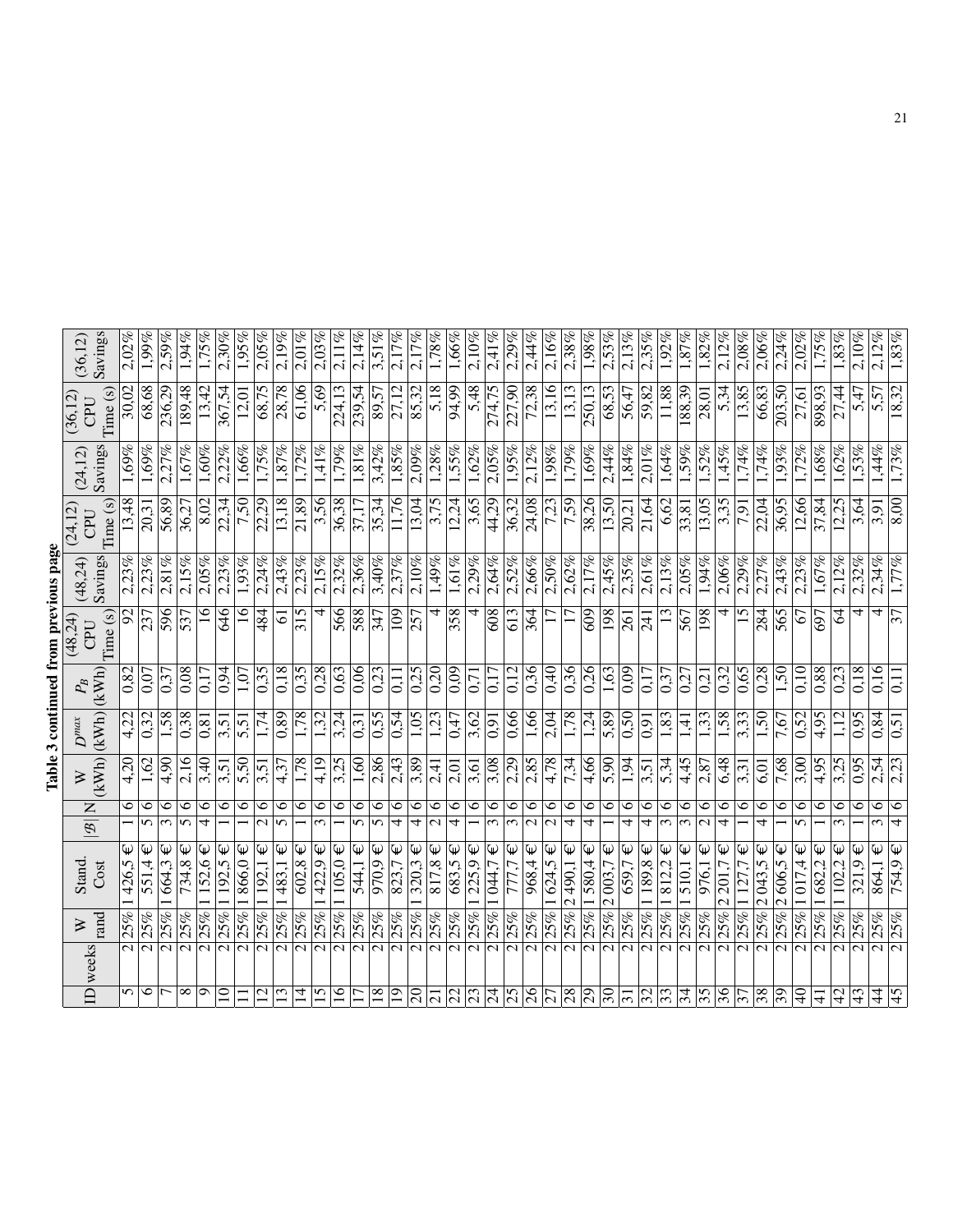| $\geq$<br>$\frac{\mathcal{B}}{\mathcal{B}}$<br>Stand.<br>$\gtrsim$<br><b>ID</b> weeks                                     |  |  |  | $\boldsymbol{D}^{max}$ | $P_{B}$           | Table 3 continued from previous page<br>(48,24)<br>CPU | (48, 24)       | (24, 12)<br>CPU    | (24, 12)                   | (36, 12)<br>CPU   | (36, 12)           |
|---------------------------------------------------------------------------------------------------------------------------|--|--|--|------------------------|-------------------|--------------------------------------------------------|----------------|--------------------|----------------------------|-------------------|--------------------|
| $\vert$ (kWh)<br>(KWh)<br>Cost<br>rand                                                                                    |  |  |  |                        | (kWh)             | Time (s)                                               | Savings        | Time (s)           | Savings                    | Time(s)           | Savings            |
| 2,65<br>10,04<br>6<br>$\overline{\mathbf{f}}$<br>$\overline{\Psi}$<br>406,6<br>$\omega$<br>25%<br>$\overline{\mathsf{c}}$ |  |  |  |                        | 0,57              | 4                                                      | 2,34%          | 3,44               | 1,28%                      | 4,91              | $1.88\%$           |
| 0,23<br>0,23<br>6<br>76,7<br>25%<br>$\overline{\mathsf{c}}$                                                               |  |  |  |                        | 0.04              | 4                                                      | 2,36%          | 3,55               | 1,82%                      | 5,71              | 2,14%              |
| 2,32<br>4,34<br>$\circ$<br>$\mathcal{C}$<br>$\mathsf{\psi}$<br>471,8<br>25%<br>2                                          |  |  |  |                        | 0,77              | 367                                                    | 3,45%          | <b>SP.78</b>       | 3.03%                      | 255,75            | 3,26%              |
| 2,69<br>5,24<br>$\circ$<br>$\mathcal{L}$<br>Ψ<br>779,7<br>25%<br>$\overline{\mathbf{c}}$                                  |  |  |  |                        | 0,80              | 4                                                      | 2,75%          | 3,59               | 2,67%                      | 5,50              | 2,78%              |
| 0,99<br>5,36<br>$\circ$<br>$\overline{5}$<br>$\boldsymbol{\psi}$<br>821,8<br>25%<br>$\overline{\mathsf{c}}$               |  |  |  |                        | 0.26              | 625                                                    | 2,54%          | 23,85              | 2,49%                      | 259,40            | 2,62%              |
| 070<br>$\circ$<br>4<br>355,9<br>25%<br>$\overline{\mathfrak{c}}$                                                          |  |  |  | 0,18                   | 0,04              | 25                                                     | 2.22%          | 11.70              | 1,86%                      | 18,63             | 2.27%              |
| 0,96<br>$\sigma$<br>ω<br>$\hat{\bm{\psi}}$<br>490,5<br>25%<br>$\overline{\mathcal{E}}$                                    |  |  |  | 0,30                   | 0,09              | 977                                                    | 3,30%          | 44,91              | 3,31%                      | 314,04            | 3,49%              |
| 2,27<br>$\sigma$<br>155,5<br>25%<br>$\overline{\mathfrak{c}}$                                                             |  |  |  | 0,93                   | 0.17              | $\overline{157}$                                       | 2,36%          | 19,68              | 1,86%                      | 45,48             | 2,26%              |
| 2,73<br>Ó<br>$\downarrow$<br>$\sqrt{1391.8}$<br>25%<br>$\overline{\mathfrak{c}}$                                          |  |  |  | 1,33                   | 0,28              | $\overline{25}$                                        | $2,52\%$       | 11.96              | $\overline{1.99\%}$        | 21,06             | 2.28%              |
| 4,21<br>$\sigma$<br>ᢒ<br>$\overline{\mathsf{P}}$<br>2142,6<br>25%<br>25%<br>$\overline{\mathfrak{c}}$                     |  |  |  | 4,22<br>$\sqrt{0,32}$  | 0,82              | 130                                                    | 2,23%<br>2,22% | 20,83              | $1,71\%$<br>$\sqrt{171\%}$ | 49,12             | 2,11%<br>$2,09\%$  |
| 1,62<br>5<br>826,8<br>$\overline{\mathfrak{c}}$                                                                           |  |  |  |                        | 0,07              | 976                                                    |                | 31,51              |                            | 113,13            |                    |
| 4,89<br>Ó<br>$\infty$<br>$\frac{2493,9}{ }$<br>25%<br>$\overline{\mathfrak{c}}$                                           |  |  |  | 1,58                   | 0,37              | 856                                                    | 2,82%          | 76,61              | 2,29%                      | 393,30            | $2,71\%$           |
| 2,17<br>Ō<br>5<br>Ψ<br>1107,2<br>25%<br>$\overline{\mathfrak{c}}$                                                         |  |  |  | 0,38                   | 0,08              | 822                                                    | 2,16%          | 53,52              | $1,67\%$                   | 310,30            | $2.03\%$           |
| 3,40<br>Ō<br>4<br>$\boldsymbol{\psi}$<br>731,4<br>25%<br>$\overline{\mathfrak{c}}$                                        |  |  |  | 0,81                   | 0.17              | $\overline{25}$                                        | 1,92%          | 11,80              | 1,60%                      | $\sqrt{21.97}$    | 1.88%              |
| $\overline{3,51}$<br>ç<br>25% 1789.3<br>$\overline{\mathcal{E}}$                                                          |  |  |  | $\overline{3.51}$      | $\sqrt{6.0}$      | 972                                                    | 2,23%          | 33,85              | 2,23%                      | 573,22            | 2,35%              |
| 5,49<br>Ō<br>Ψ<br>2797,5<br>25%<br>$\overline{\mathfrak{c}}$                                                              |  |  |  | 5,51                   | 1,07              | $\overline{25}$                                        | $2,00\%$       | 10,89              | 1,67%                      | 18,86             | 2,04%              |
| 3,50<br>ం<br>Ψ<br>784,1<br>25%<br>$\overline{\mathfrak{c}}$                                                               |  |  |  | 1,74                   | 0,35              | 726                                                    | 2,24%          | 34,48              | 1,76%                      | 119,68            | 2.13%              |
| 4,38<br>ᡋ<br>5<br>2226,2<br>25%<br>$\overline{\mathfrak{m}}$                                                              |  |  |  | $\sqrt{6.89}$          | 0,18              | $\overline{99}$                                        | 2,42%          | $\overline{20,70}$ | $\sqrt{1.87\%}$            | 51,32             | 2.28%              |
| 1,78<br>Ö<br>$907,5 \in$<br>25%<br>$\overline{\mathfrak{c}}$                                                              |  |  |  | 1,78                   | 0,35              | 455                                                    | 2,20%          | $\frac{34.14}{ }$  | 1,72%                      | 108,04            | 2,08%              |
| 4,19<br>ం<br>$\omega$<br>$\downarrow$<br>2135,5<br>25%<br>$\overline{\mathfrak{c}}$                                       |  |  |  | 1,32                   | 0,28              | $\circ$                                                | 2,22%          | 5,39               | 1,43%                      | 8,46              | 2.16%              |
| 3,25<br>Ò<br>1655,8<br>25%<br>$\overline{\mathfrak{c}}$                                                                   |  |  |  | 3,24                   | 0,63              | 859                                                    | 2,31%          | 54,49              | 1,79%                      | 353,80            | 2,20%              |
| 1,60<br>๑<br>5<br>$\hat{\bm{\psi}}$<br>815,7<br>25%<br>$\overline{\mathfrak{c}}$                                          |  |  |  | 0,31                   | 0,06              | 907                                                    | 2,34%          | 61,35              | 1,82%                      | 376,35            | 2,21%              |
| 2,87<br>Ō<br>5<br>1459,6<br>25%<br>$\overline{\mathfrak{m}}$                                                              |  |  |  | S5                     | 0,23              | 602                                                    | 3,39%          | 50,98              | 3,42%                      | 162,99            | 3,58%              |
| 2,43<br>ᡋ<br>4<br>$\frac{236.9}{ }$<br>25%<br>$\overline{\mathfrak{c}}$                                                   |  |  |  | $\frac{0.54}{0.54}$    | 0,11              | 171                                                    | 2,36%          | 17,92              | $\overline{1,85\%}$        | 43,16             | 2.25%              |
| 3,88<br>ഗ<br>4<br>$\boldsymbol{\psi}$<br>$\sqrt{1975,1}$<br>25%<br>$\overline{\mathfrak{c}}$                              |  |  |  | 1,05                   | 0,25              | 406                                                    | $2,10\%$       | 19,40              | $2,10\%$                   | 121,70            | 2.23%              |
| 2,40<br>Ō<br>$\overline{1223}$ ,4 €<br>25%<br>$\overline{\mathfrak{c}}$                                                   |  |  |  | 1,23                   | 0,20              | $\circ$                                                | $1,65\%$       | 5,79               | $1,32\%$                   | 8,46              | 1.83%              |
| 2,01<br>Q<br>4<br>Ψ<br>$\frac{1022.6}{ }$<br>25%<br>$\overline{\mathcal{E}}$                                              |  |  |  | 0,47                   | 0,09              | 550                                                    | 1,61%          | $\frac{18,77}{ }$  | $\sqrt{.57\%}$             | 147,19            | $\frac{6}{1,70\%}$ |
| 3,61<br>ഗ<br>$\downarrow$<br>1834,9<br>25%<br>$\overline{\mathfrak{c}}$                                                   |  |  |  | 3,62                   | 0,71              | $\overline{\bullet}$                                   | 2,32%          | 5,50               | 1,65%                      | 8,36              | 2,18%              |
| 3,08<br>Ō<br>ω<br>Ψ<br>569,2<br>25%<br>$\overline{\mathfrak{c}}$                                                          |  |  |  | $\sqrt{91}$            | 0,17              | 895                                                    | 2,63%          | 65,96              | 2,05%                      | 410,99            | 2,50%              |
| 2,29<br>O<br>$\sim$<br>Ψ<br>1168,2<br>25%<br>$\overline{\mathfrak{m}}$                                                    |  |  |  | 0,66                   | 0,12              | 910                                                    | 2,51%          | 54,83              | 1.95%                      | 399,50            | 2.39%              |
| 2,86<br>٥<br>$\downarrow$<br>25% 1457,7<br>$\overline{\mathfrak{c}}$                                                      |  |  |  | 1,66                   | 0,36              | $\overline{565}$                                       | 2,66%          | 35,78              | $2.11\%$                   | $\sqrt{124,73}$   | 2,54%              |
| 4,77<br>๑<br>$2432,0 \in$<br>25%<br>$\overline{\mathfrak{m}}$                                                             |  |  |  | 2,04                   | 0,40              | $\overline{25}$                                        | 2.53%          | 11,07              | $1.99\%$                   | 19,99             | 2,33%              |
| 7,31<br>م<br>$\overline{\mathbf{f}}$<br>$\downarrow$<br>$\sqrt{3723,5}$<br>25%<br>$\overline{\mathfrak{c}}$               |  |  |  | 1,78                   | 0,36              | $\overline{26}$                                        | 2,63%          | 11,65              | $\sqrt{1,89\%}$            | 21,37             | 2,49%              |
| 4,67<br>Ō<br>4<br>Ψ<br>25% 2379,9<br>$\overline{\mathfrak{c}}$                                                            |  |  |  | 1,24                   | 0,26              | 919                                                    | 2,17%          | 57,49              | 1,68%                      | 419,88            | 2,06%              |
| $\overline{5,}$<br>െ<br>$\frac{3009.4}{ }$<br>25%<br>$\overline{\mathfrak{m}}$                                            |  |  |  | 5,89                   | 1,63              | $\overline{304}$                                       | 2.45%          | 19,54              | 2,44%                      | 105,28            | 2.59%              |
| 1,94<br>$\sigma$<br>4<br>$\downarrow$<br>$\frac{988}{6}$<br>25%<br>$\overline{\mathfrak{c}}$                              |  |  |  | $\overline{0,50}$      | 0,09              | 418                                                    | 2,35%          | 33,02              | $1,85\%$                   | 104,79            | 2.22%              |
| 3,52<br>๑<br>$\overline{\mathsf{\psi}}$<br>792,9<br>25%<br>$\overline{\mathfrak{c}}$                                      |  |  |  | 0,91                   | 0,17              | 389                                                    | $2,59\%$       | 33,76              | 2,00%                      | 108,85            | 2,42%              |
| 5,33<br>จ<br>716,2<br>$\overline{\mathcal{C}}$<br>25%<br>$\overline{\mathcal{E}}$                                         |  |  |  | 1,83                   | $\overline{0,37}$ | $\overline{20}$                                        | 2.14%          | 10,99              | 1,64%                      | $\frac{18,50}{2}$ | $2,01\%$           |
| 4,45<br>$\sigma$<br>$\omega$<br>$\downarrow$<br>2265,4<br>25%<br>$\overline{\mathfrak{c}}$                                |  |  |  | 1,41                   | $\sqrt{27}$       | 857                                                    | 2,05%          | 50,84              | $1,59\%$                   | 298,62            | $1,95\%$           |
| 2,87<br>٩<br>$\overline{\mathsf{L}}$<br>1460,7<br>25%<br>$\overline{\mathfrak{c}}$                                        |  |  |  | 1,33                   | 0,21              | 309                                                    | 1,95%          | 20,65              | 1,53%                      | 44,96             | 1,90%              |
| 6.49<br>$\sigma$<br>$\overline{\mathcal{F}}$<br>$25\%$ 3 306,6 €<br>$\overline{\mathfrak{c}}$                             |  |  |  | 1,58                   | 0.32              | $\overline{\circ}$                                     | $2,01\%$       | 5.09               | 1,47%                      | 8,52              | 2.22%              |

 $36 \begin{array}{|l|} 3 \mid 25\% \mid 3\,306, 6 \,\infty \mid & 4 \mid 9 \mid & 6,49 \mid & 1,58 \mid & 0,32 \mid & 6 \mid & 2,01\% \mid & 5,09 \mid & 1,47\% \mid & 8,52 \mid & 2,22\% \end{array}$ 

| ž                   |                     |
|---------------------|---------------------|
|                     |                     |
|                     |                     |
|                     |                     |
|                     | <b>DIRECT ROLLS</b> |
|                     |                     |
|                     |                     |
|                     |                     |
| <b>THE PROPERTY</b> |                     |
|                     |                     |
|                     |                     |
|                     |                     |
|                     |                     |
|                     |                     |
|                     |                     |
|                     |                     |
|                     |                     |
|                     |                     |
|                     |                     |
| ì                   |                     |
|                     |                     |
|                     |                     |
|                     |                     |
|                     |                     |
|                     |                     |
|                     |                     |
| č                   |                     |
|                     |                     |
|                     |                     |
|                     |                     |
|                     |                     |
|                     |                     |
|                     |                     |
|                     |                     |
|                     |                     |
|                     |                     |
|                     |                     |
|                     |                     |
|                     |                     |
|                     |                     |
|                     | 2. W.H.U.H.U.U.     |
|                     |                     |
|                     |                     |
|                     |                     |
|                     |                     |
|                     |                     |
|                     |                     |
|                     |                     |
|                     | <b>Lable</b>        |
|                     |                     |
|                     |                     |
|                     |                     |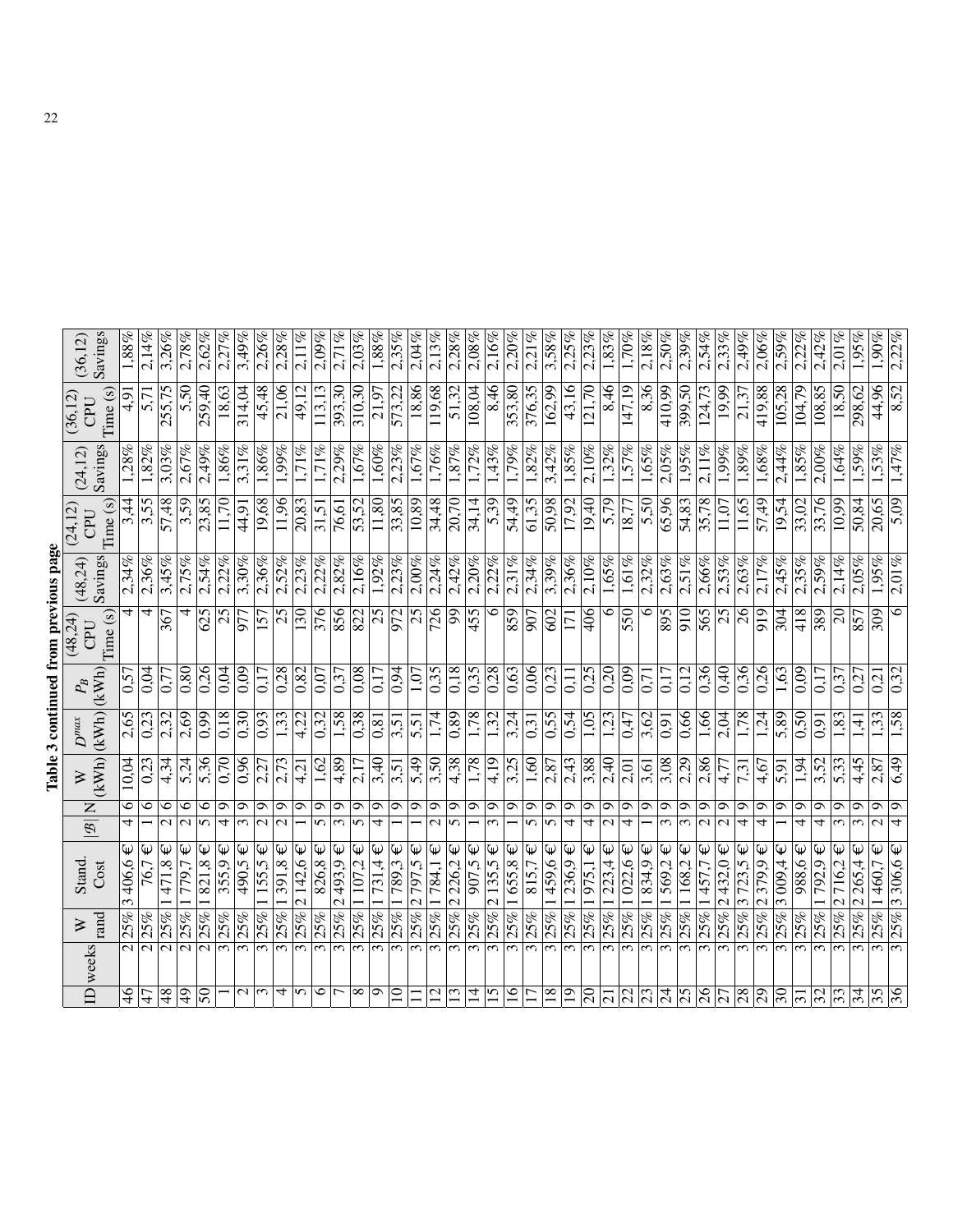| S<br>S<br>S |  |
|-------------|--|
|             |  |
| ŗ           |  |
|             |  |
|             |  |
|             |  |
| --------    |  |
|             |  |
|             |  |
| ì           |  |
|             |  |
|             |  |
|             |  |
|             |  |
|             |  |
|             |  |
|             |  |
|             |  |
|             |  |
|             |  |
|             |  |
|             |  |
|             |  |
|             |  |
|             |  |

| Savings<br>(36, 12)                                                                                                        | 2,15%                 | 2,15%             | 2,34%                | 2,11%                     |                                   | 44,50 1,93%         | 2.21%          | 2.21%                     | 1,87%                    | $7,68$ 2,06%                 | $2.20\%$             |                     | $2.88\%$             | $2,69\%$             |
|----------------------------------------------------------------------------------------------------------------------------|-----------------------|-------------------|----------------------|---------------------------|-----------------------------------|---------------------|----------------|---------------------------|--------------------------|------------------------------|----------------------|---------------------|----------------------|----------------------|
| (36, 12)<br>CPU                                                                                                            | 20,71<br>Time (s)     | 114,25            | 341,16               | 43,62                     |                                   |                     | 8,58           | 8,81                      | 28,77                    |                              | 8,49                 | $432,53$ 3,35%      | 9,21                 | 412,95               |
| (24, 12)                                                                                                                   |                       | $33,24$ 1,75%     | $56,94$ 1,93%        | $18,29$ 1,73%             | $56,78$   1,68%   1446,69   1,78% | $19,14$ 1,63%       | 1,45%          | 1,67%                     | $1,76\%$                 | 5,73 1,38%                   | 5,78 1,82%           | $90,26$ 3,04%       | $5.57$ 2.69%         | $38,50$ 2,50%        |
| $\overline{\text{Time (s)}}$ Savings<br>CPU<br>(24, 12)                                                                    | $\boxed{11,71}$ 1,75% |                   |                      |                           |                                   |                     | 5,54           | 5,49                      | 11,71                    |                              |                      |                     |                      |                      |
| Savings <br>(48,24)                                                                                                        | 2,27%                 | 2,27%             | 2,44%                | 2,24%                     | 1 082 1,66%                       | 97 2,12%            | 6 2,33%        | 2,34%                     | 57 1,77%                 | 6 2,14%                      | 6 2,36%              | 567 3,43%           | 7 2.75%              | 937 2,54%            |
| Time(s)<br>(48,24)<br>CPU                                                                                                  | 23                    | $\frac{414}{ }$   | 894                  | $\overline{5}$            |                                   |                     |                | $\overline{\infty}$       |                          |                              |                      |                     |                      |                      |
|                                                                                                                            | 0.65                  | 0,28              | 1,50                 | 0.10                      | 0.88                              | 0,23                | 0.18           | 0.16                      | 0,11                     | 0.57                         | 0.04                 | 0.77                | 0.80                 | 0.26                 |
| $\frac{1}{ {\mathcal B} } \frac{1}{ {\mathcal B} } \left  \frac{W}{(kWh)} \frac{P^{max}}{(kWh)} \frac{P_B}{(kWh)} \right $ | 3,33                  | 1,50              | 7,67                 | 0,52                      | 4,95                              | 1,12                | 0,95           | 0,84                      | 0,51                     | 2,65                         | 0,23                 | 2,32                | 2,69                 | 0.99                 |
|                                                                                                                            | 3,31                  | 6,02              | 7,68                 | 3,00                      | 4,95                              | 3,24                | 0,95           | 2,54                      | 2,23                     |                              | 0.23                 | 4,32                | 5.24                 | 5,36                 |
|                                                                                                                            |                       |                   |                      |                           |                                   |                     |                |                           |                          |                              |                      |                     |                      |                      |
|                                                                                                                            |                       |                   |                      |                           |                                   |                     |                |                           |                          |                              |                      |                     |                      |                      |
| Stand.<br>Cost                                                                                                             | 3 25% 1 690,1 € 1 9   | 325% 3070,7 € 4 9 | 3 25% 3 9 10,4 € 1 9 | $3 25\% 1527,2 \in  5 9 $ | 3 25% 2521,8 €  1  9              | $3 25\% 1649,9E 39$ | $482.9 \in 19$ | $3 25\% 1294,3 \in  $ 3 9 | $3 25\% 1133,6 \in  4 9$ | 3 25% 5 102,2 €  4  9  10,02 | 3 25%  115,4 €  1  9 | 3 25% 2 201,3 € 2 9 | 3 25% 2668,7 €  2  9 | 3 25% 2730,3 €  5  9 |
|                                                                                                                            |                       |                   |                      |                           |                                   |                     | 3 25%          |                           |                          |                              |                      |                     |                      |                      |
| $\frac{W}{W}$ weeks $\frac{W}{V}$                                                                                          |                       |                   |                      |                           |                                   |                     |                |                           |                          |                              |                      |                     |                      |                      |
|                                                                                                                            | $\overline{37}$       | $\frac{8}{38}$    | 39                   | $\frac{1}{4}$             | $\frac{4}{4}$                     | $\overline{42}$     | 43             | $\frac{4}{4}$             | 45                       | $\overline{6}$               | $-47$                | $\frac{8}{3}$       | $\overline{6}$       |                      |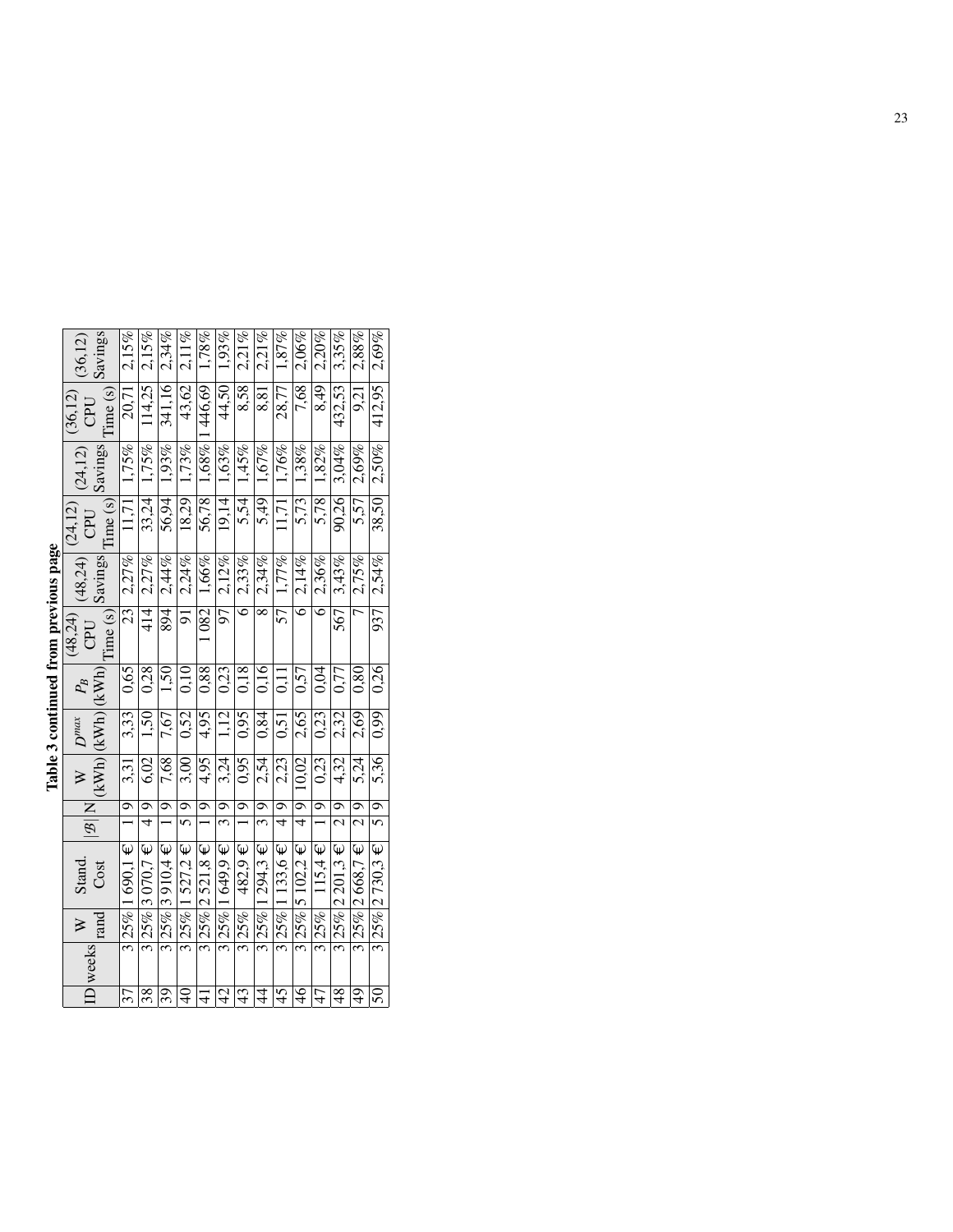| Subproblems<br>Final GAP<br>(24, 12)  |                  |                   |                               | л.                              |                                 |                       |                                 |                     |                                 |                     |                                     |                                        |                                  |                                 |                                 |                   |                   |                                 |                      |                         |                             |               |         |                                  |                                            |                               |                                       |                      |                                 |                          |                           |                     |                       |                                    |                                  |                                             |                                 |                              |                              |                     |
|---------------------------------------|------------------|-------------------|-------------------------------|---------------------------------|---------------------------------|-----------------------|---------------------------------|---------------------|---------------------------------|---------------------|-------------------------------------|----------------------------------------|----------------------------------|---------------------------------|---------------------------------|-------------------|-------------------|---------------------------------|----------------------|-------------------------|-----------------------------|---------------|---------|----------------------------------|--------------------------------------------|-------------------------------|---------------------------------------|----------------------|---------------------------------|--------------------------|---------------------------|---------------------|-----------------------|------------------------------------|----------------------------------|---------------------------------------------|---------------------------------|------------------------------|------------------------------|---------------------|
| SubProblems<br>Not Solved<br>(24, 12) |                  | $0\%$             | $0\%$                         | $\mathcal{O}_{\infty}^{\infty}$ | $\mathcal{O}_{\infty}^{\infty}$ | $0\%$                 | $\mathcal{O}_{\infty}^{\infty}$ | $0\%$               | $0\%$                           | $0\%$               | $0\%$                               | $\mathcal{O}_{\infty}^{\infty}$        | $0\%$                            | $\mathcal{O}_{\infty}^{\infty}$ | $\mathcal{O}_{\infty}^{\infty}$ | $0\%$             | $\frac{8}{2}$     | $\mathcal{O}_{\infty}^{\infty}$ | $0\%$                | $\mathcal{S}^{\otimes}$ | $0\%$                       | $0\%$         | $0\%$   | $0\%$                            | $\mathcal{O}_{\infty}^{\infty}$            | $0\%$                         | $\mathcal{O}_{\infty}^{\infty}$       | $0\%$                | $\mathcal{O}_{\infty}^{\infty}$ | $0\%$                    | $\mathcal{O}^{\otimes 0}$ | $0\%$               | $\partial\%$          | $0\%$                              | $0\%$                            | $0\%$                                       | $\mathcal{O}^{\otimes 0}$       | $0\%$                        | $\partial_{\infty}^{\infty}$ | $ 8\rangle$         |
| problems<br>$(24,12)$<br>Sub          |                  | $\mathfrak{c}$    | 13                            | $\overline{13}$                 | 13                              | $\mathbf{C}$          | $\frac{3}{2}$                   | $\overline{13}$     | $\frac{3}{2}$                   | ن                   | 13                                  | $\overline{13}$                        | 13                               | $\overline{13}$                 | 13                              | 13                | $\overline{13}$   | $\mathbf{13}$                   | 13                   | $\frac{3}{2}$           | $\overline{13}$             | $\mathbf{13}$ | ن       | S                                | ن                                          | $\mathbf{13}$                 | 13                                    | 13                   | $\overline{13}$                 | $\mathbf{C}$             | 13                        | 13                  | $\overline{13}$       | $\mathbf{C}$                       | $\mathbf{13}$                    | $\tilde{\phantom{0}}$                       | W                               | ≌                            | 13                           |                     |
| Savings<br>(24, 12)                   | 2,05%            | $2,53\%$          | 1,62%                         | 2,00%                           | 1,98%                           | 2,07%                 | 2,15%                           | 1,86%               | 1.97%                           | 2,47%               | 1,98%                               | $1.99\%$                               | $2,12\%$                         | $1,99\%$                        | 1,97%                           | 1,98%             | 1,94%             | 3,26%                           | 1,82%                | 2.32%                   | 1,91%                       | 1,41%         | 1,98%   | 1,68%                            | 1,70%                                      | 2,73%                         | 1,73%                                 | $1,93\%$             | 2.29%                           | 2,54%                    | $1.91\%$                  | $1.97\%$            | $2,11\%$              | 1,84%                              | 1,70%                            | 1,91%                                       | 1,99%                           | 1,94%                        | $1,98\%$                     | 1,75%               |
| Time(s)<br>(24, 12)<br>CPU            | 77,32            | 18,60             | 6,57                          | 6,86                            | 2,31                            | 154,26                | 14,31                           | 149,16              | 55,76                           | 2,04                | $\sqrt{2,05}$                       | 6,86                                   | 118,58                           | 2,14                            | 17,03                           | 2,53              | 154,06            | 264,93                          | 69.68                | 108,52                  | 6.05                        | 310,41        | 2,34    | $\sqrt{1,67}$                    | 2.98                                       | 7,14                          | 6,92                                  | 65,44                | 71,27                           | 2,12                     | 46,72                     | 62,58               | 16,51                 | 15,24                              | 7,34                             | 56,48                                       | 2,13                            | 57,28                        | 2,04                         | 126,92              |
| Suproblems<br>GAP of<br>(48,24)       | $6,09\%$         |                   |                               |                                 |                                 | 7,28%                 | 5,34%                           | 5,85%               | 3,54%                           |                     |                                     |                                        | 6.95%                            |                                 | 5,51%                           |                   | 6.56%             | 5,58%                           | 4,09%                | 3,04%                   |                             | 5,50%         |         | 5,52%                            | $4.30\%$                                   |                               |                                       | $5,05\%$             | $4.31\%$                        |                          | 5.19%                     | 5,50%               | $5,18\%$              | 5,96%                              |                                  | 4,78%                                       |                                 | 4,06%                        |                              | $6.06\%$            |
| Subproblems<br>Not Solved<br>(48,24)  | 50%              | $0\%$             | $0\%$                         | $0\%$                           | $0\%$                           | 67%                   | 17%                             | 67%                 | 67%                             | $0\%$               | $0\%$                               | $0\%$                                  | $\overline{67\%}$                | $\mathcal{O}_{\infty}$          | $\overline{17\%}$               | $0\%$             | $\frac{83\%}{8}$  | 83%                             | 50%                  | 83%                     | $0\%$                       | 67%           | $0\%$   | $\overline{17\%}$                | 17%                                        | $\mathcal{O}^{\mathcal{O}}$   | $0\%$                                 | 50%                  | 67%                             | $0\%$                    | 67%                       | 50%                 | $\overline{17\%}$     | 17%                                | $\overline{0\%}$                 | 50%                                         | $\mathcal{S}^{\otimes}$         | 67%                          | $0\%$                        | 83%                 |
| problems<br>$(48,24)$<br>Sub          | ٥                | $\circ$           | $\circ$                       | 6                               | $\circ$                         | $\circ$               | ७                               | $\circ$             | 6                               | $\circ$             | $\circ$                             | $\circ$                                | $\circ$                          | $\circ$                         | 6                               | 6                 | $\circ$           | $\circ$                         | $\circ$              | ∘                       | $\circ$                     | 6             | $\circ$ | $\circ$                          | $\circ$                                    | 6                             | $\circ$                               | $\circ$              | $\circ$                         | $\circ$                  | 0                         | $\circ$             | $\circ$               | $\circ$                            | $\circ$                          | $\circ$                                     | $\circ$                         | ∘                            | 6                            | ৩                   |
| Savings<br>(48,24)                    | $\frac{2.25}{6}$ | 2,60%             | 1,66%                         | 2,20%                           | $2,11\%$                        | 2.24%                 | 2,33%                           | 2.06%               | 2.23%                           | 2,41%               | $2,11\%$                            | $2.11\%$                               | 2.23%                            | 2.12%                           | 2,13%                           | $2,11\%$          | 2,02%             | 3,23%                           | 1.91%                | 2.33%                   | 1,82%                       | 1,64%         | 2,12%   | 1,82%                            | 1,69%                                      | 2,60%                         | 1,85%                                 | $2,09\%$             | $2.35\%$                        | 2,48%                    | $\frac{1.93}{6}$          | 2.23%               | 2,34%                 | $1.99\%$                           | 1,64%                            | 2,10%                                       | $2,12\%$                        | 2.02%                        | $2,11\%$                     | 1,85%               |
| Time(s)<br>(48,24)<br>CPU             | 826,94           | 293,95            | 98,32                         | 93,73                           | 4,40                            | $\sqrt{67}$ , I'      | 289,81                          | $\overline{727,10}$ | 725,61                          | 3,01                | 4,09                                | 86,30                                  | 755,04                           | 3,17                            | 302,89                          | 3,32              | 917,97            | 915,35                          | 748,64               | 994,41                  | 56,02                       | 882,31        | 3,63    | 364,77                           | 403,64                                     | 92,26                         | 41,30                                 | 709,07               | 837,62                          | 3,74                     | 766,01                    | 672,13              | 278,42                | $\frac{2}{375,63}$                 | 11,14                            | 681,32                                      | 3,40                            | 736,40                       | 3,42                         | $\frac{1}{900}$ ,47 |
| $P_{\!B}$                             | 0,04             | 0,09              | $\frac{1}{2}$                 | $\infty$<br>0,2                 | 0,82                            | $\overline{ }$<br>0,0 | $\overline{ }$<br>0,3           | $\frac{80}{6}$      | $\overline{ }$<br>$\frac{1}{2}$ | $\frac{0,94}{1,07}$ | $\overline{1,0}$                    |                                        | $\frac{0.35}{0.18}$              |                                 |                                 | $\overline{0,63}$ | 0,06              | $\sim$<br>0,2                   | $\overline{0.1}$     | $\Omega$<br>0.2         | $\frac{1}{0.20}$            | 0,09          | 0,7     | $\overline{ }$<br>$\overline{0}$ | $\overline{\mathcal{C}}$<br>$\overline{c}$ | $\frac{0.36}{0.40}$           |                                       | $\sqrt{0.36}$        | 9<br>0,2                        | 1,63                     | $\overline{0.09}$         | ה<br>$\overline{0}$ | $\overline{ }$<br>0,3 | $\overline{ }$<br>$\overline{0,2}$ | 0,2                              | $\overline{\mathsf{c}}$<br>$\overline{0.3}$ | ln<br>0,6                       | $\infty$<br>$\overline{0.2}$ | 1,50                         | 0,10                |
| $(kWh)$ $(kWh)$ $(kW)$<br>$D^{max}$   | 0,18             | $\overline{0.30}$ | 0,93                          | 1,33                            | 4,22                            | $\frac{1}{0.32}$      | 1,58                            | $\frac{0,38}{0,81}$ |                                 | 3,51                | 5,51                                | $\frac{1}{74}$                         | $\frac{68}{20}$                  | 1,78                            | 1,32                            | 3,24              | $\overline{0,31}$ | $\overline{0.55}$               | $\overline{0.54}$    | $\overline{1,05}$       | 1,23                        | 0,47          | 3,62    | $\sqrt{0.91}$                    | 0,66                                       | 1,66                          | 2,04                                  | $\sqrt{1.78}$        | 1,24                            | 5,89                     | $\overline{0.50}$         | 0,91                | 1,83                  | 1,4                                | 1,33                             | $\frac{1,58}{\sqrt{2}}$                     | 3,33                            | 1,50                         | 7,67                         | 0,52                |
| $\geq$                                | 0,70             | 0,96              | $\frac{2.27}{2.27}$           | 2,73                            | 4,20                            | 1,62                  | 4,91                            | 2.17                | 3,41                            | 3,52                | 5,51                                | $\frac{3,52}{2}$                       | $\sqrt{4,37}$                    | $1,7\overline{7}$               | 4.17                            | 3,24              | 1,60              | $\frac{2.83}{2}$                | 2,41                 | 3,91                    | 2,42                        | 2,01          | 3,59    | $\frac{3,10}{ }$                 | 2,29                                       | 2,86                          | $\sqrt{4,79}$                         | $\overline{7,39}$    | 4,65                            | 5,91                     | $\overline{.95}$          | 3,49                | 5,33                  | 4,46                               | $\frac{2.88}{5}$                 | 6,50                                        | 3,30                            | 6,00                         | 7,67                         | $\overline{3.01}$   |
| $\frac{\mathbf{N}}{\mathbf{B}}$       | ξ<br>4           | $\epsilon$<br>3   | ς<br>$\overline{\mathcal{C}}$ | $\epsilon$                      | $\epsilon$                      | $\epsilon$<br>5       | ω<br>ω                          | 3<br>5              | $\epsilon$<br>4                 | $\epsilon$          | 3                                   | $\epsilon$<br>$\overline{\mathcal{C}}$ | $\mathfrak{c}$<br>$\overline{5}$ | ω                               | $\epsilon$                      | 3                 | $\omega$<br>5     | 3<br>5                          | $\epsilon$<br>4      | 3<br>4                  | $\epsilon$<br>$\mathcal{L}$ | 3<br>4        | 3       | $\tilde{5}$<br>3                 | ξ<br>ω                                     | 3<br>$\overline{\mathcal{C}}$ | $\epsilon$<br>$\overline{\mathbf{c}}$ | $\mathfrak{c}$<br>4  | 3<br>4                          | $\epsilon$               | $\mathfrak{c}$<br>4       | $\mathfrak{c}$<br>4 | 3<br>3                | 3<br>3                             | 3<br>$\overline{\mathcal{C}}$    | 3<br>4                                      | 3                               | ω                            | $\epsilon$                   | 3<br>$\overline{5}$ |
| Stand.<br>Cost                        | Ψ<br>118,        | Ψ<br>163,7        | Ψ<br>384,9                    | 462,9                           | $712.8 \in$                     | 275,2                 | 832,9                           | Ψ<br>367.9          | Ψ<br>578,1                      | Ψ<br>596,6          | $\mathsf \Psi$<br>$\frac{1}{934,0}$ | $\mathsf \omega$<br>596,7              | Ψ<br>$\frac{741,6}{ }$           | Ψ<br>299,8                      | Ψ<br>$\frac{709}{1}$            | Ψ<br>551,1        | Ψ<br>270,8        | $\mathsf \Psi$<br>480,9         | Ψ<br>$\frac{409}{5}$ | $\mathsf \Psi$<br>662.9 | $410,0 \in$                 | $341,0 \in$   | 608,3   | Ψ<br>525,5                       | Ψ<br>388,8                                 | Ψ<br>485,9                    | $813,6 \in$                           | Ψ<br>$\frac{256}{0}$ | $\mathsf \omega$<br>789,1       | 004,3                    | ₩<br>330,4                | 592.6               | $904,5 \in$           | 756,8                              | $\mathsf \Psi$<br>$\sqrt{488.3}$ | $\mathsf \Psi$<br>103,9                     | Ψ<br>561,7                      | Ψ<br>019.4                   | Ψ<br>302,1                   | $\overline{509,6}$  |
| rand<br>$\geq$                        | $0\%$            | $\frac{6}{2}$     | $0\%$                         | $0\%$                           | $0\%$                           | $\mathcal{O}\%$       | $\overline{0\%}$                | $0\%$               | $\frac{8}{2}$                   | $0\%$               | $\overline{0\%}$                    | $0\%$                                  | $\frac{8}{2}$                    | $0\%$                           | $\frac{6}{2}$                   | $0\%$             | $\overline{0\%}$  | $0\%$                           | $0\%$                | $0\%$                   | $0\%$                       | $0\%$         | $0\%$   | $\frac{8}{2}$                    | $0\%$                                      | $0\%$                         | $0\%$                                 | $\overline{0\%}$     | $\mathcal{O}_{\infty}^{\infty}$ | $\overline{0\%}$         | $0\%$                     | $0\%$               | $0\%$                 | $0\%$                              | $\overline{0\%}$                 | $ 0\% $                                     | $\mathcal{O}_{\infty}^{\infty}$ | $ 0\% $                      | $\frac{1}{2}$                | $\overline{0\%}$    |
| $ID$ weeks                            |                  | $\mathbf{\Omega}$ | $\epsilon$                    | 4                               | 5                               | $\circ$               | Γ                               | $\infty$            | $\circ$                         | $\overline{10}$     | $\mathbf{I}$                        | $\overline{c}$                         | $\overline{\mathcal{C}}$         | $\overline{4}$                  | $\overline{5}$                  | $\overline{16}$   | Ξ                 | $\overline{18}$                 | $\overline{1}$       | $\Omega$                | $\overline{21}$             | 22            | 52      | 24                               | 57                                         | $\overline{6}$                | 27                                    | 87                   | $\overline{29}$                 | $\overline{\mathcal{E}}$ | $\overline{31}$           | $\frac{2}{3}$       |                       | 34                                 | 35                               | $\overline{36}$                             | $\overline{57}$                 | 38                           | -<br>39                      | $\frac{1}{4}$       |
|                                       |                  |                   |                               |                                 |                                 |                       |                                 |                     |                                 |                     |                                     |                                        |                                  |                                 |                                 |                   |                   |                                 |                      |                         |                             |               |         |                                  |                                            |                               |                                       |                      |                                 |                          |                           |                     |                       |                                    |                                  |                                             |                                 |                              |                              |                     |

| $\overline{1}$    |
|-------------------|
| i                 |
| ŀ<br>ı            |
| 「「こくしょう<br>۱<br>ï |
|                   |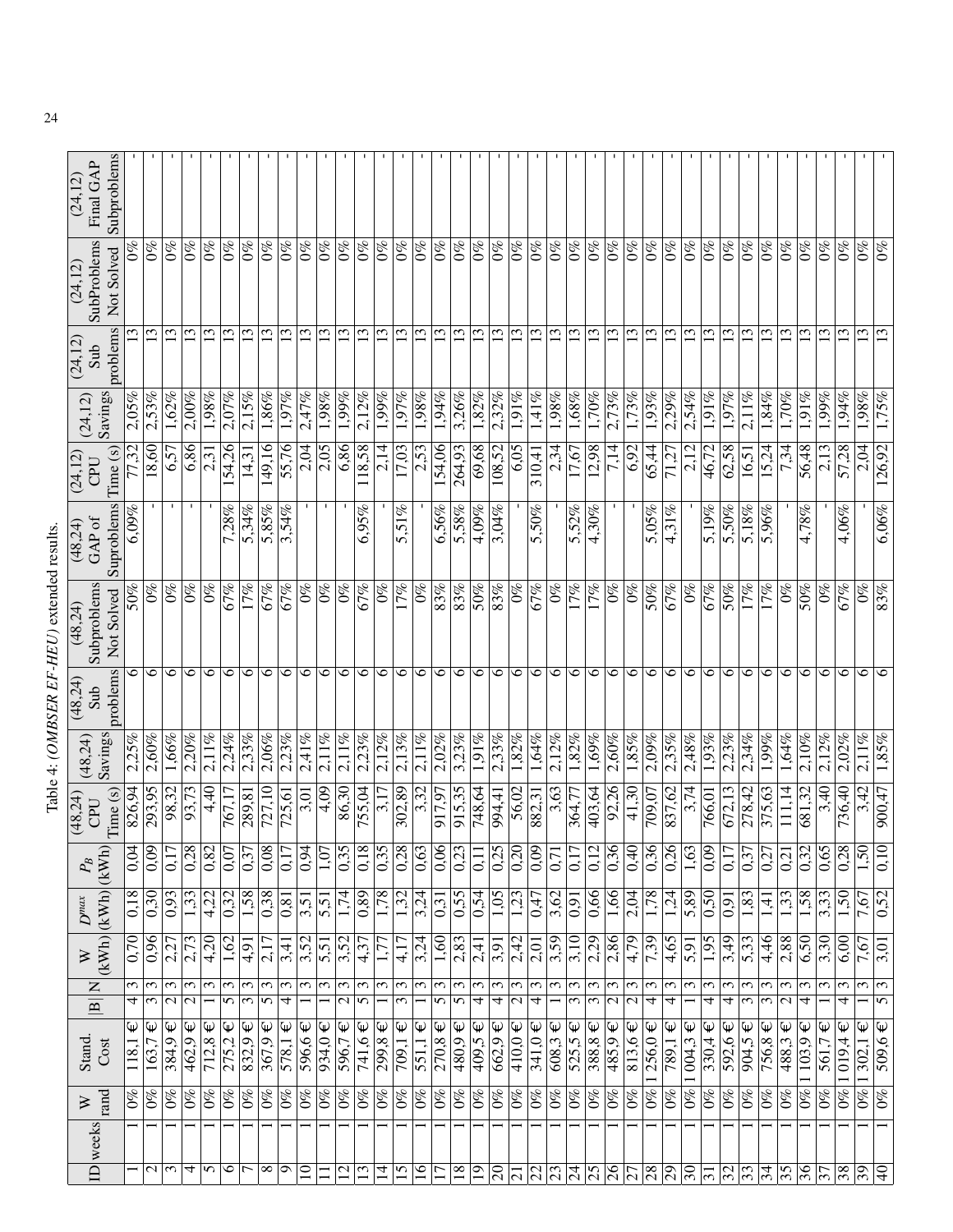| (24, 12)               | Subproblems<br>Final GAP                     |                             |                                       |                                 |                   |                                                |                   |                         |                                 |                                 |                         |                                     |                                             |                                     |                          |                                                     |                          |                                     |                                  |                          |                          |                    |                          | 0.19%                    |                          |                         |                   | $\frac{0.20\%}{2.00\%}$   | 0,37%                           |                 | $\mathbf{I}$                       |                                     | $\overline{0.19}\%$     |                  |                                    |                                            |                          |                                     |                                 |                          |                  |                         |
|------------------------|----------------------------------------------|-----------------------------|---------------------------------------|---------------------------------|-------------------|------------------------------------------------|-------------------|-------------------------|---------------------------------|---------------------------------|-------------------------|-------------------------------------|---------------------------------------------|-------------------------------------|--------------------------|-----------------------------------------------------|--------------------------|-------------------------------------|----------------------------------|--------------------------|--------------------------|--------------------|--------------------------|--------------------------|--------------------------|-------------------------|-------------------|---------------------------|---------------------------------|-----------------|------------------------------------|-------------------------------------|-------------------------|------------------|------------------------------------|--------------------------------------------|--------------------------|-------------------------------------|---------------------------------|--------------------------|------------------|-------------------------|
| (24, 12)               | SubProblems<br>Not Solved                    |                             | $\mathcal{S}^{\infty}$                | $\mathcal{O}_{\infty}^{\infty}$ | $0\%$             | $\mathcal{O}_{\infty}^{\infty}$                | $0\%$             | $0\%$                   | $\mathcal{O}_{\infty}^{\infty}$ | $0\%$                           | $0\%$                   | $0\%$                               | $\mathcal{O}\%$                             | $\mathcal{O}_{\mathscr{C}}$         | $0\%$                    | $\overline{0}\%$                                    | $0\%$                    | $0\%$                               | $0\%$                            | $0\%$                    | $0\%$                    | $0\%$              | $0\%$                    | 4%                       | $\mathcal{S}^{\otimes}$  | $0\%$                   | $0\%$             | $4\%$                     | $\overline{7\%}$                | $0\%$           | $0\%$                              | $^{66}$                             | $11\%$                  | $0\%$            | $\frac{96}{20}$                    | $\mathcal{O}_{\infty}^{\infty}$            | $0\%$                    | $\sqrt{6}$                          | $\mathcal{O}_{\infty}^{\infty}$ | $0\%$                    | $0\%$            | $\mathcal{S}^{\otimes}$ |
| (24, 12)               | problems<br>Sub                              |                             | ω                                     | $\mathfrak{c}$                  | $\mathfrak{L}$    | $\overline{13}$                                | $\mathbf{C}$      | $\mathbf{C}$            | $\overline{13}$                 | 13                              | 13                      | 27                                  | $\overline{27}$                             | $\overline{27}$                     | $\overline{27}$          | $\overline{5}$                                      | $\overline{27}$          | $\overline{5}$                      | $\overline{27}$                  | $\overline{27}$          | $\overline{27}$          | $\overline{27}$    | $\overline{27}$          | 27                       | $\overline{27}$          | 27                      | $\overline{27}$   | $\overline{27}$           | 27                              | $\overline{27}$ | $\overline{27}$                    | $\overline{27}$                     | $\overline{5}$          | $\overline{27}$  | $\overline{5}$                     | $\overline{27}$                            | $\overline{27}$          | $\overline{2}$                      | $\overline{27}$                 | $\overline{z}$           | 27               | $\overline{2}$          |
|                        | Savings<br>(24, 12)                          | 1,45%                       | 2,12%                                 | 1,97%                           | 1,85%             | $1,64\%$                                       | 2,34%             | 1,97%                   | 3,23%                           | 2.66%                           | 2,15%                   | 2,28%                               | 2,57%                                       | 1,70%                               | 2,24%                    | 2,16%                                               | $2,28\%$                 | 2,41%                               | 2,01%                            | 2,23%                    | 2.36%                    | 2,16%              | 2,17%                    | 2,28%                    | 2,16%                    | 2,19%                   | 2,15%             | $2.09\%$                  | $3,30\%$                        | 1,98%           | 2,17%                              | $1,78\%$                            | 1,38%                   | 2,16%            | $\overline{1,88\%}$                | 1,73%                                      | 2,66%                    | 1,89%                               | 2,14%                           | 2,38%                    | 2,58%            | 1.95%                   |
| (24, 12)               | Time (s)<br><b>CPU</b>                       | 3,50                        | 22.99                                 | 2,01                            | 15,23             | 127.27                                         | 51,25             | 2,45                    | $\sqrt{6.9}$                    | 8.04                            | 158,18                  | 209,01                              | 106,80                                      | 22,74                               | 23,50                    | $\sqrt{8,30}$                                       | 491,53                   | 58,59                               | 470,62                           | 146,70                   | 80'6                     | $\overline{7,61}$  | 25,76                    | 523,26                   | 7,92                     | 57,31                   | 7,46              | 576,59                    | 893,14                          | 169,39          | 506,91                             | 25,52                               | 064,64                  | $\frac{66}{2}$   | 64,82                              | 60,89                                      | 25,05                    | 23,23                               | [64, 72]                        | 164,55                   | S<br>$\Xi$       | .80,44                  |
|                        | Suproblems<br>$\frac{(48,24)}{GAP}$ of       |                             | 6,00%                                 |                                 | 5,43%             | $4,68\%$                                       | 4,77%             |                         |                                 |                                 | 5,83%                   | 5,83%                               | 5,83%                                       | 5,83%                               | 5,83%                    | 5,83%                                               | 5,83%                    | 5,83%                               | 5,83%                            | 5,83%                    | 5,83%                    | 5,83%              | 5,83%                    | 283%                     | 5,83%                    | 5,83%                   | 5,83%             | 5,83%                     | 5,83%                           | 5,83%           | 5,83%                              | 5,83%                               | 5,83%                   | 5,83%            | 5,83%                              | 5,83%                                      | 5,83%                    | 5,83%                               | 5,83%                           | 5,83%                    | $5,83\%$         | $\overline{5,83\%}$     |
| (48,24)                | Subproblems<br>Not Solved                    | $\mathcal{S}^{\mathcal{B}}$ | 17%                                   | $0\%$                           | $\overline{17\%}$ | 67%                                            | $\overline{50\%}$ | $0\%$                   | $0\%$                           | $0\%$                           | 83%                     | 46%                                 | 31%                                         | $\mathcal{O}_{\infty}$              | $0\%$                    | $\overline{0\%}$                                    | 46%                      | 31%                                 | 46%                              | 31%                      | $0\%$                    | $0\%$              | $\frac{8}{6}$            | 38%                      | $0\%$                    | 23%                     | $0\%$             | 54%                       | 54%                             | 46%             | 85%                                | $\overline{0\%}$                    | $\overline{77\%}$       | $\overline{6}$   | 31%                                | 23%                                        | $0\%$                    | $\frac{8}{2}$                       | 31%                             | 31%                      | $0\%$            | 38%                     |
|                        | problems<br>$(48,24)$<br>Sub                 | 6                           | 6                                     | $\circ$                         | $\circ$           | 6                                              | $\circ$           | $\circ$                 | 6                               | $\circ$                         | 0                       | $\overline{\mathbb{C}}$             | $\overline{\mathbf{C}}$                     | $\overline{c}$                      | $\mathbf{C}$             | $\overline{13}$                                     | $\overline{13}$          | $\overline{13}$                     | $\overline{13}$                  | $\overline{13}$          | $\overline{13}$          | $\mathbf{13}$      | $\overline{13}$          | $\mathfrak{L}$           | 13                       | $\overline{13}$         | $\mathbf{13}$     | 13                        | $\mathbf{13}$                   | $\overline{13}$ | $\overline{13}$                    | $\overline{13}$                     | $\overline{13}$         | $\overline{13}$  | $ \mathfrak{D} $                   | $\overline{13}$                            | $\overline{13}$          | $\overline{\mathfrak{D}}$           | $\overline{\mathcal{C}}$        |                          |                  |                         |
|                        | Savings<br>(48,24)                           |                             | 2,28%                                 | $2.11\%$                        | 1,99%             | 1,79%                                          | 2,41%             | $\frac{2,11\%}{2,11\%}$ | 3,42%                           | 2.70%                           | 2,26%                   | 2,14%                               | $2,52\%$                                    | $1,60\%$                            | 2,19%                    | $2,08\%$                                            | 2,29%                    | 2.36%                               | 1,92%                            | 2,13%                    | 2.27%                    | $2,08\%$           | 2,09%                    | 2,17%                    | 2,08%                    | 2,13%                   | $2,08\%$          | 1,99%                     | 3,33%                           | $1,85\%$        | 2.20%                              | 1,67%                               | $1,45\%$                | 2.08%            | $\overline{1,80\%}$                | 1,63%                                      | 2,63%                    | 1,81%                               | $2.11\%$                        | 2.33%                    | 2,35%            | 1,83%                   |
| (48,24)                | Time (s)<br>CPU                              | 8,35                        | 327,42                                | 3,73                            | 424,53            | 877,29                                         | 838,53            | 3,44                    | 50,33                           | 51,07                           | 994,55                  | $\frac{120.1}{ }$                   | 824,45                                      | $2\overline{1}4,34$                 | 249,25                   | $\frac{976}{6}$                                     | 159,97                   | 788,43                              | 163,32                           | 909,33                   | 10,77                    | 9,84               | 290,02                   | 1 066,77                 | 9,46                     | 766,10                  | 9,19              | 367,35                    | 376,80                          | 109,05          | 800,00                             | 381,68                              | $\frac{800}{800}$ ,00   | 9,54             | 783,22                             | $\overline{68}1,10$                        | 233,75                   | 152,47                              | 940,76                          | 977,34                   | $\overline{5}$   | 032,21                  |
|                        | $\supset$<br>$ K$ W<br>$\mathcal{P}_B$       |                             | $\frac{88}{0,33}$<br>$\frac{8}{0,18}$ |                                 |                   | $\overline{\phantom{0}}$<br>$\overline{0}$ , 1 | $\overline{0.57}$ | $\frac{0,04}{0,77}$     |                                 | $\frac{0.80}{0.26}$             |                         |                                     | $\frac{0.09}{0.17}$                         | 0,1                                 | 0,28                     | $\overline{\mathsf{c}}$<br>$\overline{\frac{8}{6}}$ | $\overline{0,07}$        | $\overline{ }$<br>$\overline{0.3}$  | $\frac{0,08}{0,17}$              |                          | $\frac{0,94}{1,07}$      |                    | 0,35                     | $\frac{0.18}{0.35}$      |                          | $\frac{0,28}{0,63}$     |                   | 0,06                      | $\epsilon$<br>$ \widetilde{C} $ | 0,1             | $\frac{0.25}{25}$                  | 0,20                                | $\boxed{0.09}$          | $\overline{0.7}$ | $\overline{5}$<br>$\overline{0,1}$ | $\overline{\mathcal{C}}$<br>$\overline{c}$ | $\sqrt{0.36}$            | $\sqrt{0,40}$                       | 0,36                            | $\frac{0.26}{5}$         | 1,63             | 0.09                    |
| $\boldsymbol{D}^{max}$ |                                              | 4.95                        | 1,12                                  | 0,95                            | 0,84              | 0,51                                           | 2,65              | $\frac{23}{2}$          | $\frac{2}{3}$                   | $\frac{2,69}{2}$                | $\sqrt{99}$             | $\sqrt{0.18}$                       | $\frac{1}{0.30}$                            | $\frac{1}{0.93}$                    |                          | $\frac{1,33}{4,22}$                                 | $\frac{32}{2}$           | $\frac{1,58}{0,38}$                 |                                  | 0,81                     | $\overline{3,51}$        | 5,51               | $\overline{1,74}$        | $\frac{0,89}{1,78}$      |                          | 1,32                    | 3,24              | $\sqrt{0,31}$             | 0,55                            | 0,54            | $\overline{1,05}$                  | $\overline{1,23}$                   | 0,47                    | 3,62             | $\sqrt{91}$                        | 0,66                                       | 1,66                     | 2,04                                | 1,78                            | 1,24                     | 5,89             | $\frac{0.50}{2}$        |
|                        | (kWh)(kWh)<br>$\gtrsim$                      | 4,98                        | 3,26                                  | 0,95                            | 2,55              | 2,22                                           | 66.6              | $\frac{0.23}{2}$        | $\sqrt{4,32}$                   | $\overline{5.24}$               | 5,33                    | $\frac{0.20}{0.20}$                 | 0,96                                        | $\sqrt{2,27}$                       | 2,73                     | $\frac{4,20}{5}$                                    | 1,62                     | $\sqrt{4.90}$                       | $\sqrt{2,16}$                    | 3,40                     | $\frac{3,51}{3}$         | $\overline{5,50}$  | 3,51                     | 4,37                     | 1,78                     | 4,19                    | $\overline{3,25}$ | 1,60                      | 2,86                            | 2,43            | 3,89                               | $\sqrt{2,41}$                       | $\frac{2,01}{2}$        | 3,61             | $\frac{3,08}{2}$                   | $\frac{2.29}{ }$                           | $\frac{2.85}{2}$         | 4,78                                | 7,34                            | 4,66                     | 5,90             | 1,94                    |
|                        | $\equiv$<br>$\boxed{\underline{\mathbf{B}}}$ | $\epsilon$                  | $\omega$<br>ω                         | $\epsilon$                      | $\epsilon$<br>3   | $\omega$<br>4                                  | $\epsilon$<br>4   | $\epsilon$              | $\epsilon$<br>$\mathcal{L}$     | $\epsilon$<br>$\mathbf{\Omega}$ | $\epsilon$<br>5         | $\circ$<br>$\overline{\mathcal{A}}$ | $\overline{6}$<br>$\overline{\mathfrak{c}}$ | 6<br>$\mathbf{C}$                   | $\circ$<br>$\mathcal{L}$ | $\circ$                                             | $\circ$<br>5             | $\circ$<br>$\overline{\mathcal{E}}$ | $\overline{6}$<br>$\overline{5}$ | $\circ$<br>4             | $\circ$                  | $\circ$            | $\circ$<br>$\mathcal{L}$ | $\circ$<br>$\sigma$      | $\circ$                  | $\circ$<br>3            | $\circ$           | $\circ$<br>$\overline{5}$ | $\circ$<br>5                    | $\circ$<br>4    | $\circ$<br>$\overline{\mathbf{f}}$ | $\infty$<br>$\overline{\mathsf{c}}$ | $\circ$<br>4            | $\circ$          | $\circ$<br>3                       | $\circ$<br>$\epsilon$                      | $\circ$<br>$\mathcal{L}$ | $\infty$<br>$\overline{\mathsf{c}}$ | $\circ$<br>4                    | $\circ$<br>4             | 6                | $\circ$<br>4            |
|                        | Stand.<br>Cost                               | Ψ<br>844,9                  | Ψ<br>554,3                            | Ψ<br>160,8                      | 432,1             | $376,6 \in$                                    | 693,8             | 38,4                    | Ψ<br>733,2                      | 890.5                           | $\mathsf \Psi$<br>905,6 | $\mathsf \Psi$<br>$\frac{237,1}{ }$ | $\sqrt{327.3}$                              | $\mathsf \Psi$<br>$\frac{771,2}{ }$ | Ψ<br>927,4               | Ψ<br>426,5                                          | $\overline{551,4} \in$   | $\mathsf \Psi$<br>1664,3            | $\hat{\bm{\psi}}$<br>734,8       | $\mathsf{\Psi}$<br>152,6 | $\mathsf{\Psi}$<br>192,5 | $866,0 \in$        | $\mathsf \Psi$<br>192,1  | $\mathsf \Psi$<br>483,1  | $\mathsf \Psi$<br>602.8  | $\mathsf \Psi$<br>422,9 | Ψ<br>105,0        | Ψ<br>544,1                | Ψ<br>970.9                      | Ψ<br>823,7      | $\mathsf \Psi$<br>320,3            | $\sqrt{817.8}$                      | $\mathsf \Psi$<br>683,5 | Ψ<br>225,9       | $\frac{1}{044}$ ,7                 | $\mathsf \Psi$<br>777,7                    | $\mathsf \Psi$<br>968,4  | Ψ                                   | $\mathsf \Psi$<br>490,1         | Ψ<br>580,4               | Ψ<br>2003,7      | Ψ<br>659,7              |
|                        |                                              | $0\%$                       | $0\%$                                 | $0\%$                           | $0\%$             | $0\%$                                          | $ 0\% $           | $\overline{0\%}$        | $0\%$                           | $0\%$                           | $0\%$                   | $0\%$                               | $\overline{0\%}$                            | $0\%$                               | $0\%$                    | $ 9\% $                                             | $ 0\% $                  | $ 0\% $                             | $\overline{0\%}$                 | $ 0\% $                  | $ 0\% $                  | $\overline{0\%} 1$ | $0\% 1$                  | $ q_{\phi} $             | $0\%$                    | $ 0\%$                  | $ w_0 $           | $\overline{0\%}$          | $\omega_0$                      | $0\%$           | $ 0\% $                            | $\overline{0\%}$                    | $\overline{0\%}$        | $ 0\% $          | $\overline{0\%}$                   | $\frac{1}{2}$                              | $\overline{0\%}$         | $\frac{1}{624.5}$                   | $\overline{C}$<br>$ 0\% $       | $ 0\%$                   | $\overline{0\%}$ | $\overline{0\%}$        |
|                        | rand<br>⋗                                    |                             |                                       |                                 |                   |                                                |                   |                         |                                 |                                 |                         | $\mathcal{L}$                       | a                                           |                                     |                          | $\frac{1}{\sqrt{2}}$                                | $\overline{\mathcal{C}}$ |                                     |                                  | a                        | $\sim$                   | $\sim$             | $\overline{\mathcal{C}}$ | $\overline{\mathcal{C}}$ | $\overline{\mathcal{C}}$ |                         | $\sim$ $\sim$     | $\overline{\mathsf{c}}$   | a                               |                 | $\sim$                             | $\overline{\mathcal{C}}$            | a                       |                  | $\overline{\mathsf{c}}$            | $\overline{\mathsf{c}}$                    | $\overline{\mathcal{C}}$ | $\overline{\mathsf{c}}$             | $\overline{\mathcal{C}}$        | $\overline{\mathcal{C}}$ | $\sim$ $\sim$    |                         |
|                        | $ID$ weeks                                   | $\frac{1}{4}$               | 42                                    | 43                              | $\frac{4}{3}$     | 5 <sub>b</sub>                                 | 46                | $\frac{1}{4}$           | 8 <sub>b</sub>                  | $\frac{1}{2}$                   | $\overline{50}$         |                                     |                                             | $\frac{1}{2}$                       | 4                        | ln.                                                 | 6                        | $\overline{5}$                      | ∣∞                               | $\sigma$                 | 0                        | $\mathbf{1}$       | $\overline{c}$           | $\overline{13}$          | $\vec{a}$                | $\overline{5}$          | $\frac{6}{1}$     | $\overline{\phantom{0}}$  | $\overline{18}$                 | $\overline{0}$  | $\overline{0}$                     | $\overline{21}$                     | $\frac{22}{23}$         |                  | $\overline{24}$                    | $\overline{25}$                            | $\overline{6}$           | $\overline{27}$                     | $\overline{82}$                 | $\overline{29}$          | $0\epsilon$      | $\overline{31}$         |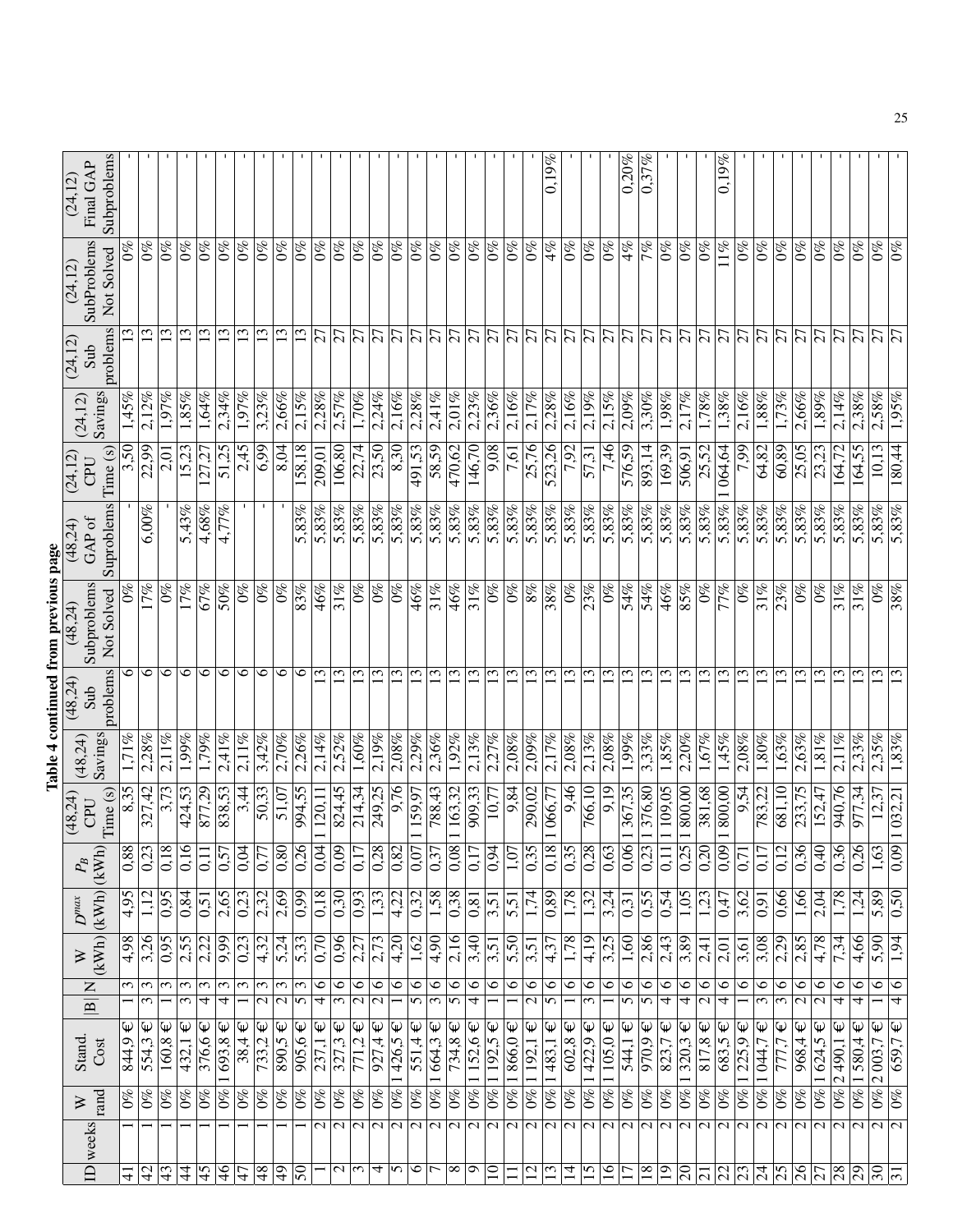| Stand.                                             | $\gtrsim$           | $D^{max}$           | $P_{\!B}$                            | (48, 24)              | (48,24)             | (48,24)                   | Table 4 continued from previous page<br>(48,24) | (48,24)              | (24, 12)            | (24, 12) | (24, 12)        | (24, 12)                        | (24, 12)                 |
|----------------------------------------------------|---------------------|---------------------|--------------------------------------|-----------------------|---------------------|---------------------------|-------------------------------------------------|----------------------|---------------------|----------|-----------------|---------------------------------|--------------------------|
| $\overline{z}$<br>$\boxed{\underline{\mathbf{B}}}$ | (KWh)(KWh)          |                     | $\mathbb{K}$                         | Time (s)<br>CPU       | Savings             | problems<br>Sub           | Subproblems<br>Not Solved                       | Suproblems<br>GAP of | Time (s)<br>CPU     | Savings  | problems<br>Sub | SubProblems<br>Not Solved       | Subproblems<br>Final GAP |
| $\circ$<br>4                                       | 3,51                | 0,91                | S                                    | 1 095,79              | $2,06\%$            |                           | 38%                                             | 5,83%                | 155,50              | 2,22%    | 5Ī              |                                 |                          |
| $\circ$<br>$\overline{\mathfrak{c}}$               | 5,34                | 1,83                | 0.3                                  | 720,20                | 2.21%               | 13                        | 23%                                             | 5,83%                | 66,7                | 2,30%    | $\overline{27}$ | $\mathcal{O}\%$                 |                          |
| $\overline{\circ}$<br>$\overline{\mathfrak{c}}$    | 4,45                | 1,41                | $\overline{0,2}$                     | 88'054                | 1,94%               | 13                        | 23%                                             | 5,83%                | 62,77               | 2,07%    | $\overline{27}$ | $\frac{6}{2}$                   |                          |
| $\circ$<br>$\overline{\mathcal{C}}$                | 2,87                | 1,33                | 0,2                                  | 380,24                | 1,46%               | $\overline{13}$           | $8\%$                                           | 5,83%                | 26,12               | 1,59%    | 27              | $\mathcal{O}\%$                 |                          |
| $\circ$<br>$\overline{\mathcal{F}}$                | 6,48                | $\frac{1,58}{x}$    | $\sim$<br>$\overline{0,3}$           | 198,88                | 2,06%               | $\tilde{\omega}$          | 38%                                             | 5,83%                | 166,25              | 2,15%    | $\overline{27}$ | $0\%$                           |                          |
| $\bullet$                                          | $\overline{3,31}$   | 3,33                | <b>S</b><br>0,6                      | 8,69                  | $2,08\%$            | $\overline{\mathbb{C}}$   | $0\%$                                           | 5,83%                | $\sqrt{8,13}$       | $2,16\%$ | $\overline{27}$ | $0\%$                           |                          |
| $\circ$<br>4                                       | 6,01                | $\sqrt{50}$         | $\sqrt{0,28}$                        | 980,67                | 1,97%               | $\overline{13}$           | $\frac{988}{5}$                                 | 5,83%                | 157,66              | 2.07%    | $\overline{27}$ | $0\%$                           |                          |
| $\circ$                                            | 7,68                | 7,67                | $\sqrt{1.50}$                        | 8,96                  | 2,08%               | $\overline{13}$           | $^{66}$                                         | 5,83%                | 7,40                | 2,16%    | 27              | $0\%$                           |                          |
| $\circ$<br>$\overline{5}$                          | $\frac{3,00}{ }$    | $\frac{1}{0,52}$    |                                      | 232,64                | 1,73%               | 13                        | 46%                                             | 5,83%                | 513,73              | 1,87%    | $\overline{5}$  | $\sqrt{6}$                      |                          |
| $\circ$                                            | 4,95                | 4,95                | $\frac{0.10}{0.88}$                  | 11,96                 | 1,46%               | $\overline{13}$           | $\mathcal{S}^{\infty}$                          | 5,83%                | 10,73               | 1,41%    | $\overline{z}$  | $0\%$                           |                          |
| $\overline{\circ}$<br>$\overline{\mathfrak{c}}$    | 3,25                | 1,12                | $\omega$<br>$\sqrt{0.2}$             | 723,68                | 2,28%               | $\mathfrak{L}$            | 23%                                             | 5,83%                | 65,04               | 2,34%    | $\overline{27}$ | $0\%$                           |                          |
| $\infty$                                           | $\sqrt{0.95}$       | $\sqrt{0.95}$       | ∣∞∣ೂ<br>0,1                          | 9,47                  | 2.08%               | $\overline{13}$           | $\overline{60}$                                 | 5,83%                | 7,89                | 2.16%    | $\overline{27}$ | $\sqrt{6}$                      |                          |
| $\circ$<br>$\overline{\mathfrak{c}}$               | 2,54                | $\overline{0.84}$   | $\overline{6}$                       | $\overline{791,15}$   | $1,\overline{93\%}$ | 13                        | 31%                                             | 5,83%                | 59,26               | 2,06%    | $\overline{5}$  | $0\%$                           |                          |
| $\frac{6}{4}$                                      | $\frac{2}{3}$       | $\overline{0,51}$   | 1<br>0,1                             | 800,00                | 1,63%               | 13                        | 85%                                             | 5,83%                | 681,30              | 1,55%    | $\overline{5}$  | $0\%$                           |                          |
| $\overline{\circ}$<br>$\overline{4}$               | 10,04               | 2,65                | 0,5                                  | 974,09                | 2,42%               | $\overline{13}$           | 38%                                             | 5,83%                | 191,25              | 2,48%    | $\overline{27}$ | $\frac{6}{2}$                   |                          |
| $\overline{\circ}$<br>$\overline{\phantom{0}}$     | $\overline{0.23}$   | $\overline{0.23}$   | $\overline{0.04}$                    | 10,40                 | $2,09\%$            | $\overline{13}$           | $0\%$                                           | 5,83%                | $\sqrt{9,03}$       | 2,17%    | $\overline{27}$ | $\sqrt{6}$                      |                          |
| $\overline{\circ}$<br>$\overline{\mathbf{c}}$      | $\sqrt{4,34}$       | $\sqrt{2.32}$       | $\overline{7}$<br>0,7                | 128,57                | 3,31%               | $\overline{13}$           | $0\%$                                           | 5,83%                | 26,03               | 3,55%    | $\overline{27}$ | $\frac{8}{2}$                   |                          |
| $\circ$<br>$\overline{c}$                          | 5,24                | $\frac{2,69}{2}$    | 0,80                                 | 156,77                | 2,66%               | 13                        | $0\%$                                           | $5,83\%$             | 35,71               | 2,81%    | $\overline{27}$ | $0\%$                           |                          |
| $\bullet$<br>$\overline{5}$                        | 5,36                | $\frac{1}{0.99}$    | Q<br>$\overline{0,2}$                | 724,28                | $2,15\%$            | 13                        | 62%                                             | $\frac{1}{5,83\%}$   | $\overline{027,68}$ | 2,09%    | $\overline{5}$  | 11%                             | 0.25%                    |
| $\sqrt{4}$                                         | $\sqrt{0,70}$       | $\sqrt{0,18}$       | $\overline{0,04}$                    | $\frac{800,000}{800}$ | 2,28%               | $\overline{0}$            | 45%                                             | 1.23%                | 462,61              | 2,36%    | ╤               | $0\%$                           |                          |
| $\overline{9}$<br>$\overline{\mathcal{E}}$         | 0,96                | $\overline{0.30}$   | 0,09                                 | 795,57                | 2,60%               | $\overline{5}$            | 40%                                             | 0.93%                | 267,79              | 2,66%    | ╤               | $0\%$                           |                          |
| $\overline{\mathbf{c}}$<br>$\overline{\mathbf{c}}$ | 2,27                | $\frac{6}{10}$      | $\overline{7}$<br>$\overline{0,1}$   | 252,79                | 1,70%               | $\infty$                  | $0\%$                                           |                      | 56,91               | 1,78%    | $\pm$           | $0\%$                           |                          |
| $\mathsf{\Theta}$<br>$\overline{\mathbf{c}}$       | 2,73                | $\overline{1,33}$   | $\infty$<br>0,2                      | 502,10                | 2,34%               | $\overline{\Omega}$       | 5%                                              | 0,32%                | $\sqrt{60,56}$      | 2,34%    | ₹               | $0\%$                           |                          |
| Q                                                  | 4,21                | 4,22                | $\sim$<br>0,8                        | 21,05                 | 2,24%               | $\overline{\overline{6}}$ | $0\%$                                           |                      | 17,78               | 2,27%    | ₹               | $\mathcal{O}_{\infty}^{\infty}$ |                          |
| $\circ$<br>$\overline{5}$                          | 1,62                | $\frac{0,32}{1,58}$ | Ŀ<br>0,0                             | 800,00                | 2,33%               | $\overline{\mathcal{E}}$  | 40%                                             | $2,22\%$             | 801,97              | 2,39%    | $\Delta$        | 5%                              | 0.29%                    |
| $\mathsf{O}$<br>$\overline{\mathcal{E}}$           | $\frac{4,89}{3}$    |                     | 0,3                                  | 096,27                | 2,55%               | $\overline{\mathcal{S}}$  | $\frac{92}{15}$                                 | 1,25%                | $\frac{129,11}{2}$  | $2,52\%$ | 4               | $\frac{8}{2}$                   |                          |
| $\mathbf{\hat{o}}$<br>$\overline{5}$               | 2,17                | $\sqrt{0.38}$       | $\infty$<br>$_{0,0}$                 | $\overline{800},00$   | 2,07%               | $\overline{\mathcal{E}}$  | 50%                                             | 1,83%                | 797,63              | 2,10%    | ╤               | $5\%$                           | $0.15\%$                 |
| $\sigma$<br>$\overline{\overline{4}}$              | 3,40                | 0,81                | $\overline{c}$                       | 800,00                | 2,29%               | $\overline{\mathcal{S}}$  | 45%                                             | 1,24%                | 293,55              | 2,32%    | ਚ               | $0\%$                           |                          |
| $\sigma$                                           | 3,51                | $\overline{3,51}$   | 4<br>$\overline{0,0}$                | $\frac{24.45}{ }$     | 2,32%               | $\overline{\mathcal{E}}$  | $\overline{60}$                                 |                      | 22,61               | 2,48%    | ╤               | $\overline{0\%}$                |                          |
| $\sigma$                                           | $\frac{6}{5,49}$    | $\overline{5,51}$   | ח<br>$\frac{1}{2}$                   | $\frac{21,45}{ }$     | 2,24%               | $\overline{\mathcal{E}}$  | $\overline{0\%}$                                |                      | 17,27               | 2,27%    | $\pm$           | $0\%$                           |                          |
| $\circ$<br>$\overline{\mathbf{c}}$                 | $\overline{3,50}$   | $\frac{174}{ }$     | ln.<br>0.3                           | 386,08                | 2.26%               | $\overline{\mathcal{S}}$  | $0\%$                                           |                      | $\frac{1}{61}$      | 2.28%    | $\pm$           | $0\%$                           |                          |
| ∣ഗ<br>$\overline{5}$                               | $\sqrt{4,38}$       | $\sqrt{0.89}$       | $\infty$   $\infty$<br>$\frac{1}{2}$ | $\frac{800,000}{800}$ | 2.33%               | $\overline{\mathbb{R}}$   | $\overline{50\%}$                               | 1,83%                | 769,88              | 2.38%    | $\pm$           | $\frac{2\%}{\%}$                | $0.28\%$                 |
| $\mathbf{\Omega}$                                  | 1,78                | 1,78                | $\overline{0}3$                      | $\frac{20,40}{ }$     | 2,23%               | $\overline{\mathcal{E}}$  | $\overline{0\%}$                                |                      | 18,63               | 2,27%    | ╤               | $\frac{6}{2}$                   |                          |
| Q<br>3                                             | 4,19                | 1,32                | 0,28                                 | 160,62                | 2.27%               | $\overline{\mathcal{S}}$  | 20%                                             | 1,21%                | 128,74              | 2.29%    | $\exists$       | $0\%$                           |                          |
| $\circ$                                            | $\overline{3,25}$   | 3,24                | $\tilde{\omega}$<br>0,6              | $\sqrt{19.30}$        | 2.23%               | $\overline{\mathcal{S}}$  | $\overline{6}$                                  |                      | $\sqrt{17,16}$      | 2.26%    | $\Delta$        | $\frac{8}{2}$                   |                          |
| $\circ$<br>$\overline{5}$                          | 1,60                | 0,31                | $\frac{1}{0,06}$                     | 800,00                | 2,15%               | $\overline{\mathcal{E}}$  | 50%                                             | 1,88%                | 959,46              | 2,17%    | $\frac{1}{4}$   | $\frac{8}{2}$                   | $0,15\%$                 |
| $\sigma$<br>5                                      | 2,87                | $\frac{6}{5}$       | $\omega$<br>0,2                      | 800,00                | 3,33%               | $\overline{0}$            | 65%                                             | $2,15\%$             | 489,09              | 3,21%    | ₹               | 10%                             | $0,33\%$                 |
| $\circ$<br>$\overline{\mathbf{f}}$                 | 2,43                | 0,54                | 0,1                                  | 800,00                | 1,99%               | $\overline{c}$            | 45%                                             | 1,06%                | 303,42              | 2,04%    | $\Delta$        | $0\%$                           |                          |
| G<br>$\overline{\mathcal{A}}$                      | 3,88                | 1,05                | $\sigma$<br>0,2                      | $\frac{800,000}{800}$ | .25%                | $\overline{\mathcal{S}}$  | 65%                                             | 1,47%                | 251,22              | 2,28%    | $\overline{4}$  | 5%                              | 0,14%                    |
| $\overline{\circ}$<br>$\overline{c}$               | $\frac{2,40}{2,01}$ | 1,23                | $\sqrt{0,20}$                        | 529,14                | 1,75%               | $\infty$                  | $\overline{28}$                                 | $0.41\%$             | $\overline{5}$      | 1,87%    | ╤               | $0\%$                           |                          |
| Q<br>4                                             |                     | 0,47                | 0,09                                 | 800,00                | 53%                 | $\overline{\mathcal{S}}$  | 70%                                             | 1,52%                | 520,45              | 1,49%    | 4               | $0\%$                           | 0,21%                    |
|                                                    |                     |                     |                                      |                       |                     |                           |                                                 |                      |                     |          |                 |                                 |                          |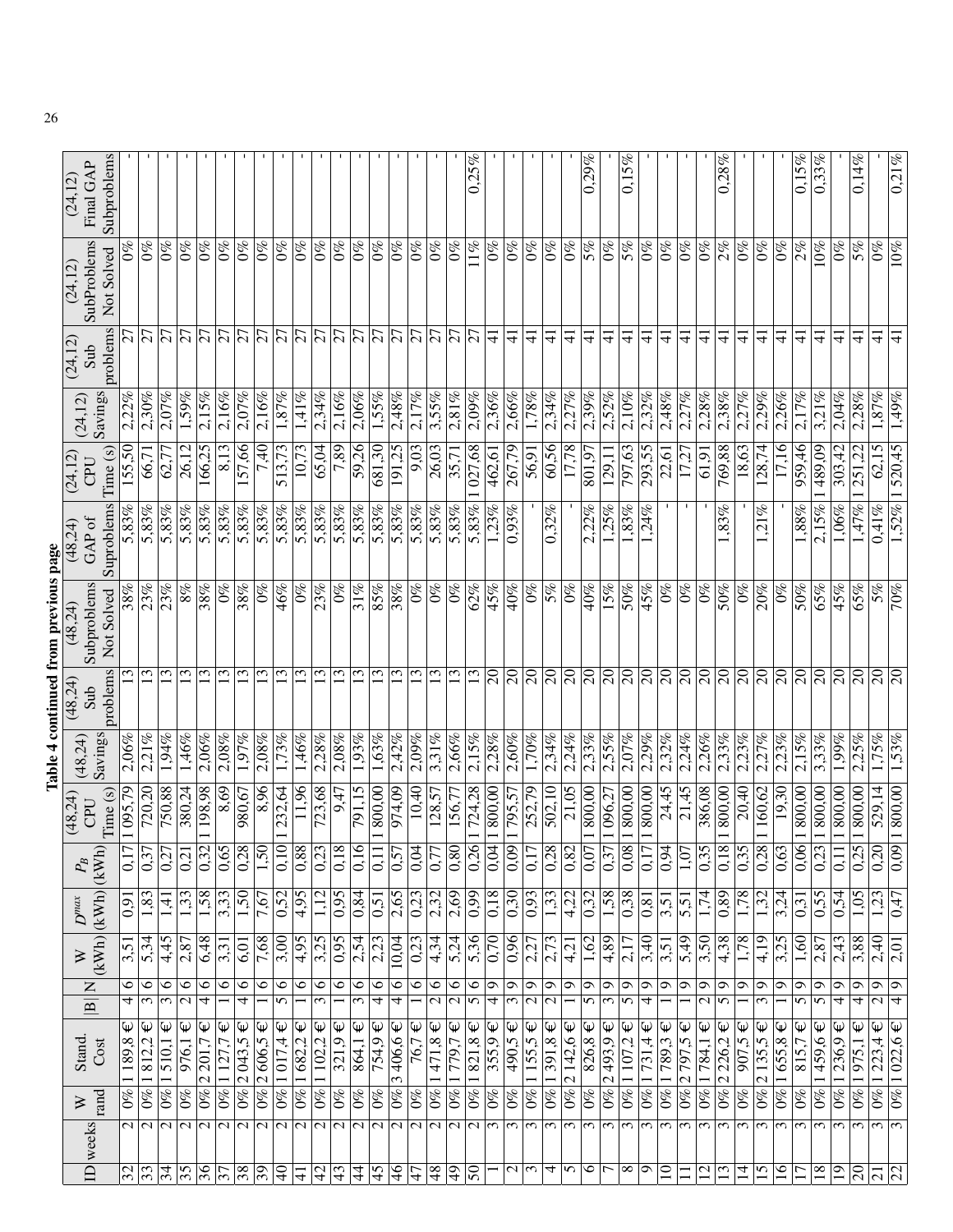|                          |                           |                                             |                                    |                                                      |                     |                   |                                    |                      |                     |                           | Table 4 continued from previous page |                      |                   |                     |                       |                                 |                                |
|--------------------------|---------------------------|---------------------------------------------|------------------------------------|------------------------------------------------------|---------------------|-------------------|------------------------------------|----------------------|---------------------|---------------------------|--------------------------------------|----------------------|-------------------|---------------------|-----------------------|---------------------------------|--------------------------------|
|                          | ID weeks                  | ⋗                                           | Stand.                             | Z<br>$\boxed{\mathbf{B}}$                            | $\gtrsim$           | $D^{max}$         | $P_{\!B}$                          | (48, 24)<br>CPU      | (48,24)             | (48, 24)<br>Sub           | Subproblems<br>(48,24)               | GAP of<br>(48,24)    | (24, 12)<br>CPU   | (24, 12)            | (24, 12)<br>Sub       | SubProblems<br>(24, 12)         | Final GAP<br>(24, 12)          |
|                          |                           | rand                                        | Cost                               |                                                      |                     | $(kWh)$ $(kWh)$   | (kWh                               | Time (s)             | Savings             | problems                  | Not Solved                           | Suproblems           | Time (s)          | Savings             | problems              | Not Solved                      | Subproblems                    |
| $\overline{23}$          | $\epsilon$                | $ 0\% $                                     | Ψ<br>834,9                         | ٩                                                    | 3,61                | 3,62              | $\overline{0}$                     | 19,70                | 2,24%               | $\overline{\Omega}$       | $\mathcal{S}^{\infty}$               |                      | 5<br>18,1         | 2,27%               | ╤                     | $\mathcal{O}^{\not\!\!\!S\!C}$  |                                |
| $\overline{24}$          | $\overline{\mathcal{E}}$  | $\overline{68}$                             | Ψ<br>569,2                         | O<br>$\overline{\mathcal{E}}$                        | $\frac{3,08}{2}$    | $\overline{0.91}$ | $\overline{ }$<br>$\overline{c}$   | 204,81               | $1.93\%$            | $\overline{\Omega}$       | 25%                                  | 1,30%                | 146,69            | 1,95%               | ₹                     | $0\%$                           |                                |
| $\overline{52}$          | $\epsilon$                | $\overline{0\%}$                            | $\mathbb{Q}$<br>1168,2             | Q<br>3                                               | 2,29                | 0,66              | $\mathcal{L}$<br>$\overline{0,1}$  | 204,16               | 1,77%               | $\overline{c}$            | 20%                                  | 1,18%                | 140,26            | 1,79%               | ₹                     | $\frac{6}{6}$                   |                                |
| $\overline{26}$          | $\epsilon$                |                                             | $\mathsf{Q}$<br>$0\%$ 1457,7       | Q<br>$\mathcal{L}$                                   | 2,86                | 1,66              | 6<br>$0,\tilde{3}$                 | 440,73               | 2,80%               | $\Omega$                  | $5\%$                                | $0.16\%$             | 65,95             | 2,77%               | ₹                     | $0\%$                           |                                |
| $\overline{27}$          | $\epsilon$                | $\overline{68}$                             | $\mathsf \Psi$<br>2432,0           | Q<br>$\mathcal{L}$                                   | 4,77                | 2,04              | 0,40                               | 320,64               | 1,96%               | $\Omega$                  | $\frac{96}{6}$                       |                      | 57,27             | 1,99%               | $\overset{-}{\dashv}$ | $^{66}$                         |                                |
| $\overline{28}$          | $\omega$                  | $ 9\% $                                     | Ψ<br>3723,5                        | $\circ$<br>4                                         | $\overline{7,31}$   | 1,78              | 0,36                               | 575,66               | 2,20%               | $\overline{\mathcal{S}}$  | 30%                                  | $1,54\%$             | 320,54            | 2,26%               | ₹                     | $\frac{6}{2}$                   |                                |
| $\overline{29}$          | $\epsilon$                | $ 0\%$                                      | $\hat{\bm{\psi}}$<br>2379,9        | Q<br>4                                               | 4,67                | 1,24              | 0,26                               | 800,00               | 2,49%               | $\overline{\mathcal{S}}$  | 40%                                  | 1,41%                | 390,99            | 2,49%               | ╤                     | $\mathcal{O}_{\infty}^{\infty}$ |                                |
| $0\epsilon$              | $\epsilon$                | $\overline{60}$                             | $\mathsf \Psi$<br>3009,4           | ٩                                                    | 5,91                | 5,89              | 1,63                               | 25,56                | 2.39%               | $\Omega$                  | $0\%$                                |                      | $\frac{22.91}{2}$ | 2,56%               | ╤                     | $0\%$                           |                                |
| $\overline{31}$          | $\sim$                    | $0\%$                                       | Ψ<br>$\frac{988}{6}$               | $\circ$<br>4                                         | 1,94                | $\overline{0.50}$ | 0,09                               | $\frac{1800,000}{2}$ | $\overline{2,00\%}$ | $\overline{\mathbb{S}}$   | 50%                                  | 1,43%                | 376,04            | 2,04%               | ₹                     | $\frac{96}{6}$                  |                                |
| $\frac{32}{33}$          | $\epsilon$                | $\frac{8}{2}$                               | Ψ<br>$\overline{792.9}$            | Ó<br>4                                               | 3,52                | 0,91              | $\overline{0}$                     | 800,00               | 2.23%               | $\overline{\overline{6}}$ | 45%                                  | 1,30%                | 330,87            | 2,30%               | $\overset{-}{4}$      | $\mathcal{O}^{\otimes 0}$       |                                |
|                          | $\sim$                    | $\overline{68}$                             | Ψ<br>2716,2                        | $\sigma$<br>$\epsilon$                               | 5,33                | 1,83              | $\overline{0,3}$                   | 058,05               | 2,39%               | $\mathbb{R}$              | 25%                                  | $\frac{99\%}{200\%}$ | 139,71            | 2,42%               | $\pm$                 | $0\%$                           | $\mathbf{I}$                   |
| $\overline{34}$          | $\overline{\mathfrak{c}}$ | $  \omega_0  $                              | $\mathsf \Psi$<br>$\sqrt{2.265,4}$ | $\circ$<br>3                                         | $\frac{4,45}{ }$    | 1,41              | $\overline{02}$                    | 198.49               | $2.10\%$            | $\overline{\mathcal{S}}$  | $\overline{20\%}$                    | $\frac{1}{1.17\%}$   | 136.37            | 2.14%               | 4                     | $\frac{8}{6}$                   |                                |
| $\overline{35}$          | $\epsilon$                |                                             | Ψ<br>0% 1460,7                     | G<br>$\overline{\mathcal{C}}$                        | 2,87                | 1,33              | $\sqrt{0,21}$                      | 512,60               | $1,58\%$            | $\overline{\infty}$       | 5%                                   | 0,25%                | 63,62             | $1,68\%$            | ₹                     | $\frac{96}{2}$                  |                                |
| $\overline{\mathcal{E}}$ | $\epsilon$                |                                             | $0\%$  3 306,6 €                   | ∣ഗ<br>$\overline{\mathcal{A}}$                       | 6,49                | 1,58              | 0,32                               | 720,57               | 2,22%               | $\overline{\mathcal{S}}$  | 35%                                  | 1,15%                | 276,22            | 2.23%               | $\pm$                 | $0\%$                           | $\mathbf{I}$                   |
| $\overline{37}$          | $\epsilon$                |                                             | $\mathsf \Psi$<br>$0\%$ 1 690,1    | $\sigma$                                             | 3,31                | $\overline{3,33}$ | $\frac{0,65}{0,28}$                | $\frac{1}{21,11}$    | 2,24%               | $\overline{\mathcal{S}}$  | $\overline{0\%}$                     |                      | 18,07             | 2.27%               | ₹                     | $0\%$                           |                                |
| $\sqrt{38}$              | $\sim$                    |                                             | $\mathsf \Psi$<br>$0\%$ 3 070,7    | G<br>4                                               | 6,02                | 1,50              |                                    | 800,00               | $2,16\%$            | $\overline{\mathcal{S}}$  | 45%                                  | of<br>$\frac{1}{2}$  | 320,95            | 2,15%               | $\pm$                 | $0\%$                           |                                |
| $\overline{65}$          | $\overline{\mathcal{E}}$  |                                             | $0\%$ 3 910,4 €                    | $\overline{\circ}$                                   | 7,68                | 7,67              | 1,50                               | $\frac{1}{21,11}$    | 2,24%               | $\overline{5}$            | $0\%$                                |                      | 18,14             | 2.27%               | ₹                     | $0\%$                           |                                |
| $\overline{40}$          | 3                         |                                             | Ψ<br>0% 1527,2                     | $\circ$<br>5                                         | $\frac{3,00}{2}$    | 0,52              |                                    | $\frac{800,00}{800}$ | 1,87%               | $\overline{\Omega}$       | 45%                                  | oz<br>5              | $\sqrt{819,80}$   | 1,94%               | ╤                     | $0\%$                           |                                |
| $\overline{4}$           | $\epsilon$                | $\overline{\mathcal{C}}$<br>$\overline{68}$ | $\mathsf{\Psi}$<br>521,8           | $\sigma$                                             | 4,95                | $\sqrt{4,95}$     | $\frac{0.10}{0.88}$                | 24,83                | 1,57%               | $\overline{\mathcal{E}}$  | $0\%$                                |                      | 22,90             | 1,54%               | ₹                     | $\sqrt{6}$                      |                                |
| $\overline{2}$           | $\epsilon$                |                                             | $0\%$  1649.9 €                    | $\circ$<br>ω                                         | 3,24                | 1,12              | $\boxed{0.23}$                     | 244,41               | 2.45%               | $\overline{0}$            | 20%                                  | 1,23%                | 141,86            | $2.46\%$            | ₹                     | $0\%$                           |                                |
| $\overline{43}$          | $\epsilon$                | $\overline{68}$                             | $\mathsf \Psi$<br>482,9            | $\sigma$                                             | 0,95                | $\sqrt{0.95}$     | $\infty$<br>0,1                    | 20,64                | 2,23%               | $\overline{\mathcal{S}}$  | $0\%$                                |                      | 18,49             | 2,26%               | $\frac{1}{4}$         | $0\%$                           |                                |
| $\overline{4}$           | $\epsilon$                | $ 0\% $                                     | $\mathsf{\Psi}$<br>294,3           | $\circ$<br>3                                         | 2,54                | 0,84              | $\circ$<br>$\overline{0}$          | 280,23               | $2,09\%$            | $\infty$                  | 25%                                  | eg<br>1,31           | 145,99            | 2,14%               | ╤                     | $0\%$                           |                                |
| 5 <sub>b</sub>           | $\epsilon$                | $\overline{60}$                             | $1133,6 \in$                       | $\circ$<br>4                                         | $\overline{2.23}$   | $\overline{0,51}$ | $\overline{\phantom{0}}$<br>0,1    | 800,00               | 489.1               | $\overline{\infty}$       | 70%                                  | 1,46%                | 466,00            | 1,68%               | ₹                     | 7%                              | 0.09%                          |
| $\overline{\frac{6}{}}$  | 3                         | $ 0\%$                                      | $\mathsf \Psi$<br>5102,2           | Q<br>4                                               | 10,02               | 2,65              | 0,5                                | 800,00               | 2,50%               | $\Omega$                  | 40%                                  | $1,15\%$             | 405,31            | 2,58%               | $\pm$                 | $\mathcal{O}_{\infty}^{\infty}$ |                                |
| $\frac{4}{7}$            | $\epsilon$                | $\mathcal{O}^{\otimes 0}$                   | $\mathsf \Psi$<br>115,4            | $\sigma$                                             | 0,23                | $\overline{0.23}$ |                                    | 21,03                | 2.24%               | $\overline{\mathcal{S}}$  | $0\%$                                |                      | 19,04             | 2,27%               | ╤                     | $0\%$                           |                                |
| 8 <sup>b</sup>           | $\sim$                    | $ \mathscr{B}0\rangle$                      | $\mathsf \Psi$<br>$\sqrt{2.201,3}$ | $\sigma$<br>$\mathcal{L}$                            | $\frac{4.32}{ }$    | $\frac{2}{3}$     | $\frac{0,04}{0,77}$                | 343,75               | $3,45\%$            | $\overline{\mathcal{E}}$  | $\frac{8}{2}$                        |                      | 65,68             | 3,56%               | $\frac{4}{5}$         | $0\%$                           |                                |
| $\overline{6}$           | $\epsilon$                | $\overline{0\%}$                            | $\mathsf \Psi$<br> 2668,7          | $\mathbf{\hat{o}}$<br>Z                              | $\overline{5,24}$   | 2,69              | 0,80                               | 396,72               | 2,67%               | $\overline{\mathbb{S}}$   | $0\%$                                |                      | 90,28             | 2,78%               | ╤                     | $\mathcal{O}^{\otimes 0}$       |                                |
| 0S                       | $\epsilon$                | $\overline{\mathcal{C}}$<br>$ 0\% $         | Ψ<br>730,3                         | $\circ$<br>5                                         | 5,36                | $\sqrt{9}$        | 0,26                               | 800,00               | 2,17%               | $\Omega$                  | 65%                                  | 1,85%                | 800,00            | 2,21%               | $\pm$                 | 5%                              | 0.30%                          |
|                          | ⊣                         | 25%                                         | Ψ<br>118,1                         | $\sim$<br>4                                          | $\frac{0,70}{2}$    | 0,18              | $\sqrt{0.04}$                      | $\frac{112,55}{2}$   | $2,12\%$            | $\circ$                   | $\overline{0\%}$                     |                      | 7,48              | $1.92\%$            | 13                    | $0\%$                           |                                |
| $\mathcal{L}$            |                           | 25%                                         | $\mathsf \Psi$<br>163,7            | $\epsilon$<br>3                                      | 0,96                | 0.30              | G<br>$\frac{5}{6}$                 | 873,77               | 3,27%               | $\circ$                   | 67%                                  | 3,44%                | 114,72            | $3,\overline{18\%}$ | 13                    | $0\%$                           |                                |
| $\sim$                   |                           | 25%                                         | $\mathsf \Psi$<br>384,9            | 3<br>$\mathbf{\sim}$                                 | 2,27                | $\sqrt{93}$       | $\overline{5}$<br>$\overline{0,1}$ | 447,98               | $2,09\%$            | $\circ$                   | 17%                                  | 4,13%                | 18,1              | 1,86%               | $\overline{13}$       | $0\%$                           | $\mathbf{I}$                   |
| 4                        |                           | 25%                                         | Ψ<br>462.9                         | $\overline{\mathfrak{c}}$<br>$\overline{\mathsf{c}}$ | 2,73                | 1,33              | $\frac{0,28}{0,82}$                | $\frac{52.06}{5}$    | 2.29%               | $\circ$                   | $\overline{0\%}$                     |                      | 7,63              | 2,06%               | $\overline{13}$       | $0\%$                           |                                |
| 5                        |                           | 25%                                         | Ψ<br>712,8                         | 3                                                    | 4,20                | $\frac{4,22}{ }$  |                                    | 354,29               | 2,02%               | $\circ$                   | 17%                                  | $2,91\%$             | 17,64             | 1,93%               | 13                    | $\mathcal{O}\%$                 |                                |
| $\overline{\circ}$       |                           | 25%                                         | $\mathsf \Psi$<br>275,2            | $\mathfrak{c}$<br>5                                  | 1,62                | $\overline{0.32}$ | $\frac{1}{0.07}$                   | 729,32               | $1.99\%$            | $\circ$                   | 67%                                  | $4,24\%$             | 73,36             | 1,86%               | 13                    | $0\%$                           |                                |
| $\overline{ }$           |                           | 25%                                         | $\hat{\bm{\psi}}$<br>832,9         | 3<br>3                                               | $\sqrt{4,91}$       | 1,58              | $\overline{03}$                    | 900,74               | 2.65%               | $\circ$                   | $\overline{83\%}$                    | 5,42%                | 160,15            | 2.46%               | $\overline{\omega}$   | $\sqrt{6}$                      |                                |
| $\infty$                 |                           | 25%                                         | $\mathsf{\Psi}$<br>367,9           | ξ<br>5                                               | $\frac{2.17}{2.17}$ | 0,38              | $\frac{0.08}{0}$                   | $\frac{902,33}{5}$   | 1,95%               | $\circ$                   | 83%                                  | 6,67%                | 234,31            | $1,85\%$            | 13                    | 8%                              | B,<br>$\overline{\Omega}$<br>ö |
| $\circ$                  |                           | 25%                                         | $\downarrow$<br>578,1              | 3<br>4                                               | 3,41                | 0,81              | $\overline{0,1}$                   | 50,98                | 1,81%               | $\circ$                   | $0\%$                                |                      |                   | 1,65%               | 13                    | $0\%$                           |                                |
| $\overline{10}$          |                           | 25%                                         | $\mathsf \Psi$<br>596,6            | 3                                                    | 3,52                | 3,51              | 4<br>$\overline{0,0}$              | 864,84               | 2,25%               | $\circ$                   | 67%                                  | 4,69%                | 99,23             | 2.13%               | $\mathfrak{c}$        | $0\%$                           |                                |
| $\exists$                |                           | 25%                                         | Ψ<br>934,0                         | 3                                                    | $\overline{5,51}$   | 5,51              | 1,0                                | 106,47               | 1,90%               | $\circ$                   | $\mathcal{S}^{\infty}$               |                      | 6,99              | 1,74%               | ن                     | $0\%$                           |                                |
| 12                       |                           | 25%                                         | $\overline{\mathsf{L}}$<br>596,7   | $\omega$<br>$\mathcal{L}$                            | 3,52                | 1,74              | 0,35                               | 900,63               | 1,99%               | $\circ$                   | 83%                                  | 3,84%                | 70.91             | 1,87%               | $\mathbf{C}$          | $0\%$                           |                                |
| $\overline{13}$          |                           | 25%                                         | Ψ<br>741,6                         | $\epsilon$<br>ln                                     | 4,37                | 0,89              | $\infty$<br>$\overline{0}$         | 312,84               | 2,28%               | ৩                         | 17%                                  | 5,74%                | 17,46             | 2,21%               |                       | $0\%$                           |                                |
|                          |                           |                                             |                                    |                                                      |                     |                   |                                    |                      |                     |                           |                                      |                      |                   |                     |                       |                                 |                                |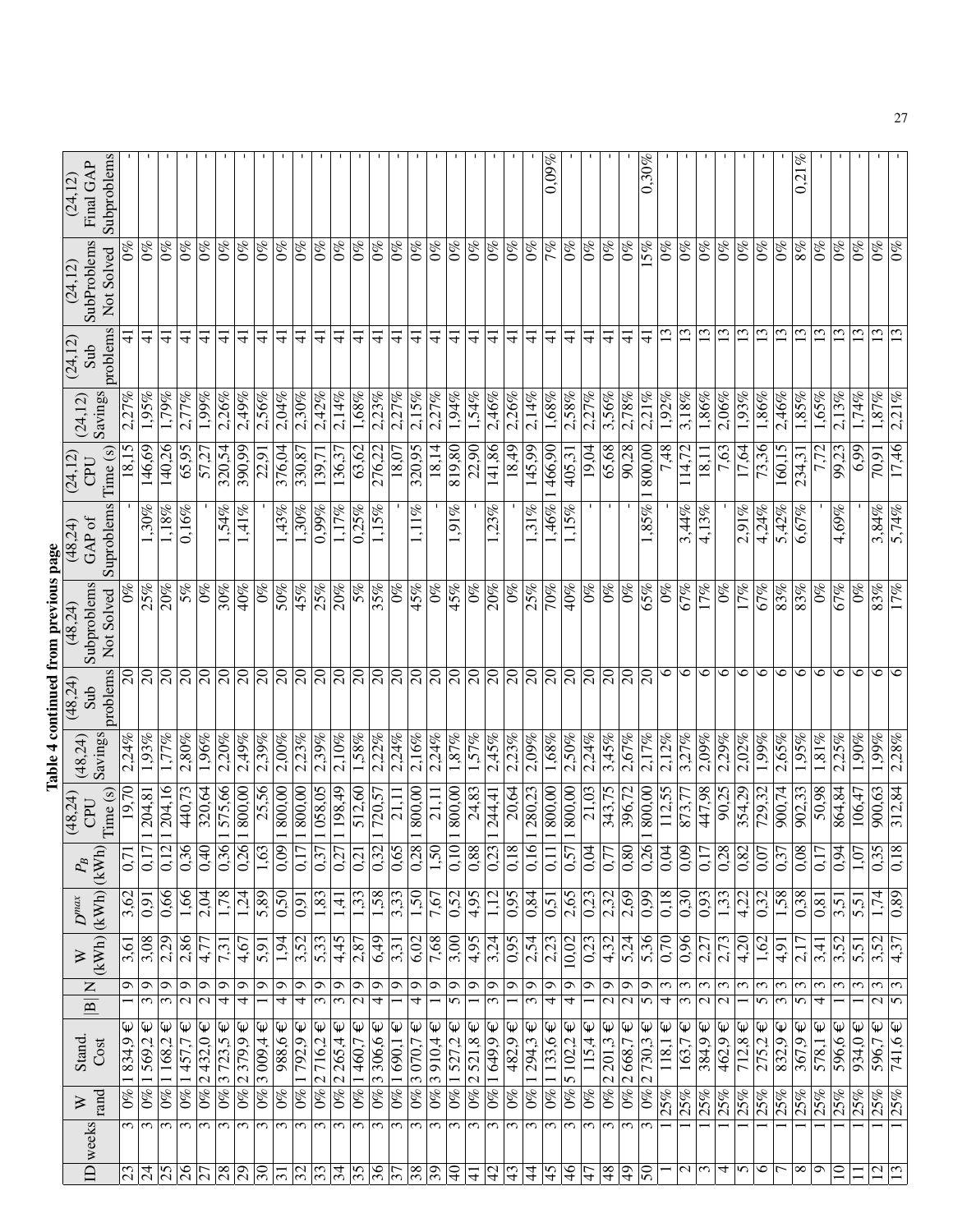|                           |                                 |                                      |                                                              |                     |                            |                                              |                         |                     |                 | Table 4 continued from previous page |                         |                 |          |                 |                                 |                       |
|---------------------------|---------------------------------|--------------------------------------|--------------------------------------------------------------|---------------------|----------------------------|----------------------------------------------|-------------------------|---------------------|-----------------|--------------------------------------|-------------------------|-----------------|----------|-----------------|---------------------------------|-----------------------|
| ID weeks                  | ⋗                               | Stand.                               | Z<br>$\boxed{\mathbf{B}}$                                    | $\gtrsim$           | $\boldsymbol{D}^{max}$     | $P_{\!B}$                                    | (48, 24)<br>CPU         | (48,24)             | (48, 24)<br>Sub | Subproblems<br>(48,24)               | GAP of<br>(48.24)       | (24, 12)<br>CPU | (24, 12) | (24, 12)<br>Sub | SubProblems<br>(24, 12)         | Final GAP<br>(24, 12) |
|                           | rand                            | Cost                                 |                                                              | (KWh)               | (KWh)                      | KWh                                          | Time(s)                 | Savings             | problems        | Not Solved                           | Suproblems              | Time (s)        | Savings  | problems        | Not Solved                      | Subproblems           |
| $\overline{4}$            | 25%                             | Ψ<br>299,8                           | 3                                                            |                     | 1,78                       | n<br>$\overline{0.3}$                        | 758,59                  | $1,99\%$            | $\circ$         | 67%                                  | 3,97%                   | 63,78           | 1,91%    |                 | $\mathcal{O}_{\infty}^{\infty}$ |                       |
| 15                        | 25%                             | Ψ<br>$\frac{709.1}{ }$               | $\epsilon$<br>3                                              | 4,17                | 1,32                       | $\frac{0,28}{0,63}$                          |                         | $2.12\%$            | ७               | $\mathcal{O}^{\otimes 0}$            |                         | 2.35            | 1.97%    |                 | $0\%$                           |                       |
| $\frac{8}{1}$             | 25%                             | $\overline{\mathsf{\Psi}}$<br>551,1  | 3                                                            | 3,24                | 3,24                       |                                              | 744,94                  | 2,20%               | $\circ$         | 67%                                  | 6,76%                   | 223,59          | 2,13%    | $\overline{13}$ | $8\%$                           | $0,02\%$              |
| $\overline{17}$           | 25%                             | $\overline{\mathsf{\Psi}}$<br>270,8  | ξ<br>5                                                       | 1,60                | 0,31                       | 6<br>$\tilde{\mathrm{o}}$                    | 901,57                  | 2.12%               | $\circ$         | 83%                                  | 6,75%                   | 223,31          | 2,24%    | 13              | $8\%$                           | $0.62\%$              |
| $\overline{18}$           | 25%                             | Ψ<br>480,9                           | $\epsilon$<br>5                                              | 2,83                | 0,55                       | $\epsilon$<br>$ \widetilde{0}\widetilde{2} $ | 818,63                  | $3,35\%$            | $\circ$         | 67%                                  | 3,04%                   | 78,88           | 3,29%    |                 | $^{66}$                         |                       |
| $\overline{0}$            | 25%                             | Ψ<br>409.5                           | $\epsilon$<br>4                                              | 2,41                | $\frac{0.54}{5}$           | $\overline{\phantom{0}}$<br>0,1              | 393,72                  | 2,14%               | $\circ$         | $\overline{17\%}$                    | 6,13%                   | 14,96           | 7886     | S               | $0\%$                           |                       |
| $\overline{20}$           | 25%                             | $\mathsf \Psi$<br>662,9              | 3<br>4                                                       | $\overline{3.91}$   | $\overline{1,05}$          | 0,25                                         | 393,66                  | $2.08\%$            | $\circ$         | $\mathcal{O}_{\infty}$               |                         | 33,20           | 2,12%    | 13              | $\mathcal{O}_{\infty}^{\infty}$ |                       |
| $\overline{21}$           | 25%                             | $\mathsf \Psi$<br>410.0              | Σ<br>Z                                                       | 2,42                | 1,23                       | 0,20                                         | 3,09                    | 1,71%               | $\circ$         | $0\%$                                |                         |                 | 1,80%    | $\overline{13}$ | $0\%$                           |                       |
| $\overline{2}$            | 25%                             | Ψ<br>$\sqrt{341,0}$                  | $\sim$<br>4                                                  | $\overline{2,01}$   | $\sqrt{6.47}$              |                                              | $\frac{508,12}{ }$      | $1,61\%$            | 6               | 33%                                  | $4,10\%$                | 42,51           | 1,41%    | 13              | $0\%$                           |                       |
| $\overline{23}$           | 25%                             | Ψ<br>608,3                           | 3                                                            | $\overline{3,59}$   | 3,62                       | $\frac{0.00}{0.71}$                          | 3,81                    | $2,08\%$            | ७               | $\mathcal{S}^{\infty}$               |                         | 2,11            | $1.90\%$ | 13              | $\mathcal{O}^{\otimes 0}$       |                       |
| 24                        | 25%                             | Ψ<br>525,5                           | $\mathfrak{c}$<br>3                                          | 3,10                | $\sqrt{0.91}$              |                                              | $\frac{901}{,}65$       | 2,44%               | $\circ$         | 83%                                  | $5,83\%$                | 135,63          | 2,14%    | 13              | $0\%$                           | $\mathbf{I}$          |
| $\overline{5}$            | 25%                             | $\mathsf{\Psi}$<br>388,8             | $\epsilon$<br>$\overline{3}$                                 | $\frac{2.29}{2.29}$ | 0,66                       |                                              | $\frac{901.75}{ }$      | 2.32%               | $\circ$         | 83%                                  | $6,40\%$                | 122.36          | 2.16%    | $\overline{13}$ | $\frac{8}{6}$                   |                       |
| $\overline{\frac{26}{5}}$ | 25%                             | $\mathsf \Psi$<br>485,9              | $\epsilon$<br>$\mathcal{L}$                                  | 2,86                | 1,66                       | $\frac{12}{0,36}$                            | 659,30                  | 2,47%               | $\circ$         | 50%                                  | 6,19%                   | 59,52           | 2,21%    | 13              | $\frac{96}{2}$                  |                       |
| $\overline{27}$           | 25%                             | $\overline{813,6} \in$               | $\overline{\mathcal{E}}$<br>$\overline{\mathcal{C}}$         | 4,79                | 2,04                       |                                              | 53,91                   | 2,23%               | 6               | $0\%$                                |                         | 7,87            | 2,00%    | 13              | $0\%$                           | $\mathbf{I}$          |
| $\frac{8}{29}$            | 25%                             | $256,0 \in$                          | $\epsilon$<br>4                                              | 7,39                | 1,78                       |                                              | $\sqrt{50,81}$          | 2.29%               | $\circ$         | $\overline{0\%}$                     |                         | 7,32            | 2,32%    | $\overline{13}$ | $\overline{0\%}$                |                       |
|                           | 25%                             | Ψ<br>789,1                           | $\epsilon$<br>4                                              | 4,65                | $\frac{1}{24}$             | $\frac{0,36}{0,26}$                          | 772,03                  | 1,95%               | $\circ$         | 67%                                  | $\frac{22}{\%}$<br>∞໌   | 228,12          | 1,94%    | $\overline{13}$ | $0\%$                           |                       |
| $\overline{30}$           | 25%                             | $1004,3 \in$                         | 3                                                            | $\overline{5.91}$   | 5,89                       | 1,63                                         | 255,30                  | 2,46%               | $\circ$         | $\overline{0\%}$                     |                         | 24,47           | 2,44%    | $\overline{13}$ | $0\%$                           |                       |
| $\overline{5}$            | 25%                             | $\downarrow$<br>330,4                | 3<br>4                                                       | $\overline{.95}$    | $\frac{0,50}{0,91}$        | 0,09                                         | 755,75                  | 2.12%               | $\circ$         | 67%                                  | $\frac{4,00\%}{2}$      | 67,79           | 1,98%    | $\mathbf{L}$    | $0\%$                           | $\mathbf{I}$          |
| $\frac{32}{33}$           | 25%                             | Ψ<br>592,6                           | $\omega$<br>4                                                | $\frac{3,49}{ }$    |                            | $\frac{0.17}{0.37}$                          | 676,14                  | 2,34%               | 6               | 50%                                  | $4,26\%$                | 54,90           | 2,24%    | $\overline{13}$ | $\sqrt{6}$                      | $\mathbf I$           |
|                           | 25%                             | $\hat{\bm{\psi}}$<br>904,5           | $\epsilon$<br>3                                              | 5,33                | $\frac{1,83}{2}$           |                                              | 49,50                   | $1,92\%$            | $\circ$         | $0\%$                                |                         | 7.22            | 1,91%    | $\overline{13}$ | $0\%$                           |                       |
| $\overline{34}$           | 25%                             | $\overline{\mathsf{\Psi}}$<br>756,8  | $\epsilon$<br>$\overline{3}$                                 | 4,46                | 1,41                       |                                              | 896,75                  | 1,85%               | $\circ$         | 67%                                  | 6,88%                   | 202,44          | 1,86%    | $\mathbf{13}$   | 8%                              | 0.02%                 |
| $\overline{35}$           | 25%                             | $\mathsf{\Psi}$<br>488,3             | $\epsilon$<br>$\mathcal{L}$                                  | $\frac{2,88}{ }$    | $\overline{1,33}$          | $\frac{1}{0.32}$<br>0.32                     | 562,82                  | 1,80%               | 6               | 33%                                  | 3,53%                   | 15,48           | 1,84%    | 13              | $0\%$                           |                       |
| $\sqrt{36}$               | 25%                             | $103,9 \in$                          | $\mathfrak{c}$<br>4                                          | 6,50                | $\frac{1,58}{\sqrt{1,58}}$ |                                              | 3,41                    | 2,10%               | ७               | $\overline{0\%}$                     |                         | 2,21            | 1.95%    | 13              | $0\%$                           |                       |
| 37                        | 25%                             | $\mathsf \Psi$<br>561,7              | 3                                                            | 3,30                | 3,33                       |                                              | 47,87                   | $2,09\%$            | 6               | $0\%$                                |                         | 6,72            | 2,31%    | 13              | $\mathcal{O}_{\infty}^{\infty}$ |                       |
| $\frac{8}{39}$            | 25%                             | $\mathsf{\Psi}$<br>$\frac{1}{10194}$ | $\epsilon$<br>4                                              | $\frac{1}{6}$       | $\frac{1,50}{7,67}$        | $\infty$<br>$ \tilde{c} $                    | 765,49                  | 2,06%               | $\circ$         | 67%                                  | $3,73\%$                | 63,05           | 2,03%    | $\mathbf{C}$    | $0\%$                           |                       |
|                           | 25%                             | Ψ<br>$\frac{302,1}{ }$               | $\epsilon$                                                   | 7,67                |                            | 1,50                                         | $\frac{901,39}{ }$      | 2,26%               | $\circ$         | $\overline{83\%}$                    | 6,04%                   | 163,05          | 1,92%    | $\mathbf{L}$    | $0\%$                           |                       |
| 0 <sub>b</sub>            | 25%                             | Ψ<br>509,6                           | $\epsilon$<br>5                                              | 3,01                | $\frac{0.52}{0}$           | $\circ$<br>$\overline{0}$                    | $\frac{309}{49}$        | $1,98\%$            | $\circ$         | 17%                                  | 4,57%                   | 15,35           | 1,85%    | 13              | $\mathcal{O}_{\infty}^{\infty}$ |                       |
| $\frac{1}{4}$             | 25%                             | Ψ<br>844,9                           | $\epsilon$                                                   | 4,98                | $\frac{4.95}{ }$           | $\sqrt{0.88}$                                | $\frac{906,59}{906,59}$ | 1,69%               | $\circ$         | 83%                                  | 9,43%                   | $\sqrt{699,59}$ | 55%      | S               | $0\%$                           |                       |
| 42                        | 25%                             | Ψ<br>554,3                           | $\overline{\mathcal{E}}$<br>3                                | 3,26                | $1,1\overline{2}$          | $\omega$<br>$\overline{0}$                   | 348,31                  | $\overline{1,90\%}$ | $\circ$         | $\overline{17\%}$                    | $\frac{4.55\%}{4.55\%}$ | 15,60           | 1,77%    | 13              | $\frac{96}{6}$                  |                       |
| $\sqrt{43}$               | 25%                             | $\mathsf \Psi$<br>160,8              | $\epsilon$                                                   | $\frac{0.95}{2.55}$ | 0,95                       | $\infty$<br>$\overline{0,1}$                 | 3,88                    | 2.07%               | $\circ$         | $\mathcal{O}_{\mathscr{C}}$          |                         | $\sqrt{2,03}$   | $1.94\%$ | $\mathbf{C}$    | $0\%$                           |                       |
| $\overline{4}$            | 25%                             | $\mathsf \Psi$<br>432,1              | 3<br>3                                                       |                     | $\frac{0.84}{$             | $\circ$<br>$\overline{0,1}$                  | $\overline{3,41}$       | 2.08%               | $\circ$         | $\overline{0\%}$                     |                         | $\sqrt{2.13}$   | 1.95%    | $\overline{13}$ | $\overline{68}$                 | л.                    |
| $\frac{5}{4}$             | 25%                             | $\downarrow$<br>376,6                | $\overline{\mathfrak{c}}$<br>4                               | $\frac{2.22}{ }$    | $\overline{0.51}$          | $\frac{0,11}{0,57}$                          | 55,12                   | 1,78%               | $\circ$         | $\frac{6}{2}$                        |                         | 11,36           | 1,67%    | $\overline{13}$ | $0\%$                           |                       |
| $\overline{46}$           | 25%                             | Ψ<br>693,8                           | 3<br>4                                                       | 9,99                | $\frac{2,65}{ }$           |                                              | $\frac{2.96}{2}$        | 2,08%               | $\circ$         | $0\%$                                |                         | 2,16            | 1,95%    | 13              | $\mathcal{O}\%$                 |                       |
| $\overline{47}$           | 25%                             | $\hat{\bm{\psi}}$<br>38,4            | $\epsilon$                                                   | $\overline{0.23}$   | 0,23                       | 0,04                                         | 3,69                    | 2.07%               | $\circ$         | $\overline{0\%}$                     |                         | $\frac{212}{ }$ | 1,94%    | $\overline{13}$ | $0\%$                           |                       |
| $\overline{8}$            | 25%                             | Ψ<br>733,2                           | 3<br>$\mathcal{L}$                                           | $\frac{4.32}{4}$    | $\frac{2}{3}$              | $\overline{0.7}$                             | $\frac{900,71}{2}$      | $\sqrt{3,01\%}$     | $\circ$         | $\overline{83\%}$                    | 4,65%                   | 19.94           | 3.26%    |                 | $\sqrt{6}$                      |                       |
| $\overline{49}$           | 25%                             | $\mathsf \Psi$<br>890,5              | ξ<br>$\mathcal{L}$                                           | 5,24                | 2,69                       | $\overline{0,80}$                            | 3,49                    | 2,72%               | $\circ$         | $0\%$                                |                         | 2,00            | $2,69\%$ | 13              | $\overline{0\%}$                |                       |
| $\overline{50}$           | 25%<br>$\equiv$                 | $\overline{905,6} \in$               | 3<br>S                                                       | $\overline{5.33}$   | $\sqrt{6.0}$               | $\frac{1}{0,26}$                             | 943,83                  | 2,55%               | $\circ$         | 67%                                  | 3,65%                   | 92,85           | 2,58%    | $\overline{13}$ | $0\%$                           |                       |
|                           | 25%<br>$\overline{\mathcal{C}}$ | Ψ<br>237,1                           | $\circ$<br>$\overline{\mathcal{F}}$                          | $\overline{0,70}$   | 0,18                       | 4<br>$\overline{0,0}$                        | 329,99                  | $2.01\%$            | $\omega$        | $0\%$                                |                         | 25,45           | 2,17%    | 27              | $0\%$                           |                       |
| $\mathcal{L}$             | 25%<br>নিমিন                    | $\mathsf \Psi$<br>327,3              | ∘<br>$\overline{\mathfrak{c}}$                               | 0,96                | 0,30                       | $\sigma$<br>0,0                              | 285,08                  | 3,28%               | $\mathbf{13}$   | 46%                                  | $1,77\%$                | 521,86          | 3,32%    | $\overline{27}$ | 4%                              | ez<br>C<br>0.31       |
| $\sim$                    | 25%                             | $\mathbb Q$<br>771,2                 | $\circ$<br>$\overline{\mathcal{N}}$ $\overline{\mathcal{N}}$ | $\frac{2,27}{2,73}$ | 0,93                       | $\overline{0,1}$                             | 757,30                  | 2,04%               | $\mathbf{13}$   | 23%                                  | $1.92\%$                | 62,51           | 2,14%    | $\overline{5}$  | $\mathcal{O}^{\not\!\!\!S\!C}$  |                       |
| 4                         | 25%                             | Ψ<br>927,4                           | $\circ$                                                      |                     | 1,33                       | $\infty$<br>0,2                              | 242,86                  | 2,26%               |                 | $^{66}$                              |                         | 24,34           | 2,29%    |                 | $0\%$                           |                       |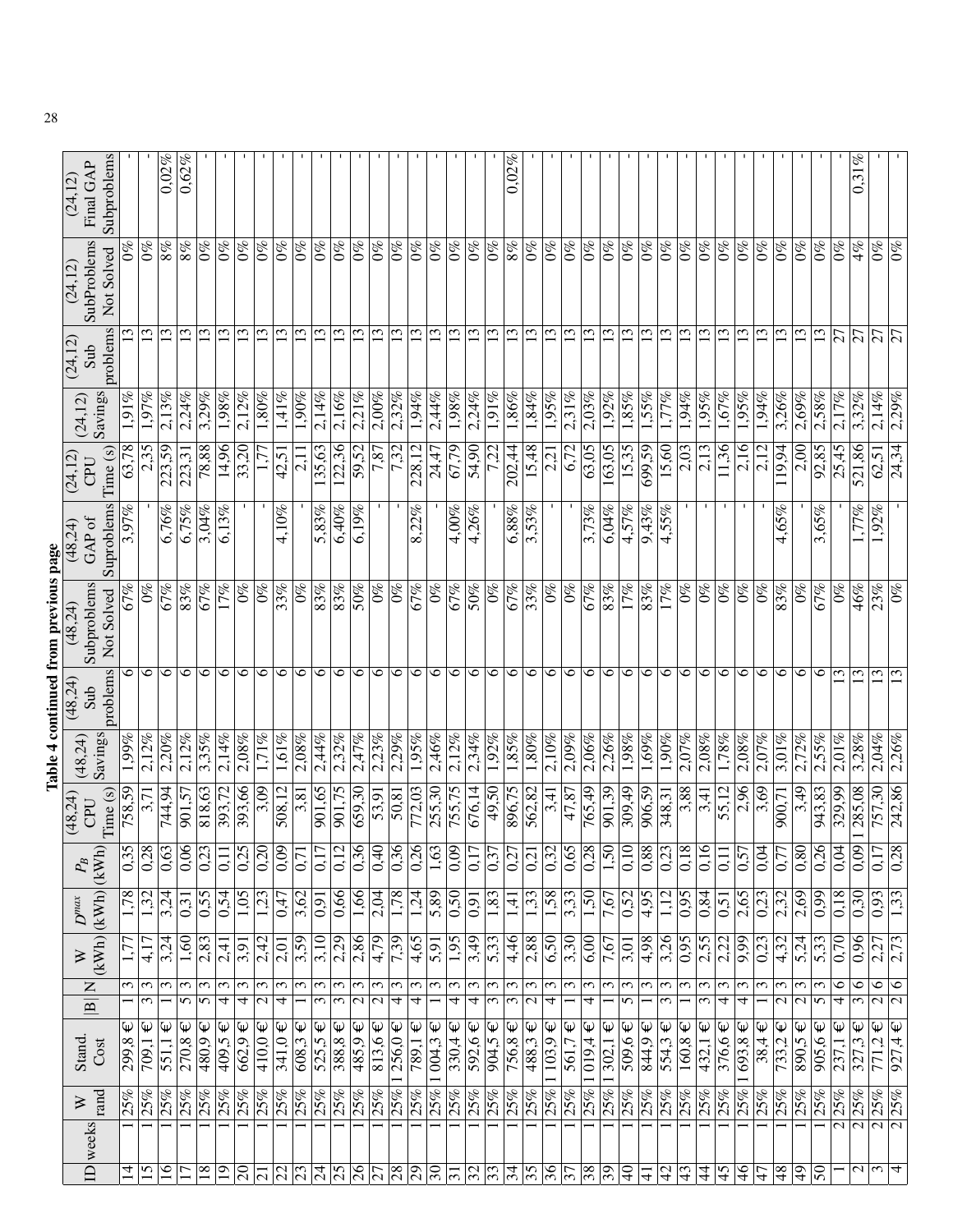|                                                               |                            |                            |                                                 |                     |                                 |                                          | (48,24)                   |                     | (48, 24)              | Table 4 continued from previous page<br>(48,24) | (48,24)                 | (24, 12)            |                         | (24, 12)        | (24, 12)                        | (24, 12)                 |
|---------------------------------------------------------------|----------------------------|----------------------------|-------------------------------------------------|---------------------|---------------------------------|------------------------------------------|---------------------------|---------------------|-----------------------|-------------------------------------------------|-------------------------|---------------------|-------------------------|-----------------|---------------------------------|--------------------------|
| Stand.<br>Cost<br>rand<br>$\geq$<br>ID weeks                  |                            | $\boxed{\mathbf{B}}$       | Z                                               | (KWh)<br>$\gtrsim$  | (KWh)<br>$\boldsymbol{D}^{max}$ | (kWh<br>$P_{\!B}$                        | Time (s)<br>CPU           | Savings<br>(48,24)  | problems<br>Sub       | Subproblems<br>Not Solved                       | Suproblems<br>GAP of    | Time (s)<br>CPU     | Savings<br>(24, 12)     | problems<br>Sub | SubProblems<br>Not Solved       | Subproblems<br>Final GAP |
| $\frac{426,5}{ }$<br>25%<br>$\overline{\mathsf{c}}$           | ω                          |                            | 0                                               | $\sqrt{4,20}$       | $\frac{4,22}{ }$                | $\overline{\mathsf{c}}$<br>$ \tilde{s} $ | 748,82                    | 1,93%               |                       | 23%                                             | 1,67%                   | ට.                  | $\frac{2.056}{50}$      |                 | $\%$                            |                          |
| 551,4<br>25%<br>$\overline{\mathcal{C}}$                      | Ψ                          |                            | $\circ$<br>$\overline{5}$                       | 1,62                | $\overline{0.32}$               | $\overline{7}$<br>$\overline{0,0}$       | 1104,40                   | 1.92%               | 13                    | 38%                                             | 2,03%                   | 167,72              | 2,04%                   | $\overline{z}$  | $0\%$                           |                          |
| 664,3<br>25%<br>$\overline{\mathbf{c}}$                       | $\overline{\mathsf{\Psi}}$ |                            | 6<br>3                                          | $\frac{4,90}{4}$    | 1,58                            | $\sqrt{0.37}$                            | 571,05                    | 2,70%               | 13                    | 62%                                             | 1,65%                   | 436,83              | 2,54%                   | $\overline{z}$  | 4%                              | 0,27%                    |
| 734,8<br>25%<br>$\overline{c}$                                |                            | $\overline{\mathsf{\Psi}}$ | 6<br>$\overline{5}$                             | 2,16                | 0,38                            | $\overline{8}$<br>$\tilde{\mathrm{C}}$   | 254,29                    | 1,88%               | $\overline{13}$       | 46%                                             | 3,23%                   | 603,49              | 1,97%                   | 27              | $4\%$                           | 0,14%                    |
| 152,6<br>25%<br>7                                             | Ψ                          |                            | $\circ$<br>4                                    | $\overline{3,40}$   | 0,81                            | $\overline{ }$<br>$\overline{0,1}$       | 249,55<br>800,00          | 1,79%               | $\overline{13}$       | $\overline{0\%}$                                |                         | 25,81               | 1,84%                   | $\overline{z}$  | $^{66}$                         |                          |
| 192,5<br>25%<br>$\overline{\mathsf{c}}$                       | Ψ                          |                            | $\overline{\circ}$                              | 3,51                | 3,51                            | $\overline{ }$<br>$\overline{0}$         |                           | 2,06%               | $\overline{13}$       | 85%                                             | 1,95%                   | 575,09              | 1,99%                   | $\overline{z}$  | $\partial\%$                    |                          |
| $866,0 \in$<br>$ 25\% 1$<br>$\overline{\mathsf{c}}$           |                            |                            | $\overline{\circ}$                              | $\overline{5,50}$   | $\overline{5,51}$               | 1,07                                     | 247,60                    | 1,77%               | $\overline{13}$       | $\overline{0\%}$                                |                         | 23,66               | 1,93%                   | $\overline{27}$ | $\mathcal{O}_{\infty}^{\infty}$ |                          |
| $\frac{1}{1}$ 192,1<br>25%<br>$\overline{\mathbf{c}}$         | Ψ                          |                            | $\overline{\circ}$<br>$\overline{\mathcal{C}}$  | 3,51                | 1,74                            | $\sigma$<br>0,3                          | 188,05                    | 1,94%               | 13                    | 38%                                             | 1,87%                   | 189,82              | 2,01%                   | $\overline{27}$ | $0\%$                           | $\mathbf{1}$             |
| $\frac{483,1}{ }$<br>25%<br>$\overline{\mathsf{N}}$ মি        | Ψ                          |                            | $\circ$<br>$\overline{5}$                       | $\sqrt{4.37}$       | $\frac{89}{2}$                  |                                          | 758,62                    | 2,17%               | 13                    | 23%                                             | 1,27%                   | 60,57               | 2,28%                   | $\overline{27}$ | $\frac{8}{2}$                   | $\mathbf{1}$             |
| 602,8<br>25%                                                  | $\overline{\mathsf{\Psi}}$ |                            | 0                                               | 1,78                | 1,78                            |                                          | 967,17                    | 1.97%               | 13                    | $\frac{31\%}{25}$                               | 2,73%                   | 224,48              | 2,05%                   | $\overline{5}$  | $0\%$                           | $\mathbf{I}$             |
| 422,9<br> 25%                                                 | $\mathbb \Psi$             |                            | $\overline{\circ}$<br>$\overline{\mathcal{E}}$  | 4,19                | $\overline{1,32}$               | $\frac{8}{0.38}$                         | 9,66                      | 2,06%               | $\mathfrak{L}$        | $\overline{0\%}$                                |                         | 7,88                | 2,15%                   | $\overline{27}$ | $0\%$                           | $\mathbf{I}$             |
| $\overline{1105.0}$<br>25%<br>$\overline{\mathsf{c}}$         |                            |                            | $\circ$                                         | $\overline{3,25}$   | 3,24                            | $\overline{0.63}$                        | 249.29                    | $\sqrt{1.97\%}$     | 13                    | 46%                                             | 3.37%                   | $\sqrt{692.81}$     | $\frac{2.10\%}{2.10\%}$ | $\overline{27}$ | $\frac{2}{6}$                   | 0,24%                    |
| 544,1<br>25%<br>$\overline{\sim}$                             | $\mathbb Q$                |                            | $\overline{\circ}$<br>$\overline{5}$            | 1,60                | $\frac{0,31}{0,55}$             | $\frac{0,06}{0,23}$                      | 348,42                    | 2,04%               | 13                    | 46%                                             | 3,45%                   | 733,58              | $2,\!\!\overline{09\%}$ | $\overline{5}$  | 7%                              | 0,41%                    |
| $\overline{970,9} \in$<br> 25%<br>$\overline{\triangleright}$ |                            |                            | $\overline{\circ}$<br>$\overline{5}$            | 2,86                |                                 |                                          | 151,96                    | 3,43%               | 13                    | 38%                                             | $1,74\%$                | 497,11              | 3,40%                   | $\overline{27}$ | $0\%$                           |                          |
| 823,7<br>$ 25\% $<br>নি $\overline{\mathsf{N}}$               | $\mathbb Q$                |                            | $\overline{\circ}$<br>$\overline{\mathcal{A}}$  | $\frac{2.43}{ }$    | $\frac{0,54}{1,05}$             | $\frac{1}{\frac{1}{100}}$                | 792,73                    | $2.05\%$            | $\overline{13}$       | 31%                                             | 1,56%                   | 65,02               | 2,15%                   | $\overline{27}$ | $0\%$                           |                          |
| 320,3<br>$ 25\% 1$                                            | $\overline{\mathsf{\Psi}}$ |                            | $\overline{\circ}$<br>$\overline{4}$            | $\frac{3,89}{2}$    |                                 |                                          | 292,78                    | $1,96\%$            | $\overline{13}$       | $\overline{31\%}$                               | $1,00\%$                | 126,86              | $2,00\%$                | $\frac{5}{27}$  | $\sqrt{6}$                      |                          |
| $\sqrt{817,8}$<br> 25%<br>$\overline{\triangleright}$         |                            |                            | $\overline{\circ}$<br>$\overline{\mathbf{c}}$   | $\sqrt{2,41}$       | $\overline{1,23}$               |                                          | $\sqrt{10,90}$            | 1,58%               | $\overline{13}$       | $\overline{0\%}$                                |                         | 7,79                | $1,68\%$                |                 | $\overline{6}$                  |                          |
| 683,5<br>25%<br>$\overline{\mathbf{c}}$                       | $\mathbb Q$                |                            | $\overline{\circ}$<br>$\overline{\overline{4}}$ | $\overline{2,01}$   | $\sqrt{0,47}$                   |                                          | 186,76                    | 1,44%               | $\omega$              | $\overline{38\%}$                               | 1,83%                   | 230,39              | 1,38%                   | $\overline{27}$ | $\sqrt{6}$                      | л.                       |
| 225,9<br>25%<br>$\overline{\mathbf{c}}$                       | $\mathsf{Q}$               |                            | $\overline{\mathbf{6}}$                         | $\overline{3,61}$   | $\frac{3,62}{0,91}$             | $\frac{8}{0.77}$                         | $\frac{9,55}{317,44}$     | 2,04%               | $\overline{13}$       | $\overline{0\%}$                                |                         | 8,48                | 2,00%                   | $\frac{5}{2}$   | $\frac{6}{6}$                   |                          |
| 1044,7<br> 25%<br>নি $\overline{\alpha}$                      | $\overline{\mathsf{L}}$    |                            | $\overline{\circ}$<br>$\overline{\mathcal{E}}$  | $\frac{3,08}{2}$    |                                 |                                          |                           | 2,32%               | $\overline{13}$       | 46%                                             | $2,59\%$                | 615,54              | 2,41%                   |                 | 4%                              | $0,38\%$                 |
| 777,7<br> 25%                                                 | $\overline{\mathbb{Q}}$    |                            | $\overline{\circ}$<br>$\overline{\mathcal{E}}$  | 2,29                | 0,66                            |                                          | 416,63                    | 2,18%               | 13                    | 54%                                             | $\frac{2,53\%}{2,45\%}$ | 559,69              | 2,31%                   |                 | 4%                              | $0,09\%$                 |
| $\frac{968.4}{968.4}$<br>25%<br>$\overline{\mathbf{c}}$       | $\overline{\mathbb{\Psi}}$ |                            | $\overline{\circ}$<br>$\overline{\mathbf{c}}$   | 2,85                | $\frac{1,66}{2,04}$             |                                          | 961,49                    | 2.35%               | $\overline{13}$       | 31%                                             |                         | 167,96              | 2,46%                   |                 | $0\%$                           | $\mathbf{I}$             |
| 25% 1624,5<br>$\overline{\mathsf{c}}$                         | $\overline{\mathbb{\Psi}}$ |                            | $\circ$<br>7                                    | 4,78                |                                 |                                          | 238,40                    | 2,21%               | 13                    | $\overline{0\%}$                                |                         | 25,63               | 2,24%                   | $\overline{27}$ | $0\%$                           |                          |
| 25% 2490,1<br>$\overline{\mathsf{N}}$                         | $\overline{\mathsf{\Psi}}$ |                            | $\overline{\circ}$<br>$\overline{\mathcal{F}}$  | 7,34                | 1,78                            | 0,36                                     | 153,50                    | 2,30%               | 13                    | $ 9\% $                                         |                         | 24,80               | 2,34%                   | $\overline{27}$ | $\partial_{\infty}^{\infty}$    |                          |
| 580,4<br>$ 25\% 1$<br>$\frac{1}{2}$                           | $\mathsf \Psi$             |                            | $\overline{\circ}$<br>4                         | 4,66                | $\frac{1,24}{5,89}$             | $\overline{0,26}$                        | 375,37                    | 3.86%               | $\mathbf{13}$         | 46%                                             | 3,36%                   | $\frac{700,21}{ }$  | 1,97%                   | $\overline{27}$ | 4%                              | 0,30%                    |
| $\frac{2003,7}{ }$<br>25%                                     | $\overline{\mathsf{\Psi}}$ |                            | $\overline{\circ}$                              | $\overline{5,90}$   |                                 | 1,63                                     | 852,09                    | 2,33%               | $\overline{13}$       | 23%                                             | $1,14\%$                | $\overline{124,25}$ | 2,54%                   | $\frac{1}{2}$   | $0\%$                           |                          |
| 659,7<br>25%<br>$\overline{\sim}$                             | $\overline{\Psi}$          |                            | $\circ$<br>$\overline{\mathcal{A}}$             | $\sqrt{1.94}$       | $\frac{0,50}{0}$                | $\overline{50}$                          | 084,67                    | 2,06%               | 13                    | $\overline{38\%}$                               | 1,85%                   | 167,23              | 2,15%                   |                 | $\frac{26}{96}$                 |                          |
| 1189,8<br>25%<br>$\overline{\sim}$                            | Ψ                          |                            | $\overline{\circ}$<br>$\overline{\mathcal{F}}$  | 3,51                | $\sqrt{0.91}$                   | 0,1                                      | 104,22                    | 2,32%               | $\overline{13}$       | 38%                                             | 1,69%                   | 188,48              | 2,37%                   | $\overline{27}$ | $0\%$                           |                          |
| 1812,2<br>$ 25\% $<br>$\overline{\mathsf{N}}$                 | Ψ                          |                            | $\Theta$<br>$\overline{\mathcal{E}}$            | 5,34                | $\overline{1,83}$               | $\overline{03}$                          | 162,71                    | $\overline{1,88\%}$ | 13                    | $\overline{0\%}$                                |                         | 22,58               | 1,95%                   | $\overline{27}$ | $\frac{8}{2}$                   |                          |
| 510,1<br>$ 25\% 1$<br>$\overline{\mathbf{c}}$                 | $\mathsf{\Psi}$            |                            | $\overline{\circ}$<br>$\overline{\mathcal{E}}$  | 4,45                | 1,41                            | $\overline{0,27}$                        | 376,61                    | 1,75%               | $\overline{13}$       | 46%                                             | $3,11\%$                | 470,05              | 1,89%                   | $\overline{5}$  | $\frac{4}{6}$                   | 0,34%                    |
| 976,1<br> 25%<br>$\overline{\triangleright}$                  | Ψ                          |                            | $\overline{6}$<br>$\overline{\mathbf{c}}$       | 2,87                | 1,33                            | $\overline{\phantom{0}}$<br>$ S_2 $      | 147,43                    | 1,56%               | $\overline{13}$       | $\frac{21}{\%}$                                 | $1,55\%$                | 76,73               | 1,72%                   | $\overline{27}$ | $0\%$                           |                          |
| 201.7<br>$\overline{\mathsf{c}}$<br>25%<br>$\overline{\sim}$  | Ψ                          |                            | $\circ$<br>$\overline{\mathcal{F}}$             | 6,48                | 1,58                            | $\frac{0,32}{0,65}$                      | 9,30                      | $2.05\%$            | $ \mathfrak{D} $      | $\overline{0\%}$                                |                         | $\frac{1}{7}$       | 2.15%                   | $\overline{27}$ | $\frac{8}{2}$                   |                          |
| 25% 127,7<br>$\overline{\mathbf{c}}$                          | Ψ                          |                            | 6                                               | 3,31                | $\overline{3,33}$               |                                          | 244,39                    | $1,98\%$            | 13                    | $\overline{0\%}$                                |                         | 26,92               | $2,11\%$                | $\overline{5}$  | $\frac{92}{6}$                  |                          |
| 2043,5<br>$ 25\% $<br>$\overline{\mathsf{c}}$                 | Ψ                          |                            | $\circ$<br>4                                    | 6,01                | $\sqrt{50}$                     | 82,0                                     | 077,17                    | $1.98\%$            | 13                    | 38%                                             | 2,28%                   | 203,73              | 2,06%                   | $\overline{27}$ | $0\%$                           |                          |
| 2,606,5<br> 25%<br>$\overline{\mathbf{c}}$                    | Ψ                          |                            | $\circ$                                         | 7,68                | 7,67                            | $ \circ $<br>$\overline{5}$              | 414,70                    | 2.12%               | $ \mathbb{C} $        | 54%                                             | 2,66%                   | 561,65              | 2.20%                   | 12              | $ 0\%$                          |                          |
| 1017,4<br>25%<br>$\overline{\mathbf{c}}$                      | Ψ                          |                            | $\overline{\circ}$<br>5                         | $\frac{3,00}{5}$    | 0,52                            | $\overline{0,1}$                         | 676,27                    | 1,95%               | $\overline{13}$       | 23%                                             | $1,60\%$                | 67,38               | $2,02\%$                | $\overline{27}$ | $0\%$                           |                          |
| 1682,2<br> 25%<br>$\overline{\mathbf{c}}$                     | $\overline{\mathsf{\Psi}}$ |                            | $\circ$                                         | $\sqrt{4,95}$       | 4,95                            | 88                                       | $\frac{800,000}{800,000}$ | 1,56%               | $\overline{13}$       | 92%                                             | $4,51\%$                | 800,00              | 1,46%                   | $\overline{27}$ | 26%                             | 0,58%                    |
| 1102,2<br>25%<br>$\overline{\mathsf{c}}$                      | $\overline{\mathbf{\Psi}}$ |                            | $\overline{\circ}$<br>$\overline{\mathfrak{c}}$ | 3,25                | 1,12                            | $\sim$<br>$\overline{0.2}$               | 66' L6L                   | 1,84%               | $\tilde{\bm{\omega}}$ | 31%                                             | 1,54%                   | 63,64               | 1,96%                   | $\overline{27}$ | $0\%$                           |                          |
| 321,9<br>25%<br>$\overline{\mathcal{N}}$ মি                   | $\overline{\mathsf{\Psi}}$ |                            | $\overline{\circ}$                              | 0,95                | 0,95                            | $\infty$ $\infty$<br>$\overline{0,1}$    | 9,23                      | 2,04%               | $\mathbf{13}$         | $\mathcal{O}\%$                                 |                         | 8,50<br>7,94        | 1,86%                   | $\overline{c}$  | $0\%$                           |                          |
| 864,1<br>25%                                                  | $\mathbb Q$                |                            | $\circ$<br>$\overline{\mathcal{E}}$             | $\frac{2,54}{2,23}$ | 0,84                            | $\overline{0}$ , 1                       | 9,45                      | 2,05%               | $\mathfrak{S}$        | $\frac{26}{10}$                                 |                         |                     | 2,12%                   | $\overline{5}$  | $0\%$                           |                          |
| 754,9<br>25%                                                  | $\overline{\mathsf{\Psi}}$ |                            | $\circ$<br>4                                    |                     | 0,51                            | $\overline{c}$                           | 436,48                    | 1,61%               |                       | $8\%$                                           | $0.11\%$                | 45,05               | 1,50%                   |                 | $0\%$                           |                          |
|                                                               |                            |                            |                                                 |                     |                                 |                                          |                           |                     |                       |                                                 |                         |                     |                         |                 |                                 |                          |